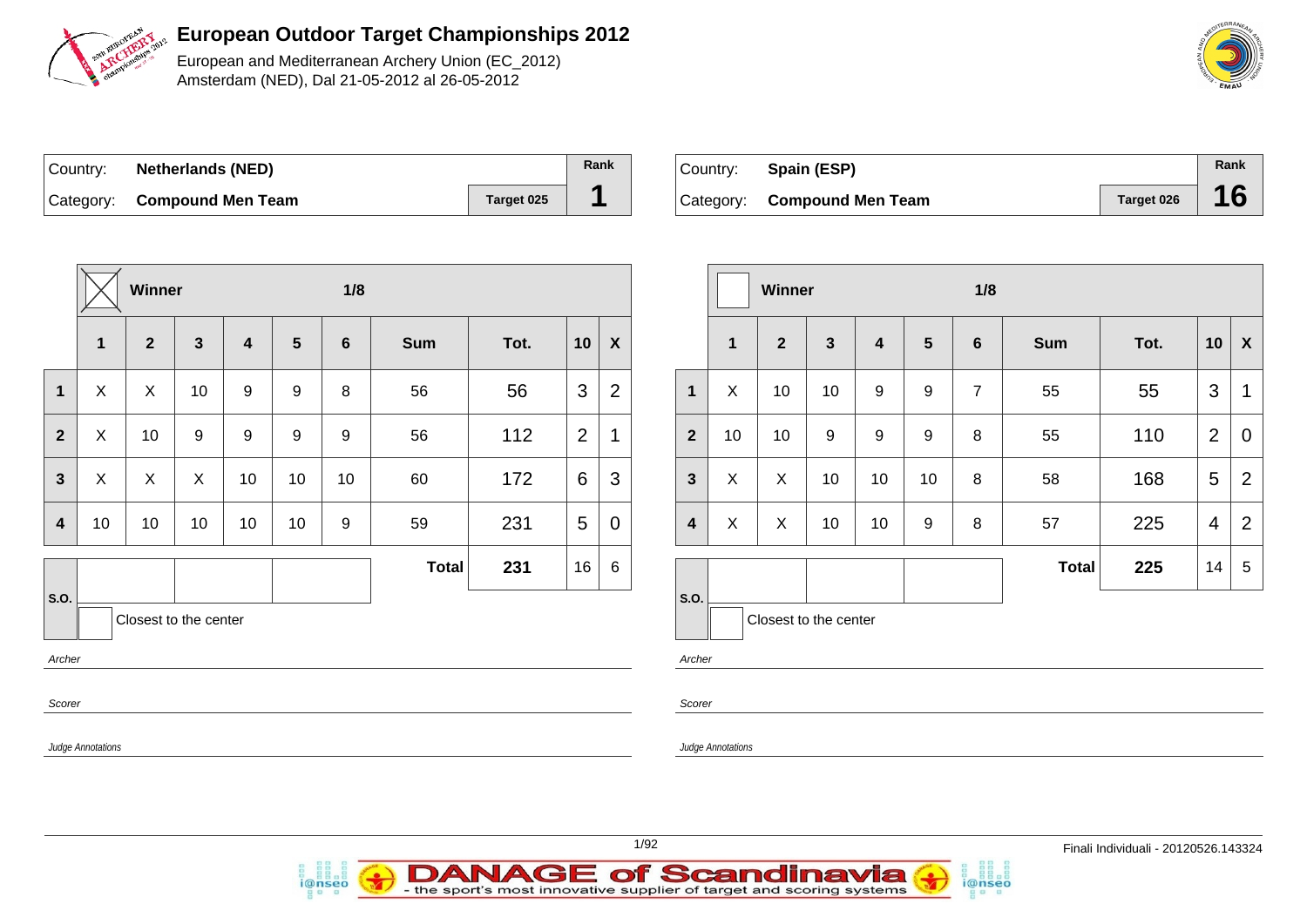

European and Mediterranean Archery Union (EC\_2012) Amsterdam (NED), Dal 21-05-2012 al 26-05-2012

| Country: <b>Hungary (HUN)</b> |                   | Rank |
|-------------------------------|-------------------|------|
| Category: Compound Men Team   | <b>Target 028</b> | 9    |

i@nseo

| Country: | Sweden (SWE)                |            | Rank |
|----------|-----------------------------|------------|------|
|          | Category: Compound Men Team | Target 029 |      |

i@nseo

|                |                                                      | Winner                |                  |                  |                  | 1/8              |              |      |                 | Winner           |                         |                          |                       |                  |                  |                 | 1/8              |              |      |                |                           |  |
|----------------|------------------------------------------------------|-----------------------|------------------|------------------|------------------|------------------|--------------|------|-----------------|------------------|-------------------------|--------------------------|-----------------------|------------------|------------------|-----------------|------------------|--------------|------|----------------|---------------------------|--|
|                | $\mathbf{1}$                                         | $\mathbf{2}$          | $\mathbf{3}$     | $\boldsymbol{4}$ | $5\phantom{1}$   | $6\phantom{1}$   | <b>Sum</b>   | Tot. | 10              | $\boldsymbol{X}$ |                         | $\mathbf{1}$             | $\mathbf{2}$          | $\mathbf{3}$     | 4                | $5\overline{)}$ | $6\phantom{1}$   | <b>Sum</b>   | Tot. | 10             | $\boldsymbol{\mathsf{X}}$ |  |
| $\mathbf 1$    | 9                                                    | 9                     | $\boldsymbol{9}$ | $\boldsymbol{9}$ | 8                | $\overline{7}$   | 51           | 51   | $\overline{0}$  | $\pmb{0}$        | $\mathbf{1}$            | 10                       | 10                    | $\boldsymbol{9}$ | $\boldsymbol{9}$ | 9               | $\overline{7}$   | 54           | 54   | $\overline{2}$ | $\mathbf 0$               |  |
| $\overline{2}$ | $\pmb{\times}$                                       | $\boldsymbol{9}$      | $\boldsymbol{9}$ | $\boldsymbol{9}$ | $\boldsymbol{9}$ | 8                | 54           | 105  | $\mathbf{1}$    | $\mathbf 1$      | $\overline{2}$          | X                        | X                     | 9                | 9                | 8               | 8                | 54           | 108  | $\overline{2}$ | $\overline{2}$            |  |
| $\mathbf{3}$   | 10                                                   | $\boldsymbol{9}$      | $\boldsymbol{9}$ | 9                | 9                | $\, 8$           | 54           | 159  | $\mathbf 1$     | $\mathbf 0$      | $\mathbf{3}$            | X                        | 10                    | 9                | 9                | 9               | 9                | 56           | 164  | $\overline{2}$ | $\mathbf 1$               |  |
|                | $\boldsymbol{\mathsf{X}}$<br>$\overline{\mathbf{4}}$ | X                     | $\pmb{\times}$   | $\pmb{\times}$   | 10               | $\boldsymbol{9}$ | 59           | 218  | $5\phantom{.0}$ | 4                | $\overline{\mathbf{4}}$ | 10                       | 9                     | 9                | $\boldsymbol{9}$ | 9               | 8                | 54           | 218  | $\mathbf{1}$   | $\mathbf 0$               |  |
|                |                                                      | 9                     |                  | $\boldsymbol{9}$ |                  | 8                | <b>Total</b> | 218  | $\overline{7}$  | $\,$ 5 $\,$      |                         |                          | 10                    |                  | 10               |                 | $\boldsymbol{9}$ | <b>Total</b> | 218  | $\overline{7}$ | 3                         |  |
| S.O.           |                                                      | Closest to the center |                  |                  |                  |                  |              |      |                 |                  | $\vert$ S.O.            |                          | Closest to the center |                  |                  |                 |                  |              |      |                |                           |  |
|                | Archer                                               |                       |                  |                  |                  |                  |              |      |                 |                  | Archer                  |                          |                       |                  |                  |                 |                  |              |      |                |                           |  |
|                | Scorer                                               |                       |                  |                  |                  |                  |              |      |                 |                  | Scorer                  |                          |                       |                  |                  |                 |                  |              |      |                |                           |  |
|                | Judge Annotations                                    |                       |                  |                  |                  |                  |              |      |                 |                  |                         | <b>Judge Annotations</b> |                       |                  |                  |                 |                  |              |      |                |                           |  |
|                |                                                      |                       |                  |                  |                  |                  |              |      |                 |                  |                         |                          |                       |                  |                  |                 |                  |              |      |                |                           |  |

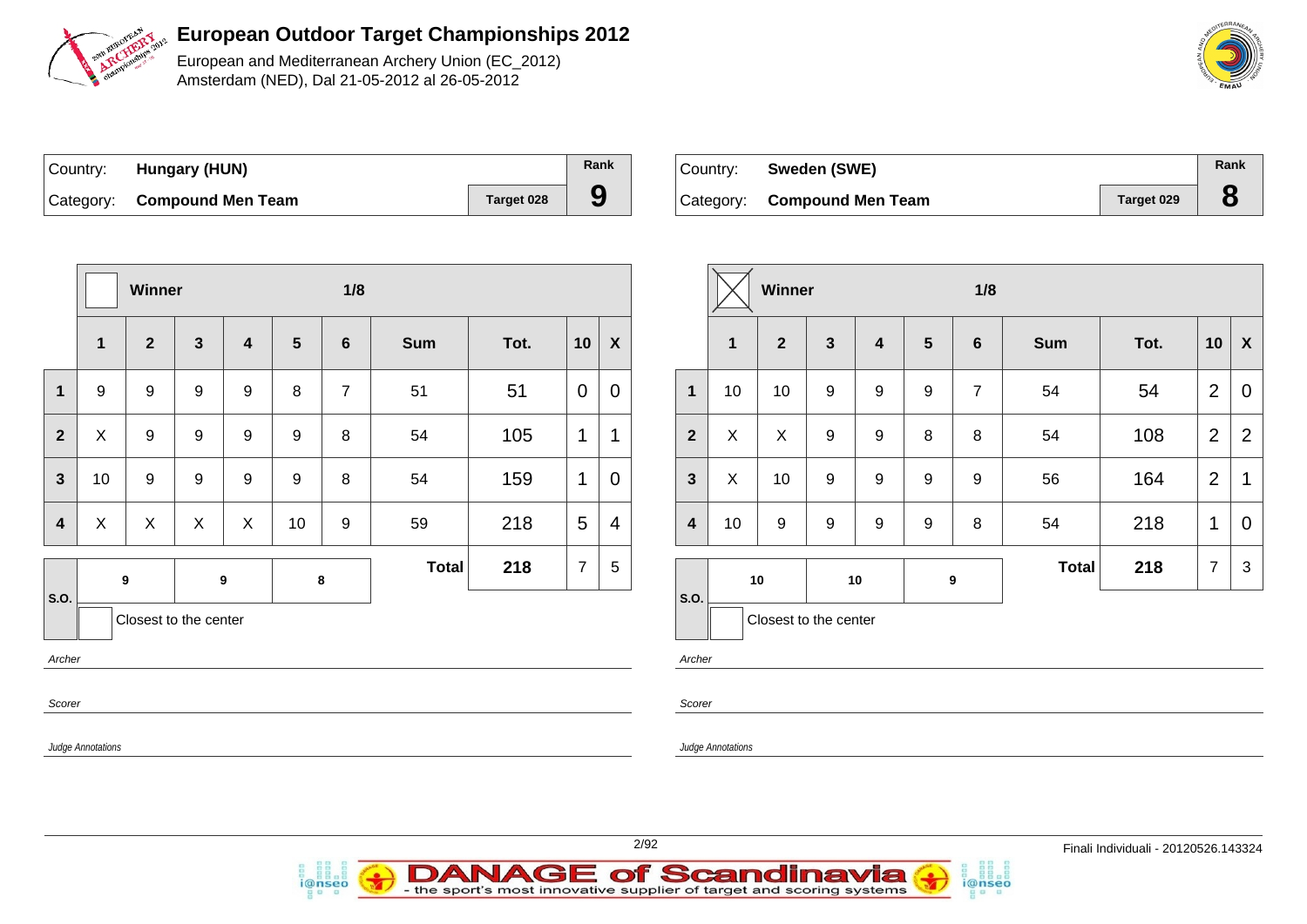

European and Mediterranean Archery Union (EC\_2012) Amsterdam (NED), Dal 21-05-2012 al 26-05-2012

| ∣Country: | Italy (ITA)                 |            | Rank |
|-----------|-----------------------------|------------|------|
|           | Category: Compound Men Team | Target 031 | ე    |

i@nseo

| Country: | Norway (NOR)                |            | Rank |
|----------|-----------------------------|------------|------|
|          | Category: Compound Men Team | Target 032 |      |

|                         |                   | Winner         |                       |                  |                | 1/8            |              |      |                |                    |                         |                          | Winner                |                  |                  |         | 1/8            |              |      |                |                           |  |
|-------------------------|-------------------|----------------|-----------------------|------------------|----------------|----------------|--------------|------|----------------|--------------------|-------------------------|--------------------------|-----------------------|------------------|------------------|---------|----------------|--------------|------|----------------|---------------------------|--|
|                         | $\mathbf{1}$      | $\overline{2}$ | $\mathbf{3}$          | 4                | $5\phantom{1}$ | $6\phantom{1}$ | <b>Sum</b>   | Tot. | 10             | $\pmb{\mathsf{X}}$ |                         | $\mathbf{1}$             | $\mathbf{2}$          | $\mathbf{3}$     | 4                | 5       | 6              | <b>Sum</b>   | Tot. | 10             | $\boldsymbol{\mathsf{x}}$ |  |
| $\mathbf{1}$            | $\pmb{\times}$    | X              | 10                    | 9                | 9              | 9              | 57           | 57   | 3              | $\overline{2}$     | $\mathbf{1}$            | X                        | 10                    | $\boldsymbol{9}$ | $\boldsymbol{9}$ | $\,8\,$ | $\,8\,$        | 54           | 54   | $\overline{2}$ | $\mathbf 1$               |  |
| $\mathbf{2}$            | $\mathsf{X}$      | $\mathsf{X}$   | $\mathsf{X}$          | 10               | 10             | 9              | 59           | 116  | 5              | 3                  | $\overline{2}$          | 9                        | 9                     | 9                | 9                | 9       | 8              | 53           | 107  | $\overline{0}$ | $\mathbf 0$               |  |
| $\mathbf{3}$            | $\pmb{\times}$    | $\mathsf{X}$   | 10                    | 10               | 10             | 9              | 59           | 175  | 5              | $\mathbf 2$        | $\mathbf{3}$            | 10                       | 10                    | 10               | 10               | 9       | 9              | 58           | 165  | $\overline{4}$ | $\mathbf 0$               |  |
| $\overline{\mathbf{4}}$ | 10                | 10             | 10                    | $\boldsymbol{9}$ | 8              | 8              | 55           | 230  | $\mathfrak{S}$ | $\pmb{0}$          | $\overline{\mathbf{4}}$ | 10                       | 10                    | 9                | 9                | 9       | $\overline{7}$ | 54           | 219  | 2              | $\mathbf 0$               |  |
|                         |                   |                |                       |                  |                |                | <b>Total</b> | 230  | 16             | $\overline{7}$     |                         |                          |                       |                  |                  |         |                | <b>Total</b> | 219  | 8              | - 1                       |  |
| S.O.<br>Archer          |                   |                | Closest to the center |                  |                |                |              |      |                |                    | S.O.<br>Archer          |                          | Closest to the center |                  |                  |         |                |              |      |                |                           |  |
| Scorer                  |                   |                |                       |                  |                |                |              |      |                |                    | Scorer                  |                          |                       |                  |                  |         |                |              |      |                |                           |  |
|                         | Judge Annotations |                |                       |                  |                |                |              |      |                |                    |                         | <b>Judge Annotations</b> |                       |                  |                  |         |                |              |      |                |                           |  |
|                         |                   |                |                       |                  |                |                |              |      |                |                    |                         |                          |                       |                  |                  |         |                |              |      |                |                           |  |



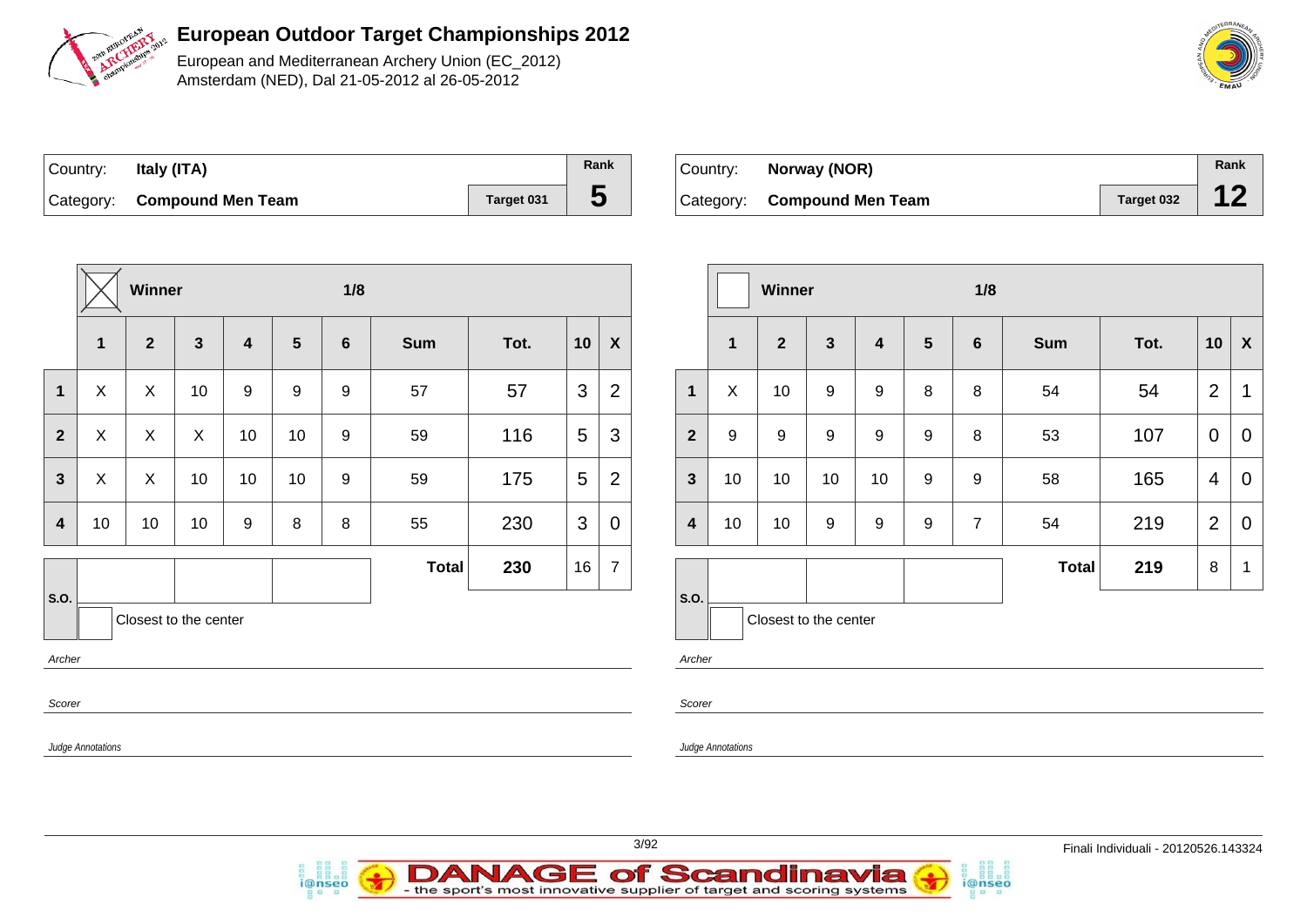

European and Mediterranean Archery Union (EC\_2012) Amsterdam (NED), Dal 21-05-2012 al 26-05-2012

| Country: Serbia (SRB)       |            | Rank |
|-----------------------------|------------|------|
| Category: Compound Men Team | Target 034 | 13   |

*i*@nseo

| Country: | <b>Great Britain (GBR)</b>  |            | Rank |
|----------|-----------------------------|------------|------|
|          | Category: Compound Men Team | Target 035 |      |

i@nseo

|                                                      |                           | Winner                  |                       |                  |                | 1/8             |              |      |                | Winner                    |                         |                  |                       | 1/8          |                         |                |                  |       |      |                 |                |
|------------------------------------------------------|---------------------------|-------------------------|-----------------------|------------------|----------------|-----------------|--------------|------|----------------|---------------------------|-------------------------|------------------|-----------------------|--------------|-------------------------|----------------|------------------|-------|------|-----------------|----------------|
|                                                      | $\mathbf{1}$              | $\overline{\mathbf{2}}$ | $\mathbf{3}$          | $\boldsymbol{4}$ | 5              | $6\phantom{1}6$ | Sum          | Tot. | 10             | $\boldsymbol{\mathsf{X}}$ |                         | $\mathbf 1$      | $\overline{2}$        | $\mathbf{3}$ | $\overline{\mathbf{4}}$ | $5\phantom{1}$ | $6\phantom{1}$   | Sum   | Tot. |                 | $10 \mid X$    |
| $\mathbf 1$                                          | 9                         | 9                       | 9                     | 8                | $\overline{7}$ | $\overline{7}$  | 49           | 49   | $\overline{0}$ | $\mathbf 0$               | $\mathbf{1}$            | 10               | 10                    | 10           | 9                       | 9              | $\boldsymbol{9}$ | 57    | 57   | $\mathbf{3}$    | $\overline{0}$ |
| $\mathbf{2}$                                         | 10                        | 10                      | 9                     | 9                | 9              | 5               | 52           | 101  | 2              | $\mathbf 0$               | $\overline{2}$          | X                | 10                    | 10           | 9                       | 9              | 9                | 57    | 114  | $\mathbf{3}$    | $\mathbf{1}$   |
| $\mathbf{3}$                                         | $\boldsymbol{\mathsf{X}}$ | 10                      | 9                     | $\boldsymbol{9}$ | 8              | $\, 8$          | 54           | 155  | 2              | $\mathbf{1}$              | $\mathbf{3}$            | $\boldsymbol{X}$ | $\boldsymbol{X}$      | 10           | 10                      | 10             | $\, 8$           | 58    | 172  | $5\overline{)}$ | $\overline{2}$ |
| $\overline{\mathbf{4}}$                              | $\boldsymbol{X}$          | 10                      | 10                    | $\boldsymbol{9}$ | 9              | 9               | 57           | 212  | $\mathbf{3}$   | $\mathbf{1}$              | $\overline{\mathbf{4}}$ | 10               | 9                     | $9\,$        | 9                       | $9\,$          | $\,6\,$          | 52    | 224  | $\mathbf{1}$    | $\overline{0}$ |
|                                                      |                           |                         |                       |                  |                |                 | <b>Total</b> | 212  | $\overline{7}$ | $\mathbf{2}$              |                         |                  |                       |              |                         |                |                  | Total | 224  | 12              | $\mathbf{3}$   |
| S.O.                                                 |                           |                         | Closest to the center |                  |                |                 |              |      |                |                           | S.O.                    |                  | Closest to the center |              |                         |                |                  |       |      |                 |                |
| Archer                                               |                           |                         |                       |                  |                |                 |              |      |                |                           | Archer                  |                  |                       |              |                         |                |                  |       |      |                 |                |
| Scorer                                               |                           |                         |                       |                  |                |                 |              |      |                |                           | Scorer                  |                  |                       |              |                         |                |                  |       |      |                 |                |
| <b>Judge Annotations</b><br><b>Judge Annotations</b> |                           |                         |                       |                  |                |                 |              |      |                |                           |                         |                  |                       |              |                         |                |                  |       |      |                 |                |

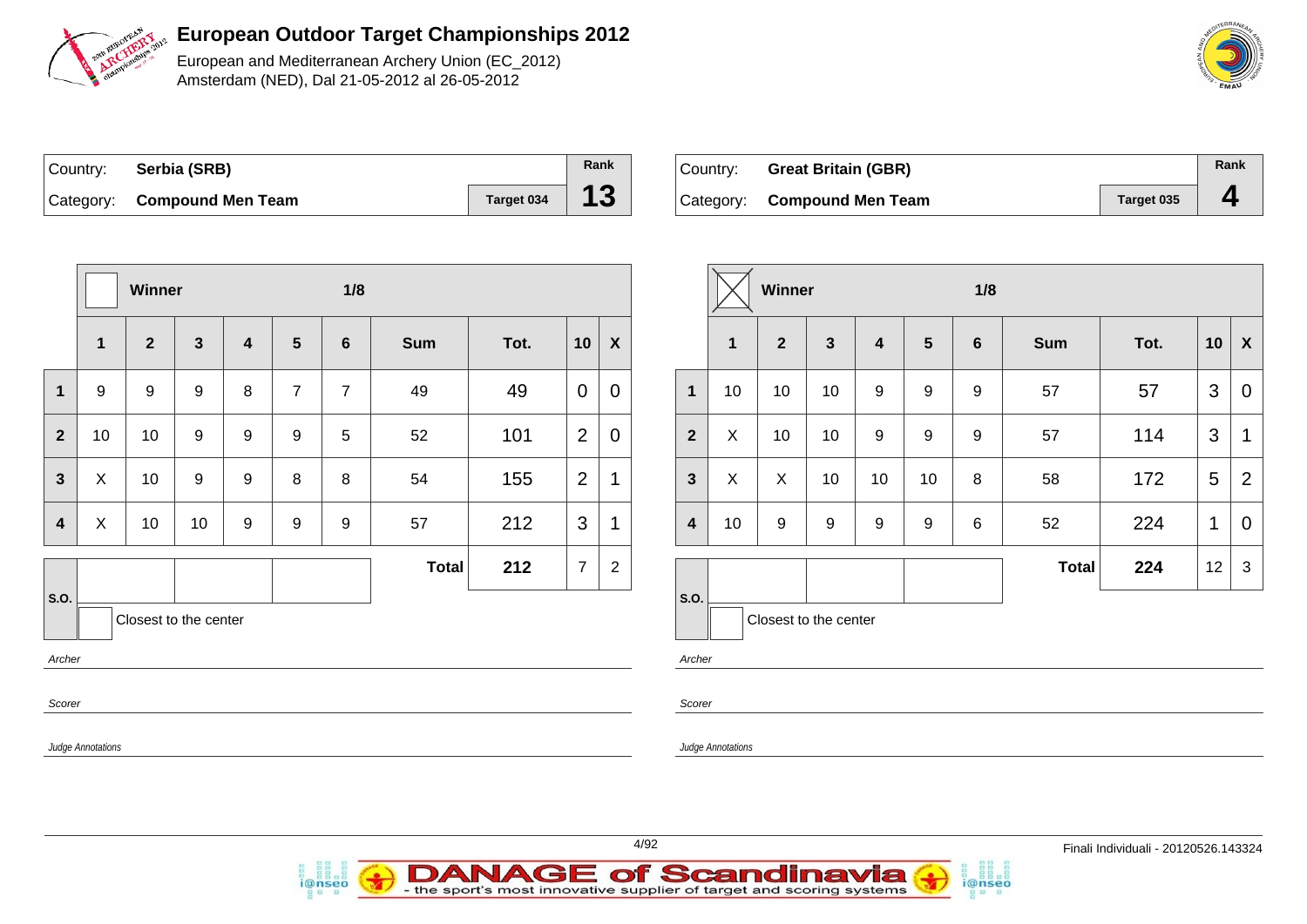

European and Mediterranean Archery Union (EC\_2012) Amsterdam (NED), Dal 21-05-2012 al 26-05-2012

| Country: | Denmark (DEN)               |            | Rank |
|----------|-----------------------------|------------|------|
|          | Category: Compound Men Team | Target 037 |      |

| ∣Country: | Ireland (IRL)               |            | Rank |
|-----------|-----------------------------|------------|------|
|           | Category: Compound Men Team | Target 038 | 14   |

|                         |                                                                  | Winner         |              |                 |                  | 1/8              |              |      |                |                           |  |                         |                 | Winner           |                  |             |                  | 1/8             |
|-------------------------|------------------------------------------------------------------|----------------|--------------|-----------------|------------------|------------------|--------------|------|----------------|---------------------------|--|-------------------------|-----------------|------------------|------------------|-------------|------------------|-----------------|
|                         | 1                                                                | $\mathbf{2}$   | $\mathbf{3}$ | 4               | 5                | $6\phantom{1}6$  | <b>Sum</b>   | Tot. | 10             | $\boldsymbol{\mathsf{X}}$ |  |                         | $\mathbf{1}$    | $\mathbf{2}$     | $\mathbf{3}$     | 4           | $5\phantom{1}$   | $6\phantom{1}6$ |
| $\mathbf 1$             | $\boldsymbol{\mathsf{X}}$                                        | 10             | 10           | 10 <sup>1</sup> | 9                | $9\,$            | 58           | 58   | $\overline{4}$ | $\mathbf{1}$              |  | $\mathbf{1}$            | $\mathsf{X}$    | X                | 10               | 9           | 9                | 8               |
| $\overline{\mathbf{2}}$ | $\boldsymbol{\mathsf{X}}$                                        | $\pmb{\times}$ | 10           | 10              | 9                | $\boldsymbol{9}$ | 58           | 116  | $\overline{4}$ | $\overline{2}$            |  | $\overline{2}$          | 10 <sub>1</sub> | 10               | 10               | 10          | $\boldsymbol{9}$ | 8               |
| $\mathbf{3}$            | $\boldsymbol{\mathsf{X}}$                                        | 10             | 10           | 9               | $\mathsf g$      | $\boldsymbol{9}$ | 57           | 173  | 3              | $\mathbf{1}$              |  | $\mathbf{3}$            | 10 <sup>1</sup> | $\boldsymbol{9}$ | 9                | $\mathsf g$ | $9\,$            | 9               |
| $\boldsymbol{4}$        | $\times$                                                         | X              | 10           | 10 <sub>1</sub> | $\boldsymbol{9}$ | $9\,$            | 58           | 231  | $\overline{4}$ | $\overline{2}$            |  | $\overline{\mathbf{4}}$ | 10 <sub>1</sub> | 10               | $\boldsymbol{9}$ | 9           | $\overline{7}$   | $\overline{7}$  |
|                         |                                                                  |                |              |                 |                  |                  | <b>Total</b> | 231  | 15             | 6                         |  |                         |                 |                  |                  |             |                  |                 |
| S.O.<br>Archer          | S.O.<br>Closest to the center<br>Closest to the center<br>Archer |                |              |                 |                  |                  |              |      |                |                           |  |                         |                 |                  |                  |             |                  |                 |
|                         | Scorer<br>Scorer                                                 |                |              |                 |                  |                  |              |      |                |                           |  |                         |                 |                  |                  |             |                  |                 |
|                         | <b>Judge Annotations</b><br><b>Judge Annotations</b>             |                |              |                 |                  |                  |              |      |                |                           |  |                         |                 |                  |                  |             |                  |                 |
|                         |                                                                  |                |              |                 |                  |                  |              |      |                |                           |  |                         |                 |                  |                  |             |                  |                 |

|                  | $\mathbf{1}$ | $\overline{2}$        | $\overline{\mathbf{3}}$ | $\overline{\mathbf{4}}$ | $5\phantom{1}$ | $6\phantom{1}$ | <b>Sum</b>   | Tot. | 10             | $\pmb{\mathsf{X}}$ |
|------------------|--------------|-----------------------|-------------------------|-------------------------|----------------|----------------|--------------|------|----------------|--------------------|
| $\mathbf{1}$     | X            | X                     | 10                      | 9                       | 9              | 8              | 56           | 56   | 3              | $\overline{2}$     |
| $\overline{2}$   | 10           | 10                    | 10                      | 10                      | 9              | 8              | 57           | 113  | 4              | 0                  |
| $\mathbf{3}$     | 10           | 9                     | 9                       | 9                       | 9              | 9              | 55           | 168  | 1              | 0                  |
| $\boldsymbol{4}$ | 10           | 10                    | $\boldsymbol{9}$        | 9                       | $\overline{7}$ | $\overline{7}$ | 52           | 220  | $\overline{2}$ | $\mathbf 0$        |
|                  |              |                       |                         |                         |                |                | <b>Total</b> | 220  | 10             | $\overline{2}$     |
| S.O.             |              | Closest to the center |                         |                         |                |                |              |      |                |                    |

i@nseo

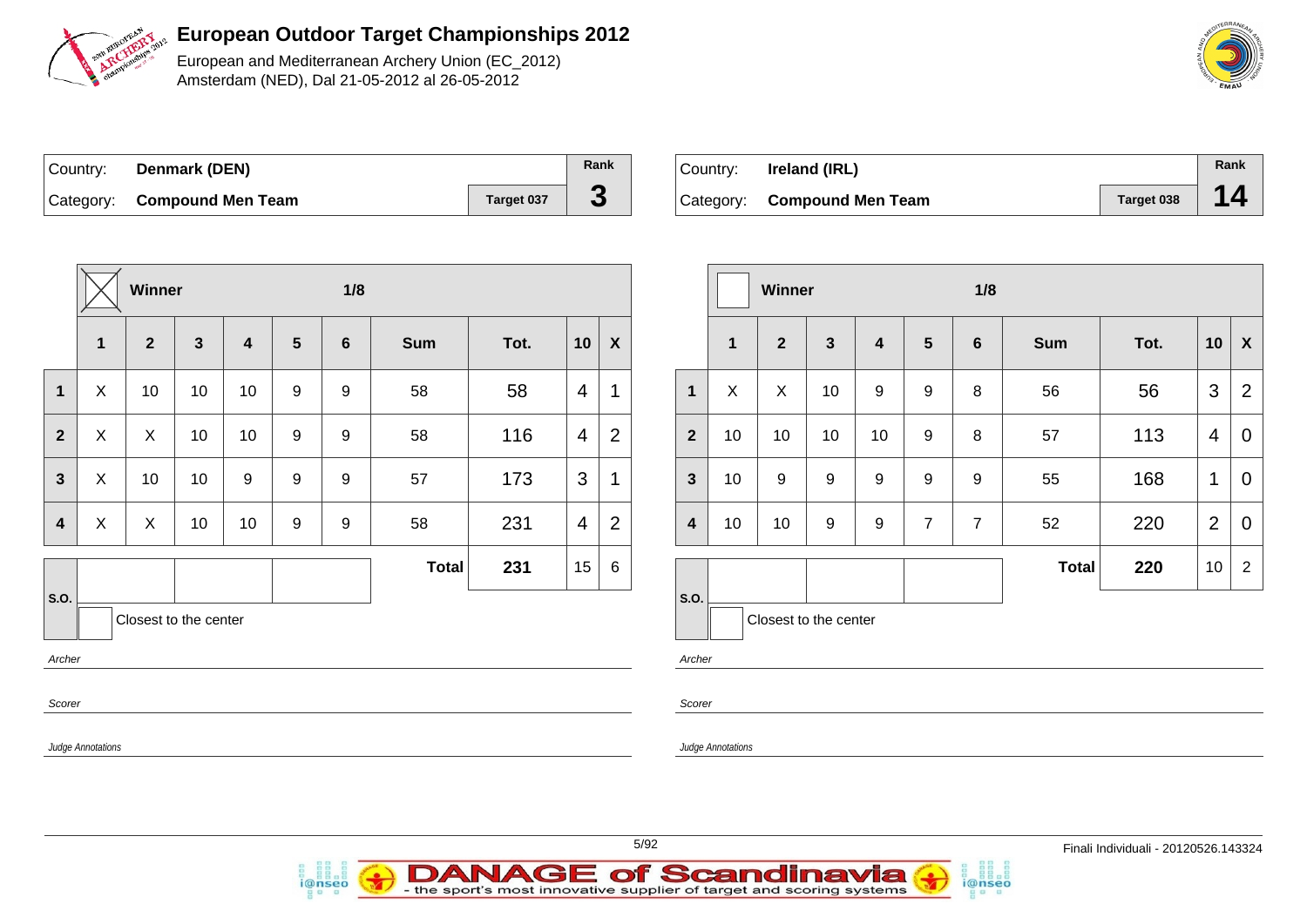

European and Mediterranean Archery Union (EC\_2012) Amsterdam (NED), Dal 21-05-2012 al 26-05-2012

| Country: Finland (FIN)      |            | Rank |
|-----------------------------|------------|------|
| Category: Compound Men Team | Target 040 | 11   |

i@nseo

| Country: | <b>Belgium (BEL)</b>        |                   | Rank |
|----------|-----------------------------|-------------------|------|
|          | Category: Compound Men Team | <b>Target 041</b> |      |

i@nseo

|                         |                          | Winner       |                       |                  |                  | 1/8             |              |      |              |                           |                         |                          | Winner                |                  |                  |                  | 1/8              |              |      |                |                           |
|-------------------------|--------------------------|--------------|-----------------------|------------------|------------------|-----------------|--------------|------|--------------|---------------------------|-------------------------|--------------------------|-----------------------|------------------|------------------|------------------|------------------|--------------|------|----------------|---------------------------|
|                         | $\overline{1}$           | $\mathbf{2}$ | $\mathbf{3}$          | 4                | $5\phantom{1}$   | $6\phantom{1}6$ | <b>Sum</b>   | Tot. | 10           | $\boldsymbol{\mathsf{X}}$ |                         | $\mathbf 1$              | $\mathbf{2}$          | 3                | 4                | $5\phantom{1}$   | 6                | Sum          | Tot. | 10             | $\boldsymbol{\mathsf{X}}$ |
| $\mathbf{1}$            | $\pmb{\times}$           | 10           | 10                    | $\mathsf g$      | $\boldsymbol{9}$ | 8               | 56           | 56   | 3            | 1                         | $\mathbf{1}$            | $\mathsf X$              | 10                    | $\boldsymbol{9}$ | $\boldsymbol{9}$ | $\boldsymbol{9}$ | $\boldsymbol{9}$ | 56           | 56   | $\overline{2}$ | $\mathbf 1$               |
| $\overline{2}$          | 10                       | 10           | 10                    | $\mathsf g$      | $\mathsf g$      | 9               | 57           | 113  | 3            | $\mathbf 0$               | $\overline{2}$          | 10                       | 10                    | 10               | $\boldsymbol{9}$ | 9                | $\boldsymbol{9}$ | 57           | 113  | $\mathbf{3}$   | $\overline{0}$            |
| $\mathbf{3}$            | 10                       | 10           | 10                    | $\boldsymbol{9}$ | 8                | 8               | 55           | 168  | 3            | $\mathbf 0$               | $\mathbf{3}$            | 10                       | $\boldsymbol{9}$      | 9                | $\boldsymbol{9}$ | $\boldsymbol{9}$ | 8                | 54           | 167  | $\mathbf{1}$   | $\mathbf 0$               |
| $\overline{\mathbf{4}}$ | 10                       | 9            | $\boldsymbol{9}$      | 8                | $\,8\,$          | $\overline{7}$  | 51           | 219  | $\mathbf{1}$ | $\overline{0}$            | $\overline{\mathbf{4}}$ | $\sf X$                  | $\sf X$               | $\boldsymbol{9}$ | $\boldsymbol{9}$ | 9                | 8                | 55           | 222  | $\overline{2}$ | $\overline{2}$            |
|                         |                          |              |                       |                  |                  |                 | <b>Total</b> | 219  | 10           | $\mathbf 1$               |                         |                          |                       |                  |                  |                  |                  | <b>Total</b> | 222  | 8              | 3                         |
| S.O.<br>Archer          |                          |              | Closest to the center |                  |                  |                 |              |      |              |                           | S.O.<br>Archer          |                          | Closest to the center |                  |                  |                  |                  |              |      |                |                           |
| Scorer                  |                          |              |                       |                  |                  |                 |              |      |              |                           | Scorer                  |                          |                       |                  |                  |                  |                  |              |      |                |                           |
|                         | <b>Judge Annotations</b> |              |                       |                  |                  |                 |              |      |              |                           |                         | <b>Judge Annotations</b> |                       |                  |                  |                  |                  |              |      |                |                           |



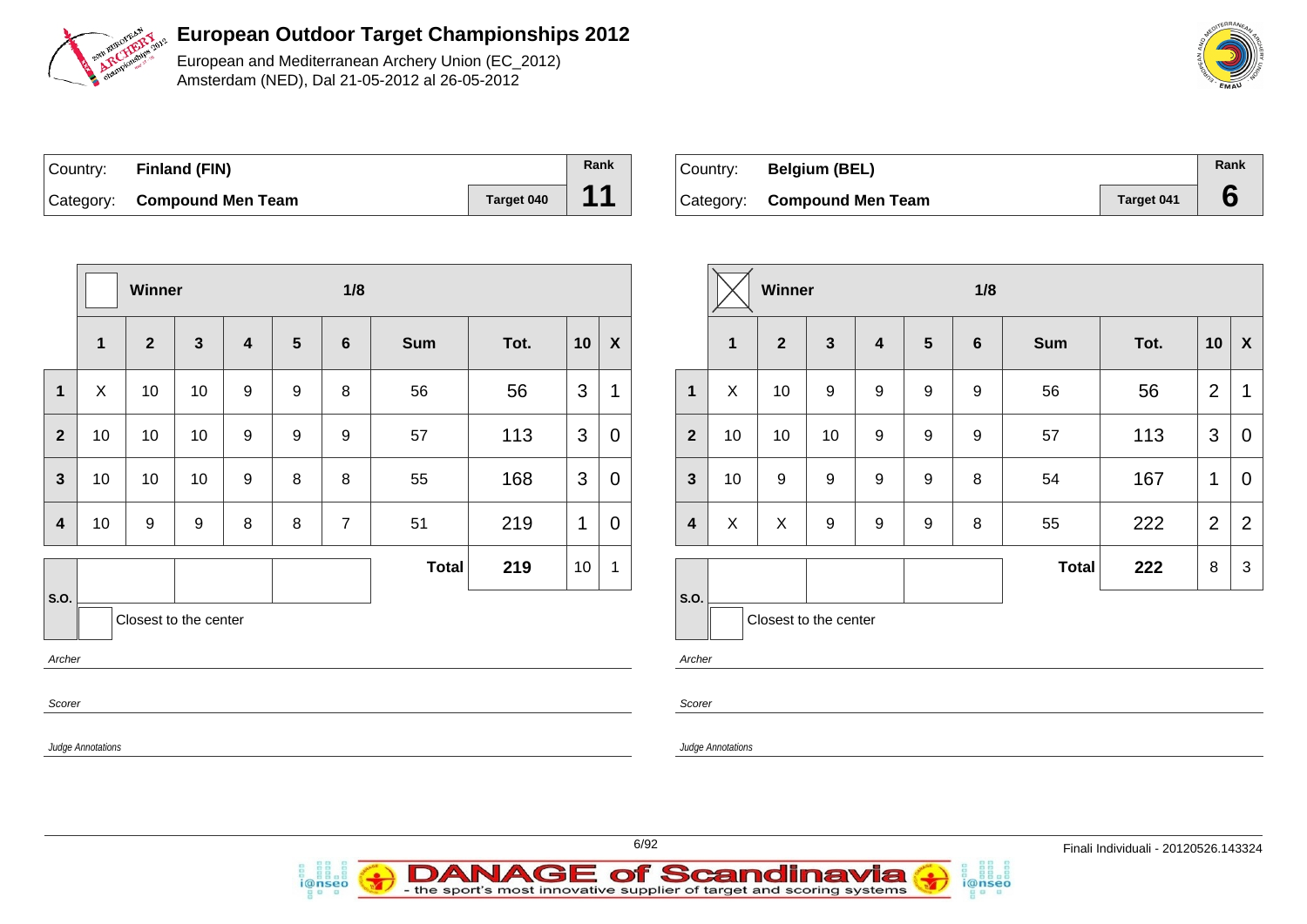

European and Mediterranean Archery Union (EC\_2012) Amsterdam (NED), Dal 21-05-2012 al 26-05-2012

| Country: Germany (GER)      |            | Rank |
|-----------------------------|------------|------|
| Category: Compound Men Team | Target 043 |      |

| Country: Russia (RUS)       |            | Rank |
|-----------------------------|------------|------|
| Category: Compound Men Team | Target 044 |      |

|                         |                           | Winner           |                       |                         |                  | 1/8              |              |      |                |                  |                         |                |
|-------------------------|---------------------------|------------------|-----------------------|-------------------------|------------------|------------------|--------------|------|----------------|------------------|-------------------------|----------------|
|                         | 1                         | $\overline{2}$   | $\mathbf{3}$          | $\overline{\mathbf{4}}$ | 5                | $6\phantom{1}6$  | <b>Sum</b>   | Tot. | 10             | $\boldsymbol{X}$ |                         | 1              |
| 1                       | 10                        | $\boldsymbol{9}$ | $\boldsymbol{9}$      | $\boldsymbol{9}$        | $\,8\,$          | 8                | 53           | 53   | 1              | $\mathbf 0$      | 1                       | 1 <sub>0</sub> |
| $\mathbf{2}$            | X                         | X                | 10                    | 10                      | $\boldsymbol{9}$ | $\boldsymbol{9}$ | 58           | 111  | $\overline{4}$ | $\overline{2}$   | $\overline{2}$          | X              |
| $\mathbf{3}$            | $\boldsymbol{\mathsf{X}}$ | $\boldsymbol{9}$ | $\boldsymbol{9}$      | $\boldsymbol{9}$        | $\boldsymbol{9}$ | 9                | 55           | 166  | 1              | 1                | $\mathbf{3}$            | 9              |
| $\overline{\mathbf{4}}$ | X                         | X                | 10                    | $\boldsymbol{9}$        | $\boldsymbol{9}$ | 8                | 56           | 222  | 3              | $\overline{2}$   | $\overline{\mathbf{4}}$ | X              |
|                         |                           |                  |                       |                         |                  |                  | <b>Total</b> | 222  | 9              | 5                |                         |                |
| S.O.                    |                           |                  | Closest to the center |                         |                  |                  |              |      |                |                  | S.O.                    |                |
| Archer                  |                           |                  |                       |                         |                  |                  |              |      |                |                  | Archer                  |                |
| Scorer                  |                           |                  |                       |                         |                  |                  |              |      |                |                  | Scorer                  |                |
|                         | <b>Judge Annotations</b>  |                  |                       |                         |                  |                  |              |      |                |                  | Judge Annotat           |                |



|                         |              | Winner                |                  |                         |                | 1/8            |              |      |                |                           |  |  |  |  |
|-------------------------|--------------|-----------------------|------------------|-------------------------|----------------|----------------|--------------|------|----------------|---------------------------|--|--|--|--|
|                         | $\mathbf{1}$ | $\overline{2}$        | $\mathbf{3}$     | $\overline{\mathbf{4}}$ | $5\phantom{1}$ | $6\phantom{1}$ | <b>Sum</b>   | Tot. | 10             | $\boldsymbol{\mathsf{X}}$ |  |  |  |  |
| $\mathbf{1}$            | 10           | 10                    | $\boldsymbol{9}$ | $\boldsymbol{9}$        | 9              | 8              | 55           | 55   | $\overline{2}$ | 0                         |  |  |  |  |
| $\overline{2}$          | X            | X                     | 10               | 9                       | 9              | 6              | 54           | 109  | 3              | $\overline{2}$            |  |  |  |  |
| $\mathbf{3}$            | 9            | 9                     | 9                | 8                       | 8              | 8              | 51           | 160  | 0              | 0                         |  |  |  |  |
| $\overline{\mathbf{4}}$ | X            | X                     | X                | 9                       | 9              | 9              | 57           | 217  | 3              | 3                         |  |  |  |  |
|                         |              |                       |                  |                         |                |                | <b>Total</b> | 217  | 8              | 5                         |  |  |  |  |
| S.O.                    |              | Closest to the center |                  |                         |                |                |              |      |                |                           |  |  |  |  |

i@nseo

ntions



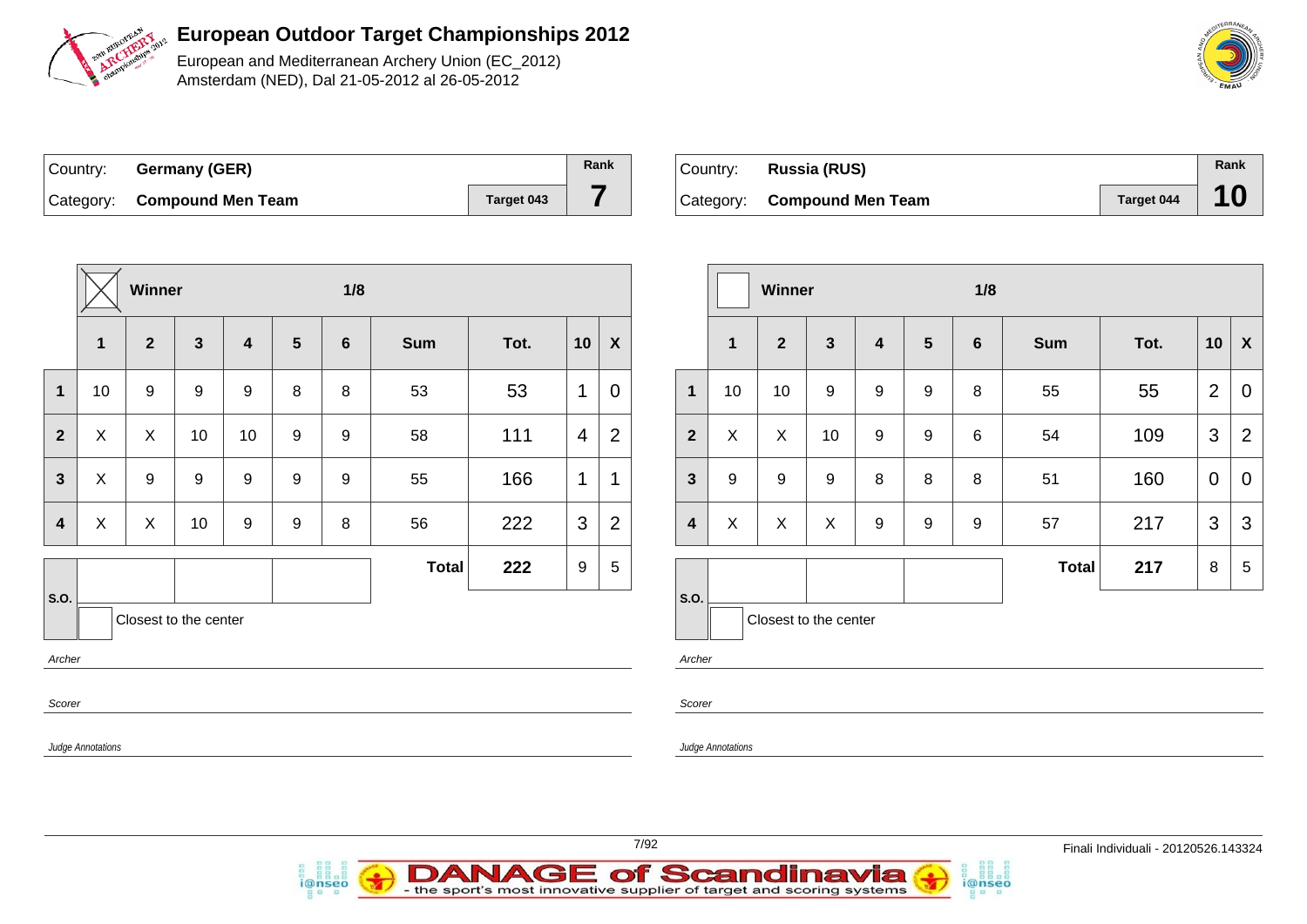

European and Mediterranean Archery Union (EC\_2012) Amsterdam (NED), Dal 21-05-2012 al 26-05-2012

| Country: Slovakia (SVK)     |            | Rank |
|-----------------------------|------------|------|
| Category: Compound Men Team | Target 046 | 15   |

i@nseo

| Country: France (FRA)       |            | Rank |
|-----------------------------|------------|------|
| Category: Compound Men Team | Target 047 |      |

|                          | 1/8<br>Winner             |                       |              |   |                |                  |              |      |                |                           |                          |                           | Winner                |                  | 1/8                     |                  |                  |              |      |                 |                           |
|--------------------------|---------------------------|-----------------------|--------------|---|----------------|------------------|--------------|------|----------------|---------------------------|--------------------------|---------------------------|-----------------------|------------------|-------------------------|------------------|------------------|--------------|------|-----------------|---------------------------|
|                          | $\mathbf{1}$              | $\overline{2}$        | $\mathbf{3}$ | 4 | $5\phantom{1}$ | 6                | <b>Sum</b>   | Tot. | 10             | $\boldsymbol{\mathsf{X}}$ |                          | $\overline{1}$            | $\overline{2}$        | $\mathbf{3}$     | $\overline{\mathbf{4}}$ | $5\phantom{1}$   | $6\phantom{1}6$  | <b>Sum</b>   | Tot. | 10              | $\boldsymbol{\mathsf{X}}$ |
| $\mathbf 1$              | 10                        | 10                    | 10           | 9 | 8              | 8                | 55           | 55   | 3              | $\mathbf 0$               | $\mathbf 1$              | 10                        | 9                     | $\boldsymbol{9}$ | 9                       | 9                | 9                | 55           | 55   | $\mathbf 1$     | $\overline{0}$            |
| $\overline{2}$           | 10                        | 10                    | 9            | 9 | 9              | $\boldsymbol{9}$ | 56           | 111  | $\overline{2}$ | $\mathbf 0$               | $\overline{\mathbf{2}}$  | $\boldsymbol{\mathsf{X}}$ | 10                    | 10               | 9                       | $\boldsymbol{9}$ | $\boldsymbol{9}$ | 57           | 112  | $\mathbf{3}$    | $\overline{1}$            |
| $\mathbf{3}$             | $\pmb{\times}$            | 10                    | 9            | 9 | 9              | 9                | 56           | 167  | 2              | $\mathbf 1$               | $\mathbf{3}$             | 10                        | 10                    | 10               | 10                      | 10               | 9                | 59           | 171  | $5\phantom{.0}$ | $\mathbf 0$               |
| $\overline{\mathbf{4}}$  | $\boldsymbol{\mathsf{X}}$ | 10                    | 9            | 9 | 9              | $\overline{7}$   | 54           | 221  | 2              | $\mathbf 1$               | $\overline{\mathbf{4}}$  | X                         | $\mathsf{X}$          | 10               | 10                      | 9                | 9                | 58           | 229  | $\overline{4}$  | $\overline{2}$            |
|                          |                           |                       |              |   |                |                  | <b>Total</b> | 221  | 9              | $\overline{2}$            |                          |                           |                       |                  |                         |                  |                  | <b>Total</b> | 229  | 13 <sup>°</sup> | $\mathbf{3}$              |
| S.O.<br>Archer<br>Scorer | <b>Judge Annotations</b>  | Closest to the center |              |   |                |                  |              |      |                |                           | S.O.<br>Archer<br>Scorer | <b>Judge Annotations</b>  | Closest to the center |                  |                         |                  |                  |              |      |                 |                           |
|                          |                           |                       |              |   |                |                  |              |      |                |                           |                          |                           |                       |                  |                         |                  |                  |              |      |                 |                           |

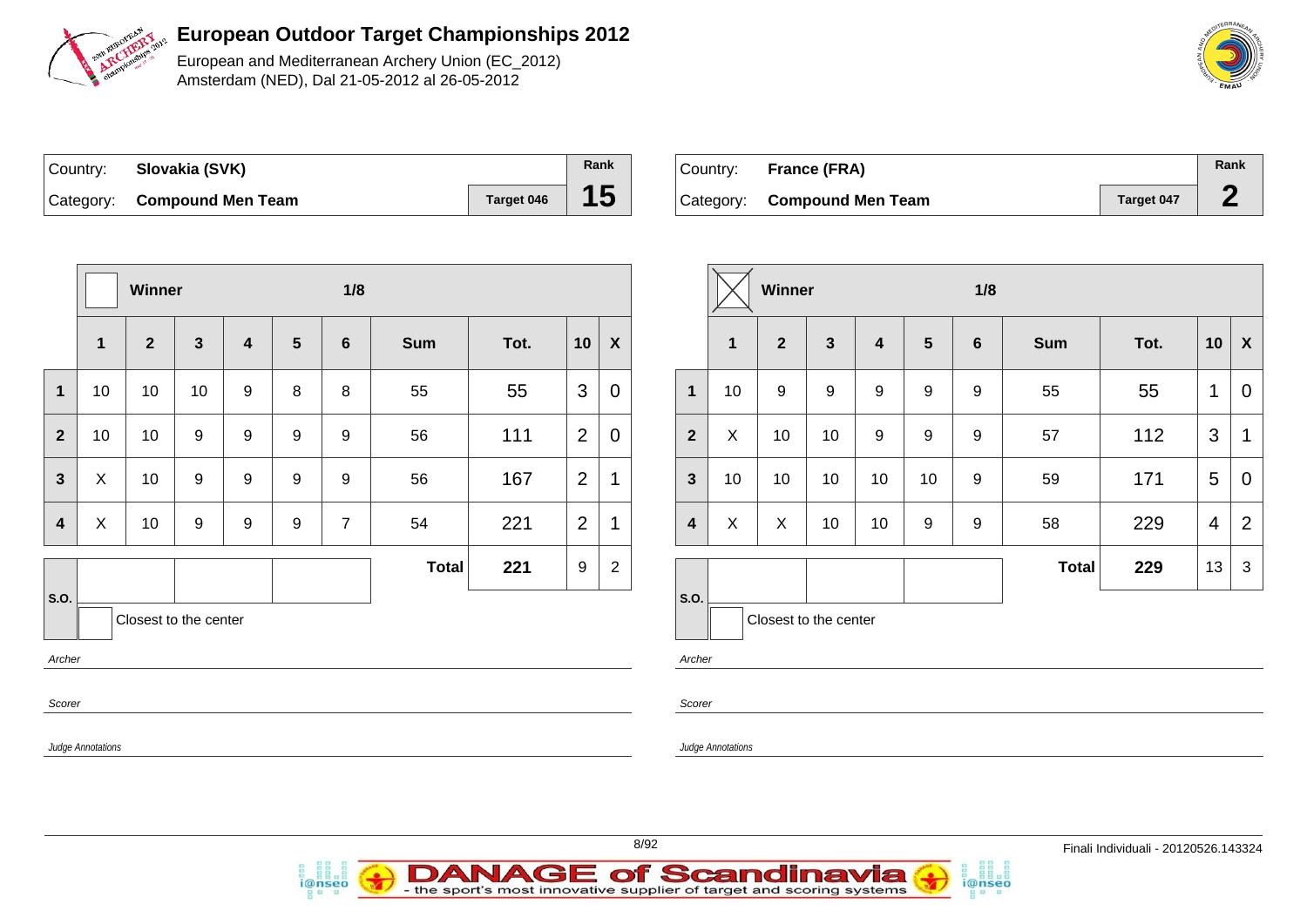

European and Mediterranean Archery Union (EC\_2012) Amsterdam (NED), Dal 21-05-2012 al 26-05-2012

| ∣Country: | <b>Netherlands (NED)</b>    |            | Rank |
|-----------|-----------------------------|------------|------|
|           | Category: Compound Men Team | Target 025 |      |

*i*@nseo

| Country: | Sweden (SWE)                |            | Rank |
|----------|-----------------------------|------------|------|
|          | Category: Compound Men Team | Target 026 |      |

i@nseo

|                          | $1/4$<br>Winner           |                       |              |                |                |                |              |      |                          |                    |                         |              | Winner         |                       |                         |                | 1/4            |              |      |                |                           |
|--------------------------|---------------------------|-----------------------|--------------|----------------|----------------|----------------|--------------|------|--------------------------|--------------------|-------------------------|--------------|----------------|-----------------------|-------------------------|----------------|----------------|--------------|------|----------------|---------------------------|
|                          | $\mathbf 1$               | $\overline{2}$        | $\mathbf{3}$ | $\overline{4}$ | $5\phantom{1}$ | $6\phantom{1}$ | <b>Sum</b>   | Tot. | 10                       | $\pmb{\mathsf{X}}$ |                         | $\mathbf{1}$ | $\overline{2}$ | $\mathbf{3}$          | $\overline{\mathbf{4}}$ | $5\phantom{1}$ | 6              | Sum          | Tot. | 10             | $\boldsymbol{\mathsf{X}}$ |
| $\mathbf 1$              | $\boldsymbol{\mathsf{X}}$ | 10                    | 10           | 10             | 9              | 8              | 57           | 57   | $\overline{4}$           | $\mathbf 1$        | $\mathbf{1}$            | $9\,$        | 9              | 9                     | 9                       | 8              | 8              | 52           | 52   | $\overline{0}$ | $\mathbf 0$               |
| $\overline{2}$           | X                         | 10                    | 10           | 9              | 9              | 9              | 57           | 114  | $\mathfrak{S}$           | 1                  | $\overline{2}$          | 9            | 9              | 9                     | 9                       | 9              | 9              | 54           | 106  | $\overline{0}$ | $\overline{0}$            |
| $\mathbf{3}$             | X                         | 10                    | 10           | 10             | 9              | 9              | 58           | 172  | $\overline{4}$           | $\mathbf{1}$       | $\mathbf{3}$            | X            | 10             | 9                     | 9                       | 9              | $\overline{7}$ | 54           | 160  | 2              | $\mathbf 1$               |
| $\overline{\mathbf{4}}$  | $\boldsymbol{X}$          | 10                    | 10           | 9              | 9              | 8              | 56           | 228  | $\mathbf{3}$             | $\mathbf 1$        | $\overline{\mathbf{4}}$ | X            | 10             | 9                     | 9                       | 9              | 8              | 55           | 215  | 2              | $\overline{1}$            |
|                          |                           |                       |              |                |                |                | <b>Total</b> | 228  | 14                       | $\overline{4}$     |                         |              |                |                       |                         |                |                | <b>Total</b> | 215  | $\overline{4}$ | $\overline{2}$            |
| S.O.                     |                           | Closest to the center |              |                |                |                |              |      |                          |                    | <b>S.O.</b>             |              |                | Closest to the center |                         |                |                |              |      |                |                           |
| Archer                   |                           |                       |              |                |                |                |              |      |                          |                    | Archer                  |              |                |                       |                         |                |                |              |      |                |                           |
| Scorer                   |                           |                       |              |                |                |                |              |      | Scorer                   |                    |                         |              |                |                       |                         |                |                |              |      |                |                           |
| <b>Judge Annotations</b> |                           |                       |              |                |                |                |              |      | <b>Judge Annotations</b> |                    |                         |              |                |                       |                         |                |                |              |      |                |                           |

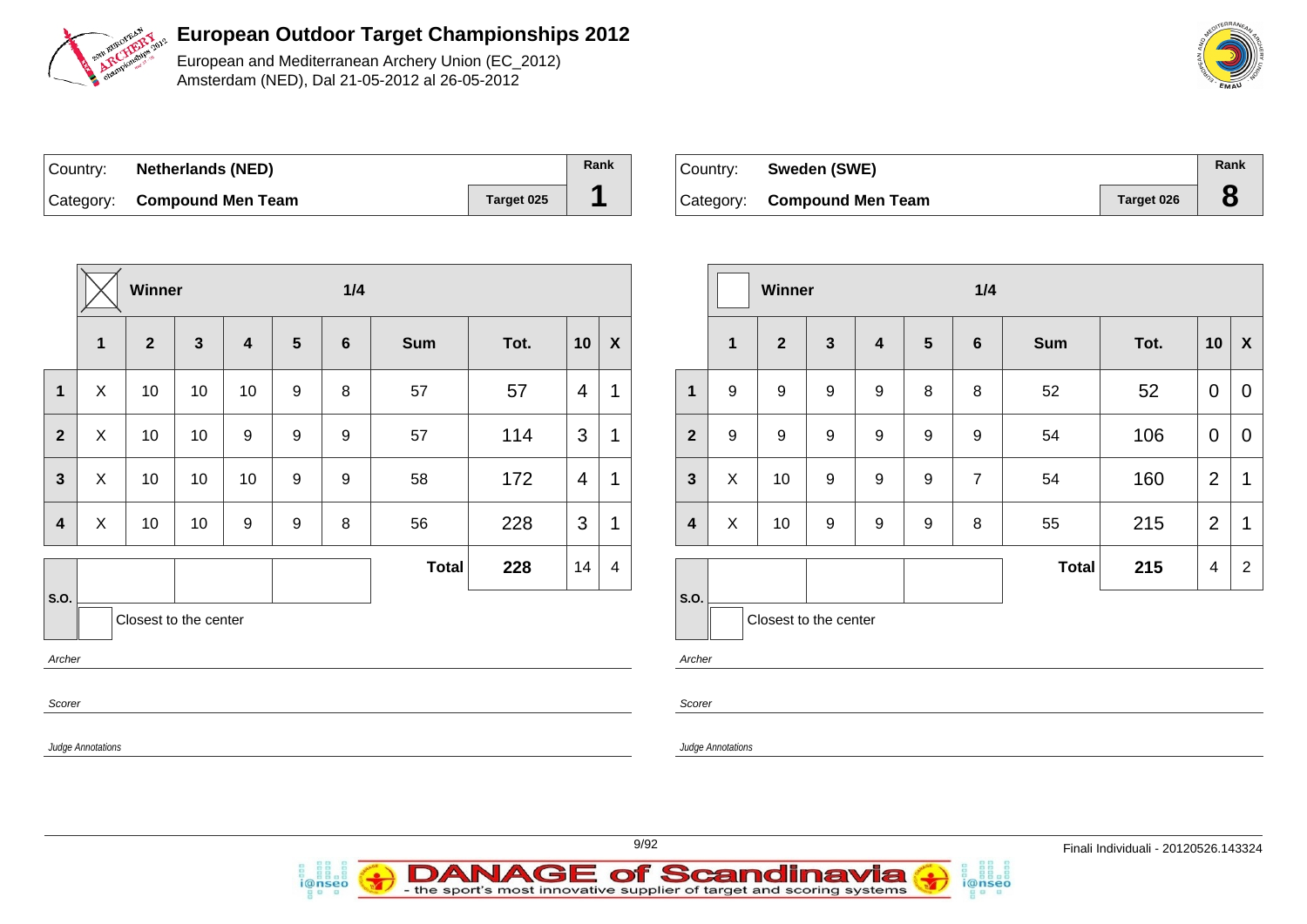

European and Mediterranean Archery Union (EC\_2012) Amsterdam (NED), Dal 21-05-2012 al 26-05-2012

| Country: | ltaly (ITA)                 |            | Rank |
|----------|-----------------------------|------------|------|
|          | Category: Compound Men Team | Target 028 | C    |

*i*@nseo

| ∣Country: | <b>Great Britain (GBR)</b>  |                   | Rank |
|-----------|-----------------------------|-------------------|------|
|           | Category: Compound Men Team | <b>Target 029</b> |      |

i@nseo

|                         | 1/4<br>Winner            |                       |              |   |                 |                  |              |      |                |                  |                         |                          | Winner                |                  |                  |                  | 1/4              |       |      |                 |                  |
|-------------------------|--------------------------|-----------------------|--------------|---|-----------------|------------------|--------------|------|----------------|------------------|-------------------------|--------------------------|-----------------------|------------------|------------------|------------------|------------------|-------|------|-----------------|------------------|
|                         | $\mathbf{1}$             | $\overline{2}$        | $\mathbf{3}$ | 4 | $5\phantom{.0}$ | $6\phantom{1}$   | <b>Sum</b>   | Tot. | 10             | $\boldsymbol{X}$ |                         | $\mathbf{1}$             | $\overline{2}$        | $\mathbf{3}$     | $\overline{4}$   | $5\phantom{1}$   | $6\phantom{1}6$  | Sum   | Tot. | 10              | $\boldsymbol{X}$ |
| $\mathbf{1}$            | X                        | 10                    | 10           | 9 | 9               | 8                | 56           | 56   | 3              |                  | $\mathbf{1}$            | X                        | $\boldsymbol{X}$      | 10               | 10               | 10               | 9                | 59    | 59   | $5\phantom{.0}$ | $\overline{2}$   |
| $\overline{2}$          | 10                       | 10                    | 10           | 9 | 9               | $\boldsymbol{9}$ | 57           | 113  | 3              | $\mathbf 0$      | $\overline{2}$          | 10                       | 10                    | 10               | 10               | 9                | $\boldsymbol{9}$ | 58    | 117  | $\overline{4}$  | $\pmb{0}$        |
| $\mathbf{3}$            | $\mathsf{X}$             | $\mathsf{X}$          | 9            | 9 | 9               | 8                | 55           | 168  | $\overline{2}$ | $\overline{2}$   | $\mathbf{3}$            | $\boldsymbol{X}$         | 10                    | 10               | 9                | 9                | 8                | 56    | 173  | 3               | $\mathbf 1$      |
| $\overline{\mathbf{4}}$ | X                        | 10                    | 10           | 9 | 9               | $\,8\,$          | 56           | 224  | 3              | $\overline{1}$   | $\overline{\mathbf{4}}$ | 10                       | $\boldsymbol{9}$      | $\boldsymbol{9}$ | $\boldsymbol{9}$ | $\boldsymbol{9}$ | 8                | 54    | 227  | $\mathbf{1}$    | $\pmb{0}$        |
|                         |                          |                       |              |   |                 |                  | <b>Total</b> | 224  | 11             | 4                |                         |                          |                       |                  |                  |                  |                  | Total | 227  | 13              | $\sqrt{3}$       |
| <b>S.O.</b>             |                          | Closest to the center |              |   |                 |                  |              |      |                |                  | S.O.                    |                          | Closest to the center |                  |                  |                  |                  |       |      |                 |                  |
| Archer                  |                          |                       |              |   |                 |                  |              |      |                |                  | Archer                  |                          |                       |                  |                  |                  |                  |       |      |                 |                  |
| Scorer                  |                          |                       |              |   |                 |                  |              |      |                |                  | Scorer                  |                          |                       |                  |                  |                  |                  |       |      |                 |                  |
|                         | <b>Judge Annotations</b> |                       |              |   |                 |                  |              |      |                |                  |                         | <b>Judge Annotations</b> |                       |                  |                  |                  |                  |       |      |                 |                  |

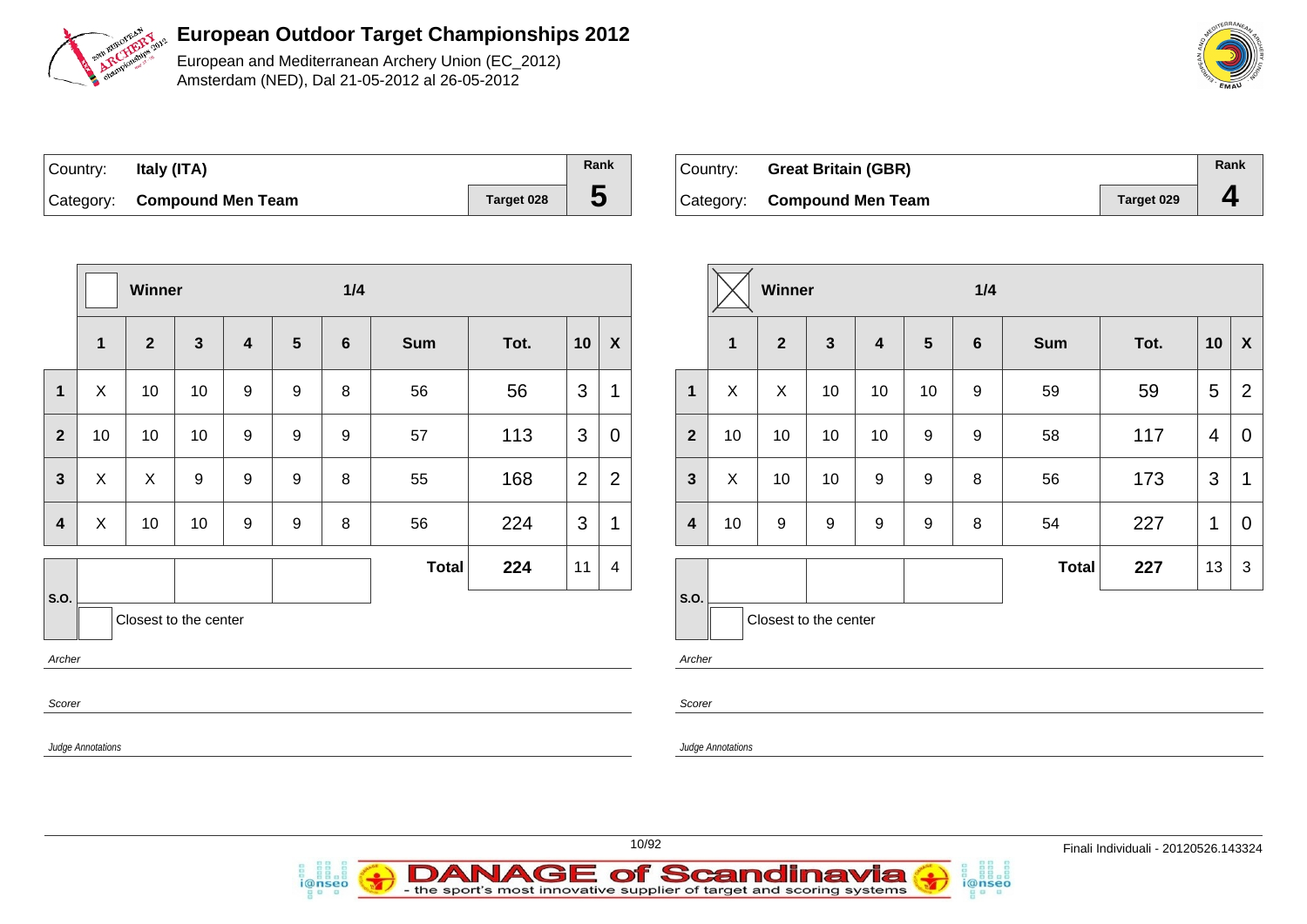

European and Mediterranean Archery Union (EC\_2012) Amsterdam (NED), Dal 21-05-2012 al 26-05-2012

| ∣Country: | Denmark (DEN)               |            | Rank |
|-----------|-----------------------------|------------|------|
|           | Category: Compound Men Team | Target 031 |      |

*i*@nseo

| Country: | <b>Belgium (BEL)</b>        |            | Rank |
|----------|-----------------------------|------------|------|
|          | Category: Compound Men Team | Target 032 |      |

i@nseo

|                         |                          | 1/4<br><b>Winner</b>  |              |                  |                 |                |              |      |                |                           |                         |                          | Winner                |                  |                         |                  | 1/4            |       |      |                |                         |  |
|-------------------------|--------------------------|-----------------------|--------------|------------------|-----------------|----------------|--------------|------|----------------|---------------------------|-------------------------|--------------------------|-----------------------|------------------|-------------------------|------------------|----------------|-------|------|----------------|-------------------------|--|
|                         | $\mathbf{1}$             | $\overline{2}$        | $\mathbf{3}$ | 4                | $5\phantom{.0}$ | 6              | <b>Sum</b>   | Tot. | 10             | $\boldsymbol{\mathsf{X}}$ |                         | $\mathbf{1}$             | $\overline{2}$        | $\mathbf{3}$     | $\overline{\mathbf{4}}$ | $5\phantom{.0}$  | $6\phantom{1}$ | Sum   | Tot. |                | $10 \mid X$             |  |
| $\mathbf{1}$            | 10                       | 10                    | 9            | $\boldsymbol{9}$ | 9               | 8              | 55           | 55   | $\overline{2}$ | $\mathbf 0$               | $\mathbf{1}$            | 10                       | 10                    | $\boldsymbol{9}$ | $\boldsymbol{9}$        | $\boldsymbol{9}$ | $\, 8$         | 55    | 55   | $\overline{2}$ | $\overline{0}$          |  |
| $\overline{2}$          | 10                       | 9                     | 9            | 9                | 8               | $\overline{7}$ | 52           | 107  | $\mathbf{1}$   | $\boldsymbol{0}$          | 2 <sup>2</sup>          | $\pmb{\times}$           | 10                    | $9\,$            | $\boldsymbol{9}$        | $\,8\,$          | 8              | 54    | 109  | $\overline{2}$ | $\overline{\mathbf{1}}$ |  |
| $\mathbf{3}$            | $\sf X$                  | 10                    | 10           | 10               | 9               | 9              | 58           | 165  | $\overline{4}$ | $\mathbf 1$               | $\mathbf{3}$            | 10                       | 10                    | 10               | 10                      | 9                | 9              | 58    | 167  | $\overline{4}$ | $\overline{0}$          |  |
| $\overline{\mathbf{4}}$ | $\boldsymbol{X}$         | X                     | 9            | 9                | 8               | 8              | 54           | 219  | 2              | $\overline{2}$            | $\overline{\mathbf{4}}$ | 10                       | 10                    | 10               | 9                       | 9                | 8              | 56    | 223  | 3              | $\overline{0}$          |  |
|                         |                          |                       |              |                  |                 |                | <b>Total</b> | 219  | 9              | $\mathfrak{S}$            |                         |                          |                       |                  |                         |                  |                | Total | 223  | 11             | $\overline{1}$          |  |
| S.O.                    |                          | Closest to the center |              |                  |                 |                |              |      |                |                           | <b>S.O.</b>             |                          | Closest to the center |                  |                         |                  |                |       |      |                |                         |  |
| Archer                  |                          |                       |              |                  |                 |                |              |      |                |                           | Archer                  |                          |                       |                  |                         |                  |                |       |      |                |                         |  |
| Scorer                  |                          |                       |              |                  |                 |                |              |      | Scorer         |                           |                         |                          |                       |                  |                         |                  |                |       |      |                |                         |  |
|                         | <b>Judge Annotations</b> |                       |              |                  |                 |                |              |      |                |                           |                         | <b>Judge Annotations</b> |                       |                  |                         |                  |                |       |      |                |                         |  |

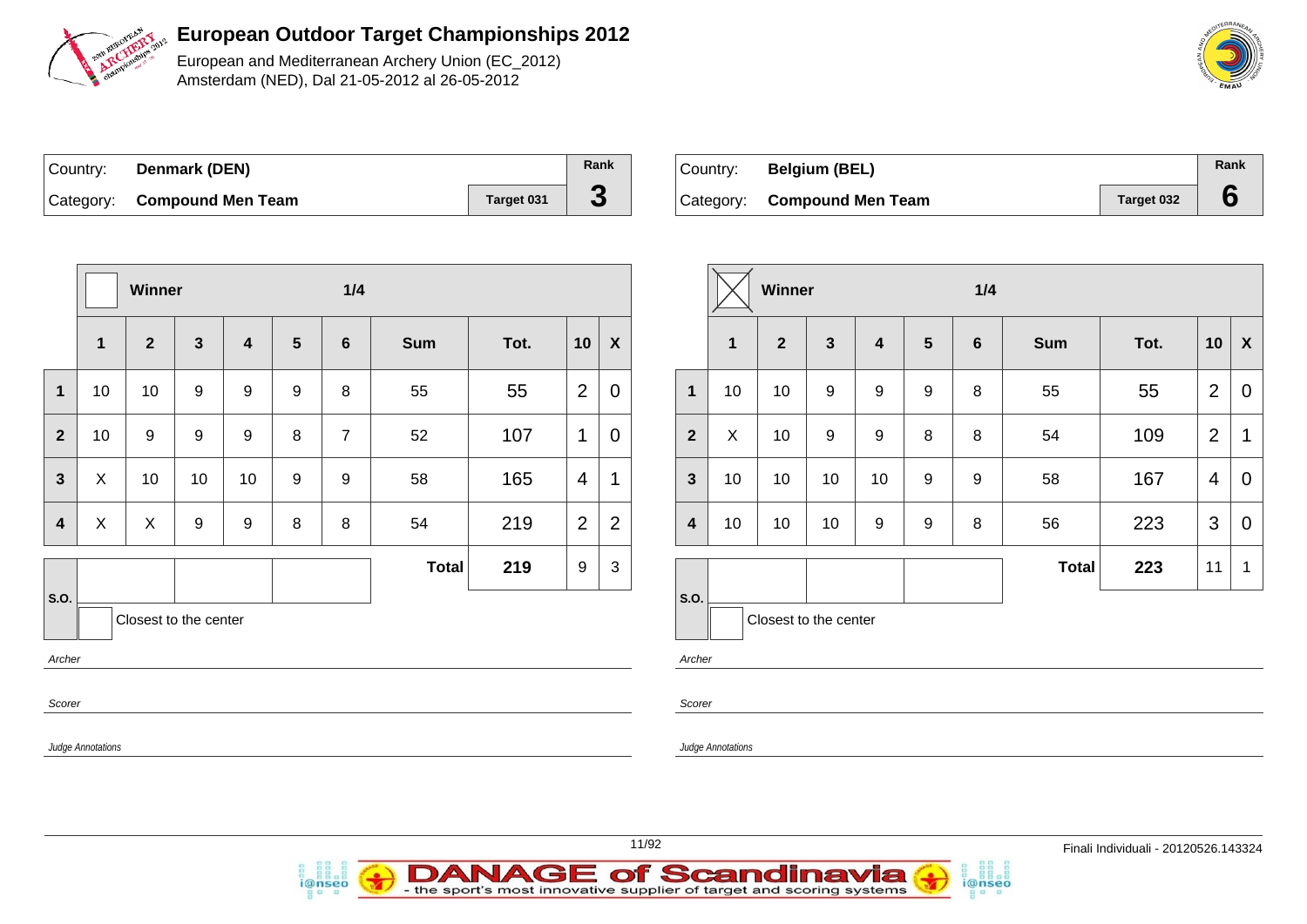

European and Mediterranean Archery Union (EC\_2012) Amsterdam (NED), Dal 21-05-2012 al 26-05-2012

| Country: Germany (GER)      |            | Rank |
|-----------------------------|------------|------|
| Category: Compound Men Team | Target 034 |      |

| Country: | France (FRA)                |            | Rank |
|----------|-----------------------------|------------|------|
|          | Category: Compound Men Team | Target 035 |      |

|                         |                           | Winner                |                  |                  |                  | 1/4              |              |      |                |                  |                         |                   | Winner                |                  |                         |                  | 1/4              |              |      |                 |                           |
|-------------------------|---------------------------|-----------------------|------------------|------------------|------------------|------------------|--------------|------|----------------|------------------|-------------------------|-------------------|-----------------------|------------------|-------------------------|------------------|------------------|--------------|------|-----------------|---------------------------|
|                         | 1                         | $\mathbf{2}$          | $\mathbf{3}$     | 4                | $5\phantom{1}$   | $6\phantom{1}$   | <b>Sum</b>   | Tot. | 10             | $\boldsymbol{X}$ |                         | $\mathbf{1}$      | $\overline{2}$        | $\mathbf{3}$     | $\overline{\mathbf{4}}$ | $5\phantom{1}$   | 6                | <b>Sum</b>   | Tot. | 10              | $\boldsymbol{\mathsf{X}}$ |
| $\mathbf 1$             | $\boldsymbol{\mathsf{X}}$ | $\boldsymbol{9}$      | $\boldsymbol{9}$ | $\boldsymbol{9}$ | $\boldsymbol{9}$ | 8                | 54           | 54   | $\mathbf{1}$   | 1                | $\overline{1}$          | 10                | $\boldsymbol{9}$      | 9                | 9                       | $\mathsf g$      | 9                | 55           | 55   | $\mathbf 1$     | $\overline{0}$            |
| $\overline{2}$          | $\mathsf X$               | 10 <sup>1</sup>       | 9                | 9                | $9\,$            | 8                | 55           | 109  | 2              | 1                | $\overline{\mathbf{2}}$ | $\mathsf X$       | $\mathsf{X}$          | 10               | 10                      | 9                | 9                | 58           | 113  | $\overline{4}$  | $\overline{2}$            |
| $\mathbf{3}$            | $\pmb{\times}$            | 10                    | $\boldsymbol{9}$ | 9                | 9                | 9                | 56           | 165  | 2              | 1                | $\mathbf{3}$            | X                 | $\mathsf X$           | 10               | 9                       | 9                | 9                | 57           | 170  | $\mathbf{3}$    | $\overline{2}$            |
| $\overline{\mathbf{4}}$ | $\mathsf X$               | X                     | $\boldsymbol{9}$ | $\boldsymbol{9}$ | $\boldsymbol{9}$ | $\boldsymbol{9}$ | 56           | 221  | 2              | $\overline{2}$   | $\overline{\mathbf{4}}$ | $\pmb{\times}$    | 10                    | $\boldsymbol{9}$ | $\boldsymbol{9}$        | $\boldsymbol{9}$ | $\boldsymbol{9}$ | 56           | 226  | $\overline{2}$  | $\mathbf{1}$              |
|                         |                           |                       |                  |                  |                  |                  | <b>Total</b> | 221  | $\overline{7}$ | $\,$ 5 $\,$      |                         |                   |                       |                  |                         |                  |                  | <b>Total</b> | 226  | 10 <sup>1</sup> | $5\phantom{.0}$           |
| <b>S.O.</b><br>Archer   |                           | Closest to the center |                  |                  |                  |                  |              |      |                |                  | s.o.<br>Archer          |                   | Closest to the center |                  |                         |                  |                  |              |      |                 |                           |
| Scorer                  |                           |                       |                  |                  |                  |                  |              |      |                |                  | Scorer                  |                   |                       |                  |                         |                  |                  |              |      |                 |                           |
|                         | Judge Annotations         |                       |                  |                  |                  |                  |              |      |                |                  |                         | Judge Annotations |                       |                  |                         |                  |                  |              |      |                 |                           |
|                         |                           |                       |                  |                  |                  |                  |              |      |                |                  |                         |                   |                       |                  |                         |                  |                  |              |      |                 |                           |

| Country: France (FRA)       |            | Rank |
|-----------------------------|------------|------|
| Category: Compound Men Team | Target 035 |      |



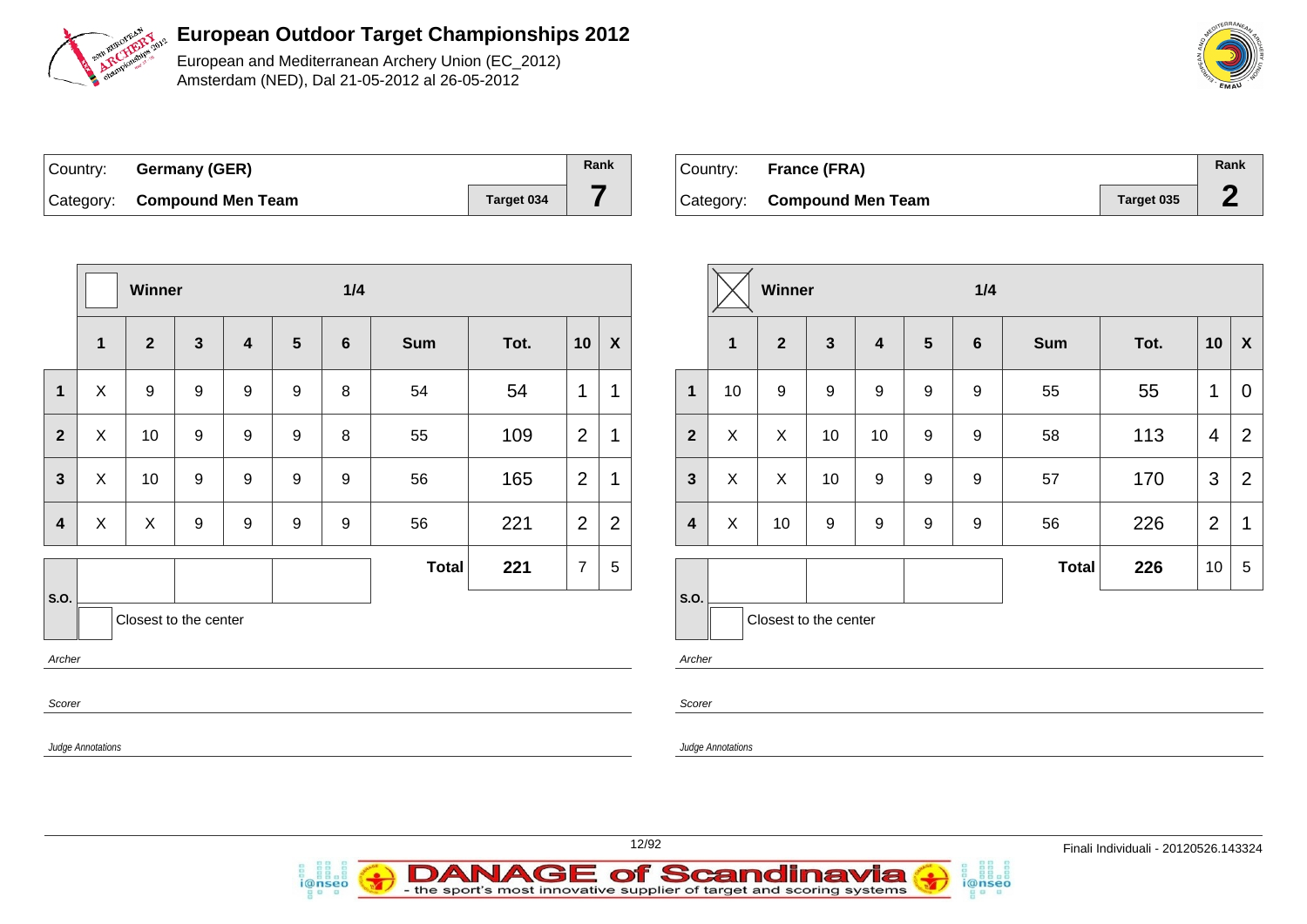

European and Mediterranean Archery Union (EC\_2012) Amsterdam (NED), Dal 21-05-2012 al 26-05-2012

| ∣Country: | <b>Netherlands (NED)</b>    |            | Rank |
|-----------|-----------------------------|------------|------|
|           | Category: Compound Men Team | Target 028 |      |

*i*@nseo

| ∣Country: | <b>Great Britain (GBR)</b>  |                   | Rank |
|-----------|-----------------------------|-------------------|------|
|           | Category: Compound Men Team | <b>Target 029</b> |      |

i@nseo

|                          |                           | Winner                  |                           |                  |                  | $1/2$            |              |      |                |                  |                          |                   | Winner                |              |    |    | 1/2              |              |      |                 |                           |
|--------------------------|---------------------------|-------------------------|---------------------------|------------------|------------------|------------------|--------------|------|----------------|------------------|--------------------------|-------------------|-----------------------|--------------|----|----|------------------|--------------|------|-----------------|---------------------------|
|                          | $\mathbf{1}$              | $\overline{\mathbf{2}}$ | $\mathbf{3}$              | 4                | $5\phantom{1}$   | $6\phantom{1}$   | <b>Sum</b>   | Tot. | 10             | $\boldsymbol{X}$ |                          | 1                 | $\overline{2}$        | $\mathbf{3}$ | 4  | 5  | $6\phantom{1}6$  | <b>Sum</b>   | Tot. | 10              | $\boldsymbol{\mathsf{X}}$ |
| $\mathbf 1$              | $\boldsymbol{\mathsf{X}}$ | 10 <sub>1</sub>         | 10                        | $\boldsymbol{9}$ | $\boldsymbol{9}$ | 8                | 56           | 56   | $\mathbf{3}$   | 1                | $\mathbf 1$              | X                 | X                     | $\sf X$      | X  | 10 | $\boldsymbol{9}$ | 59           | 59   | $5\phantom{.0}$ | $\overline{4}$            |
| $\overline{2}$           | $\sf X$                   | $\mathsf X$             | $\mathsf{X}$              | 10               | $\boldsymbol{9}$ | $\boldsymbol{9}$ | 58           | 114  | $\overline{4}$ | $\mathbf{3}$     | $\overline{2}$           | $\mathsf{X}$      | $\mathsf{X}$          | 9            | 9  | 9  | 8                | 55           | 114  | 2               | $\overline{2}$            |
| $\mathbf{3}$             | $\boldsymbol{\mathsf{X}}$ | $\mathsf{X}$            | $\boldsymbol{\mathsf{X}}$ | $\boldsymbol{9}$ | $\boldsymbol{9}$ | $\boldsymbol{9}$ | 57           | 171  | $\mathfrak{S}$ | $\mathbf{3}$     | $\mathbf{3}$             | $\mathsf X$       | $\mathsf X$           | 10           | 9  | 9  | 8                | 56           | 170  | $\mathbf{3}$    | $\overline{2}$            |
| $\overline{\mathbf{4}}$  | $\boldsymbol{\mathsf{X}}$ | 10                      | $\boldsymbol{9}$          | 9                | $\boldsymbol{9}$ | 9                | 56           | 227  | $\overline{2}$ | 1                | $\overline{\mathbf{4}}$  | X                 | $\mathsf X$           | $\mathsf X$  | 10 | 9  | 9                | 58           | 228  | $\overline{4}$  | 3                         |
|                          |                           |                         |                           |                  |                  |                  | <b>Total</b> | 227  | 12             | $8\phantom{1}$   |                          |                   |                       |              |    |    |                  | <b>Total</b> | 228  | 14              | 11                        |
| S.O.<br>Archer<br>Scorer |                           |                         | Closest to the center     |                  |                  |                  |              |      |                |                  | S.O.<br>Archer<br>Scorer |                   | Closest to the center |              |    |    |                  |              |      |                 |                           |
|                          | <b>Judge Annotations</b>  |                         |                           |                  |                  |                  |              |      |                |                  |                          | Judge Annotations |                       |              |    |    |                  |              |      |                 |                           |

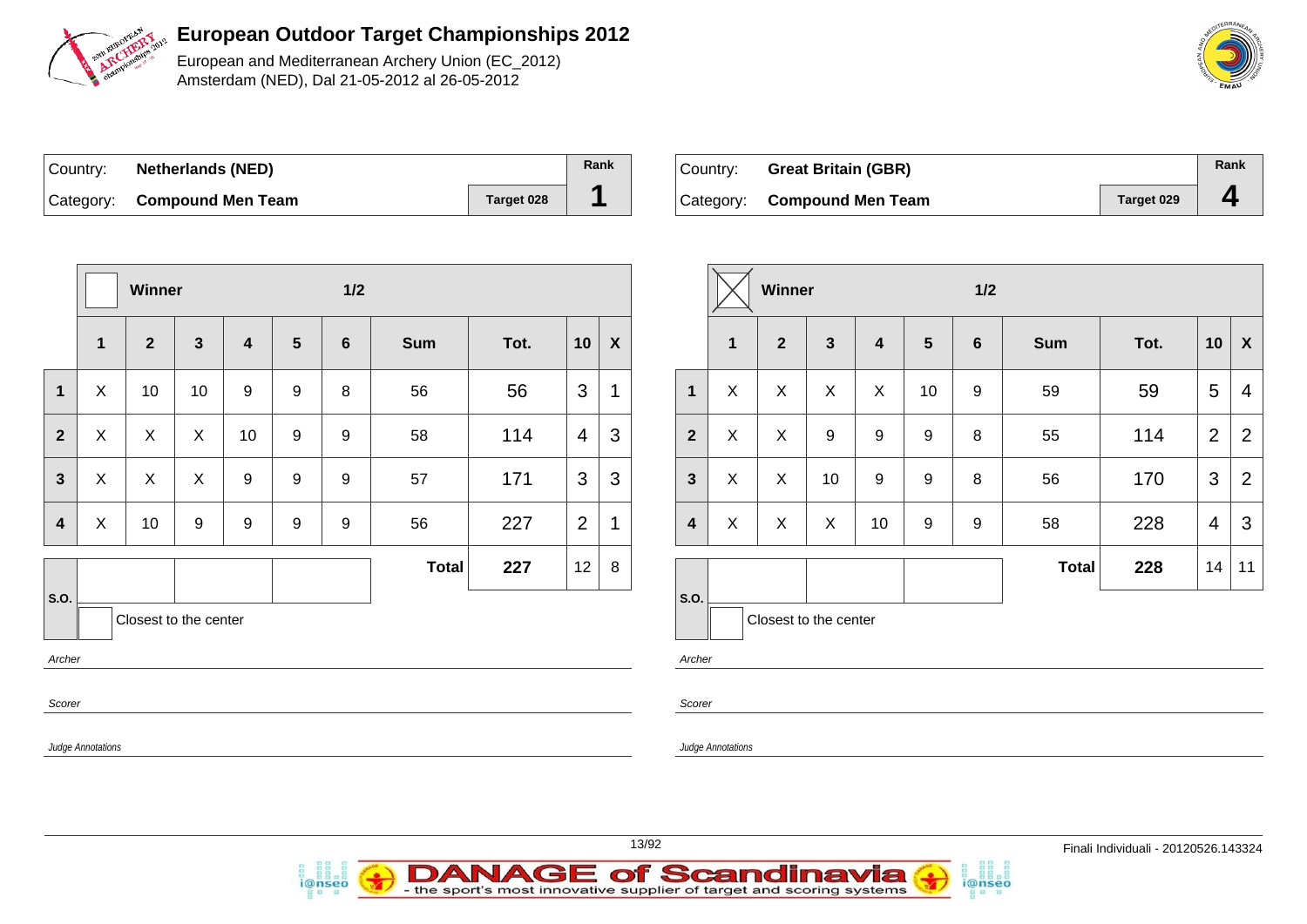

European and Mediterranean Archery Union (EC\_2012) Amsterdam (NED), Dal 21-05-2012 al 26-05-2012

| Country: | <b>Belgium (BEL)</b>        |            | Rank |
|----------|-----------------------------|------------|------|
|          | Category: Compound Men Team | Target 031 |      |

*i*@nseo

| Country: France (FRA)       |            | Rank |
|-----------------------------|------------|------|
| Category: Compound Men Team | Target 032 |      |

i@nseo

|                          |                          | Winner         |                       |             |                 | $1/2$       |              |      |                |                           |                          |                           | Winner                    |              |                  |                  | $1/2$           |              |      |                |                |
|--------------------------|--------------------------|----------------|-----------------------|-------------|-----------------|-------------|--------------|------|----------------|---------------------------|--------------------------|---------------------------|---------------------------|--------------|------------------|------------------|-----------------|--------------|------|----------------|----------------|
|                          | $\mathbf 1$              | $\mathbf{2}$   | $\mathbf{3}$          | 4           | $5\phantom{.0}$ | 6           | <b>Sum</b>   | Tot. | 10             | $\boldsymbol{\mathsf{X}}$ |                          | $\mathbf{1}$              | $\overline{2}$            | $\mathbf{3}$ | $\boldsymbol{4}$ | 5                | $6\phantom{1}6$ | <b>Sum</b>   | Tot. | 10             | $\mathbf{X}$   |
| $\mathbf{1}$             | X                        | 10             | 10                    | $\mathsf g$ | $\mathsf g$     | $\mathsf g$ | 57           | 57   | $\mathbf{3}$   | $\mathbf 1$               | $\mathbf 1$              | $\boldsymbol{\mathsf{X}}$ | 10                        | 10           | 10               | 9                | 9               | 58           | 58   | $\overline{4}$ | $\mathbf{1}$   |
| $\overline{2}$           | 10                       | 10             | 9                     | $\mathsf g$ | $\mathsf g$     | 8           | 55           | 112  | $\overline{2}$ | $\overline{0}$            | $\mathbf{2}$             | $\boldsymbol{\mathsf{X}}$ | 10                        | 10           | 9                | 9                | 9               | 57           | 115  | 3              | $\mathbf{1}$   |
| $\mathbf{3}$             | X                        | $\pmb{\times}$ | 9                     | 9           | 8               | 8           | 54           | 166  | 2              | $\overline{2}$            | $\mathbf{3}$             | $\boldsymbol{\mathsf{X}}$ | $\boldsymbol{X}$          | 10           | 10               | 9                | 8               | 57           | 172  | $\overline{4}$ | $\overline{2}$ |
| $\overline{\mathbf{4}}$  | X                        | $\mathsf X$    | 10                    | 9           | 8               | 6           | 53           | 219  | $\mathbf{3}$   | $\overline{2}$            | $\overline{\mathbf{4}}$  | $\boldsymbol{\mathsf{X}}$ | $\boldsymbol{\mathsf{X}}$ | 10           | 10               | $\boldsymbol{9}$ | 9               | 58           | 230  | $\overline{4}$ | 2              |
|                          |                          |                |                       |             |                 |             | <b>Total</b> | 219  | 10             | $5\,$                     |                          |                           |                           |              |                  |                  |                 | <b>Total</b> | 230  | 15             | 6              |
| S.O.<br>Archer<br>Scorer |                          |                | Closest to the center |             |                 |             |              |      |                |                           | S.O.<br>Archer<br>Scorer |                           | Closest to the center     |              |                  |                  |                 |              |      |                |                |
|                          | <b>Judge Annotations</b> |                |                       |             |                 |             |              |      |                |                           |                          | Judge Annotations         |                           |              |                  |                  |                 |              |      |                |                |

| Country: France (FRA)       |            | Rank |
|-----------------------------|------------|------|
| Category: Compound Men Team | Target 032 |      |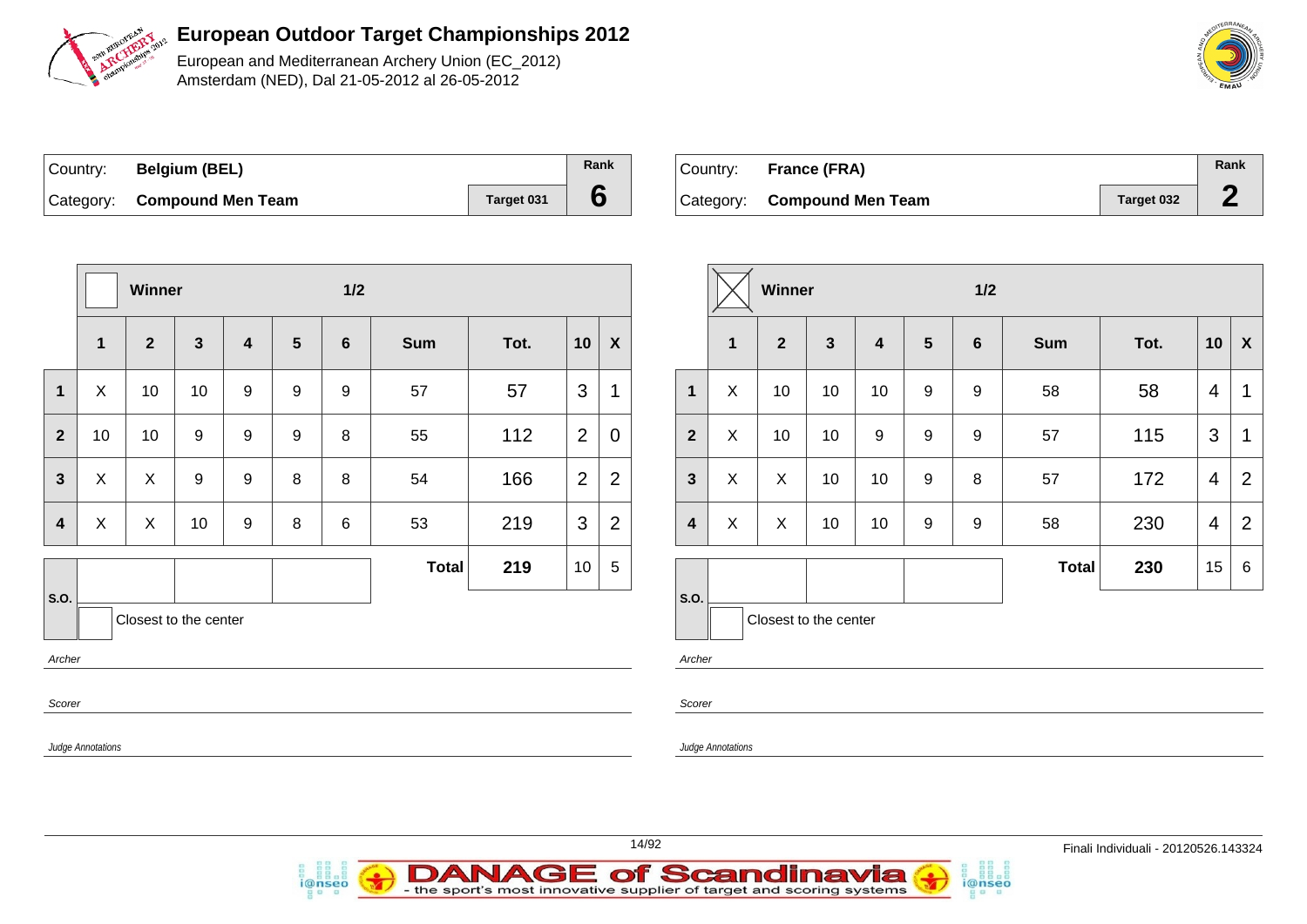

European and Mediterranean Archery Union (EC\_2012) Amsterdam (NED), Dal 21-05-2012 al 26-05-2012

| Country: | <b>Netherlands (NED)</b>    |            | Rank |
|----------|-----------------------------|------------|------|
|          | Category: Compound Men Team | Target 028 |      |

| Country: | <b>Belgium (BEL)</b>        |            | Rank |
|----------|-----------------------------|------------|------|
|          | Category: Compound Men Team | Target 029 |      |

|                         |                          | <b>Winner</b>         |                  |                         |                  | <b>Bronze</b>    |              |      |                |                |
|-------------------------|--------------------------|-----------------------|------------------|-------------------------|------------------|------------------|--------------|------|----------------|----------------|
|                         | 1                        | $\overline{2}$        | $\mathbf{3}$     | $\overline{\mathbf{4}}$ | $5\phantom{1}$   | $6\phantom{1}$   | <b>Sum</b>   | Tot. | 10             | X              |
| 1                       | 10                       | 10                    | 9                | 9                       | 9                | 9                | 56           | 56   | $\overline{2}$ | $\mathbf 0$    |
| $\overline{2}$          | X                        | X                     | 10               | $\boldsymbol{9}$        | $\boldsymbol{9}$ | 8                | 56           | 112  | 3              | $\overline{2}$ |
| 3                       | X                        | 9                     | $\boldsymbol{9}$ | 9                       | $\boldsymbol{9}$ | $\boldsymbol{9}$ | 55           | 167  | 1              | 1              |
| $\overline{\mathbf{4}}$ | X                        | X                     | 10               | 10                      | 10               | $\boldsymbol{9}$ | 59           | 226  | 5              | $\overline{2}$ |
|                         |                          |                       |                  |                         |                  |                  | <b>Total</b> | 226  | 11             | 5              |
| S.O.<br>Archer          |                          | Closest to the center |                  |                         |                  |                  |              |      |                |                |
| Scorer                  |                          |                       |                  |                         |                  |                  |              |      |                |                |
|                         | <b>Judge Annotations</b> |                       |                  |                         |                  |                  |              |      |                |                |

i@nseo

|                         |              | <b>Winner</b>         |              |    |                | <b>Bronze</b>   |              |      |                |                |
|-------------------------|--------------|-----------------------|--------------|----|----------------|-----------------|--------------|------|----------------|----------------|
|                         | $\mathbf{1}$ | $\overline{2}$        | $\mathbf{3}$ | 4  | $5\phantom{1}$ | $6\phantom{1}6$ | <b>Sum</b>   | Tot. | 10             | X              |
| $\mathbf{1}$            | X            | 10                    | 10           | 10 | 10             | 9               | 59           | 59   | 5              | 1              |
| $\overline{2}$          | 10           | 9                     | 9            | 9  | 8              | 8               | 53           | 112  | 1              | 0              |
| $\mathbf{3}$            | 10           | 10                    | 9            | 9  | 9              | $\overline{7}$  | 54           | 166  | $\overline{2}$ | 0              |
| $\overline{\mathbf{4}}$ | X            | X                     | 9            | 8  | $\overline{7}$ | 6               | 50           | 216  | $\overline{2}$ | $\overline{2}$ |
|                         |              |                       |              |    |                |                 | <b>Total</b> | 216  | 10             | $\mathfrak{S}$ |
| S.O.                    |              | Closest to the center |              |    |                |                 |              |      |                |                |

i@nseo

Archer

Scorer

Judge Annotations



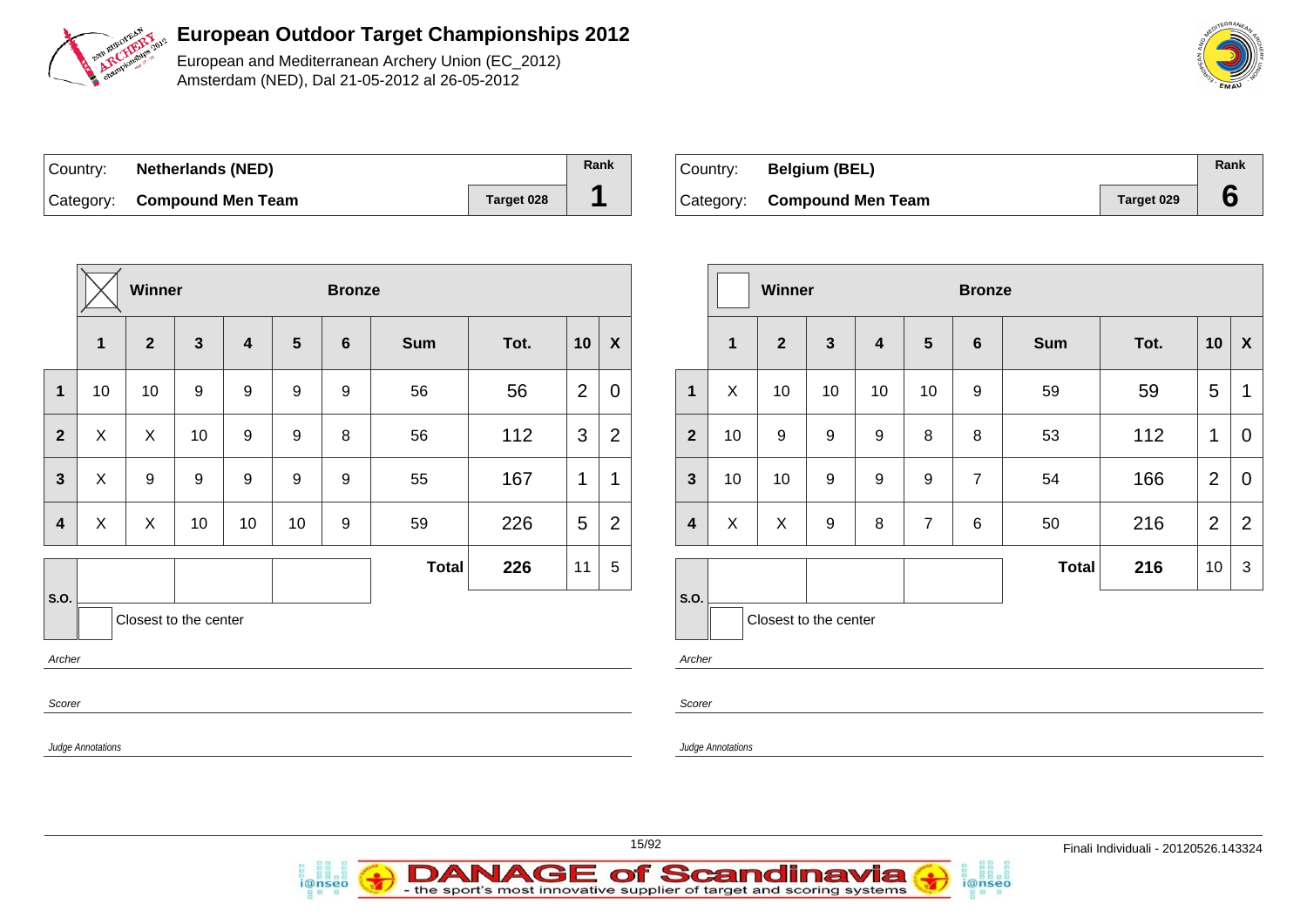

European and Mediterranean Archery Union (EC\_2012) Amsterdam (NED), Dal 21-05-2012 al 26-05-2012

| Country: Great Britain (GBR) |            | Rank |
|------------------------------|------------|------|
| Category: Compound Men Team  | Target 001 |      |

| Country: | France (FRA)                |            | Rank |
|----------|-----------------------------|------------|------|
|          | Category: Compound Men Team | Target 002 |      |

|                         |                   | Winner           |                       |                         |                  | <b>Final</b>   |              |      |                |                  |
|-------------------------|-------------------|------------------|-----------------------|-------------------------|------------------|----------------|--------------|------|----------------|------------------|
|                         | 1                 | $\overline{2}$   | $\mathbf{3}$          | $\overline{\mathbf{4}}$ | $5\phantom{1}$   | $6\phantom{1}$ | <b>Sum</b>   | Tot. | 10             | $\boldsymbol{X}$ |
| 1                       | 8                 | 10               | 10                    | $\boldsymbol{9}$        | $\boldsymbol{9}$ | 10             | 56           | 56   | 3              | 0                |
| $\mathbf{2}$            | $\boldsymbol{9}$  | $\boldsymbol{9}$ | $\boldsymbol{9}$      | 10                      | 10               | 9              | 56           | 112  | $\overline{2}$ | 0                |
| $\overline{\mathbf{3}}$ | $\boldsymbol{9}$  | X                | $\boldsymbol{9}$      | 10                      | X                | 9              | 57           | 169  | 3              | $\overline{2}$   |
| 4                       | 10                | X                | $\boldsymbol{9}$      | 10                      | 10               | 9              | 58           | 227  | $\overline{4}$ | 1                |
|                         |                   |                  |                       |                         |                  |                | <b>Total</b> | 227  | 12             | $\mathbf{3}$     |
| S.O.                    |                   |                  | Closest to the center |                         |                  |                |              |      |                |                  |
| Archer                  |                   |                  |                       |                         |                  |                |              |      |                |                  |
| Scorer                  |                   |                  |                       |                         |                  |                |              |      |                |                  |
|                         | Judge Annotations |                  |                       |                         |                  |                |              |      |                |                  |

|                         |              | Winner                |              |                         |                | <b>Final</b>   |              |      |                |             |
|-------------------------|--------------|-----------------------|--------------|-------------------------|----------------|----------------|--------------|------|----------------|-------------|
|                         | $\mathbf{1}$ | $\overline{2}$        | $\mathbf{3}$ | $\overline{\mathbf{4}}$ | $5\phantom{1}$ | $6\phantom{1}$ | <b>Sum</b>   | Tot. | 10             | X           |
| $\mathbf{1}$            | 9            | 10                    | 10           | 9                       | 9              | 9              | 56           | 56   | $\overline{2}$ | $\mathbf 0$ |
| $\overline{2}$          | 10           | 10                    | 10           | 10                      | X              | 9              | 59           | 115  | 5              | $\mathbf 1$ |
| $\mathbf{3}$            | X            | X                     | 10           | 9                       | X              | X              | 59           | 174  | 5              | 4           |
| $\overline{\mathbf{4}}$ | 9            | 9                     | 10           | 10                      | 8              | 9              | 55           | 229  | $\overline{2}$ | 0           |
|                         |              |                       |              |                         |                |                | <b>Total</b> | 229  | 14             | 5           |
| S.O.                    |              | Closest to the center |              |                         |                |                |              |      |                |             |

i@nseo

notations

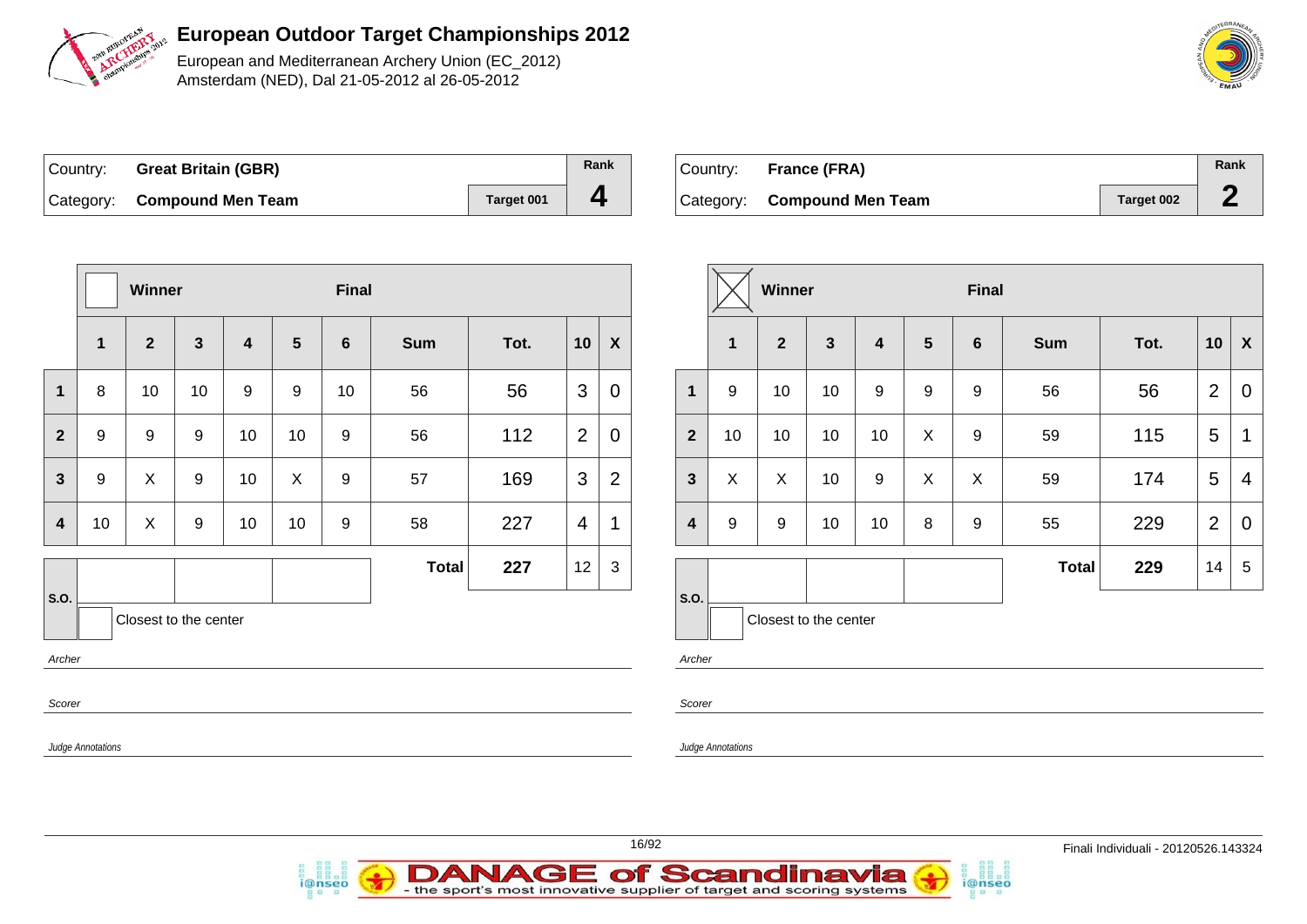

European and Mediterranean Archery Union (EC\_2012) Amsterdam (NED), Dal 21-05-2012 al 26-05-2012

| Country: | <b>Finland (FIN)</b>          |            | Rank |
|----------|-------------------------------|------------|------|
|          | Category: Compound Women Team | Target 028 | 9    |

i@nseo

| Country: Croatia (CRO)        |            | Rank |
|-------------------------------|------------|------|
| Category: Compound Women Team | Target 029 |      |

i@nseo

|                          |                          | Winner                  |              |                         |                 | 1/8              |              |      |                |                           |                                  |                          | Winner                |              |         |                 | 1/8     |              |      |                |                           |
|--------------------------|--------------------------|-------------------------|--------------|-------------------------|-----------------|------------------|--------------|------|----------------|---------------------------|----------------------------------|--------------------------|-----------------------|--------------|---------|-----------------|---------|--------------|------|----------------|---------------------------|
|                          | $\mathbf 1$              | $\overline{\mathbf{2}}$ | $\mathbf{3}$ | $\overline{\mathbf{4}}$ | $5\phantom{.0}$ | $6\phantom{1}$   | <b>Sum</b>   | Tot. | 10             | $\boldsymbol{\mathsf{x}}$ |                                  | $\overline{1}$           | $\mathbf{2}$          | $\mathbf{3}$ | 4       | $5\phantom{.0}$ | 6       | <b>Sum</b>   | Tot. | 10             | $\boldsymbol{\mathsf{X}}$ |
| $\mathbf 1$              | X                        | 10                      | 9            | 9                       | 9               | $\boldsymbol{9}$ | 56           | 56   | $\overline{2}$ | 1                         | $\mathbf 1$                      | 10                       | $\bf 8$               | $\bf 8$      | $\bf 8$ | $\,8\,$         | $\,8\,$ | 50           | 50   | $\mathbf{1}$   | $\mathbf 0$               |
| $\overline{2}$           | $\sf X$                  | 10                      | 10           | 9                       | 8               | 8                | 55           | 111  | 3              |                           | $\overline{2}$                   | $\pmb{\times}$           | 10                    | 10           | 9       | 9               | 8       | 56           | 106  | 3              | $\mathbf 1$               |
| $\mathbf{3}$             | 10                       | 10                      | 9            | 9                       | 9               | 8                | 55           | 166  | 2              | $\mathbf 0$               | $\mathbf{3}$                     | X                        | 8                     | 8            | 8       | $\overline{7}$  | 6       | 47           | 153  | $\mathbf{1}$   | $\mathbf{1}$              |
| $\overline{\mathbf{4}}$  | 10                       | $9\,$                   | 8            | 8                       | 8               | $\overline{7}$   | 50           | 216  | $\mathbf{1}$   | $\mathbf 0$               | $\boldsymbol{4}$                 | $\pmb{\times}$           | 10                    | 9            | 9       | 8               | 8       | 54           | 207  | 2              | $\mathbf 1$               |
|                          |                          |                         |              |                         |                 |                  | <b>Total</b> | 216  | $\bf 8$        | $\overline{2}$            |                                  |                          |                       |              |         |                 |         | <b>Total</b> | 207  | $\overline{7}$ | 3                         |
| S.O.<br>Archer<br>Scorer |                          | Closest to the center   |              |                         |                 |                  |              |      |                |                           | $\vert$ S.O.<br>Archer<br>Scorer |                          | Closest to the center |              |         |                 |         |              |      |                |                           |
|                          | <b>Judge Annotations</b> |                         |              |                         |                 |                  |              |      |                |                           |                                  | <b>Judge Annotations</b> |                       |              |         |                 |         |              |      |                |                           |

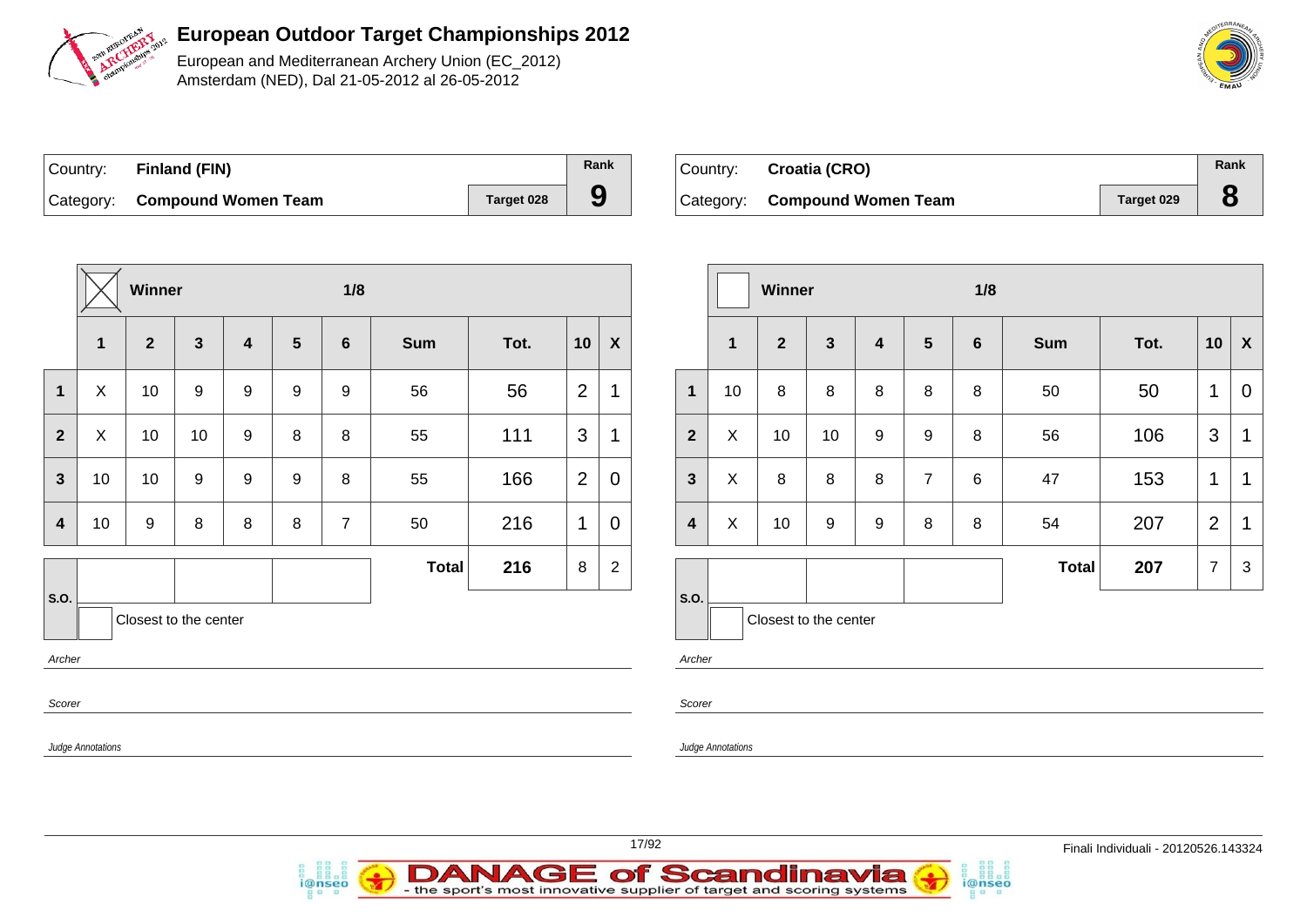

European and Mediterranean Archery Union (EC\_2012) Amsterdam (NED), Dal 21-05-2012 al 26-05-2012

| Country: France (FRA)         |            | Rank |
|-------------------------------|------------|------|
| Category: Compound Women Team | Target 031 | b    |

| Country: <b>Poland (POL)</b>  |            | Rank |
|-------------------------------|------------|------|
| Category: Compound Women Team | Target 032 |      |

|                         |              | <b>Winner</b>         |                         |                         |                  | 1/8              |              |      |                |                  |
|-------------------------|--------------|-----------------------|-------------------------|-------------------------|------------------|------------------|--------------|------|----------------|------------------|
|                         | $\mathbf{1}$ | $\overline{2}$        | $\overline{\mathbf{3}}$ | $\overline{\mathbf{4}}$ | $5\phantom{1}$   | $6\phantom{1}$   | <b>Sum</b>   | Tot. | 10             | $\boldsymbol{X}$ |
| $\mathbf{1}$            | 10           | 10                    | 10                      | 9                       | 9                | 9                | 57           | 57   | 3              | $\mathbf 0$      |
| $\overline{2}$          | 10           | 10                    | 10                      | $\boldsymbol{9}$        | $\boldsymbol{9}$ | $\boldsymbol{9}$ | 57           | 114  | 3              | $\overline{0}$   |
| $\overline{\mathbf{3}}$ | 10           | 10                    | $\boldsymbol{9}$        | $\boldsymbol{9}$        | $\boldsymbol{9}$ | 8                | 55           | 169  | $\overline{2}$ | $\overline{0}$   |
| 4                       | 10           | 10                    | $\boldsymbol{9}$        | 9                       | 8                | $\overline{7}$   | 53           | 222  | $\overline{2}$ | $\mathbf 0$      |
|                         |              |                       |                         |                         |                  |                  | <b>Total</b> | 222  | 10             | $\boldsymbol{0}$ |
| S.O.<br>Archer          |              | Closest to the center |                         |                         |                  |                  |              |      |                |                  |

i@nseo

|                         |              | Winner                |                  |                         |                 | 1/8             |              |      |                |                    |
|-------------------------|--------------|-----------------------|------------------|-------------------------|-----------------|-----------------|--------------|------|----------------|--------------------|
|                         | $\mathbf{1}$ | $\overline{2}$        | $\mathbf{3}$     | $\overline{\mathbf{4}}$ | $5\phantom{.0}$ | $6\phantom{1}6$ | <b>Sum</b>   | Tot. | 10             | $\pmb{\mathsf{X}}$ |
| $\mathbf{1}$            | X            | 9                     | 9                | 8                       | 8               | $\overline{7}$  | 51           | 51   | $\mathbf 1$    | 1                  |
| $\overline{2}$          | X            | 9                     | 9                | 8                       | 8               | $\overline{7}$  | 51           | 102  | 1              | 1                  |
| $\mathbf{3}$            | 10           | $\boldsymbol{9}$      | $\boldsymbol{9}$ | $\boldsymbol{9}$        | 9               | 9               | 55           | 157  | 1              | 0                  |
| $\overline{\mathbf{4}}$ | 10           | 10                    | 9                | $\boldsymbol{9}$        | 8               | 8               | 54           | 211  | $\overline{2}$ | $\overline{0}$     |
|                         |              |                       |                  |                         |                 |                 | <b>Total</b> | 211  | 5              | $\overline{2}$     |
| S.O.                    |              |                       |                  |                         |                 |                 |              |      |                |                    |
|                         |              | Closest to the center |                  |                         |                 |                 |              |      |                |                    |

i@nseo

Archer

Scorer

Judge Annotations

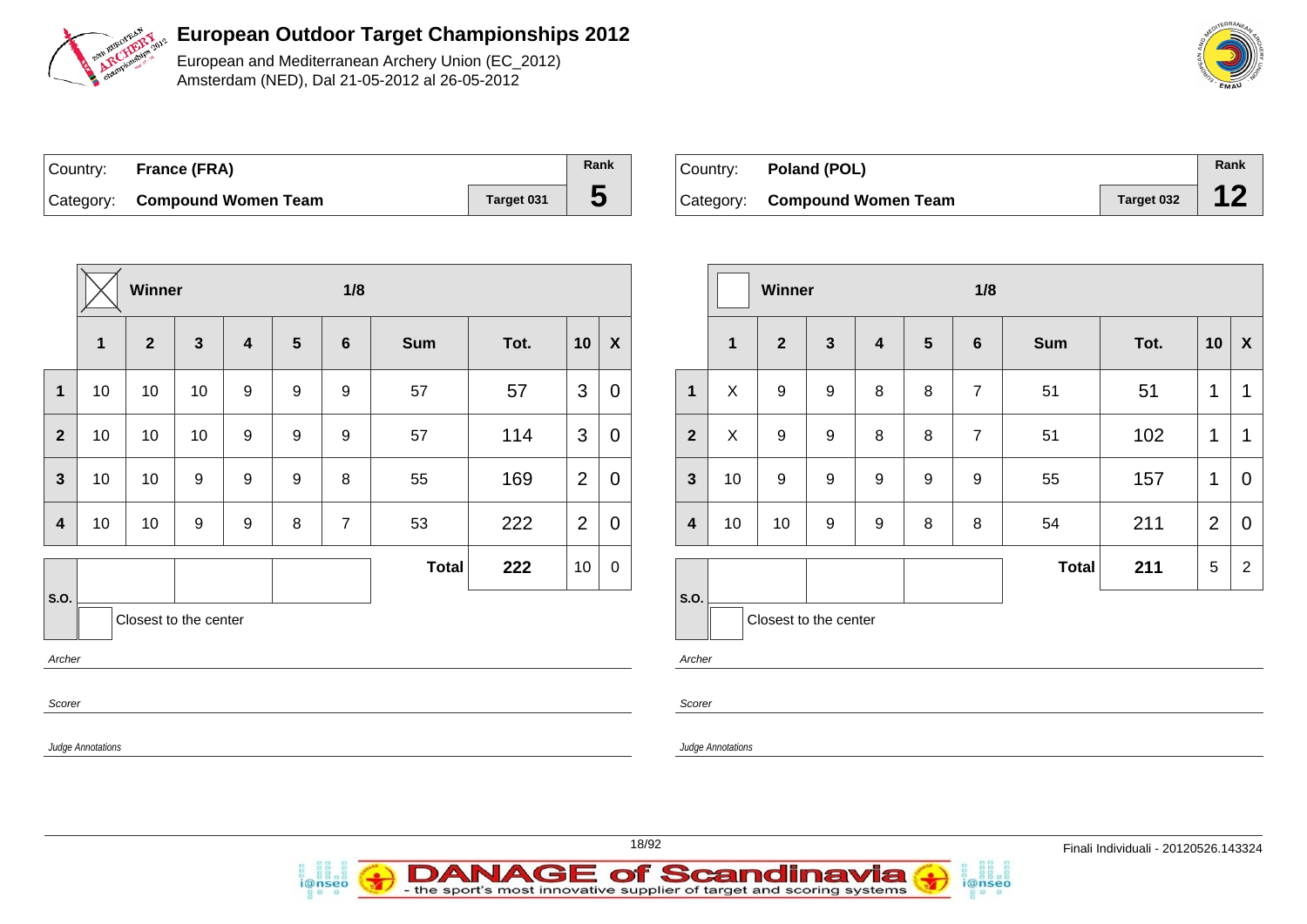

European and Mediterranean Archery Union (EC\_2012) Amsterdam (NED), Dal 21-05-2012 al 26-05-2012

| Country: Great Britain (GBR)  |            | Rank |
|-------------------------------|------------|------|
| Category: Compound Women Team | Target 040 | 44   |

| Country: Sweden (SWE)         |            | Rank |
|-------------------------------|------------|------|
| Category: Compound Women Team | Target 041 |      |

i@nseo

|                                    |                | Winner                    |                  | 1/8              |                  |                  |            |      |                |                           |                         |                          | 1/8<br>Winner         |    |                         |                 |   |              |      |                |                           |
|------------------------------------|----------------|---------------------------|------------------|------------------|------------------|------------------|------------|------|----------------|---------------------------|-------------------------|--------------------------|-----------------------|----|-------------------------|-----------------|---|--------------|------|----------------|---------------------------|
|                                    | $\mathbf{1}$   | $\overline{2}$            | $\mathbf{3}$     | 4                | $5\phantom{.0}$  | $6\phantom{1}6$  | <b>Sum</b> | Tot. | 10             | $\boldsymbol{\mathsf{X}}$ |                         | $\mathbf{1}$             | $\overline{2}$        | 3  | $\overline{\mathbf{4}}$ | $5\phantom{.0}$ | 6 | Sum          | Tot. | 10             | $\boldsymbol{\mathsf{X}}$ |
| $\mathbf 1$                        | 10             | 10                        | $\boldsymbol{9}$ | 9                | $\boldsymbol{9}$ | 8                | 55         | 55   | $\overline{2}$ | $\mathbf 0$               | $\mathbf 1$             | X                        | $\pmb{\times}$        | 10 | 10                      | 9               | 9 | 58           | 58   | $\overline{4}$ | $\overline{2}$            |
| $\overline{2}$                     | 10             | 10                        | 10               | $\boldsymbol{9}$ | $\boldsymbol{9}$ | $\boldsymbol{9}$ | 57         | 112  | 3              | $\mathbf 0$               | $\overline{2}$          | X                        | 10                    | 10 | 10                      | 9               | 8 | 57           | 115  | $\overline{4}$ | $\mathbf 1$               |
| $\mathbf{3}$                       | X              | $\boldsymbol{\mathsf{X}}$ | 9                | 9                | 9                | $\overline{7}$   | 54         | 166  | $\overline{2}$ | $\mathbf 2$               | $\mathbf{3}$            | 10                       | 10                    | 10 | 10                      | 9               | 8 | 57           | 172  | $\overline{4}$ | $\mathbf 0$               |
| $\overline{\mathbf{4}}$            | $\pmb{\times}$ | 10                        | 9                | 9                | 8                | 8                | 54         | 220  | $\mathbf 2$    | $\overline{\mathbf{1}}$   | $\overline{\mathbf{4}}$ | 10                       | 10                    | 9  | 8                       | 8               | 8 | 53           | 225  | $\overline{2}$ | $\mathbf 0$               |
|                                    |                |                           |                  |                  |                  |                  | Total      | 220  | $9\,$          | $\mathbf{3}$              |                         |                          |                       |    |                         |                 |   | <b>Total</b> | 225  | 14             | $\mathbf{3}$              |
| <b>S.O.</b><br>Archer              |                | Closest to the center     |                  |                  |                  |                  |            |      |                |                           | S.O.<br>Archer          |                          | Closest to the center |    |                         |                 |   |              |      |                |                           |
| Scorer<br><b>Judge Annotations</b> |                |                           |                  |                  |                  |                  |            |      |                |                           | Scorer                  | <b>Judge Annotations</b> |                       |    |                         |                 |   |              |      |                |                           |

- the sport's most innovative supplier of target and scoring systems

IAGE

DAN

i@nseo

of Scandinavia

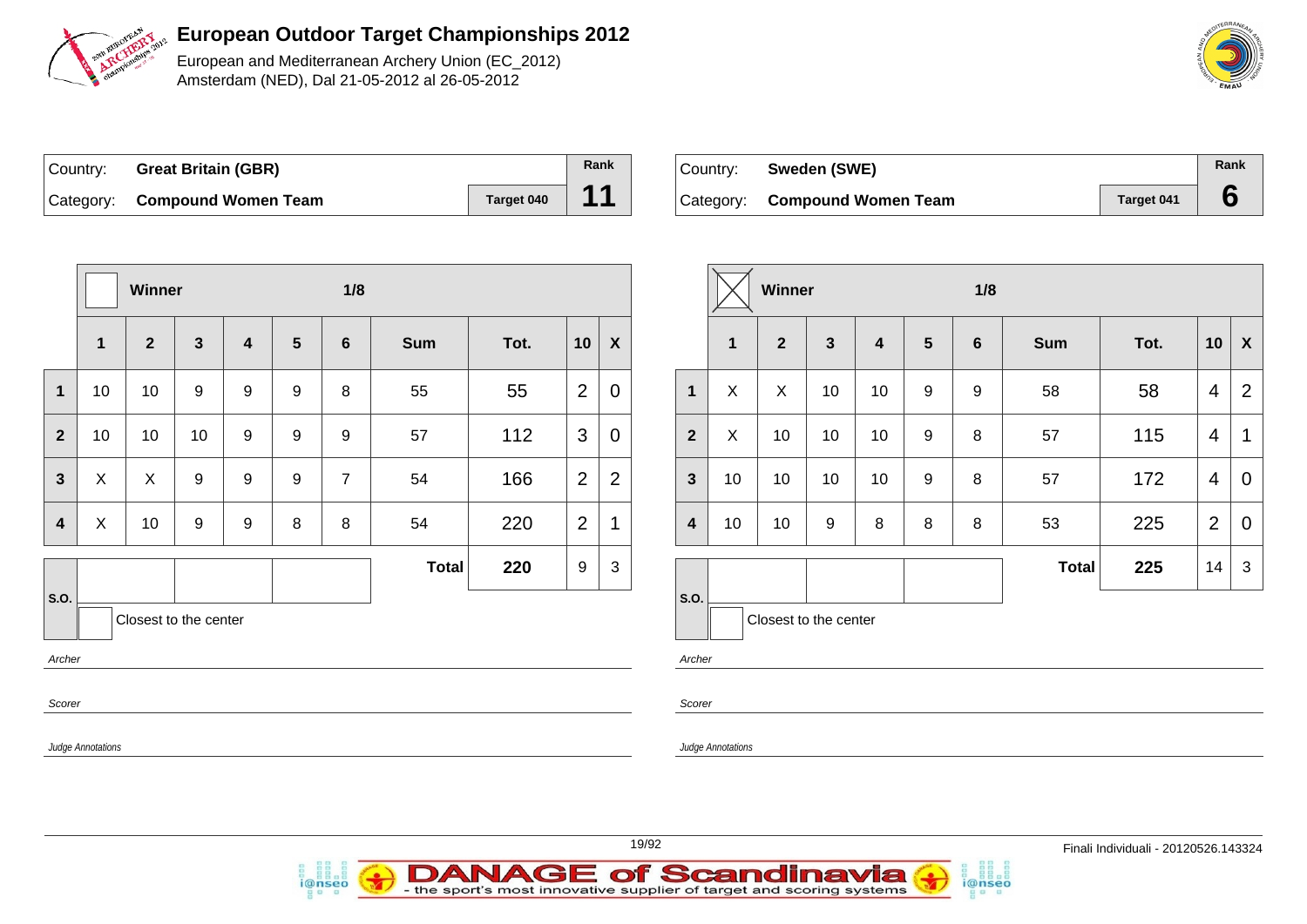

European and Mediterranean Archery Union (EC\_2012) Amsterdam (NED), Dal 21-05-2012 al 26-05-2012

| Country: | <b>Belgium (BEL)</b>          |            | Rank |
|----------|-------------------------------|------------|------|
|          | Category: Compound Women Team | Target 043 |      |

*i*@nseo

| Country: Spain (ESP)          |            | Rank |
|-------------------------------|------------|------|
| Category: Compound Women Team | Target 044 | 10   |

|                |                          | Winner                |                  |                         |                  | 1/8            |              |      |                |                  |  |                         |                   | Winner           |                  |
|----------------|--------------------------|-----------------------|------------------|-------------------------|------------------|----------------|--------------|------|----------------|------------------|--|-------------------------|-------------------|------------------|------------------|
|                | $\mathbf{1}$             | $\overline{2}$        | $\mathbf{3}$     | $\overline{\mathbf{4}}$ | 5                | $6\phantom{1}$ | <b>Sum</b>   | Tot. | 10             | $\boldsymbol{X}$ |  |                         | $\mathbf 1$       | $\overline{2}$   | $\mathbf{3}$     |
| $\mathbf{1}$   | 10                       | 10                    | 9                | $\boldsymbol{9}$        | $\boldsymbol{9}$ | $\overline{7}$ | 54           | 54   | $\overline{2}$ | $\mathbf 0$      |  | $\mathbf{1}$            | 10                | 9                | $9\,$            |
| $\overline{2}$ | 10                       | $\boldsymbol{9}$      | $\boldsymbol{9}$ | $\boldsymbol{9}$        | $\boldsymbol{9}$ | 8              | 54           | 108  | 1              | $\mathbf 0$      |  | $\overline{2}$          | X                 | 10               | 10               |
| $\mathbf{3}$   | 10 <sup>°</sup>          | 10                    | $\boldsymbol{9}$ | $\boldsymbol{9}$        | $\boldsymbol{9}$ | 8              | 55           | 163  | $\overline{2}$ | $\mathbf 0$      |  | $\mathbf{3}$            | X                 | X                | 10               |
| $\overline{4}$ | 10                       | 10                    | $\boldsymbol{9}$ | 8                       | $\overline{7}$   | $\,6$          | 50           | 213  | $\overline{2}$ | $\mathbf 0$      |  | $\overline{\mathbf{4}}$ | 9                 | $\boldsymbol{9}$ | $\boldsymbol{9}$ |
|                |                          |                       |                  |                         |                  |                | <b>Total</b> | 213  | $\overline{7}$ | $\mathbf 0$      |  |                         |                   |                  |                  |
| S.O.           |                          | Closest to the center |                  |                         |                  |                |              |      |                |                  |  | S.O.                    |                   | Closest to the c |                  |
| Archer         |                          |                       |                  |                         |                  |                |              |      |                |                  |  | Archer                  |                   |                  |                  |
| Scorer         |                          |                       |                  |                         |                  |                |              |      |                |                  |  | Scorer                  |                   |                  |                  |
|                | <b>Judge Annotations</b> |                       |                  |                         |                  |                |              |      |                |                  |  |                         | Judge Annotations |                  |                  |

|                         |             | Winner                |              |                  |                | 1/8             |              |      |                |                |
|-------------------------|-------------|-----------------------|--------------|------------------|----------------|-----------------|--------------|------|----------------|----------------|
|                         | $\mathbf 1$ | $\overline{2}$        | $\mathbf{3}$ | 4                | 5              | $6\phantom{1}6$ | <b>Sum</b>   | Tot. | 10             | X              |
| $\mathbf{1}$            | 10          | 9                     | 9            | 8                | 8              | $\overline{7}$  | 51           | 51   | 1              | 0              |
| $\overline{2}$          | X           | 10                    | 10           | $\boldsymbol{9}$ | 9              | $\overline{7}$  | 55           | 106  | 3              | 1              |
| $\mathbf{3}$            | X           | X                     | 10           | 9                | 9              | 9               | 57           | 163  | 3              | $\overline{2}$ |
| $\overline{\mathbf{4}}$ | 9           | 9                     | 9            | 8                | $\overline{7}$ | 6               | 48           | 211  | $\overline{0}$ | 0              |
|                         |             |                       |              |                  |                |                 | <b>Total</b> | 211  | $\overline{7}$ | 3              |
| S.O.                    |             | Closest to the center |              |                  |                |                 |              |      |                |                |

i@nseo



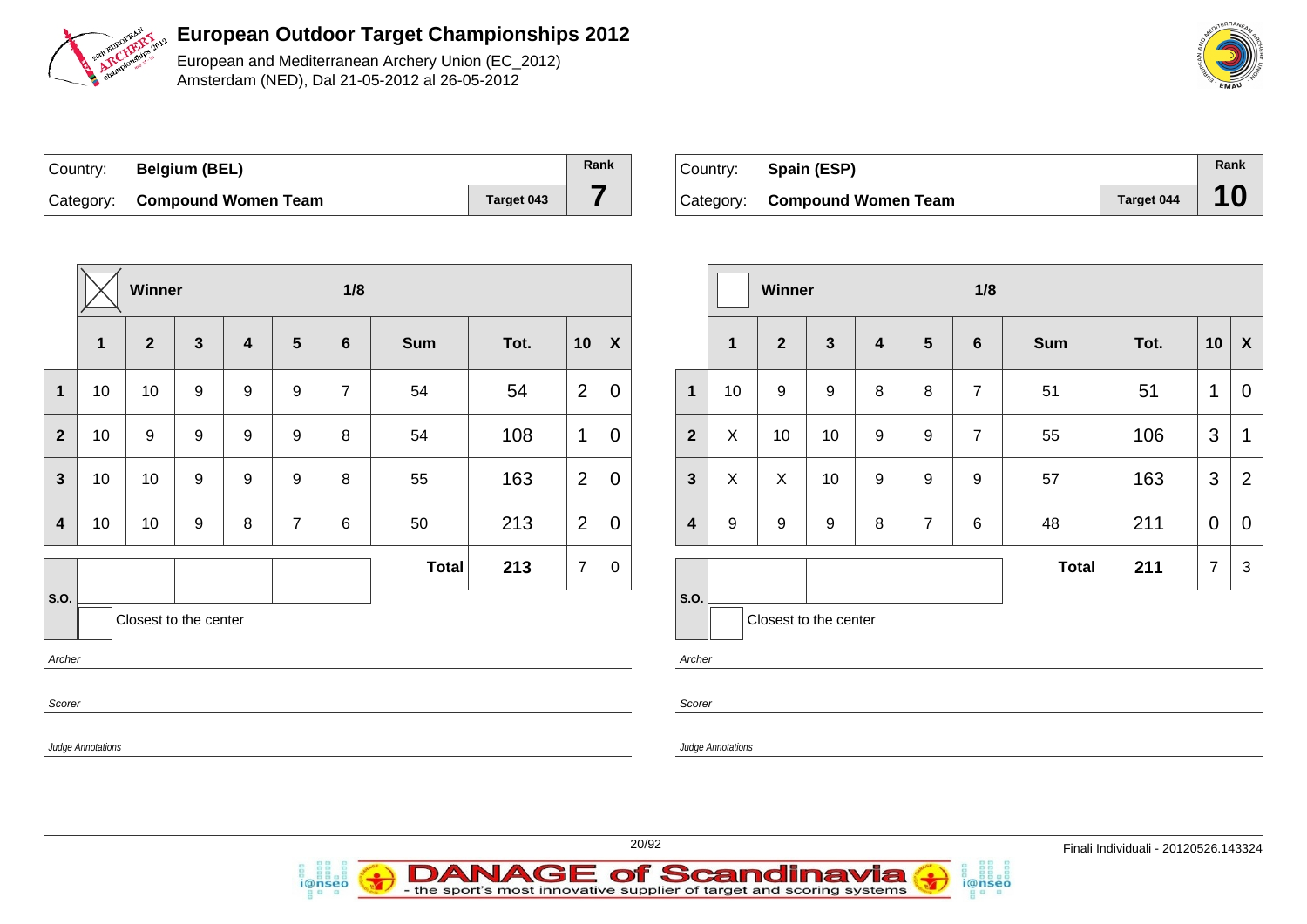

European and Mediterranean Archery Union (EC\_2012) Amsterdam (NED), Dal 21-05-2012 al 26-05-2012

| Country: | Italy (ITA)                   |            | Rank |
|----------|-------------------------------|------------|------|
|          | Category: Compound Women Team | Target 037 |      |

| Country: Finland (FIN)        |            | Rank |
|-------------------------------|------------|------|
| Category: Compound Women Team | Target 038 | g    |

|                |             | Winner         |                       |                         |   | 1/4             |              |      |                |                           |
|----------------|-------------|----------------|-----------------------|-------------------------|---|-----------------|--------------|------|----------------|---------------------------|
|                | $\mathbf 1$ | $\overline{2}$ | $\mathbf{3}$          | $\overline{\mathbf{4}}$ | 5 | $6\phantom{1}6$ | <b>Sum</b>   | Tot. | 10             | $\boldsymbol{\mathsf{X}}$ |
| $\mathbf{1}$   | X           | 10             | 10                    | 8                       | 8 | 8               | 54           | 54   | 3              | 1                         |
| $\overline{2}$ | 10          | 9              | 9                     | 9                       | 9 | 9               | 55           | 109  | $\mathbf 1$    | 0                         |
| $\overline{3}$ | X           | 10             | $\boldsymbol{9}$      | $\boldsymbol{9}$        | 9 | 9               | 56           | 165  | $\overline{2}$ | 1                         |
| 4              | X           | X              | 10                    | 9                       | 9 | 9               | 57           | 222  | 3              | $\overline{2}$            |
|                |             |                |                       |                         |   |                 | <b>Total</b> | 222  | 9              | 4                         |
| S.O.           |             |                | Closest to the center |                         |   |                 |              |      |                |                           |
| Archer         |             |                |                       |                         |   |                 |              |      |                |                           |
| Scorer         |             |                |                       |                         |   |                 |              |      |                |                           |

|                         |    | <b>Winner</b>         |                  |                         |                | 1/4            |              |      |                |                |
|-------------------------|----|-----------------------|------------------|-------------------------|----------------|----------------|--------------|------|----------------|----------------|
|                         | 1  | 2 <sup>1</sup>        | $\mathbf{3}$     | $\overline{\mathbf{4}}$ | $5\phantom{1}$ | $\bf 6$        | <b>Sum</b>   | Tot. | 10             | X              |
| 1                       | X  | 9                     | 9                | 8                       | $\overline{7}$ | 6              | 49           | 49   | 1              | 1              |
| $\overline{2}$          | X  | 10                    | $\boldsymbol{9}$ | $\boldsymbol{9}$        | 9              | 9              | 56           | 105  | $\overline{2}$ | 1              |
| $\mathbf{3}$            | 10 | 9                     | 9                | 9                       | 9              | 8              | 54           | 159  | 1              | $\overline{0}$ |
| $\overline{\mathbf{4}}$ | X  | $\boldsymbol{9}$      | $\boldsymbol{9}$ | 8                       | 8              | $\overline{7}$ | 51           | 210  | $\mathbf 1$    | 1              |
|                         |    |                       |                  |                         |                |                | <b>Total</b> | 210  | 5              | 3              |
| S.O.                    |    | Closest to the center |                  |                         |                |                |              |      |                |                |

i@nseo

Archer

Scorer

Judge Annotations



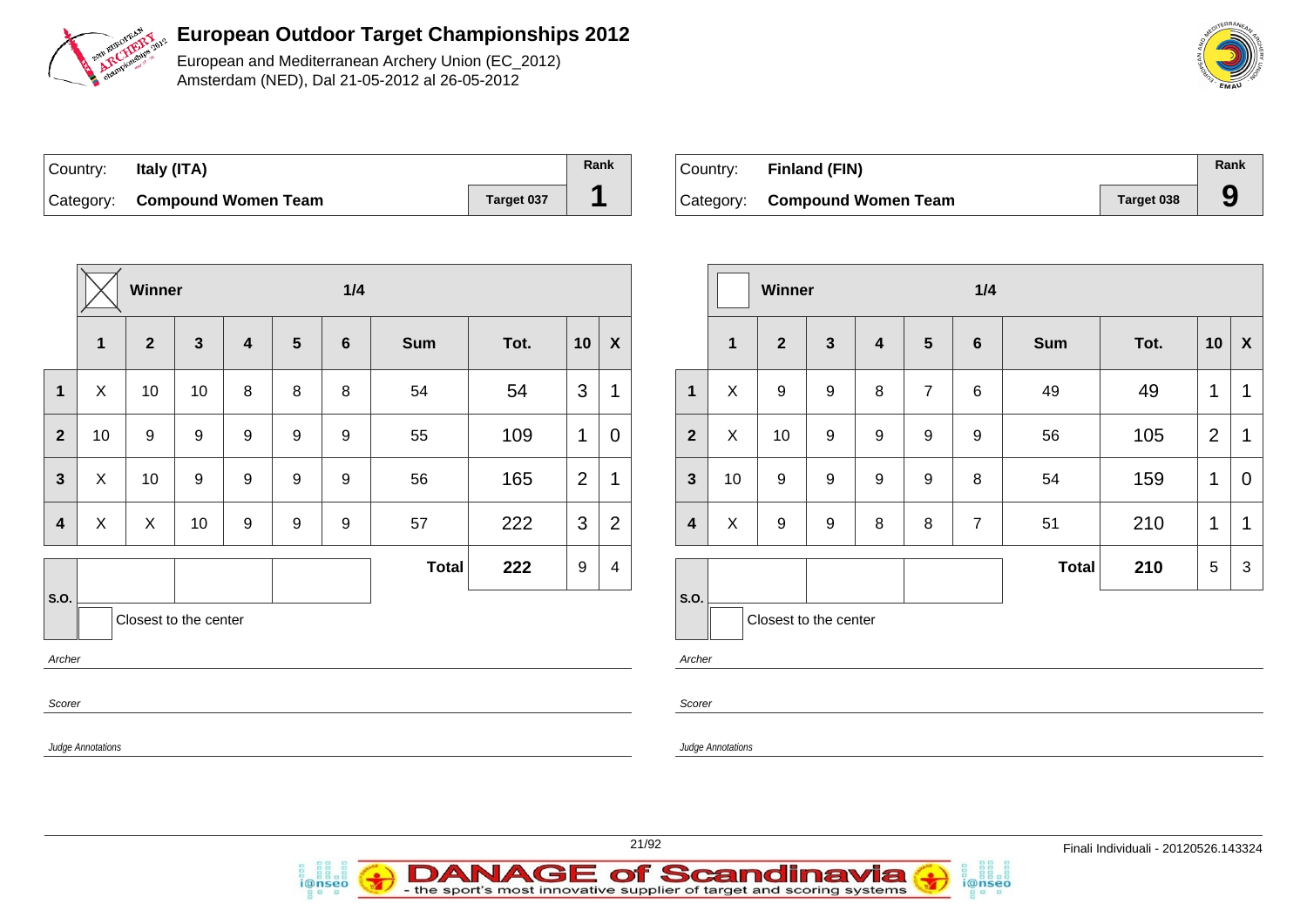

European and Mediterranean Archery Union (EC\_2012) Amsterdam (NED), Dal 21-05-2012 al 26-05-2012

| Country: France (FRA)         |            | Rank |
|-------------------------------|------------|------|
| Category: Compound Women Team | Target 040 | ა    |

*i*@nseo

| Country: | <b>Netherlands (NED)</b>      |                   | Rank |
|----------|-------------------------------|-------------------|------|
|          | Category: Compound Women Team | <b>Target 041</b> |      |

i@nseo

|                         |                          | Winner                |              |                |                | 1/4            |              |      |                 |                           |                         |                          | Winner                |                  |                  |                  | 1/4             |            |      |                 |                |
|-------------------------|--------------------------|-----------------------|--------------|----------------|----------------|----------------|--------------|------|-----------------|---------------------------|-------------------------|--------------------------|-----------------------|------------------|------------------|------------------|-----------------|------------|------|-----------------|----------------|
|                         | 1                        | $\overline{2}$        | $\mathbf{3}$ | $\overline{4}$ | $5\phantom{1}$ | $6\phantom{1}$ | <b>Sum</b>   | Tot. | 10              | $\boldsymbol{\mathsf{X}}$ |                         | $\mathbf 1$              | $\mathbf{2}$          | $\mathbf{3}$     | 4                | $5\phantom{1}$   | $6\phantom{1}6$ | <b>Sum</b> | Tot. | 10              | $\mathbf{x}$   |
| $\mathbf 1$             | $\sf X$                  | 10                    | 9            | 9              | 9              | 8              | 55           | 55   | 2               | $\mathbf 1$               | $\mathbf{1}$            | X                        | X                     | 10               | 10               | 10               | $\overline{7}$  | 57         | 57   | $5\phantom{.0}$ | $\overline{2}$ |
| $\overline{2}$          | 10                       | 9                     | 9            | 9              | 8              | 8              | 53           | 108  | $\mathbf{1}$    | $\mathbf 0$               | $\overline{2}$          | 10                       | $\boldsymbol{9}$      | $\boldsymbol{9}$ | $\boldsymbol{9}$ | $\, 8$           | $\overline{7}$  | 52         | 109  | $\mathbf{1}$    | $\overline{0}$ |
| $\mathbf{3}$            | $\sf X$                  | $\sf X$               | 10           | 10             | 10             | 9              | 59           | 167  | $5\phantom{.0}$ | $\overline{2}$            | $3\phantom{a}$          | X                        | $\sf X$               | 10               | 10               | $\boldsymbol{9}$ | 8               | 57         | 166  | $\overline{4}$  | $\overline{2}$ |
| $\overline{\mathbf{4}}$ | $\boldsymbol{X}$         | $\mathsf X$           | 10           | 9              | 9              | 8              | 56           | 223  | $\mathbf{3}$    | 2                         | $\overline{\mathbf{4}}$ | 10                       | 10                    | 9                | 9                | $\boldsymbol{9}$ | 5               | 52         | 218  | 2               | $\overline{0}$ |
|                         |                          |                       |              |                |                |                | <b>Total</b> | 223  | 11              | $\sqrt{5}$                |                         |                          |                       |                  |                  |                  |                 | Total      | 218  | 12              | $\overline{4}$ |
| S.O.<br>Archer          |                          | Closest to the center |              |                |                |                |              |      |                 |                           | S.O.<br>Archer          |                          | Closest to the center |                  |                  |                  |                 |            |      |                 |                |
| Scorer                  |                          |                       |              |                |                |                |              |      |                 |                           | Scorer                  |                          |                       |                  |                  |                  |                 |            |      |                 |                |
|                         | <b>Judge Annotations</b> |                       |              |                |                |                |              |      |                 |                           |                         | <b>Judge Annotations</b> |                       |                  |                  |                  |                 |            |      |                 |                |
|                         |                          |                       |              |                |                |                |              |      |                 |                           |                         |                          |                       |                  |                  |                  |                 |            |      |                 |                |

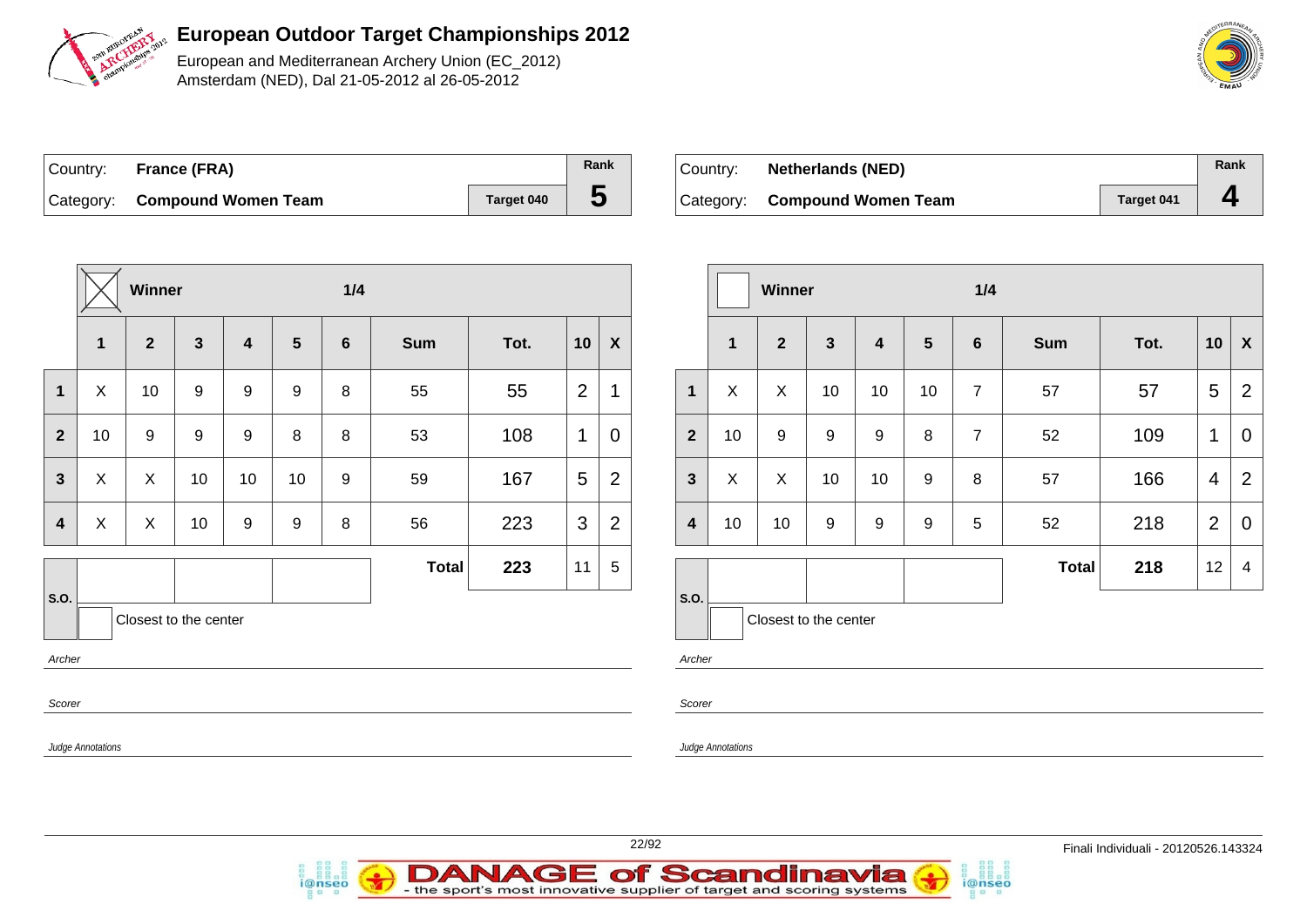

European and Mediterranean Archery Union (EC\_2012) Amsterdam (NED), Dal 21-05-2012 al 26-05-2012

| Country: | Germany (GER)                 |                   | Rank |
|----------|-------------------------------|-------------------|------|
|          | Category: Compound Women Team | <b>Target 043</b> | J    |

| ∣Country: | Sweden (SWE)                  |            | Rank |
|-----------|-------------------------------|------------|------|
|           | Category: Compound Women Team | Target 044 |      |

|                         |                   | Winner                |                  |                         |                  | 1/4            |              |      |                |                  |
|-------------------------|-------------------|-----------------------|------------------|-------------------------|------------------|----------------|--------------|------|----------------|------------------|
|                         | 1                 | $\overline{2}$        | $\overline{3}$   | $\overline{\mathbf{4}}$ | $5\phantom{1}$   | $6\phantom{1}$ | <b>Sum</b>   | Tot. | 10             | $\boldsymbol{X}$ |
| $\mathbf 1$             | 10                | 10                    | 10               | 10                      | 9                | 9              | 58           | 58   | 4              | $\mathbf 0$      |
| $\overline{2}$          | 10                | 9                     | $\boldsymbol{9}$ | $\boldsymbol{9}$        | $\boldsymbol{9}$ | 9              | 55           | 113  | $\mathbf{1}$   | $\overline{0}$   |
| $\overline{\mathbf{3}}$ | $\pmb{\times}$    | $\mathsf{X}$          | 9                | 9                       | $\boldsymbol{9}$ | $\mathsf g$    | 56           | 169  | $\overline{2}$ | $\overline{2}$   |
| 4                       | 10                | 10                    | 10               | $\boldsymbol{9}$        | 8                | $\overline{7}$ | 54           | 223  | 3              | $\mathbf 0$      |
|                         |                   |                       |                  |                         |                  |                | <b>Total</b> | 223  | 10             | $\overline{2}$   |
| S.O.<br>Archer          |                   | Closest to the center |                  |                         |                  |                |              |      |                |                  |
| Scorer                  |                   |                       |                  |                         |                  |                |              |      |                |                  |
|                         | Judge Annotations |                       |                  |                         |                  |                |              |      |                |                  |

|                         |                  | Winner                |                  |    |                  | 1/4             |              |      |                |                |
|-------------------------|------------------|-----------------------|------------------|----|------------------|-----------------|--------------|------|----------------|----------------|
|                         | $\mathbf{1}$     | $\overline{2}$        | $\mathbf{3}$     | 4  | $5\phantom{.0}$  | $6\phantom{1}6$ | <b>Sum</b>   | Tot. | 10             | X              |
| $\mathbf{1}$            | 10               | 9                     | $\boldsymbol{9}$ | 9  | 9                | 8               | 54           | 54   | 1              | $\mathbf 0$    |
| $\overline{2}$          | X                | X                     | 10               | 10 | $\boldsymbol{9}$ | $\overline{7}$  | 56           | 110  | $\overline{4}$ | $\overline{2}$ |
| $\overline{\mathbf{3}}$ | X                | X                     | 10               | 10 | 9                | 9               | 58           | 168  | $\overline{4}$ | $\overline{2}$ |
| $\overline{\mathbf{4}}$ | $\boldsymbol{9}$ | 9                     | 8                | 8  | $\overline{7}$   | $\overline{7}$  | 48           | 216  | $\mathbf 0$    | $\mathbf 0$    |
|                         |                  |                       |                  |    |                  |                 | <b>Total</b> | 216  | 9              | $\overline{4}$ |
| S.O.                    |                  | Closest to the center |                  |    |                  |                 |              |      |                |                |

i@nseo

Archer

Scorer

Judge Annotations



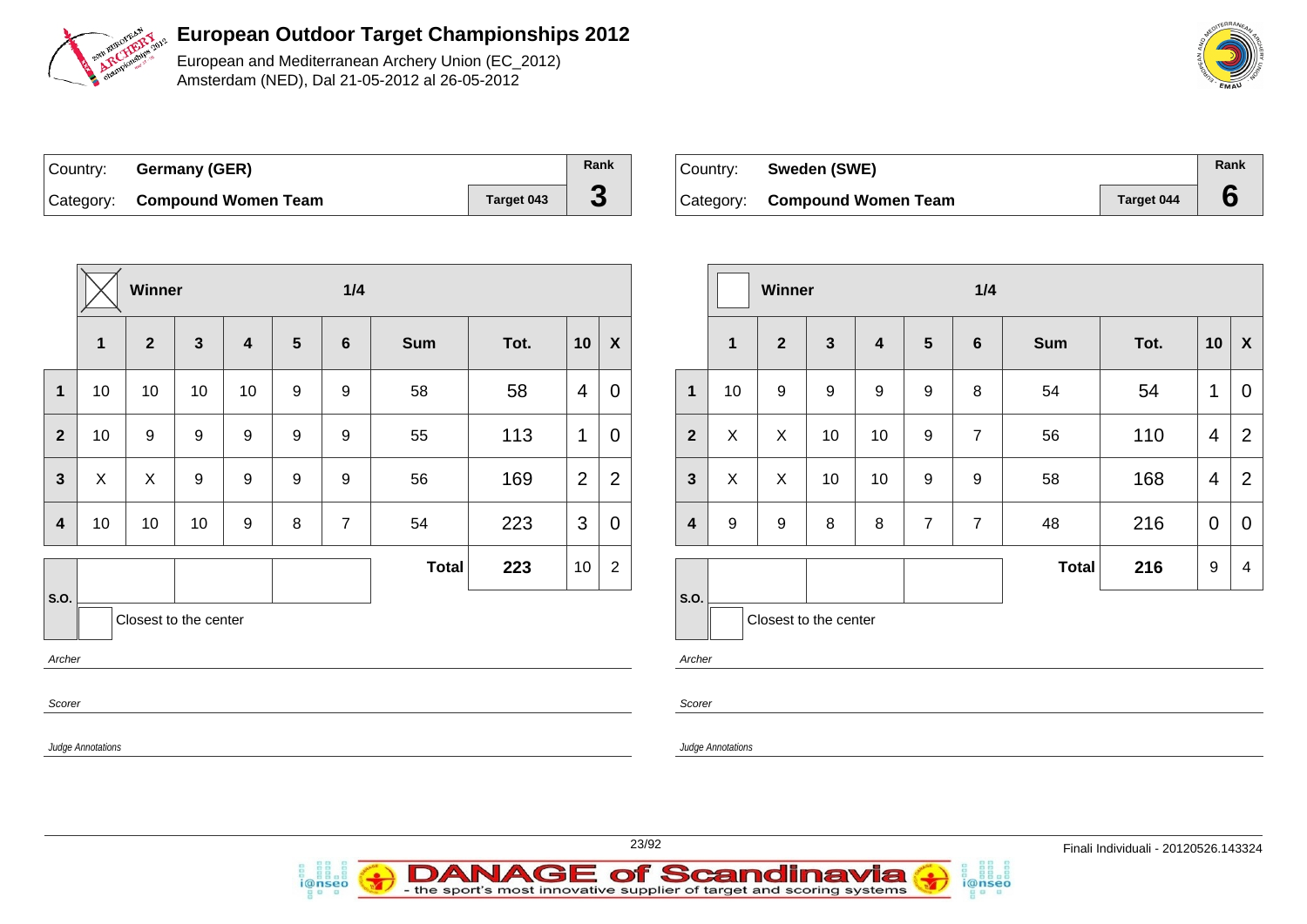

European and Mediterranean Archery Union (EC\_2012) Amsterdam (NED), Dal 21-05-2012 al 26-05-2012

| Country: | <b>Belgium (BEL)</b>          |            | Rank |
|----------|-------------------------------|------------|------|
|          | Category: Compound Women Team | Target 046 |      |

i@nseo

| ∣Country: | Russia (RUS)                  |                   | Rank |
|-----------|-------------------------------|-------------------|------|
|           | Category: Compound Women Team | <b>Target 047</b> |      |

|                         |                           | Winner                |                  |                         |                 | 1/4             |              |      |                |                  |                  |                          | Winner                |              |   |                  | 1/4             |
|-------------------------|---------------------------|-----------------------|------------------|-------------------------|-----------------|-----------------|--------------|------|----------------|------------------|------------------|--------------------------|-----------------------|--------------|---|------------------|-----------------|
|                         | 1                         | $\mathbf{2}$          | $\mathbf{3}$     | $\overline{\mathbf{4}}$ | $5\phantom{.0}$ | $6\phantom{1}6$ | <b>Sum</b>   | Tot. | 10             | $\boldsymbol{X}$ |                  | $\mathbf{1}$             | $\mathbf{2}$          | $\mathbf{3}$ | 4 | $5\phantom{1}$   | $6\phantom{1}6$ |
| $\overline{\mathbf{1}}$ | $\sf X$                   | $\boldsymbol{9}$      | $\boldsymbol{9}$ | 9                       | 8               | 8               | 53           | 53   | $\mathbf 1$    | $\mathbf 1$      | $\mathbf{1}$     | $\pmb{\times}$           | 10                    | 10           | 9 | $\boldsymbol{9}$ | $\overline{7}$  |
| $\mathbf{2}$            | $\boldsymbol{\mathsf{X}}$ | $\boldsymbol{9}$      | 9                | 9                       | 9               | $\, 8$          | 54           | 107  | 1              | $\mathbf 1$      | $\overline{2}$   | $\pmb{\times}$           | $\mathsf{X}$          | $\mathsf g$  | 9 | $\boldsymbol{9}$ | $\overline{7}$  |
| $\mathbf{3}$            | $\boldsymbol{\mathsf{X}}$ | 10                    | 10               | 9                       | 9               | 8               | 56           | 163  | 3              | $\mathbf 1$      | $\mathbf{3}$     | $\pmb{\times}$           | 10                    | 9            | 9 | $\boldsymbol{9}$ | 9               |
| $\overline{\mathbf{4}}$ | 10                        | 10                    | 9                | $\boldsymbol{9}$        | 8               | 8               | 54           | 217  | 2              | $\overline{0}$   | $\boldsymbol{4}$ | $\sf X$                  | 10                    | 10           | 9 | 8                | 8               |
|                         |                           |                       |                  |                         |                 |                 | <b>Total</b> | 217  | $\overline{7}$ | 3                |                  |                          |                       |              |   |                  |                 |
| S.O.                    |                           | Closest to the center |                  |                         |                 |                 |              |      |                |                  | S.O.             |                          | Closest to the center |              |   |                  |                 |
| Archer                  |                           |                       |                  |                         |                 |                 |              |      |                |                  | Archer           |                          |                       |              |   |                  |                 |
| Scorer                  |                           |                       |                  |                         |                 |                 |              |      |                |                  | Scorer           |                          |                       |              |   |                  |                 |
|                         | <b>Judge Annotations</b>  |                       |                  |                         |                 |                 |              |      |                |                  |                  | <b>Judge Annotations</b> |                       |              |   |                  |                 |



i@nseo

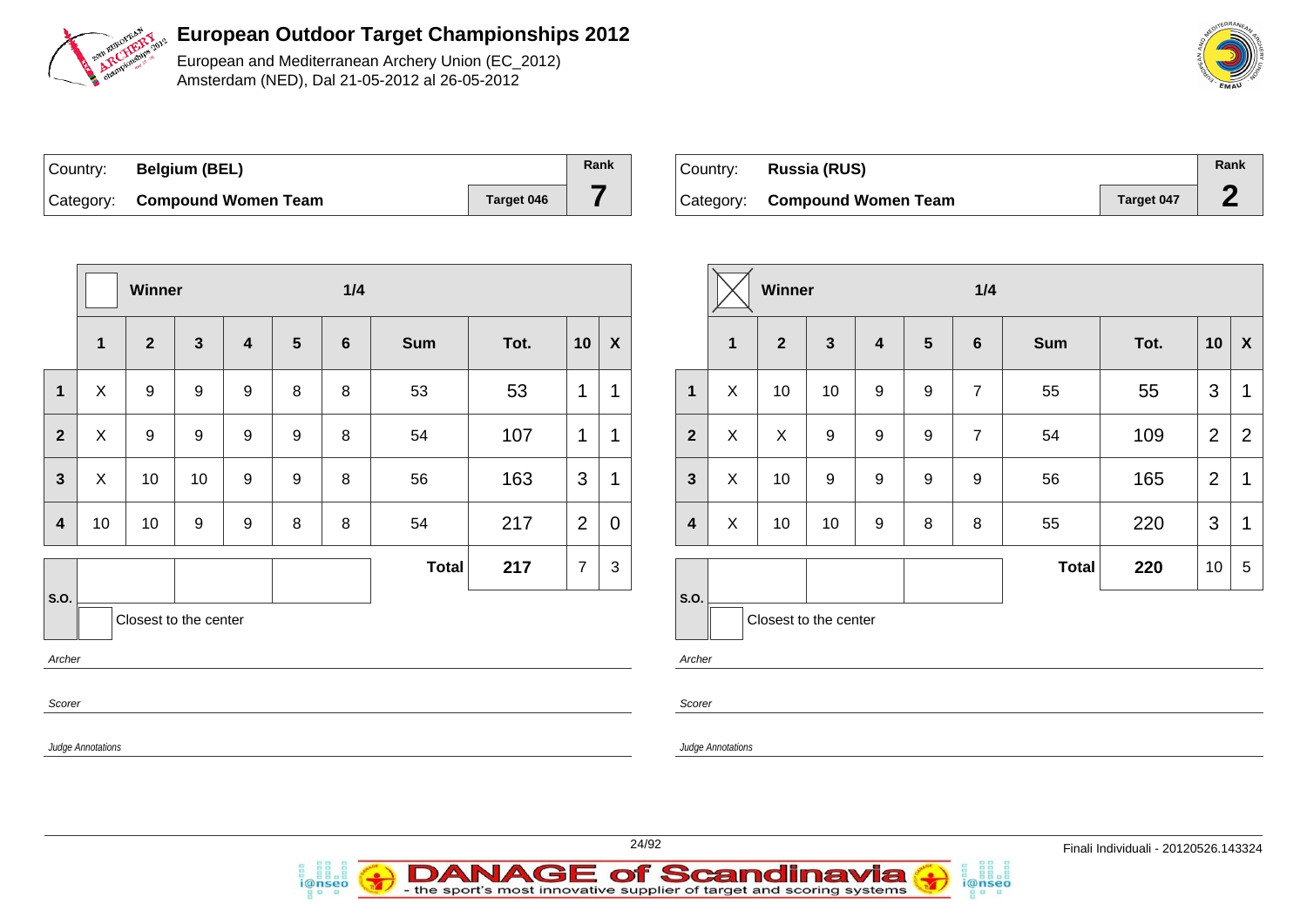

European and Mediterranean Archery Union (EC\_2012) Amsterdam (NED), Dal 21-05-2012 al 26-05-2012

| Country: | Italy (ITA)                   |            | Rank |
|----------|-------------------------------|------------|------|
|          | Category: Compound Women Team | Target 037 |      |

| Country: France (FRA)         |                   | Rank |
|-------------------------------|-------------------|------|
| Category: Compound Women Team | <b>Target 038</b> |      |

|                |                  | Winner                |                         |                |                 | 1/2            |              |      |                |                           |
|----------------|------------------|-----------------------|-------------------------|----------------|-----------------|----------------|--------------|------|----------------|---------------------------|
|                | $\mathbf{1}$     | $\overline{2}$        | $\overline{\mathbf{3}}$ | $\overline{4}$ | $5\phantom{.0}$ | $6\phantom{1}$ | <b>Sum</b>   | Tot. | 10             | $\boldsymbol{\mathsf{X}}$ |
| $\mathbf 1$    | $\boldsymbol{9}$ | $\boldsymbol{9}$      | 9                       | 9              | 9<br>9<br>54    |                |              | 54   | 0              | $\mathbf 0$               |
| $\overline{2}$ | X                | 10                    | 10                      | 10             | 9               | $\overline{7}$ | 56           | 110  | $\overline{4}$ | $\mathbf{1}$              |
| $\overline{3}$ | $\pmb{\times}$   | X                     | 10                      | 10             | 9               | 8              | 57           | 167  | 4              | $\overline{2}$            |
| 4              | X                | 10                    | 10                      | 9              | 9               | $\overline{7}$ | 55           | 222  | 3              | 1                         |
|                |                  |                       |                         |                |                 |                | <b>Total</b> | 222  | 11             | 4                         |
| S.O.           |                  | Closest to the center |                         |                |                 |                |              |      |                |                           |
| Archer         |                  |                       |                         |                |                 |                |              |      |                |                           |
| Scorer         |                  |                       |                         |                |                 |                |              |      |                |                           |

|                         |              | Winner                |                  |                  |                  | $1/2$           |              |      |                |                |
|-------------------------|--------------|-----------------------|------------------|------------------|------------------|-----------------|--------------|------|----------------|----------------|
|                         | $\mathbf{1}$ | $\overline{2}$        | $\mathbf{3}$     | 4                | $5\phantom{1}$   | $6\phantom{1}6$ | <b>Sum</b>   | Tot. | 10             | X              |
| $\mathbf{1}$            | X            | X                     | 9                | 9                | 9                | 8               | 55           | 55   | $\overline{2}$ | $\overline{2}$ |
| $\overline{\mathbf{2}}$ | X            | 10                    | $\boldsymbol{9}$ | $\boldsymbol{9}$ | $\boldsymbol{9}$ | 6               | 53           | 108  | $\overline{2}$ | 1              |
| $\mathbf{3}$            | 10           | 10                    | 10               | 9                | 9                | 9<br>57         |              | 165  | 3              | $\mathbf 0$    |
| $\overline{\mathbf{4}}$ | 10           | 9                     | 9                | 9<br>9<br>8      |                  |                 | 54           | 219  | $\mathbf 1$    | $\overline{0}$ |
|                         |              |                       |                  |                  |                  |                 | <b>Total</b> | 219  | 8              | $\mathfrak{S}$ |
| S.O.                    |              | Closest to the center |                  |                  |                  |                 |              |      |                |                |

i@nseo

Archer

Scorer

Judge Annotations



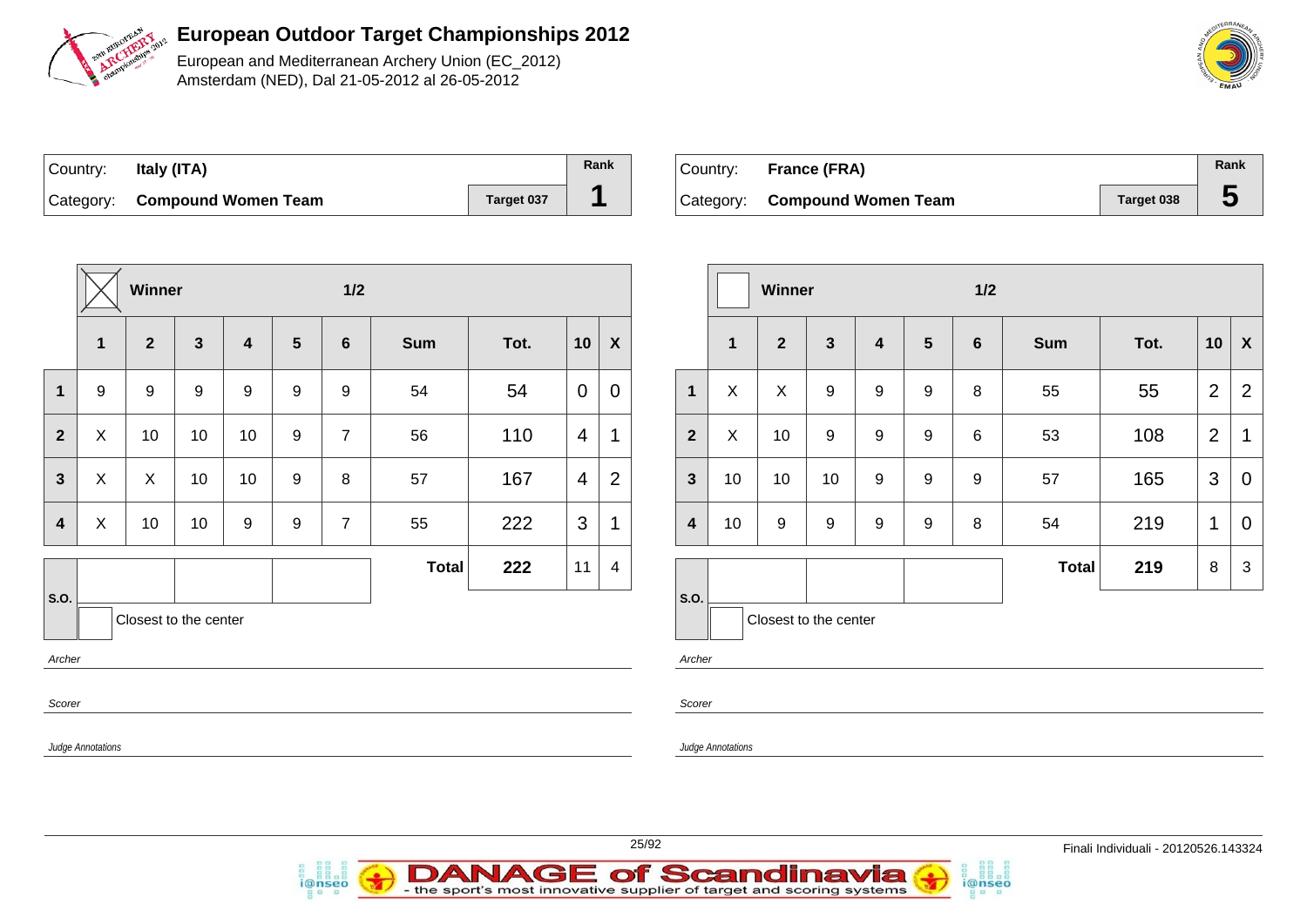

European and Mediterranean Archery Union (EC\_2012) Amsterdam (NED), Dal 21-05-2012 al 26-05-2012

| Country: Germany (GER)        |            | Rank |
|-------------------------------|------------|------|
| Category: Compound Women Team | Target 040 | J    |

*i*@nseo

| ∣Country: | Russia (RUS)                  |            | Rank |
|-----------|-------------------------------|------------|------|
|           | Category: Compound Women Team | Target 041 |      |

i@nseo

|                                                                               |                  | Winner                  |                  |                  |                  | $1/2$          |              |      |                          |                          |                         |                         | Winner         |              |                         |                |                | $1/2$        |      |                 |                |  |
|-------------------------------------------------------------------------------|------------------|-------------------------|------------------|------------------|------------------|----------------|--------------|------|--------------------------|--------------------------|-------------------------|-------------------------|----------------|--------------|-------------------------|----------------|----------------|--------------|------|-----------------|----------------|--|
|                                                                               | $\mathbf{1}$     | $\overline{\mathbf{2}}$ | $\mathbf{3}$     | 4                | $5\phantom{1}$   | $6\phantom{1}$ | <b>Sum</b>   | Tot. | 10                       | $\boldsymbol{X}$         |                         | $\overline{\mathbf{1}}$ | $\overline{2}$ | $\mathbf{3}$ | $\overline{\mathbf{4}}$ | $5\phantom{1}$ | 6              | <b>Sum</b>   | Tot. |                 | $10 \mid X$    |  |
| $\mathbf 1$                                                                   | $\boldsymbol{X}$ | $\mathsf{X}$            | 10               | $\boldsymbol{9}$ | $\boldsymbol{9}$ | 9              | 57           | 57   | $\mathbf{3}$             | $\overline{2}$           | $\mathbf{1}$            | 10                      | 10             | 10           | 9                       | 9              | 8              | 56           | 56   | 3               | $\mathbf 0$    |  |
| $\mathbf{2}$                                                                  | $\mathsf X$      | 10                      | $9\,$            | 9                | $\boldsymbol{9}$ | 9              | 56           | 113  | 2                        | 1                        | $\overline{2}$          | $\pmb{\times}$          | 10             | 10           | 9                       | 9              | 9              | 57           | 113  | $\mathbf{3}$    | $\mathbf{1}$   |  |
| $\mathbf{3}$                                                                  | $\sf X$          | 10                      | 9                | 9                | $\boldsymbol{9}$ | 9              | 56           | 169  | $\overline{2}$           |                          | $\mathbf{3}$            | X                       | 10             | 9            | 9                       | 8              | 8              | 54           | 167  | $\overline{2}$  | $\mathbf 1$    |  |
| $\overline{\mathbf{4}}$                                                       | 10               | $\boldsymbol{9}$        | $\boldsymbol{9}$ | $\boldsymbol{9}$ | $\,8\,$          | $\, 8$         | 53           | 222  | 1                        | $\mathbf 0$              | $\overline{\mathbf{4}}$ | 10                      | 10             | 9            | 9                       | 9              | $\overline{7}$ | 54           | 221  | $\overline{2}$  | $\mathbf 0$    |  |
|                                                                               |                  |                         |                  |                  |                  |                | <b>Total</b> | 222  | 8                        | 4                        |                         |                         |                |              |                         |                |                | <b>Total</b> | 221  | 10 <sup>1</sup> | $\overline{2}$ |  |
| S.O.<br>Closest to the center<br>Archer<br>Scorer<br><b>Judge Annotations</b> |                  |                         |                  |                  |                  |                |              |      | S.O.<br>Archer<br>Scorer | <b>Judge Annotations</b> | Closest to the center   |                         |                |              |                         |                |                |              |      |                 |                |  |
|                                                                               |                  |                         |                  |                  |                  |                |              |      |                          |                          |                         |                         |                |              |                         |                |                |              |      |                 |                |  |



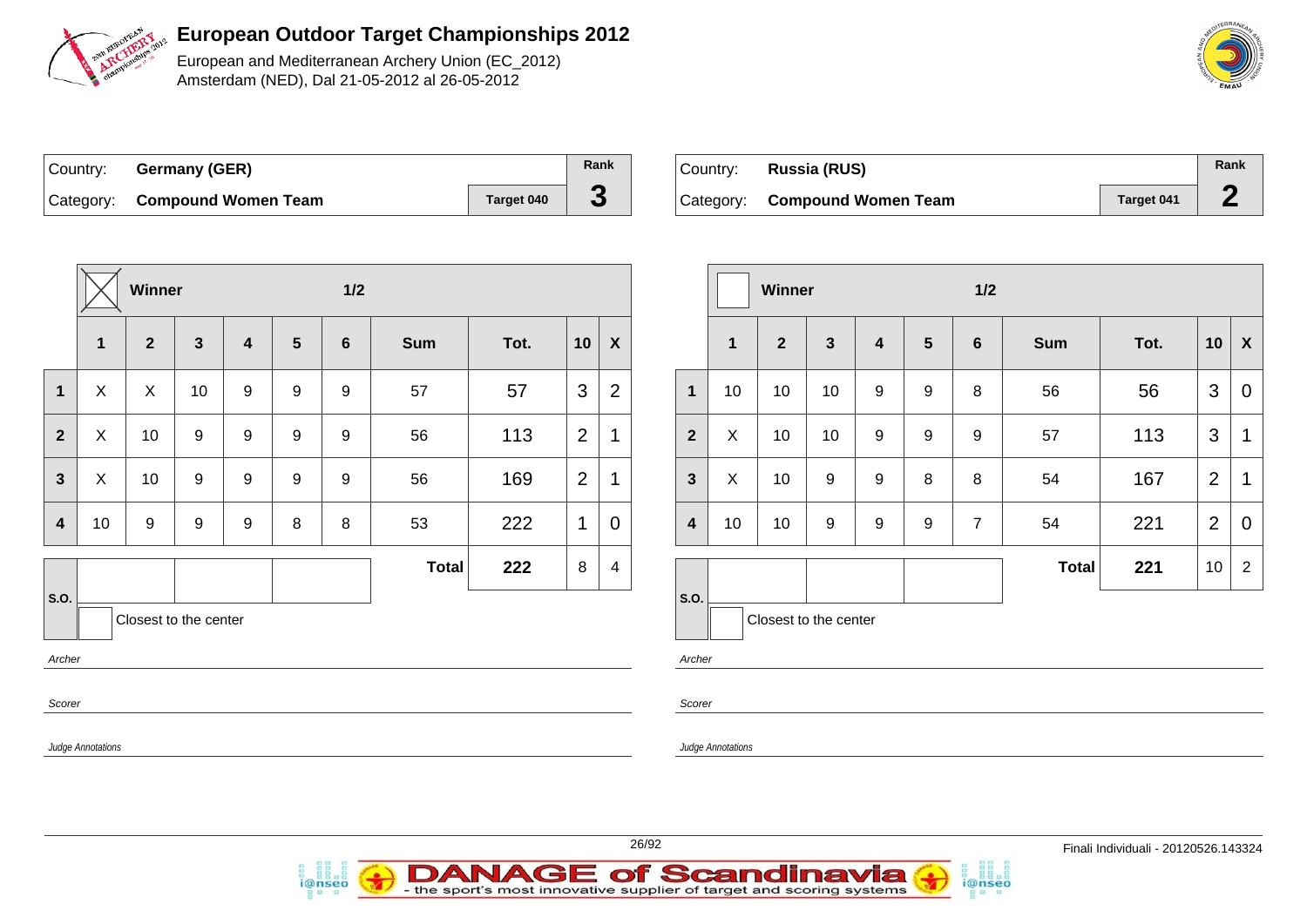

European and Mediterranean Archery Union (EC\_2012) Amsterdam (NED), Dal 21-05-2012 al 26-05-2012

| Country: France (FRA)         |            | Rank |
|-------------------------------|------------|------|
| Category: Compound Women Team | Target 037 | უ    |

| Country: Russia (RUS)         |            | Rank |
|-------------------------------|------------|------|
| Category: Compound Women Team | Target 038 |      |

|                                         |                   | <b>Winner</b>  |                  |                         |                  | <b>Bronze</b>   |              |      |                |                  |   |   |
|-----------------------------------------|-------------------|----------------|------------------|-------------------------|------------------|-----------------|--------------|------|----------------|------------------|---|---|
|                                         | $\mathbf{1}$      | $\overline{2}$ | $\mathbf{3}$     | $\overline{\mathbf{4}}$ | 5                | $6\phantom{1}6$ | <b>Sum</b>   | Tot. | 10             | $\boldsymbol{X}$ |   |   |
| $\mathbf 1$                             | 10                | 10             | $\boldsymbol{9}$ | 9                       | 9                | 8               | 55           | 55   | $\overline{2}$ | $\mathbf 0$      |   |   |
| $\overline{2}$                          | 10                | 10             | 10               | 10                      | 10               | $\overline{7}$  | 57           | 112  | 5              | 0                |   |   |
| $\overline{\mathbf{3}}$                 | X                 | 10             |                  |                         | 10               | 9               | 9            | 8    | 56             | 168              | 3 | 1 |
| $\overline{\mathbf{4}}$                 | X                 | 10             | 10               | 9                       | $\boldsymbol{9}$ | $\overline{7}$  | 55           | 223  | 3              | 1                |   |   |
|                                         |                   |                |                  |                         |                  |                 | <b>Total</b> | 223  | 13             | $\overline{c}$   |   |   |
| S.O.<br>Closest to the center<br>Archer |                   |                |                  |                         |                  |                 |              |      |                |                  |   |   |
| Scorer                                  |                   |                |                  |                         |                  |                 |              |      |                |                  |   |   |
|                                         | Judge Annotations |                |                  |                         |                  |                 |              |      |                |                  |   |   |

i@nseo

|                         |              | Winner                |              |    |                | <b>Bronze</b>   |              |      |                |                |
|-------------------------|--------------|-----------------------|--------------|----|----------------|-----------------|--------------|------|----------------|----------------|
|                         | $\mathbf{1}$ | $\overline{2}$        | $\mathbf{3}$ | 4  | $5\phantom{1}$ | $6\phantom{1}6$ | <b>Sum</b>   | Tot. | 10             | X              |
| 1                       | X            | X                     | 10           | 9  | 8              | 8               | 55           | 55   | 3              | $\overline{2}$ |
| $\overline{2}$          | X            | X                     | 10           | 10 | 9              | 9               | 58           | 113  | 4              | $\overline{2}$ |
| $\mathbf{3}$            | X            | X                     | 9            | 9  | 8              | 6               | 52           | 165  | $\overline{2}$ | 2              |
| $\overline{\mathbf{4}}$ | X            | X                     | 9            | 9  | 9              | 9               | 56           | 221  | $\overline{2}$ | $\overline{2}$ |
|                         |              |                       |              |    |                |                 | <b>Total</b> | 221  | 11             | 8              |
| S.O.                    |              | Closest to the center |              |    |                |                 |              |      |                |                |

i@nseo

Archer

Scorer

Judge Annotations



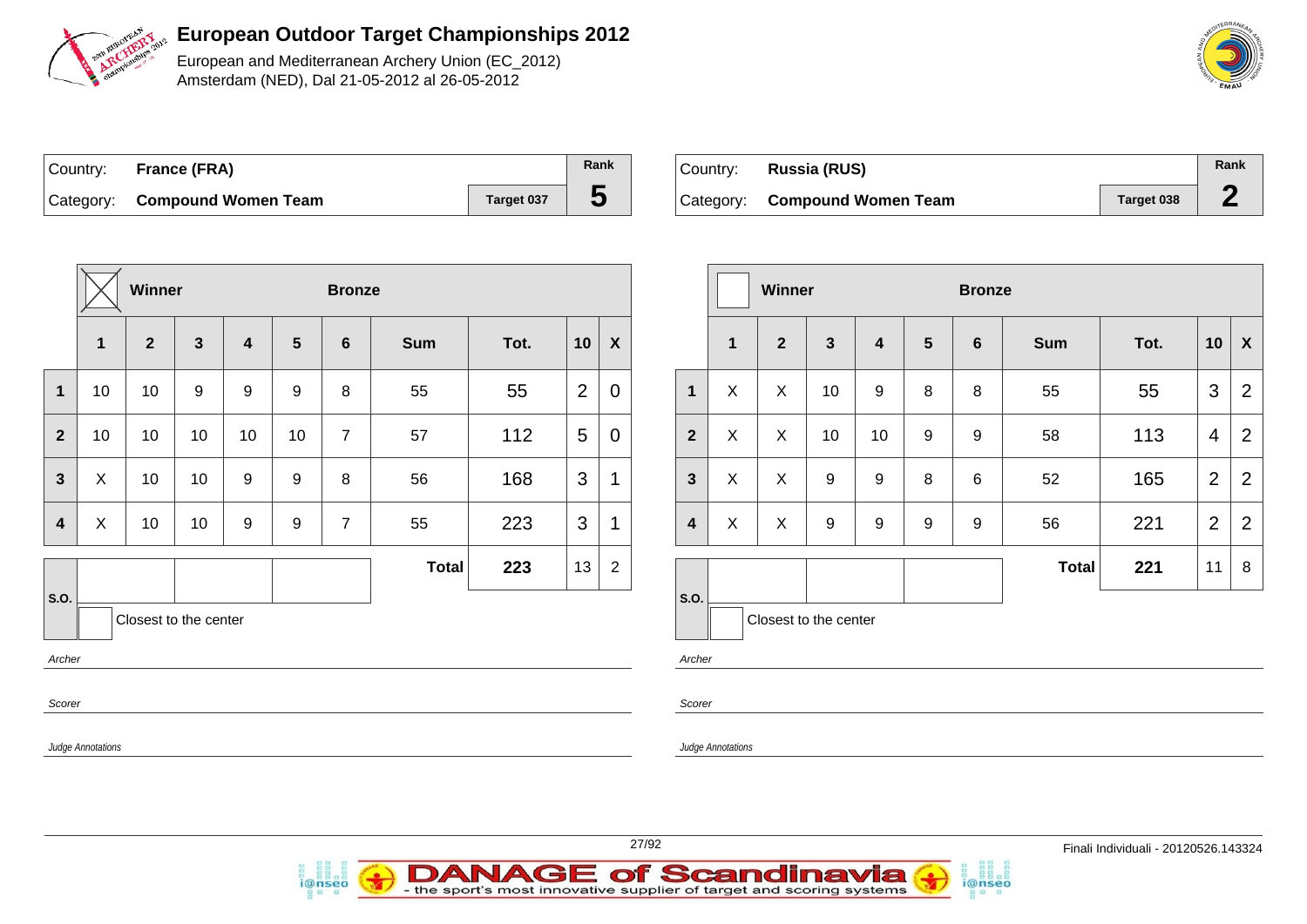

European and Mediterranean Archery Union (EC\_2012) Amsterdam (NED), Dal 21-05-2012 al 26-05-2012

| Country: | Italy (ITA)                   |                   | Rank |
|----------|-------------------------------|-------------------|------|
|          | Category: Compound Women Team | <b>Target 001</b> |      |

*i*@nseo

| ⊺Countr∨: | Germany (GER)                 |            | Rank |
|-----------|-------------------------------|------------|------|
|           | Category: Compound Women Team | Target 002 | -5   |

i@nseo

|                                                   |                   | Winner         |              |                  |              | Final            |              |                          |                |                    |                         |                          | Winner           |                |                |                | Final |              |      |                 |                           |
|---------------------------------------------------|-------------------|----------------|--------------|------------------|--------------|------------------|--------------|--------------------------|----------------|--------------------|-------------------------|--------------------------|------------------|----------------|----------------|----------------|-------|--------------|------|-----------------|---------------------------|
|                                                   | $\mathbf{1}$      | $\overline{2}$ | $\mathbf{3}$ | $\overline{4}$   | ${\bf 5}$    | $6\phantom{1}$   | <b>Sum</b>   | Tot.                     | 10             | $\pmb{\mathsf{X}}$ |                         | $\overline{\mathbf{1}}$  | $\mathbf{2}$     | $\mathbf{3}$   | 4              | 5              | 6     | <b>Sum</b>   | Tot. | 10              | $\boldsymbol{\mathsf{X}}$ |
| $\mathbf{1}$                                      | $\,8\,$           | 9              | 9            | 9                | 9            | 10               | 54           | 54                       |                | $\pmb{0}$          | $\mathbf 1$             | 10                       | 9                | $\pmb{\times}$ | $\pmb{\times}$ | 10             | 10    | 59           | 59   | $5\overline{)}$ | $\overline{2}$            |
| $\overline{2}$                                    | 9                 | 9              | 10           | 8                | 9            | $\overline{7}$   | 52           | 106                      | $\mathbf{1}$   | $\boldsymbol{0}$   | $\overline{2}$          | 10                       | 9                | 9              | $\sf X$        | $\overline{7}$ | 9     | 54           | 113  | $\overline{2}$  | $\mathbf 1$               |
| $\mathbf{3}$                                      | 8                 | 10             | 9            | 9                | $\mathsf{X}$ | 10               | 56           | 162                      | $\mathfrak{S}$ |                    | $\mathbf{3}$            | 9                        | 9                | 10             | 9              | 9              | 10    | 56           | 169  | $\overline{2}$  | $\mathbf 0$               |
| $\overline{\mathbf{4}}$                           | $\boldsymbol{9}$  | 8              | 9            | $\boldsymbol{9}$ | $\mathsf X$  | $\boldsymbol{9}$ | 54           | 216                      | $\mathbf 1$    | 1                  | $\overline{\mathbf{4}}$ | 9                        | $\boldsymbol{9}$ | 10             | 9              | $\overline{7}$ | 9     | 53           | 222  | $\mathbf{1}$    | $\mathbf 0$               |
|                                                   |                   |                |              |                  |              |                  | <b>Total</b> | 216                      | 6              | $\sqrt{2}$         |                         |                          |                  |                |                |                |       | <b>Total</b> | 222  | 10 <sub>1</sub> | 3                         |
| S.O.<br>Closest to the center<br>Archer<br>Scorer |                   |                |              |                  |              |                  |              | S.O.<br>Archer<br>Scorer |                |                    | Closest to the center   |                          |                  |                |                |                |       |              |      |                 |                           |
|                                                   | Judge Annotations |                |              |                  |              |                  |              |                          |                |                    |                         | <b>Judge Annotations</b> |                  |                |                |                |       |              |      |                 |                           |
|                                                   |                   |                |              |                  |              |                  |              |                          |                |                    |                         |                          |                  |                |                |                |       |              |      |                 |                           |



28/92 Finali Individuali - 20120526.143324

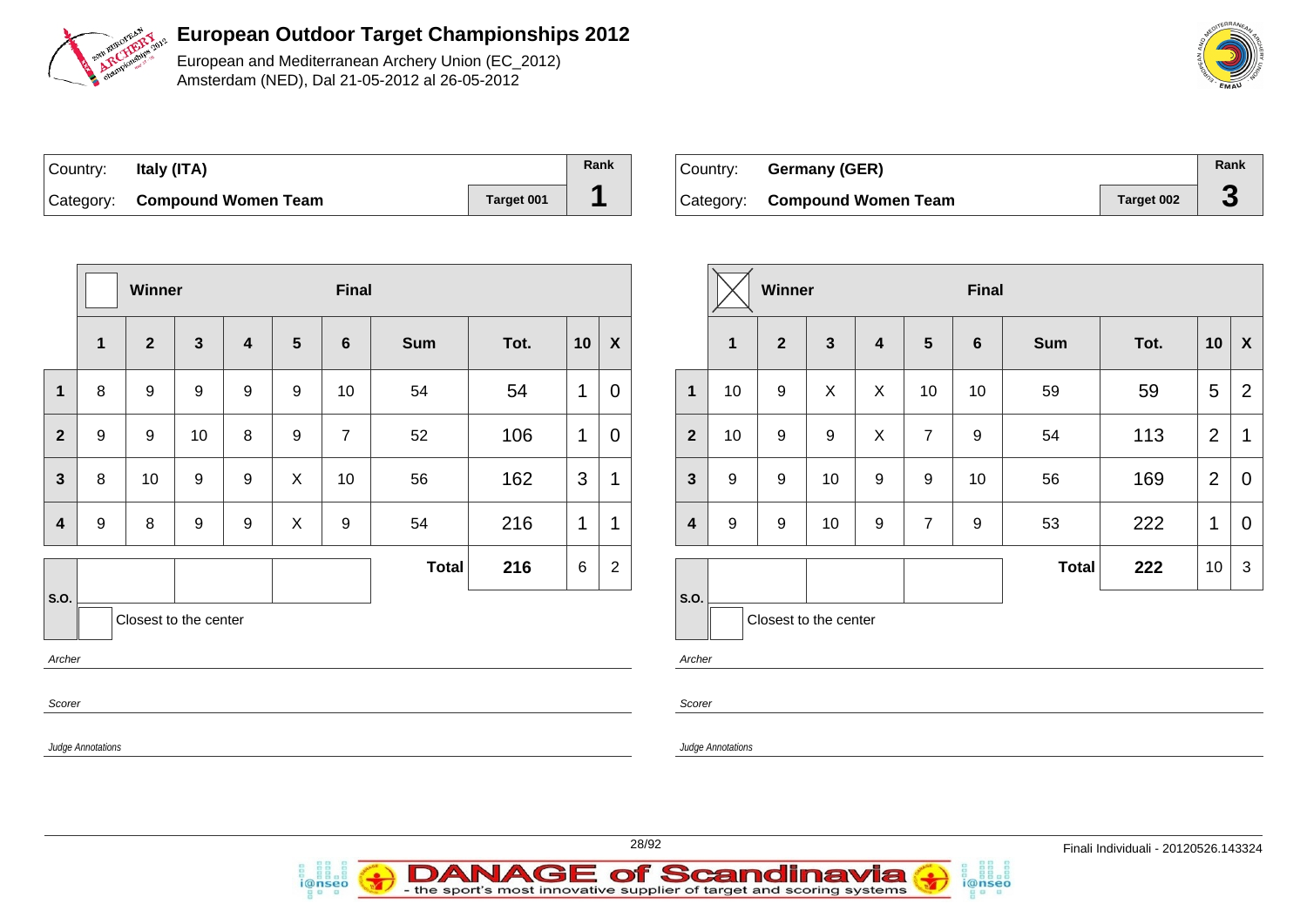

European and Mediterranean Archery Union (EC\_2012) Amsterdam (NED), Dal 21-05-2012 al 26-05-2012

| ∣Country: | <b>Netherlands (NED)</b>      |            | Rank |
|-----------|-------------------------------|------------|------|
|           | Category: Compound Mixed Team | Target 025 |      |

| Country: | Spain (ESP)                   |            | Rank |
|----------|-------------------------------|------------|------|
|          | Category: Compound Mixed Team | Target 026 | 16   |

|                                         |                          | Winner<br>1/8 |              |                         |              |      |                |                           |  |  |
|-----------------------------------------|--------------------------|---------------|--------------|-------------------------|--------------|------|----------------|---------------------------|--|--|
|                                         | $\mathbf{1}$             | $\mathbf{2}$  | $\mathbf{3}$ | $\overline{\mathbf{4}}$ | <b>Sum</b>   | Tot. | 10             | $\boldsymbol{\mathsf{X}}$ |  |  |
| $\mathbf{1}$                            | $\mathsf{X}$             | 10            | 10           | 10                      | 40           | 40   | 4              | 1                         |  |  |
| $\overline{2}$                          | X                        | X             | 10           | 10                      | 40           | 80   | 4              | $\overline{2}$            |  |  |
| $\mathbf{3}$                            | 10                       | 10            | 9            | $\boldsymbol{9}$        | 38           | 118  | $\overline{2}$ | $\overline{0}$            |  |  |
| 4                                       | $\mathsf{X}$             | X             | 10           | 10                      | 40           | 158  | 4              | $\overline{2}$            |  |  |
|                                         |                          |               |              |                         | <b>Total</b> | 158  | 14             | 5                         |  |  |
| S.O.<br>Closest to the center<br>Archer |                          |               |              |                         |              |      |                |                           |  |  |
| Scorer                                  |                          |               |              |                         |              |      |                |                           |  |  |
|                                         | <b>Judge Annotations</b> |               |              |                         |              |      |                |                           |  |  |

i@nseo

|                         |              | Winner                |                  | 1/8                     |              |      |                |                |
|-------------------------|--------------|-----------------------|------------------|-------------------------|--------------|------|----------------|----------------|
|                         | $\mathbf{1}$ | $\mathbf{2}$          | $\mathbf{3}$     | $\overline{\mathbf{4}}$ | <b>Sum</b>   | Tot. | 10             | X              |
| 1                       | 10           | $\boldsymbol{9}$      | $\boldsymbol{9}$ | $\boldsymbol{9}$        | 37           | 37   | 1              | 0              |
| $\overline{2}$          | 10           | 10                    | 10               | $\boldsymbol{9}$        | 39           | 76   | 3              | $\mathbf 0$    |
| $\mathbf{3}$            | 10           | 9                     | $\boldsymbol{9}$ | $\overline{7}$          | 35           | 111  | 1              | $\overline{0}$ |
| $\overline{\mathbf{4}}$ | 10<br>10     |                       | $\boldsymbol{9}$ | 9                       | 38           | 149  | $\overline{2}$ | $\mathbf 0$    |
|                         |              |                       |                  |                         | <b>Total</b> | 149  | $\overline{7}$ | $\mathbf 0$    |
| S.O.                    |              | Closest to the center |                  |                         |              |      |                |                |

i@nseo

Archer

Scorer

Judge Annotations



**DANAGE of Scandinavia** 

- the sport's most innovative supplier of target and scoring systems

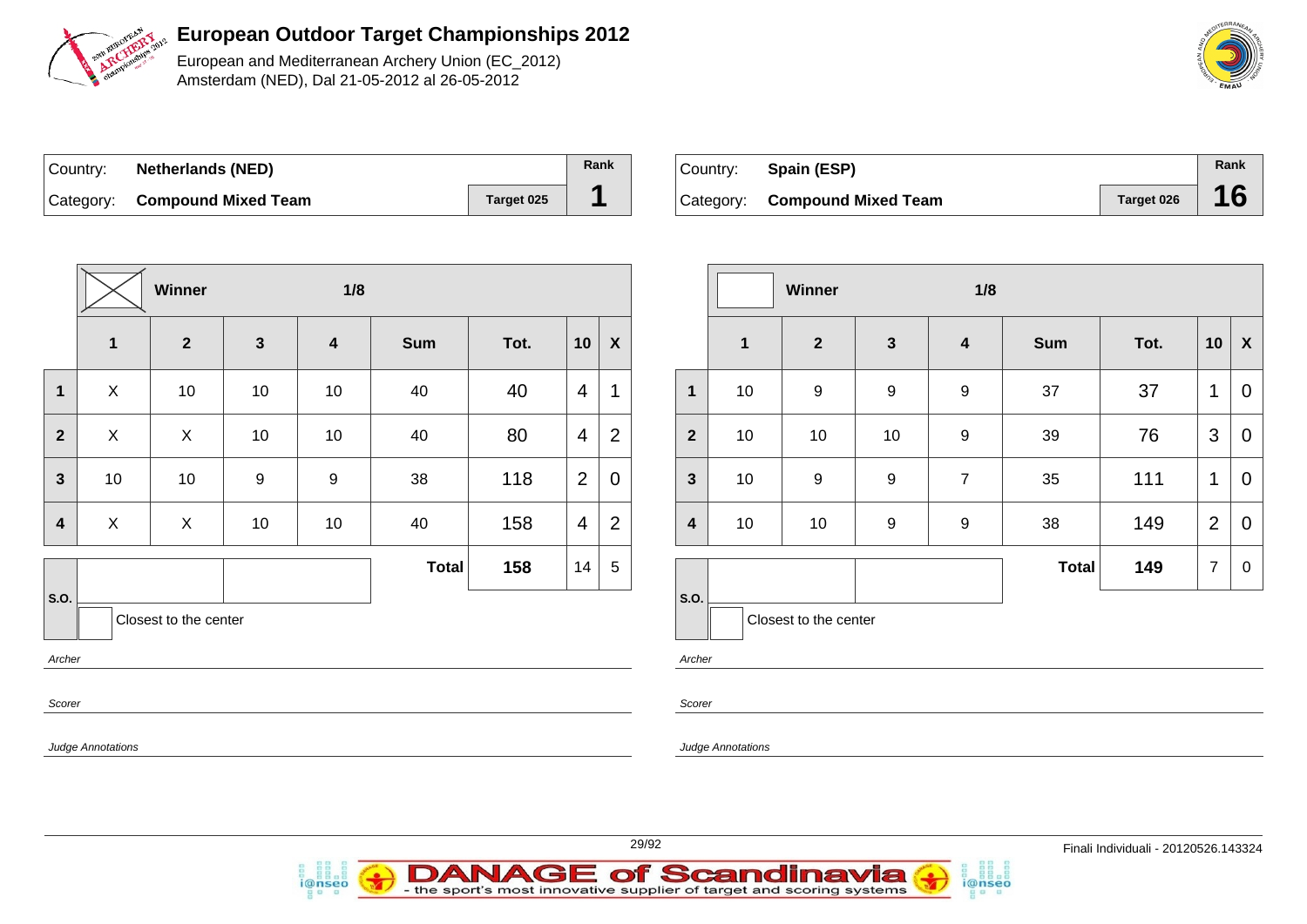

European and Mediterranean Archery Union (EC\_2012) Amsterdam (NED), Dal 21-05-2012 al 26-05-2012

| Country: Finland (FIN)        |                   | Rank |
|-------------------------------|-------------------|------|
| Category: Compound Mixed Team | <b>Target 028</b> | 9    |

*i*@nseo

| Country: | Croatia (CRO)                 |            | Rank |
|----------|-------------------------------|------------|------|
|          | Category: Compound Mixed Team | Target 029 |      |

|                |                          | Winner                |                  | 1/8                     |              |      |                |                  |              |                          | W  |
|----------------|--------------------------|-----------------------|------------------|-------------------------|--------------|------|----------------|------------------|--------------|--------------------------|----|
|                | $\mathbf{1}$             | $\overline{2}$        | $\mathbf{3}$     | $\overline{\mathbf{4}}$ | <b>Sum</b>   | Tot. | 10             | $\boldsymbol{X}$ |              | 1                        |    |
| $\mathbf{1}$   | X                        | 10                    | 10               | 8                       | 38           | 38   | 3              | $\mathbf 1$      | 1            | $\pmb{\times}$           |    |
| $\overline{2}$ | X                        | 10                    | 10               | 8                       | 38           | 76   | 3              | 1                | $\mathbf{2}$ | $\pmb{\times}$           |    |
| $\mathbf{3}$   | 10                       | 10                    | $\boldsymbol{9}$ | $\boldsymbol{9}$        | 38           | 114  | $\overline{2}$ | $\mathbf 0$      | $\mathbf{3}$ | X                        |    |
| 4              | X                        | 10 <sub>1</sub>       | $\boldsymbol{9}$ | 8                       | 37           | 151  | $\overline{2}$ | 1                | 4            | X                        |    |
|                |                          | 10                    |                  | 9                       | <b>Total</b> | 151  | 3<br>10        |                  |              |                          | 10 |
| S.O.           |                          | Closest to the center |                  |                         |              |      |                |                  | S.O.         | Closest <sup>1</sup>     |    |
| Archer         |                          |                       |                  |                         |              |      |                |                  | Archer       |                          |    |
| Scorer         |                          |                       |                  |                         |              |      |                |                  | Scorer       |                          |    |
|                | <b>Judge Annotations</b> |                       |                  |                         |              |      |                |                  |              | <b>Judge Annotations</b> |    |
|                |                          |                       |                  |                         |              |      |                |                  |              |                          |    |

|                         |              | Winner                |                  | 1/8                     |            |      |                |                  |
|-------------------------|--------------|-----------------------|------------------|-------------------------|------------|------|----------------|------------------|
|                         | $\mathbf{1}$ | $\mathbf{2}$          | $\mathbf{3}$     | $\overline{\mathbf{4}}$ | <b>Sum</b> | Tot. | 10             | $\boldsymbol{X}$ |
| 1                       | X            | X                     | 10               | 8                       | 38         | 38   | 3              | 2                |
| $\overline{2}$          | X            | X                     | 10               | 10                      | 40         | 78   | 4              | $\overline{2}$   |
| $\mathbf{3}$            | X            | $\boldsymbol{9}$      | $\boldsymbol{9}$ | $\overline{7}$          | 35         | 113  | 1              | 1                |
| $\overline{\mathbf{4}}$ | X            | X                     | $\boldsymbol{9}$ | 9                       | 38         | 151  | $\overline{2}$ | 2                |
|                         | 10<br>10     |                       |                  | <b>Total</b>            | 151        | 10   | $\overline{7}$ |                  |
| S.O.                    |              | Closest to the center |                  |                         |            |      |                |                  |

i@nseo



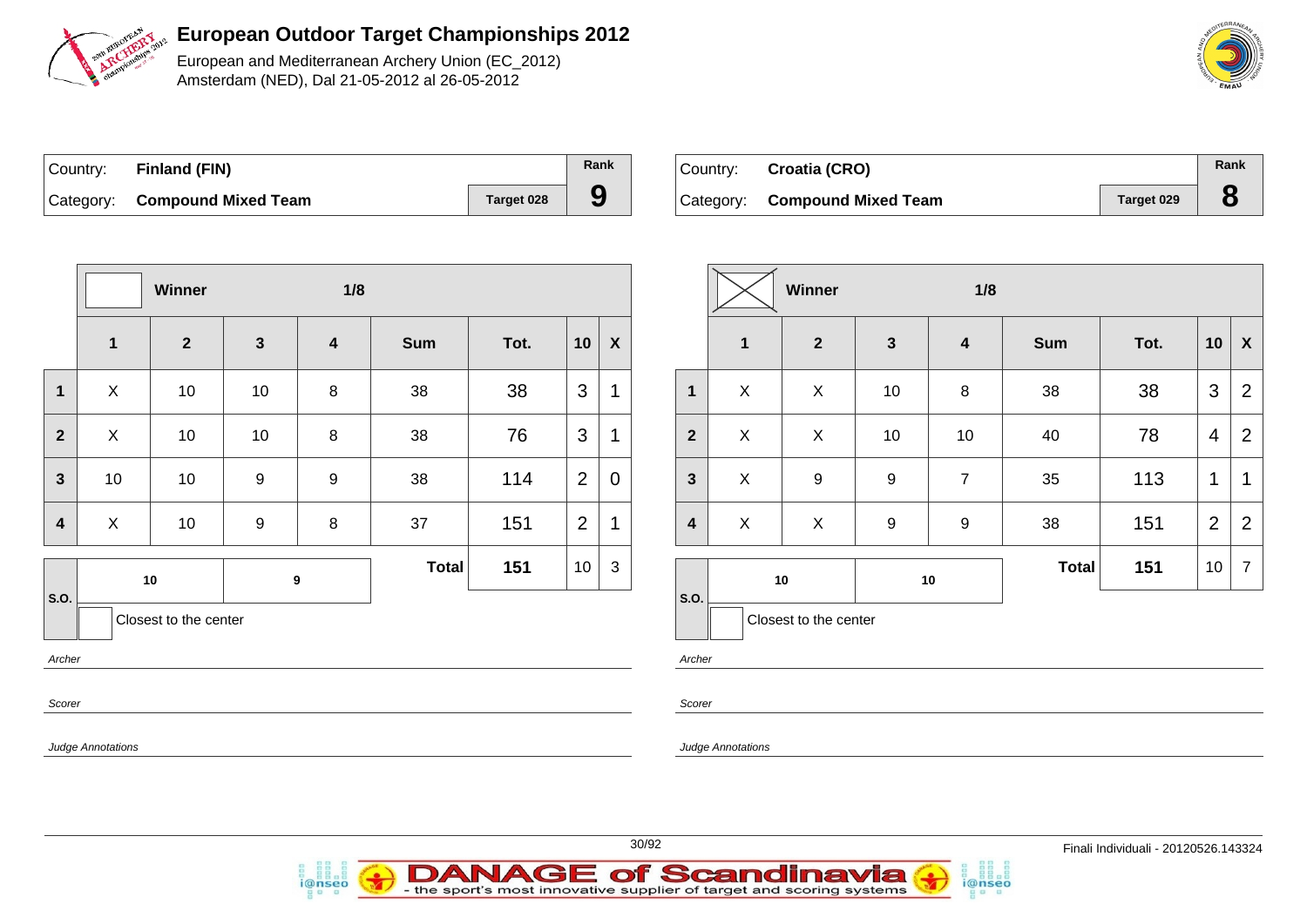

European and Mediterranean Archery Union (EC\_2012) Amsterdam (NED), Dal 21-05-2012 al 26-05-2012

| Country: France (FRA)         |            | Rank |
|-------------------------------|------------|------|
| Category: Compound Mixed Team | Target 031 | C    |

| Country: Great Britain (GBR)  |            | Rank |
|-------------------------------|------------|------|
| Category: Compound Mixed Team | Target 032 |      |

|                |                   | Winner                  |                  | 1/8                     |              |      |                |                           |  |                         |  |
|----------------|-------------------|-------------------------|------------------|-------------------------|--------------|------|----------------|---------------------------|--|-------------------------|--|
|                | $\mathbf{1}$      | $\overline{\mathbf{2}}$ | $\mathbf{3}$     | $\overline{\mathbf{4}}$ | <b>Sum</b>   | Tot. | 10             | $\boldsymbol{\mathsf{X}}$ |  |                         |  |
| $\mathbf{1}$   | 10                | 10                      | 10               | 10                      | 40           | 40   | $\overline{4}$ | $\mathbf 0$               |  | 1                       |  |
| $\overline{2}$ | $\boldsymbol{9}$  | $\boldsymbol{9}$        | $\boldsymbol{9}$ | $\bf 8$                 | 35           | 75   | $\mathbf 0$    | $\mathbf 0$               |  | $\overline{2}$          |  |
| $\mathbf{3}$   | X                 | 10                      | $\boldsymbol{9}$ | $\boldsymbol{9}$        | 38           | 113  | $\overline{2}$ | $\mathbf 1$               |  | $\mathbf{3}$            |  |
| 4              | $\pmb{\times}$    | 10                      | 10               | 10                      | 40           | 153  | $\overline{4}$ | $\mathbf 1$               |  | $\overline{\mathbf{4}}$ |  |
|                |                   |                         |                  |                         | <b>Total</b> | 153  | $10$           | $\mathbf 2$               |  |                         |  |
| S.O.           |                   | Closest to the center   |                  |                         |              |      |                |                           |  | S.O.                    |  |
| Archer         |                   |                         |                  |                         |              |      |                |                           |  | Archer                  |  |
| Scorer         |                   |                         |                  |                         |              |      |                |                           |  | Scorer                  |  |
|                | Judge Annotations |                         |                  |                         |              |      |                |                           |  | Judge Ann               |  |

DAN

i@nseo

|                |                  | Winner                |              | 1/8                     |              |      |                |             |
|----------------|------------------|-----------------------|--------------|-------------------------|--------------|------|----------------|-------------|
|                | 1                | $\overline{2}$        | $\mathbf{3}$ | $\overline{\mathbf{4}}$ | <b>Sum</b>   | Tot. | 10             | X           |
| $\mathbf{1}$   | X                | 10                    | 10           | 10                      | 40           | 40   | 4              | 1           |
| $\overline{2}$ | X                | 10                    | 10           | 8                       | 38           | 78   | 3              | 1           |
| $\mathbf{3}$   | $\boldsymbol{9}$ | $\boldsymbol{9}$      | 9            | 8                       | 35           | 113  | $\mathbf 0$    | $\mathbf 0$ |
| 4              | X                | $10$                  | 9            | 9                       | 38           | 151  | $\overline{2}$ | 1           |
|                |                  |                       |              |                         | <b>Total</b> | 151  | 9              | $\sqrt{3}$  |
| S.O.           |                  | Closest to the center |              |                         |              |      |                |             |

i@nseo

*notations* 

**IAGE of Scandinavia** 



- the sport's most innovative supplier of target and scoring systems

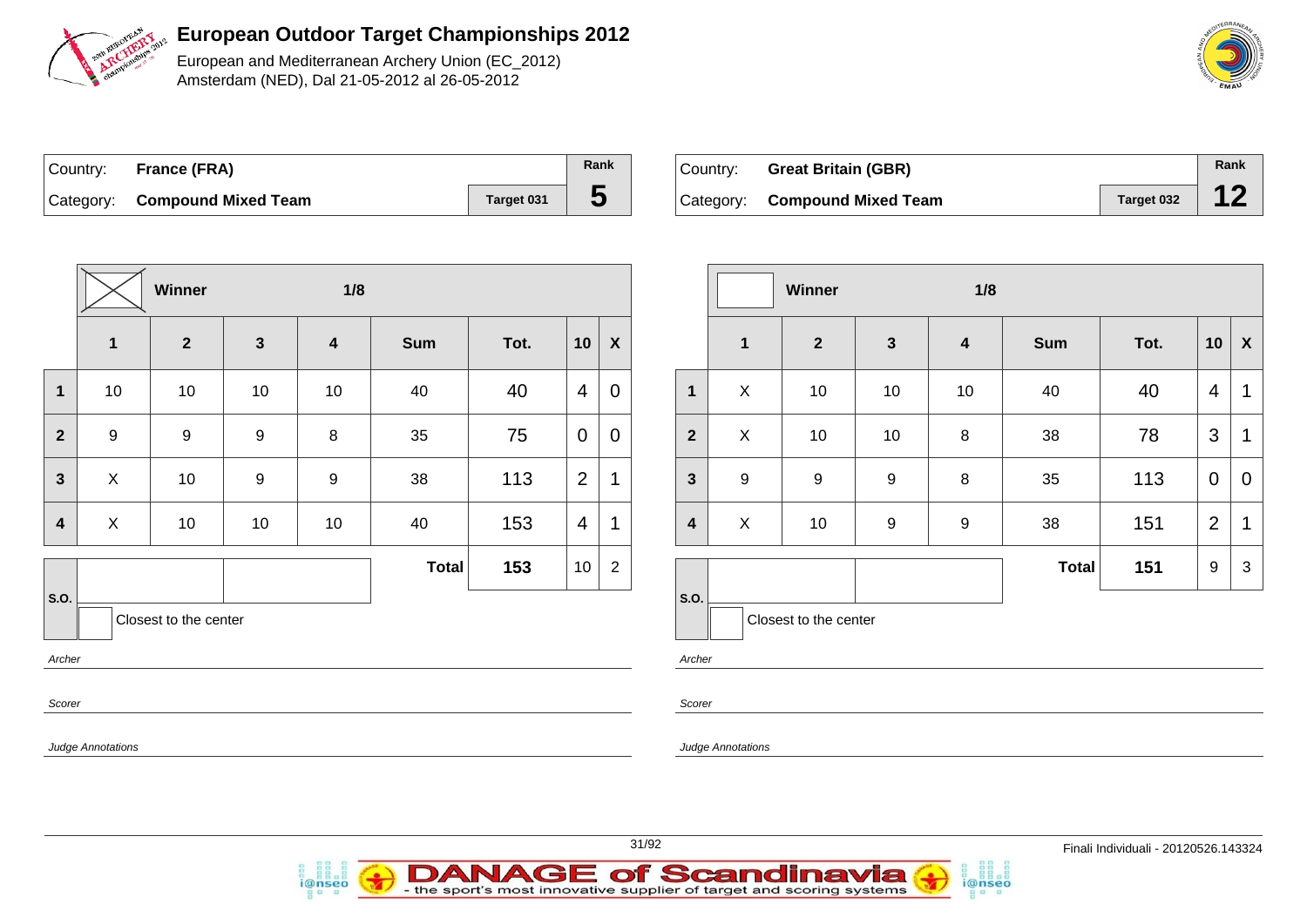

European and Mediterranean Archery Union (EC\_2012) Amsterdam (NED), Dal 21-05-2012 al 26-05-2012

| Country: | Norway (NOR)                  |            | Rank |
|----------|-------------------------------|------------|------|
|          | Category: Compound Mixed Team | Target 034 | 13   |

| Country: | Russia (RUS)                  |            | Rank |
|----------|-------------------------------|------------|------|
|          | Category: Compound Mixed Team | Target 035 |      |

|                         |                          | Winner                |                  | 1/8                     |              |      |                |                           |                         |                   |
|-------------------------|--------------------------|-----------------------|------------------|-------------------------|--------------|------|----------------|---------------------------|-------------------------|-------------------|
|                         | $\mathbf 1$              | $\overline{2}$        | $\mathbf{3}$     | $\overline{\mathbf{4}}$ | <b>Sum</b>   | Tot. | 10             | $\boldsymbol{\mathsf{X}}$ |                         | 1                 |
| 1                       | $\pmb{\times}$           | $\mathsf{X}$          | $\mathsf{X}$     | $\boldsymbol{9}$        | 39           | 39   | 3              | 3                         | 1                       | $\mathsf{X}$      |
| $\overline{2}$          | 10                       | 10                    | 10               | $\boldsymbol{9}$        | 39           | 78   | 3              | 0                         | $\overline{2}$          | X                 |
| $\mathbf{3}$            | X                        | $\boldsymbol{9}$      | $\boldsymbol{9}$ | $\,8\,$                 | 36           | 114  | 1              | 1                         | $\mathbf{3}$            | X                 |
| $\overline{\mathbf{4}}$ | $\boldsymbol{9}$         | $\boldsymbol{9}$      | $\boldsymbol{9}$ | $\boldsymbol{9}$        | 36           | 150  | $\mathbf 0$    | 0                         | $\overline{\mathbf{4}}$ | 10                |
|                         |                          |                       |                  |                         | <b>Total</b> | 150  | $\overline{7}$ | $\overline{\mathbf{4}}$   |                         |                   |
| S.O.                    |                          | Closest to the center |                  |                         |              |      |                |                           | S.O.                    | Clo               |
| Archer                  |                          |                       |                  |                         |              |      |                |                           | Archer                  |                   |
| Scorer                  |                          |                       |                  |                         |              |      |                |                           | Scorer                  |                   |
|                         | <b>Judge Annotations</b> |                       |                  |                         |              |      |                |                           |                         | Judge Annotations |

*i*@nseo

|                |              | Winner                |              | 1/8              |              |      |    |                           |
|----------------|--------------|-----------------------|--------------|------------------|--------------|------|----|---------------------------|
|                | $\mathbf{1}$ | $\overline{2}$        | $\mathbf{3}$ | $\boldsymbol{4}$ | <b>Sum</b>   | Tot. | 10 | $\boldsymbol{\mathsf{X}}$ |
| $\mathbf{1}$   | X            | 10                    | 10           | 10               | 40           | 40   | 4  | $\mathbf 1$               |
| $\overline{2}$ | X            | X                     | 10           | $\boldsymbol{9}$ | 39           | 79   | 3  | $\overline{2}$            |
| $\mathbf{3}$   | X            | 10                    | 10           | 10               | 40           | 119  | 4  | $\mathbf 1$               |
| 4              | 10           | 10                    | 10           | 9                | 39           | 158  | 3  | $\mathbf 0$               |
|                |              |                       |              |                  | <b>Total</b> | 158  | 14 | 4                         |
| S.O.           |              | Closest to the center |              |                  |              |      |    |                           |

i@nseo



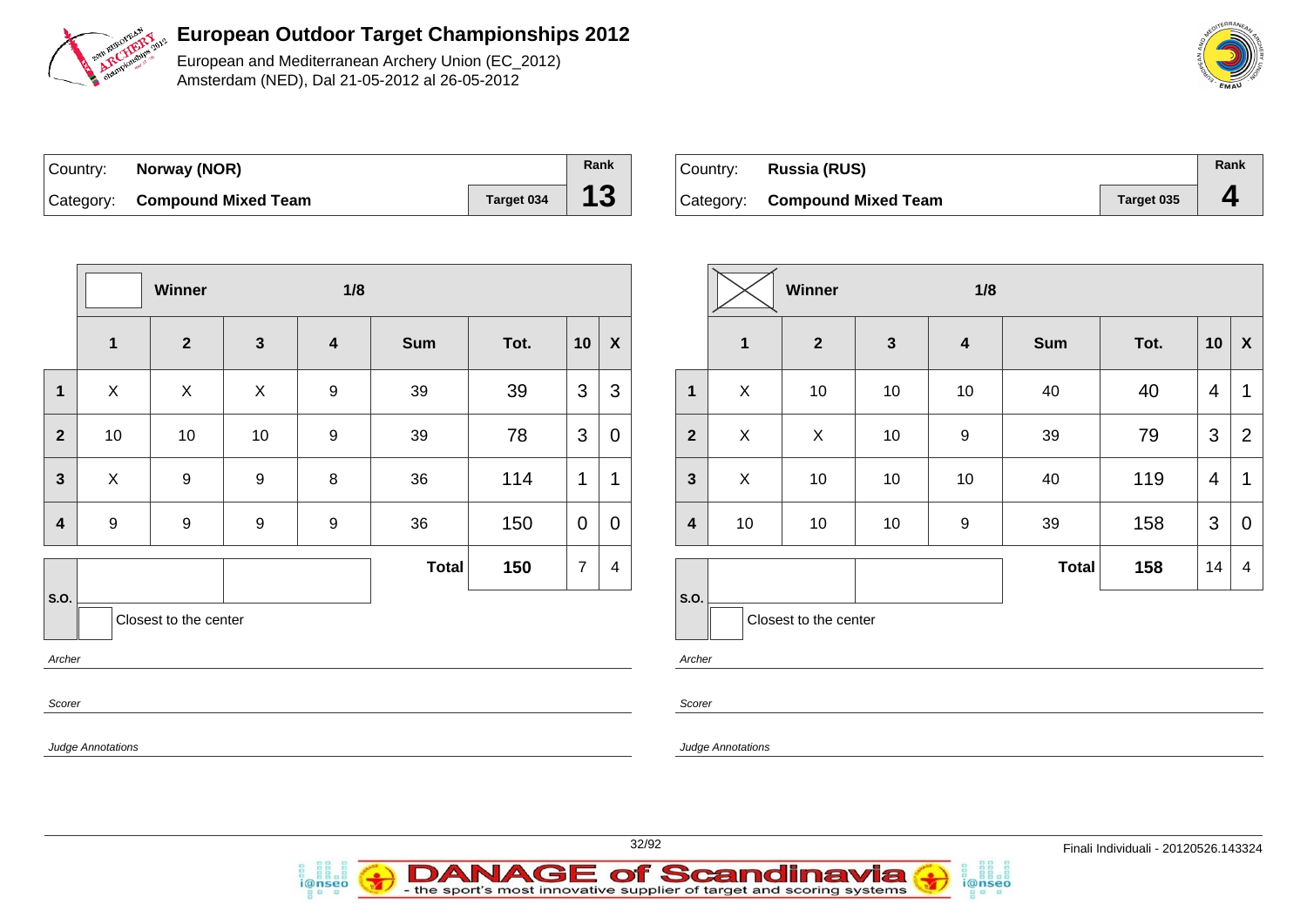

European and Mediterranean Archery Union (EC\_2012) Amsterdam (NED), Dal 21-05-2012 al 26-05-2012

| ∣Country: | <b>Germany (GER)</b>          |                   | Rank |
|-----------|-------------------------------|-------------------|------|
|           | Category: Compound Mixed Team | <b>Target 037</b> | J    |

| ⊺Country: | Lithuania (LTU)               |            | Rank |
|-----------|-------------------------------|------------|------|
|           | Category: Compound Mixed Team | Target 038 | 14   |

|                | Winner                   |                       |                  | 1/8                     |              |      |                |                  |                         |  |
|----------------|--------------------------|-----------------------|------------------|-------------------------|--------------|------|----------------|------------------|-------------------------|--|
|                | $\mathbf 1$              | $\overline{2}$        | $\mathbf{3}$     | $\overline{\mathbf{4}}$ | <b>Sum</b>   | Tot. | 10             | $\boldsymbol{X}$ |                         |  |
| $\mathbf 1$    | $\mathsf X$              | 10                    | $\boldsymbol{9}$ | 9                       | 38           | 38   | $\overline{2}$ | 1                | 1                       |  |
| $\overline{2}$ | 10                       | 10                    | $\boldsymbol{9}$ | $\overline{7}$          | 36           | 74   | $\overline{2}$ | $\mathbf 0$      | $\overline{2}$          |  |
| $\mathbf{3}$   | $\pmb{\times}$           | $\mathsf{X}$          | 10               | $\boldsymbol{9}$        | 39           | 113  | 3              | $\overline{2}$   | $\mathbf{3}$            |  |
| $\overline{4}$ | 10                       | $\boldsymbol{9}$      | $\boldsymbol{9}$ | $\boldsymbol{9}$        | 37           | 150  | 1              | $\overline{0}$   | $\overline{\mathbf{4}}$ |  |
|                |                          |                       |                  |                         | <b>Total</b> | 150  | 8              | $\mathfrak{S}$   |                         |  |
| S.O.           |                          | Closest to the center |                  |                         |              |      |                |                  | S.O.                    |  |
| Archer         |                          |                       |                  |                         |              |      |                |                  | Archer                  |  |
| Scorer         |                          |                       |                  |                         |              |      |                |                  | Scorer                  |  |
|                | <b>Judge Annotations</b> |                       |                  |                         |              |      |                |                  | Judge Ani               |  |

i@nseo

|                         |              | <b>Winner</b>         |                  | 1/8              |              |      |                |                  |
|-------------------------|--------------|-----------------------|------------------|------------------|--------------|------|----------------|------------------|
|                         | 1            | $\overline{2}$        | $\mathbf{3}$     | $\boldsymbol{4}$ | <b>Sum</b>   | Tot. | 10             | $\boldsymbol{X}$ |
| $\mathbf 1$             | X            | 10                    | 9                | 8                | 37           | 37   | $\overline{2}$ | 1                |
| $\overline{2}$          | $\mathsf{X}$ | X                     | $10$             | $\bf 8$          | 38           | 75   | 3              | $\overline{2}$   |
| $\overline{\mathbf{3}}$ | X            | 10                    | $\boldsymbol{9}$ | $\boldsymbol{9}$ | 38           | 113  | $\overline{2}$ | 1                |
| $\overline{\mathbf{4}}$ | X            | X                     | 10               | 10               | 40           | 153  | 4              | $\overline{2}$   |
|                         |              |                       |                  |                  | <b>Total</b> | 153  | 11             | 6                |
| S.O.                    |              | Closest to the center |                  |                  |              |      |                |                  |

i@nseo

notations



**DANAGE of Scandinavia** 

- the sport's most innovative supplier of target and scoring systems

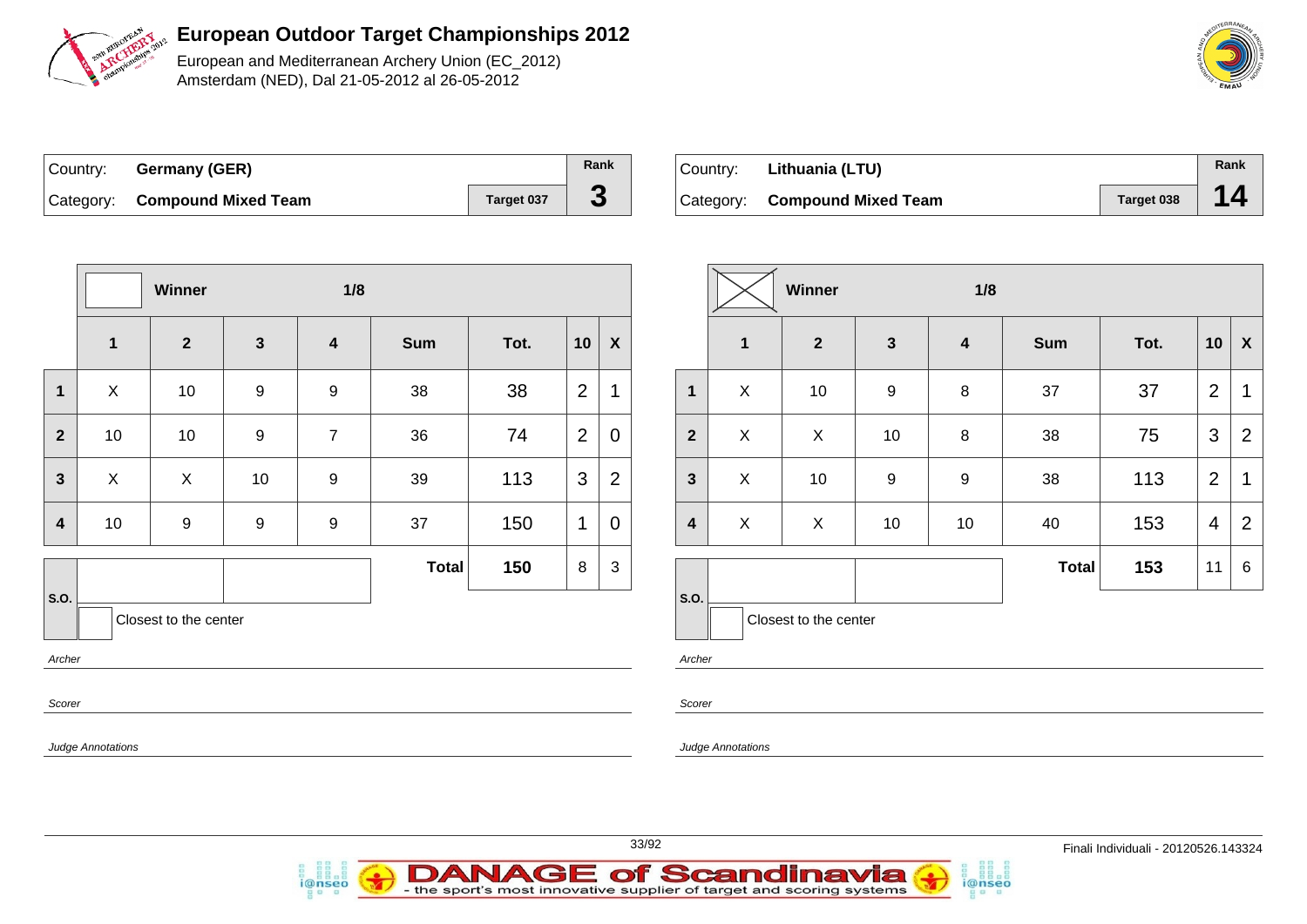

European and Mediterranean Archery Union (EC\_2012) Amsterdam (NED), Dal 21-05-2012 al 26-05-2012

| Country: | <b>Belgium (BEL)</b>          |            | Rank |
|----------|-------------------------------|------------|------|
|          | Category: Compound Mixed Team | Target 040 | 44   |

| ' Countr∨: ⊺ | Denmark (DEN)                 |                   | Rank |
|--------------|-------------------------------|-------------------|------|
|              | Category: Compound Mixed Team | <b>Target 041</b> |      |

|                         |                   | Winner                  |                  | 1/8                     |              |      |                |                           |                         |
|-------------------------|-------------------|-------------------------|------------------|-------------------------|--------------|------|----------------|---------------------------|-------------------------|
|                         | $\mathbf{1}$      | $\overline{\mathbf{2}}$ | $\mathbf{3}$     | $\overline{\mathbf{4}}$ | <b>Sum</b>   | Tot. | 10             | $\boldsymbol{\mathsf{X}}$ |                         |
| 1                       | X                 | 10                      | 9                | 8                       | 37           | 37   | $\overline{2}$ | 1                         | $\mathbf{1}$            |
| $\overline{2}$          | 10                | $\boldsymbol{9}$        | $\boldsymbol{9}$ | $\boldsymbol{9}$        | 37           | 74   | 1              | $\overline{0}$            | $\overline{2}$          |
| $\mathbf{3}$            | X                 | X                       | X                | $\boldsymbol{9}$        | 39           | 113  | 3              | 3                         | $\mathbf{3}$            |
| $\overline{\mathbf{4}}$ | $\pmb{\times}$    | $\boldsymbol{9}$        | 8                | 8                       | 35           | 148  | 1              | 1                         | $\overline{\mathbf{4}}$ |
|                         |                   |                         |                  |                         | <b>Total</b> | 148  | $\overline{7}$ | 5                         |                         |
| S.O.                    |                   | Closest to the center   |                  |                         |              |      |                |                           | S.O.                    |
| Archer                  |                   |                         |                  |                         |              |      |                |                           | Archer                  |
| Scorer                  |                   |                         |                  |                         |              |      |                |                           | Scorer                  |
|                         | Judge Annotations |                         |                  |                         |              |      |                |                           | Judge Ar                |

|                         |              | Winner                |                  | 1/8                     |              |      |                |                  |
|-------------------------|--------------|-----------------------|------------------|-------------------------|--------------|------|----------------|------------------|
|                         | $\mathbf{1}$ | $\overline{2}$        | $\mathbf{3}$     | $\overline{\mathbf{4}}$ | <b>Sum</b>   | Tot. | 10             | X                |
| 1                       | 10           | 10                    | $\boldsymbol{9}$ | 9                       | 38           | 38   | $\overline{2}$ | 0                |
| $\overline{2}$          | 10           | 10                    | 10               | 9                       | 39           | 77   | 3              | 0                |
| $\mathbf{3}$            | 10           | 10                    | 10               | 8                       | 38           | 115  | 3              | $\mathbf 0$      |
| $\overline{\mathbf{4}}$ | 10           | 10                    | 10               | 8                       | 38           | 153  | 3              | 0                |
|                         |              |                       |                  |                         | <b>Total</b> | 153  | 11             | $\boldsymbol{0}$ |
| S.O.                    |              | Closest to the center |                  |                         |              |      |                |                  |

i@nseo

nnotations

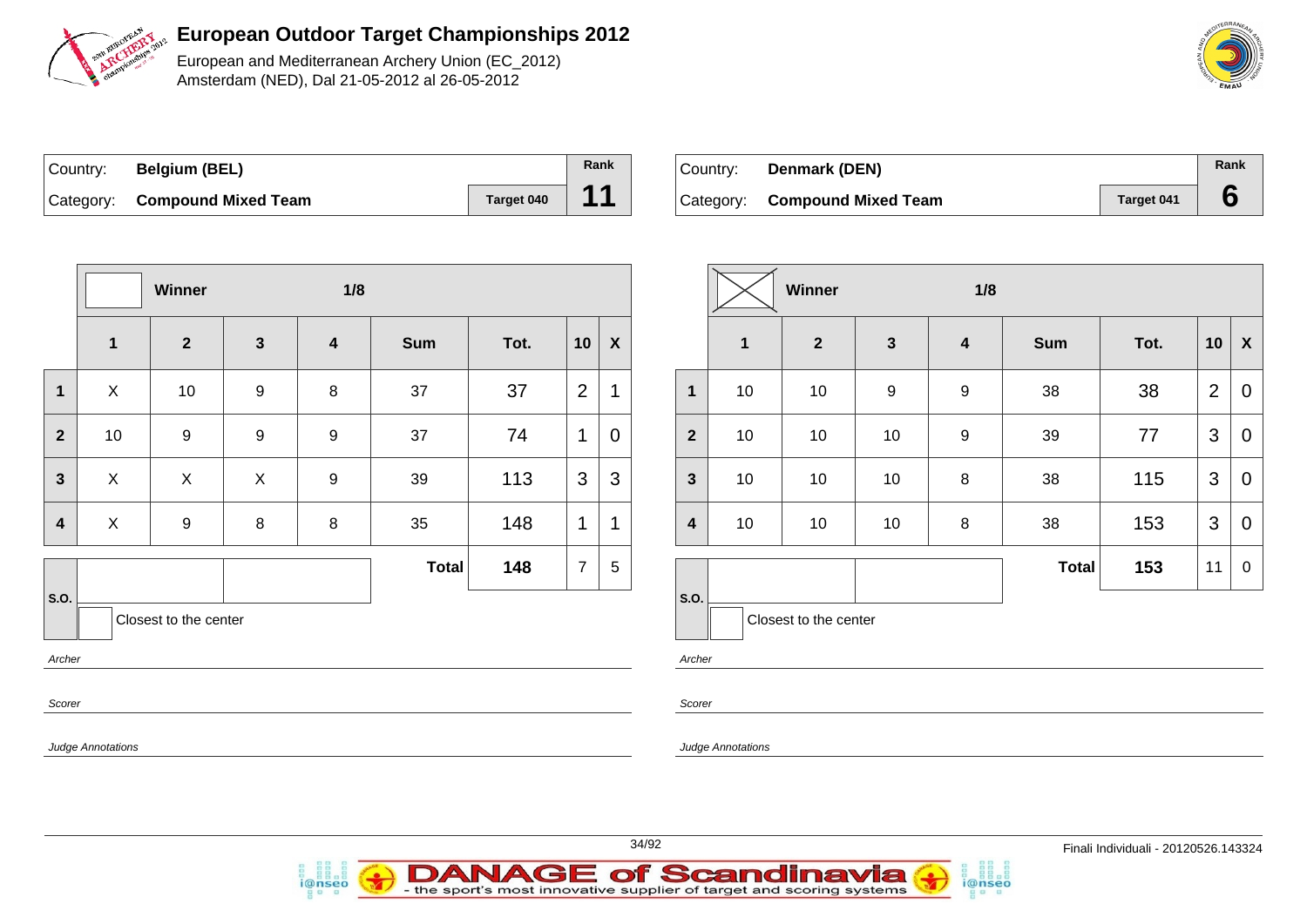

European and Mediterranean Archery Union (EC\_2012) Amsterdam (NED), Dal 21-05-2012 al 26-05-2012

| Country: | Sweden (SWE)                  |            | Rank |
|----------|-------------------------------|------------|------|
|          | Category: Compound Mixed Team | Target 043 |      |

| Country: <b>Austria (AUT)</b> |            | Rank |
|-------------------------------|------------|------|
| Category: Compound Mixed Team | Target 044 |      |

|                         |                          | Winner                |                  | 1/8                     |              |      |                          |                  |
|-------------------------|--------------------------|-----------------------|------------------|-------------------------|--------------|------|--------------------------|------------------|
|                         | $\mathbf{1}$             | $\overline{2}$        | $\mathbf{3}$     | $\overline{\mathbf{4}}$ | <b>Sum</b>   | Tot. | 10                       | $\boldsymbol{X}$ |
| 1                       | 10                       | $\boldsymbol{9}$      | $\boldsymbol{9}$ | $\bf 8$                 | 36           | 36   | 1                        | $\overline{0}$   |
| $\mathbf{2}$            | 10                       | 10                    | $\boldsymbol{9}$ | 8                       | 37           | 73   | $\overline{2}$           | 0                |
| $\mathbf{3}$            | $\mathsf{X}$             | 10                    | $\boldsymbol{9}$ | $\boldsymbol{9}$        | 38           | 111  | $\overline{2}$           | 1                |
| $\overline{\mathbf{4}}$ | $\mathsf{X}$             | 10                    | 10               | 10                      | 40           | 151  | $\overline{\mathcal{A}}$ | 1                |
|                         |                          |                       |                  |                         | <b>Total</b> | 151  | 9                        | $\boldsymbol{2}$ |
| S.O.<br>Archer          |                          | Closest to the center |                  |                         |              |      |                          |                  |
| Scorer                  |                          |                       |                  |                         |              |      |                          |                  |
|                         | <b>Judge Annotations</b> |                       |                  |                         |              |      |                          |                  |

i@nseo

|                         | <b>Winner</b><br>1/8 |                       |                  |                         |              |      |                |                |  |
|-------------------------|----------------------|-----------------------|------------------|-------------------------|--------------|------|----------------|----------------|--|
|                         | $\mathbf{1}$         | $\mathbf{2}$          | $\mathbf{3}$     | $\overline{\mathbf{4}}$ | <b>Sum</b>   | Tot. | 10             | X              |  |
| 1                       | X                    | 10                    | 10               | 10                      | 40           | 40   | 4              | 1              |  |
| $\overline{2}$          | X                    | 10                    | 9                | 9                       | 38           | 78   | $\overline{2}$ | 1              |  |
| $\mathbf{3}$            | X                    | 10                    | 10               | 10                      | 40           | 118  | 4              | 1              |  |
| $\overline{\mathbf{4}}$ | 10                   | $\boldsymbol{9}$      | $\boldsymbol{9}$ | 8                       | 36           | 154  | 1              | $\overline{0}$ |  |
|                         |                      |                       |                  |                         | <b>Total</b> | 154  | 11             | 3              |  |
| S.O.                    |                      | Closest to the center |                  |                         |              |      |                |                |  |

i@nseo

her

rer

ge Annotations



**DANAGE of Scandinavia** 

- the sport's most innovative supplier of target and scoring systems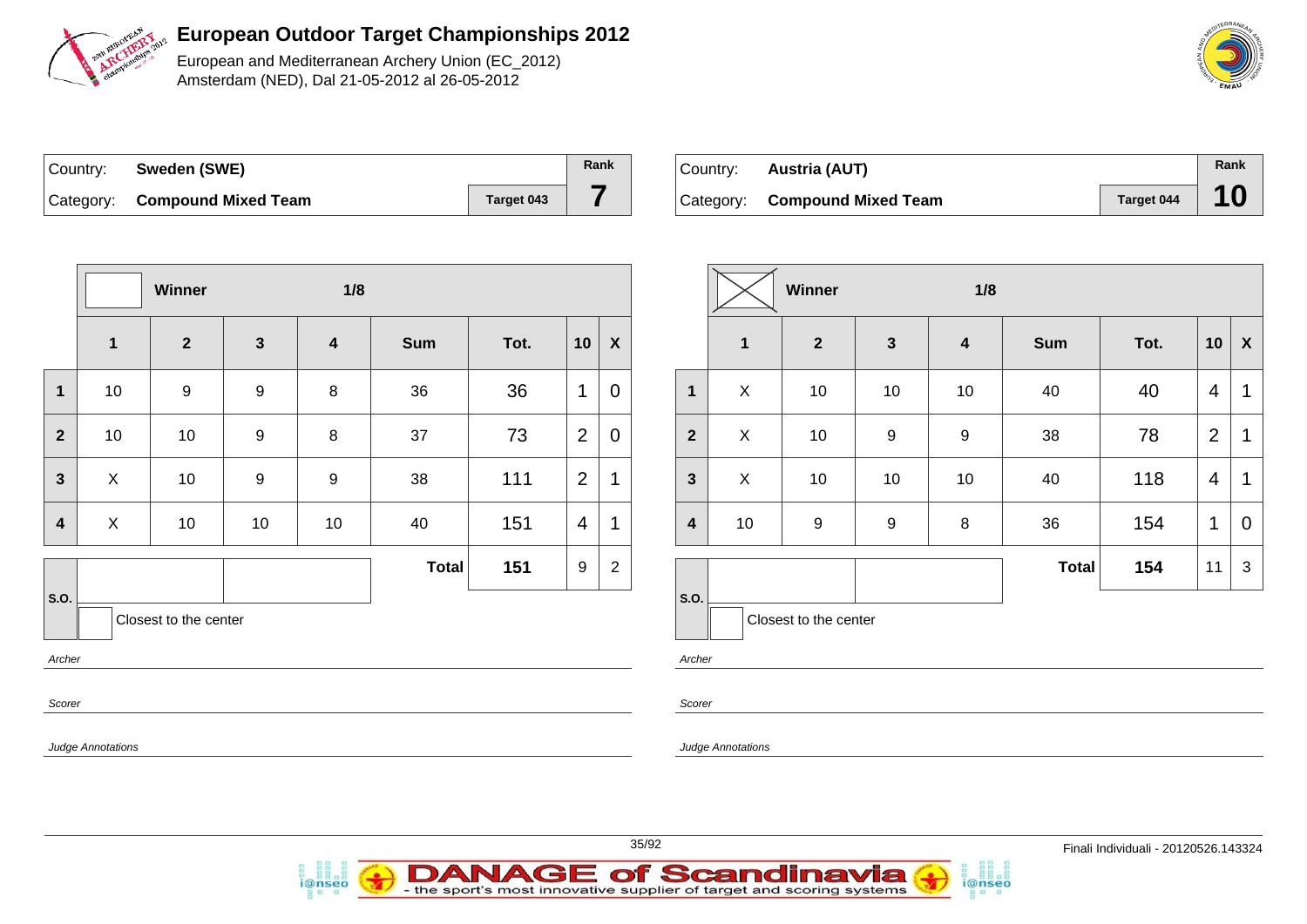

European and Mediterranean Archery Union (EC\_2012) Amsterdam (NED), Dal 21-05-2012 al 26-05-2012

| ∣Country: | Ireland (IRL)                 |                   | Rank |
|-----------|-------------------------------|-------------------|------|
|           | Category: Compound Mixed Team | <b>Target 046</b> | 15   |

| Italy (ITA)<br>Country: |                               |            |  |  |
|-------------------------|-------------------------------|------------|--|--|
|                         | Category: Compound Mixed Team | Target 047 |  |  |

|                         |                          | Winner                |                | 1/8                     |              |      |                |                    | Winner                  |                          |                  |
|-------------------------|--------------------------|-----------------------|----------------|-------------------------|--------------|------|----------------|--------------------|-------------------------|--------------------------|------------------|
|                         | $\mathbf 1$              | $\overline{2}$        | $\mathbf{3}$   | $\overline{\mathbf{4}}$ | <b>Sum</b>   | Tot. | 10             | $\pmb{\mathsf{X}}$ |                         | 1                        | $\overline{2}$   |
| 1                       | 10                       | $\boldsymbol{9}$      | $\overline{9}$ | $\boldsymbol{9}$        | 37           | 37   | 1              | $\mathbf 0$        | $\mathbf{1}$            | X                        | X                |
| $\overline{2}$          | 10                       | 10                    | $\overline{9}$ | 8                       | 37           | 74   | $\overline{2}$ | $\boldsymbol{0}$   | $\overline{2}$          | $\pmb{\times}$           | X                |
| $\mathbf{3}$            | $\pmb{\times}$           | $\boldsymbol{9}$      | $\overline{9}$ | $\boldsymbol{9}$        | 37           | 111  | 1              | 1                  | $\mathbf{3}$            | $\pmb{\times}$           | $\pmb{\times}$   |
| $\overline{\mathbf{4}}$ | X                        | X                     | 10             | 9                       | 39           | 150  | 3              | $\overline{2}$     | $\overline{\mathbf{4}}$ | X                        | 10               |
|                         |                          |                       |                |                         | <b>Total</b> | 150  | $\overline{7}$ | $\sqrt{3}$         |                         |                          |                  |
| S.O.                    |                          | Closest to the center |                |                         |              |      |                |                    | S.O.                    |                          | Closest to the o |
| Archer                  |                          |                       |                |                         |              |      |                |                    | Archer                  |                          |                  |
| Scorer                  |                          |                       |                |                         |              |      |                |                    | Scorer                  |                          |                  |
|                         | <b>Judge Annotations</b> |                       |                |                         |              |      |                |                    |                         | <b>Judge Annotations</b> |                  |



i@nseo

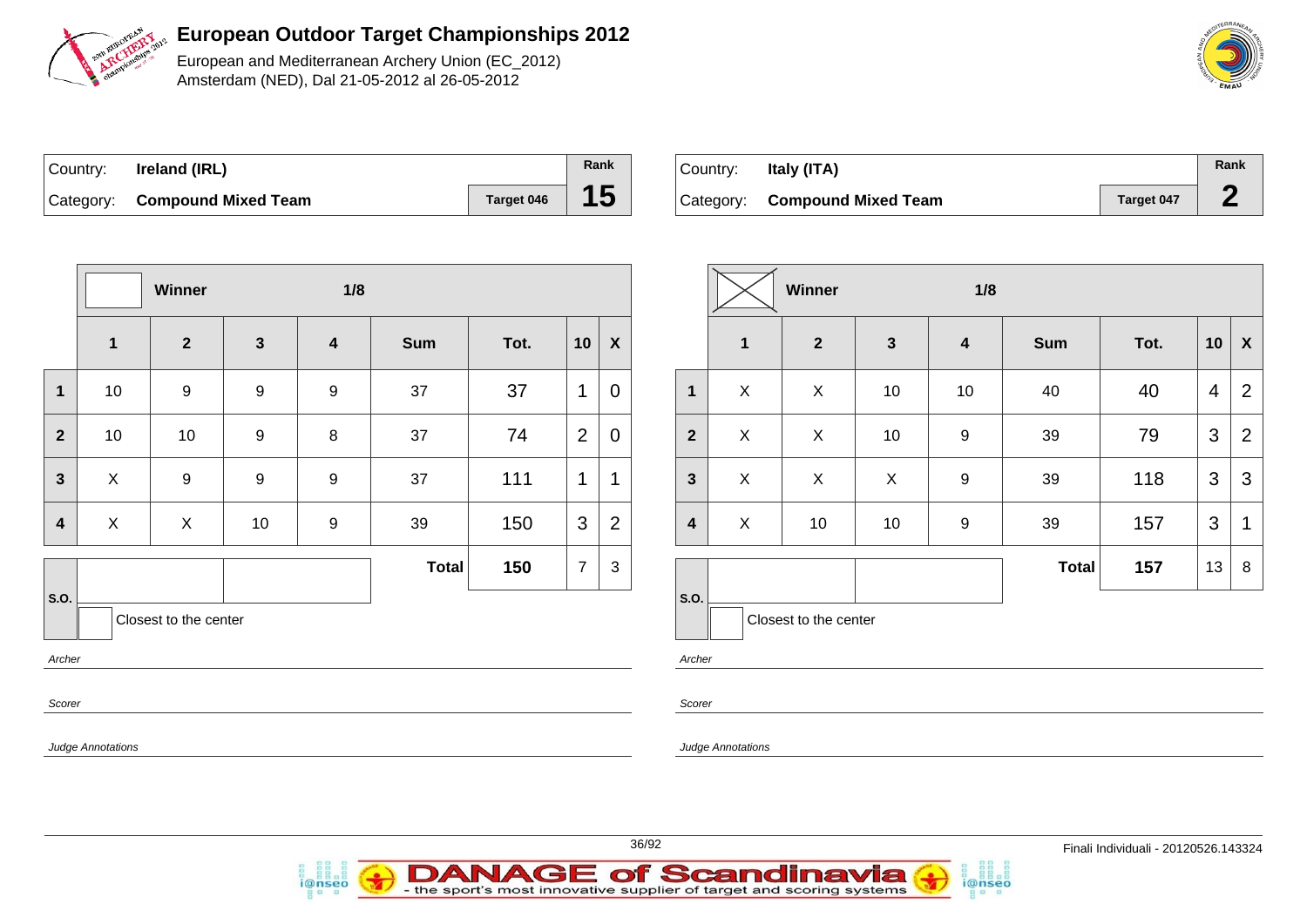

European and Mediterranean Archery Union (EC\_2012) Amsterdam (NED), Dal 21-05-2012 al 26-05-2012

| ∣Country: | <b>Netherlands (NED)</b>      |            | Rank |
|-----------|-------------------------------|------------|------|
|           | Category: Compound Mixed Team | Target 031 |      |

i@nseo

| Country: Croatia (CRO)        |            | Rank |
|-------------------------------|------------|------|
| Category: Compound Mixed Team | Target 032 |      |

|                         |                          | Winner                |                  | 1/4                     |              |      |                  |                  |                         |                   | V       |
|-------------------------|--------------------------|-----------------------|------------------|-------------------------|--------------|------|------------------|------------------|-------------------------|-------------------|---------|
|                         | $\mathbf{1}$             | $\overline{2}$        | $\mathbf{3}$     | $\overline{\mathbf{4}}$ | <b>Sum</b>   | Tot. | 10               | $\boldsymbol{X}$ |                         | $\mathbf{1}$      |         |
| $\mathbf{1}$            | $\pmb{\times}$           | $\pmb{\times}$        | X                | 10                      | 40           | 40   | $\overline{4}$   | 3                | 1                       | 10                |         |
| $\mathbf{2}$            | $\boldsymbol{9}$         | $\boldsymbol{9}$      | $\boldsymbol{9}$ | $\boldsymbol{9}$        | 36           | 76   | $\mathbf 0$      | $\mathbf 0$      | $\mathbf{2}$            | $\boldsymbol{9}$  |         |
| $\mathbf{3}$            | $\mathsf{X}$             | 10                    | 10               | $\boldsymbol{9}$        | 39           | 115  | 3                | 1                | $\mathbf{3}$            | X                 |         |
| $\overline{\mathbf{4}}$ | 10                       | 10                    | $\boldsymbol{9}$ | $\boldsymbol{9}$        | 38           | 153  | $\overline{2}$   | $\mathbf 0$      | $\overline{\mathbf{4}}$ | X                 |         |
|                         |                          |                       |                  |                         | <b>Total</b> | 153  | $\boldsymbol{9}$ | 4                |                         |                   |         |
| S.O.                    |                          | Closest to the center |                  |                         |              |      |                  |                  | S.O.                    |                   | Closest |
| Archer                  |                          |                       |                  |                         |              |      |                  |                  | Archer                  |                   |         |
| Scorer                  |                          |                       |                  |                         |              |      |                  |                  | Scorer                  |                   |         |
|                         | <b>Judge Annotations</b> |                       |                  |                         |              |      |                  |                  |                         | Judge Annotations |         |

|                         |                           | Winner                |                  | 1/4                     |              |      |                |                |
|-------------------------|---------------------------|-----------------------|------------------|-------------------------|--------------|------|----------------|----------------|
|                         | $\mathbf{1}$              | $\mathbf{2}$          | $\mathbf{3}$     | $\overline{\mathbf{4}}$ | <b>Sum</b>   | Tot. | 10             | X              |
| $\mathbf{1}$            | 10                        | 10                    | 10               | 10                      | 40           | 40   | 4              | 0              |
| $\overline{2}$          | $\boldsymbol{9}$          | 9                     | $\boldsymbol{9}$ | 8                       | 35           | 75   | 0              | 0              |
| $\mathbf{3}$            | $\boldsymbol{\mathsf{X}}$ | 10                    | $\boldsymbol{9}$ | $\boldsymbol{9}$        | 38           | 113  | $\overline{2}$ | 1              |
| $\overline{\mathbf{4}}$ | X                         | 9                     | 9                | 8                       | 36           | 149  | 1              | 1              |
|                         |                           |                       |                  |                         | <b>Total</b> | 149  | $\overline{7}$ | $\overline{2}$ |
| S.O.                    |                           | Closest to the center |                  |                         |              |      |                |                |

i@nseo



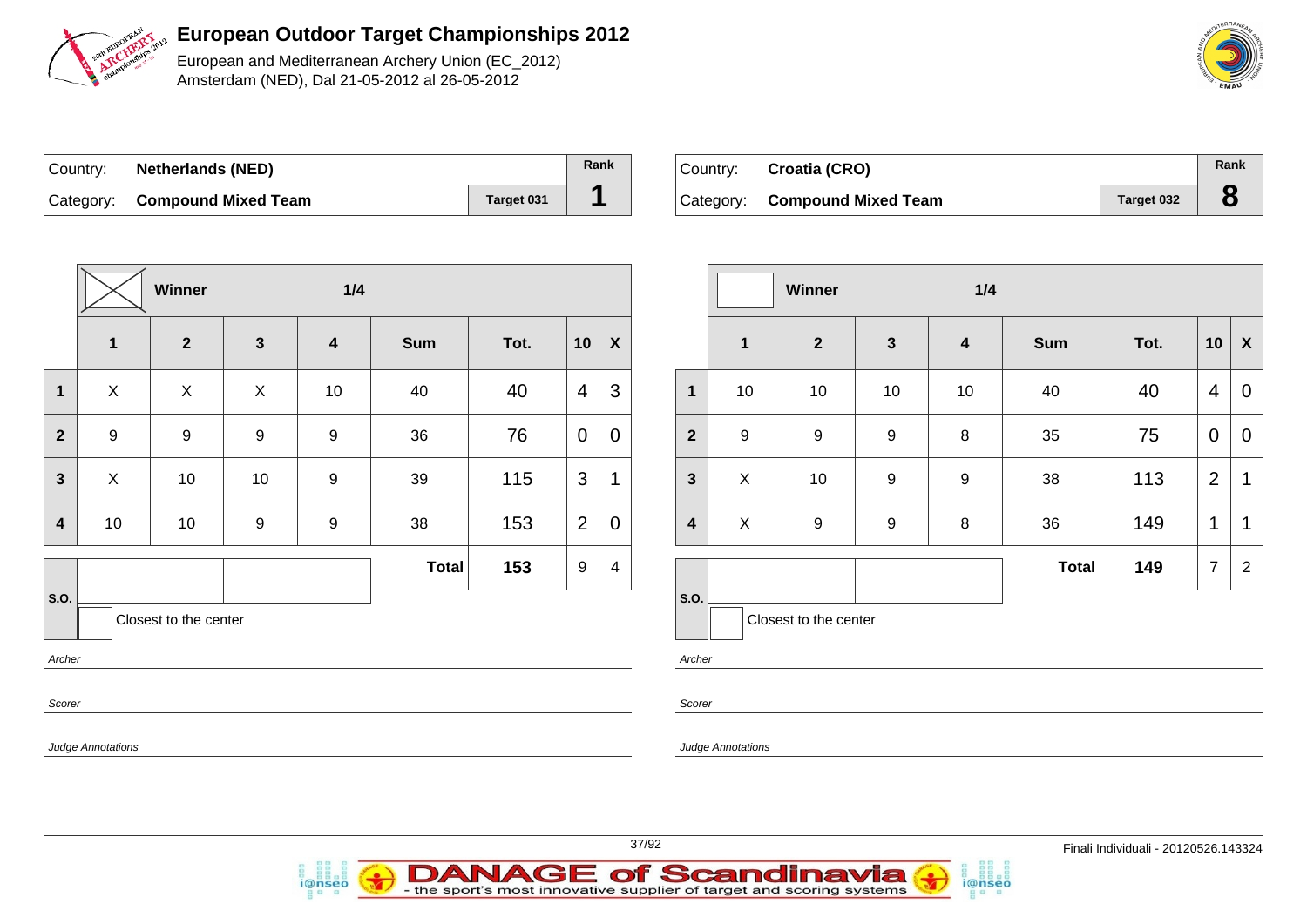

European and Mediterranean Archery Union (EC\_2012) Amsterdam (NED), Dal 21-05-2012 al 26-05-2012

| Country: France (FRA)         |            | Rank |
|-------------------------------|------------|------|
| Category: Compound Mixed Team | Target 034 |      |

| Country: Russia (RUS)         |            | Rank                     |
|-------------------------------|------------|--------------------------|
| Category: Compound Mixed Team | Target 035 | $\overline{\phantom{a}}$ |

|                |                          | Winner                |                  | 1/4                     |              |      |                |                  |
|----------------|--------------------------|-----------------------|------------------|-------------------------|--------------|------|----------------|------------------|
|                | $\mathbf 1$              | $\overline{2}$        | $\mathbf{3}$     | $\overline{\mathbf{4}}$ | <b>Sum</b>   | Tot. | 10             | $\boldsymbol{X}$ |
| $\mathbf 1$    | X                        | 10                    | 10               | 9                       | 39           | 39   | 3              | 1                |
| $\overline{2}$ | X                        | 10                    | 10               | 9                       | 39           | 78   | 3              | 1                |
| $\mathbf{3}$   | $\pmb{\times}$           | 10                    | $\boldsymbol{9}$ | 8                       | 37           | 115  | $\overline{2}$ | 1                |
| 4              | X                        | 10                    | 9                | $\bf 8$                 | 37           | 152  | $\overline{2}$ | 1                |
|                |                          |                       |                  |                         | <b>Total</b> | 152  | 10             | $\overline{4}$   |
| S.O.           |                          | Closest to the center |                  |                         |              |      |                |                  |
| Archer         |                          |                       |                  |                         |              |      |                |                  |
| Scorer         |                          |                       |                  |                         |              |      |                |                  |
|                | <b>Judge Annotations</b> |                       |                  |                         |              |      |                |                  |

|                         |                | Winner                |              | 1/4                     |              |      |                |                |
|-------------------------|----------------|-----------------------|--------------|-------------------------|--------------|------|----------------|----------------|
|                         | $\mathbf{1}$   | $\overline{2}$        | $\mathbf{3}$ | $\overline{\mathbf{4}}$ | <b>Sum</b>   | Tot. | 10             | X              |
| 1                       | X              | 10                    | 10           | 10                      | 40           | 40   | 4              | 1              |
| $\overline{2}$          | $\pmb{\times}$ | 10                    | 9            | 9                       | 38           | 78   | $\overline{2}$ | 1              |
| $\mathbf{3}$            | X              | X                     | 10           | $\boldsymbol{9}$        | 39           | 117  | 3              | $\overline{2}$ |
| $\overline{\mathbf{4}}$ | X              | 10                    | 9            | 9                       | 38           | 155  | $\overline{2}$ | 1              |
|                         |                |                       |              |                         | <b>Total</b> | 155  | 11             | 5              |
| S.O.                    |                | Closest to the center |              |                         |              |      |                |                |

i@nseo

Archer

Scorer

Judge Annotations



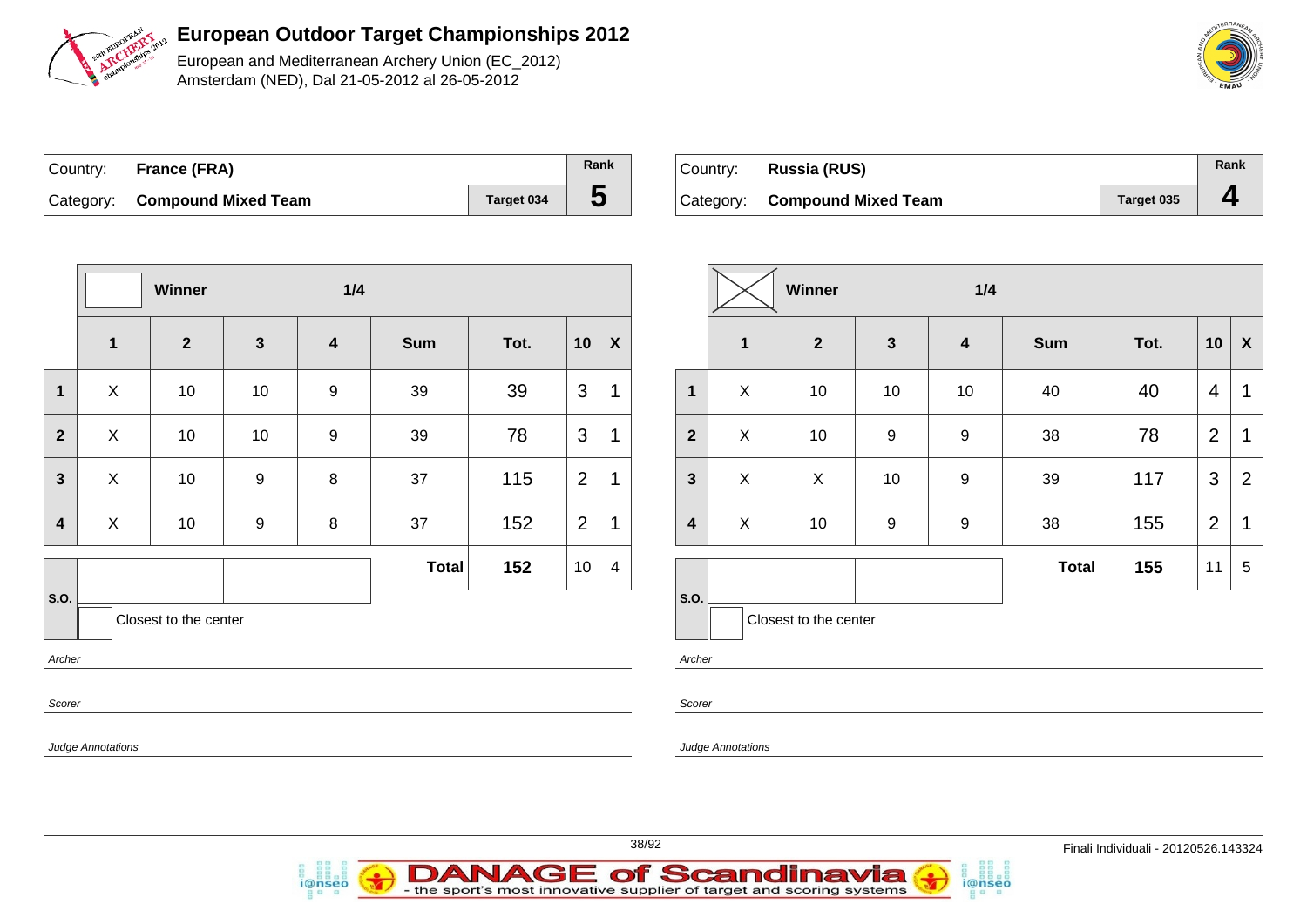

European and Mediterranean Archery Union (EC\_2012) Amsterdam (NED), Dal 21-05-2012 al 26-05-2012

| ∣Country: | Lithuania (LTU)               |            | Rank |
|-----------|-------------------------------|------------|------|
|           | Category: Compound Mixed Team | Target 037 | 14   |

i@nseo

| Country: | Denmark (DEN)                 |                   | Rank |
|----------|-------------------------------|-------------------|------|
|          | Category: Compound Mixed Team | <b>Target 038</b> |      |

|                         |                   | Winner                |              | 1/4                     |              |      |                |                           |  |                         |                          | W |
|-------------------------|-------------------|-----------------------|--------------|-------------------------|--------------|------|----------------|---------------------------|--|-------------------------|--------------------------|---|
|                         | 1                 | $\overline{2}$        | $\mathbf{3}$ | $\overline{\mathbf{4}}$ | <b>Sum</b>   | Tot. | 10             | $\boldsymbol{\mathsf{X}}$ |  |                         | $\mathbf 1$              |   |
| $\mathbf{1}$            | 10                | 10                    | 10           | $\boldsymbol{9}$        | 39           | 39   | 3              | $\mathbf 0$               |  | $\mathbf 1$             | $\pmb{\times}$           |   |
| $\overline{2}$          | $\pmb{\times}$    | $\mathsf{X}$          | 10           | 10                      | 40           | 79   | $\overline{4}$ | $\overline{2}$            |  | $\mathbf{2}$            | 10                       |   |
| $\mathbf{3}$            | 10                | 10                    | 10           | 8                       | 38           | 117  | 3              | $\mathbf 0$               |  | $\mathbf{3}$            | X                        |   |
| $\overline{\mathbf{4}}$ | X                 | X                     | X            | $\boldsymbol{9}$        | 39           | 156  | 3              | 3                         |  | $\overline{\mathbf{4}}$ | X                        |   |
|                         |                   |                       |              |                         | <b>Total</b> | 156  | 13             | $\sqrt{5}$                |  |                         |                          |   |
| S.O.                    |                   | Closest to the center |              |                         |              |      |                |                           |  | S.O.                    | Closest                  |   |
| Archer                  |                   |                       |              |                         |              |      |                |                           |  | Archer                  |                          |   |
| Scorer                  |                   |                       |              |                         |              |      |                |                           |  | Scorer                  |                          |   |
|                         | Judge Annotations |                       |              |                         |              |      |                |                           |  |                         | <b>Judge Annotations</b> |   |

**Winner 1/4 2 3 4 Sum Tot. 10 X** | X | 10 | 10 | 9 | 39 | 39 |3 |1 | 10 | 10 | 10 | 9 | 39 | 78 |3 | 0 X 10 9 8 37 115 2 1 | X | 9 | 9 | 9 | 37 | 152 |1 |1 **Total 152** 9 3 to the center

i@nseo



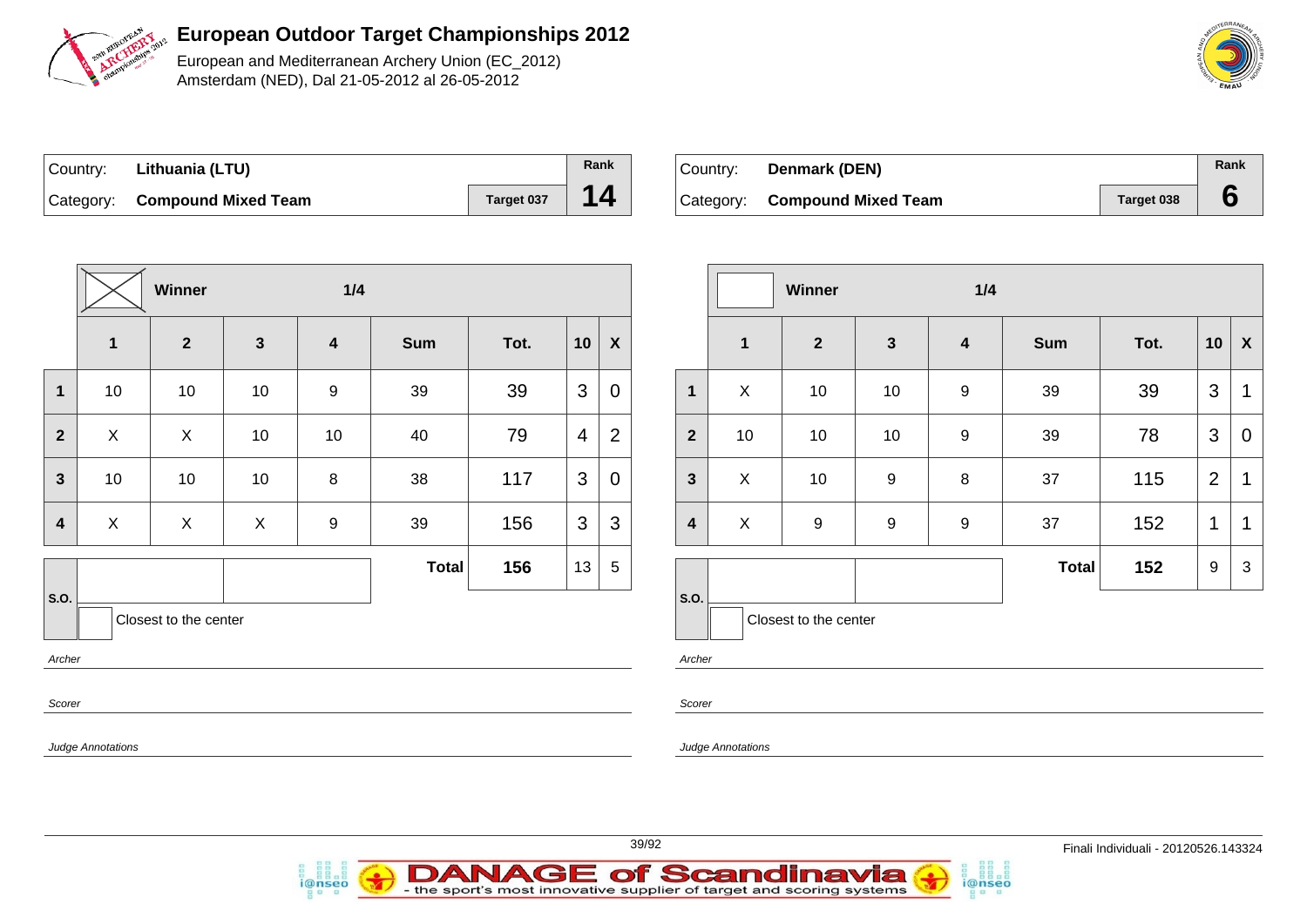

European and Mediterranean Archery Union (EC\_2012) Amsterdam (NED), Dal 21-05-2012 al 26-05-2012

| Country: | Austria (AUT)                 |            | Rank |
|----------|-------------------------------|------------|------|
|          | Category: Compound Mixed Team | Target 040 | 10   |

| ∣ Country: | Italy (ITA)                   |            | Rank |
|------------|-------------------------------|------------|------|
|            | Category: Compound Mixed Team | Target 041 |      |

|                         |                          | Winner                |                  | 1/4                     |              |      |    |                           |
|-------------------------|--------------------------|-----------------------|------------------|-------------------------|--------------|------|----|---------------------------|
|                         | $\mathbf 1$              | $\overline{2}$        | $\mathbf{3}$     | $\overline{\mathbf{4}}$ | <b>Sum</b>   | Tot. | 10 | $\boldsymbol{\mathsf{X}}$ |
| $\mathbf{1}$            | $\pmb{\times}$           | X                     | 10               | 8                       | 38           | 38   | 3  | $\overline{2}$            |
| $\overline{2}$          | $\boldsymbol{9}$         | $\boldsymbol{9}$      | $\boldsymbol{9}$ | 8                       | 35           | 73   | 0  | $\overline{0}$            |
| $\overline{\mathbf{3}}$ | 10                       | $\boldsymbol{9}$      | $\boldsymbol{9}$ | 8                       | 36           | 109  | 1  | $\overline{0}$            |
| $\overline{\mathbf{4}}$ | 10                       | 10                    | 10               | 8                       | 38           | 147  | 3  | $\overline{0}$            |
|                         |                          |                       |                  |                         | <b>Total</b> | 147  | 7  | $\overline{2}$            |
| S.O.                    |                          | Closest to the center |                  |                         |              |      |    |                           |
| Archer                  |                          |                       |                  |                         |              |      |    |                           |
| Scorer                  |                          |                       |                  |                         |              |      |    |                           |
|                         | <b>Judge Annotations</b> |                       |                  |                         |              |      |    |                           |

i@nseo

|                         |              | Winner                |              | 1/4                     |              |      |                |                    |
|-------------------------|--------------|-----------------------|--------------|-------------------------|--------------|------|----------------|--------------------|
|                         | $\mathbf{1}$ | $\mathbf{2}$          | $\mathbf{3}$ | $\overline{\mathbf{4}}$ | <b>Sum</b>   | Tot. | 10             | $\pmb{\mathsf{X}}$ |
| $\mathbf{1}$            | X            | X                     | X            | 9                       | 39           | 39   | 3              | 3                  |
| $\overline{2}$          | 10           | 10                    | 9            | 9                       | 38           | 77   | $\overline{2}$ | 0                  |
| $\mathbf{3}$            | X            | 10                    | 10           | 10                      | 40           | 117  | 4              | 1                  |
| $\overline{\mathbf{4}}$ | X            | 10                    | 10           | 9                       | 39           | 156  | 3              | 1                  |
|                         |              |                       |              |                         | <b>Total</b> | 156  | 12             | 5                  |
| S.O.                    |              | Closest to the center |              |                         |              |      |                |                    |

i@nseo

Archer

Scorer

e Annotations



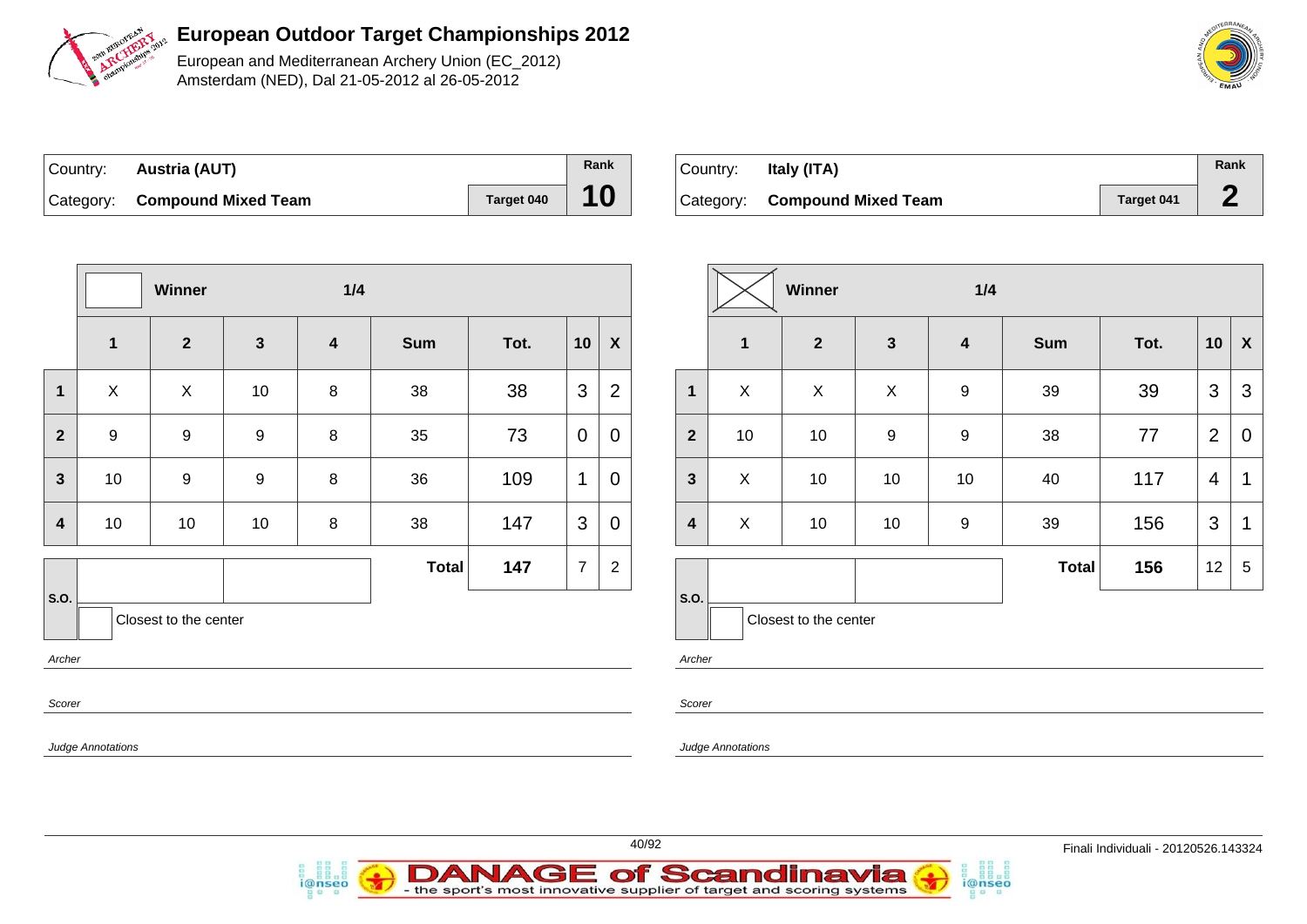

European and Mediterranean Archery Union (EC\_2012) Amsterdam (NED), Dal 21-05-2012 al 26-05-2012

| ∣Country: | <b>Netherlands (NED)</b>      |            | Rank |
|-----------|-------------------------------|------------|------|
|           | Category: Compound Mixed Team | Target 034 |      |

| ∣Country: | Russia (RUS)                  |            | Rank |
|-----------|-------------------------------|------------|------|
|           | Category: Compound Mixed Team | Target 035 |      |

| $\mathbf{1}$<br>X | $\mathbf{2}$<br>10       | $\mathbf{3}$ | $\overline{\mathbf{4}}$ | <b>Sum</b>   |      |                |                  |
|-------------------|--------------------------|--------------|-------------------------|--------------|------|----------------|------------------|
|                   |                          |              |                         |              | Tot. | 10             | $\boldsymbol{X}$ |
|                   |                          | 9            | 9                       | 38           | 38   | $\overline{2}$ | 1                |
| X                 | X                        | X            | 10                      | 40           | 78   | 4              | 3                |
| X                 | 10                       | 10           | 8                       | 38           | 116  | 3              | 1                |
| X                 | X                        | 10           | 10                      | 40           | 156  | 4              | 2                |
|                   |                          |              |                         | <b>Total</b> | 156  | 13             | $\overline{7}$   |
|                   |                          |              |                         |              |      |                |                  |
|                   |                          |              |                         |              |      |                |                  |
|                   |                          |              |                         |              |      |                |                  |
|                   | <b>Judge Annotations</b> |              | Closest to the center   |              |      |                |                  |

i@nseo

|                         |              | <b>Winner</b>         |                  | 1/2                     |              |      |                |                    |
|-------------------------|--------------|-----------------------|------------------|-------------------------|--------------|------|----------------|--------------------|
|                         | $\mathbf{1}$ | $\mathbf{2}$          | $\mathbf{3}$     | $\overline{\mathbf{4}}$ | <b>Sum</b>   | Tot. | 10             | $\pmb{\mathsf{X}}$ |
| 1                       | X            | 10                    | 10               | $\boldsymbol{9}$        | 39           | 39   | 3              | 1                  |
| $\overline{2}$          | 10           | 10                    | 10               | $\boldsymbol{9}$        | 39           | 78   | 3              | $\overline{0}$     |
| $\mathbf{3}$            | X            | 10                    | 10               | $\boldsymbol{9}$        | 39           | 117  | 3              | 1                  |
| $\overline{\mathbf{4}}$ | X            | 10                    | $\boldsymbol{9}$ | $\boldsymbol{9}$        | 38           | 155  | $\overline{2}$ | 1                  |
|                         |              |                       |                  |                         | <b>Total</b> | 155  | 11             | 3                  |
| S.O.                    |              | Closest to the center |                  |                         |              |      |                |                    |

i@nseo

Archer

Scorer

Judge Annotations

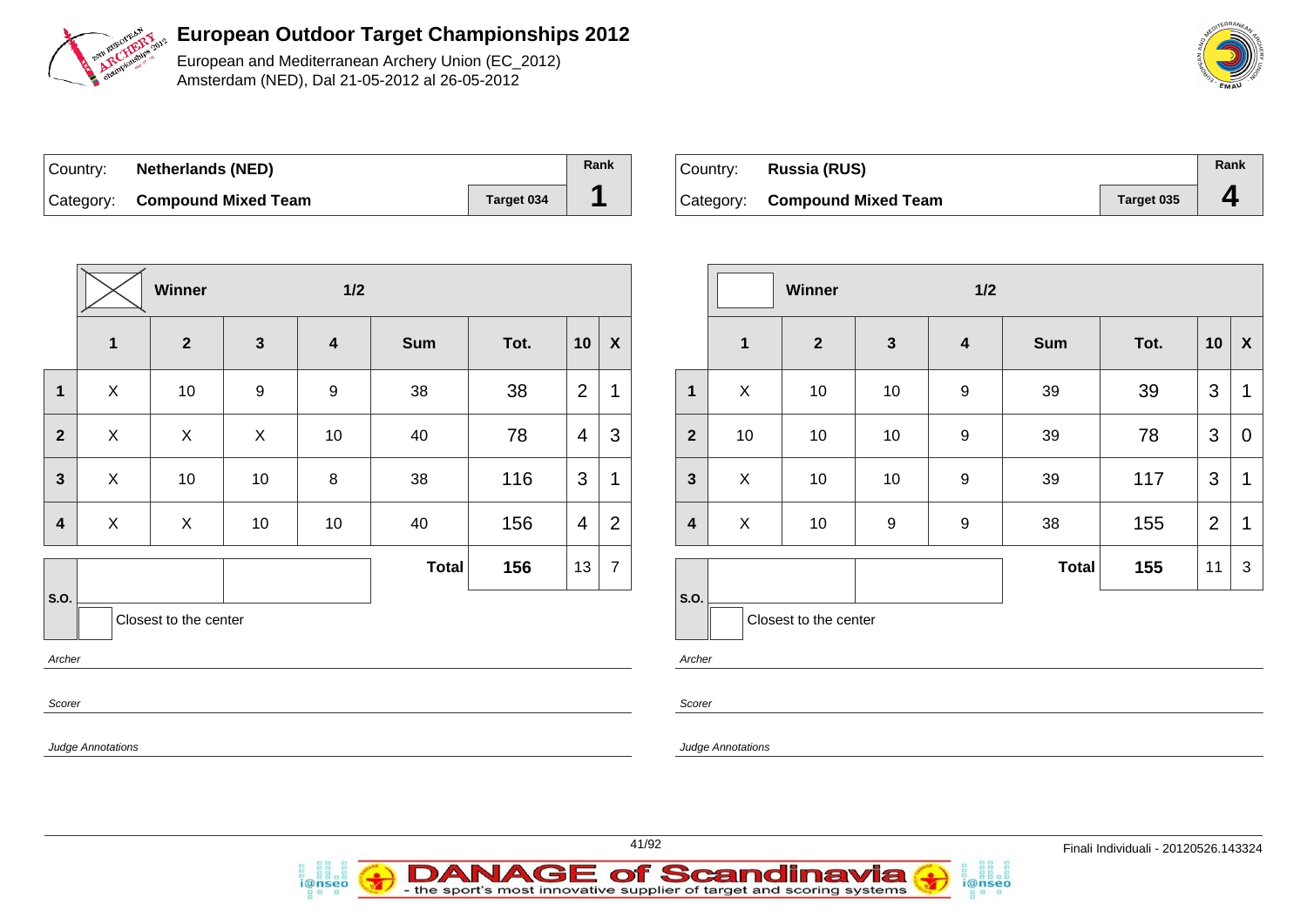

European and Mediterranean Archery Union (EC\_2012) Amsterdam (NED), Dal 21-05-2012 al 26-05-2012

| O MEDITERRA<br>VE <sub>AN</sub> |  |
|---------------------------------|--|
|                                 |  |
| <b>PIRTURITION</b><br>s<br>S    |  |
| EMAU                            |  |

| Country: Lithuania (LTU)      |            | <b>Rank</b> |
|-------------------------------|------------|-------------|
| Category: Compound Mixed Team | Target 037 | $\sqrt{14}$ |

| Country: | Italy (ITA)                   |            | Rank |
|----------|-------------------------------|------------|------|
|          | Category: Compound Mixed Team | Target 038 |      |

|                |                          | Winner                |                  | $1/2$                   |              |      |                |                  |                         |
|----------------|--------------------------|-----------------------|------------------|-------------------------|--------------|------|----------------|------------------|-------------------------|
|                | $\mathbf{1}$             | $\overline{2}$        | $\mathbf{3}$     | $\overline{\mathbf{4}}$ | <b>Sum</b>   | Tot. | 10             | $\boldsymbol{X}$ |                         |
| 1              | X                        | $\boldsymbol{9}$      | $\boldsymbol{9}$ | $\bf 8$                 | 36           | 36   | 1              | 1                | $\mathbf{1}$            |
| $\overline{2}$ | 10                       | 10                    | 10               | $\boldsymbol{9}$        | 39           | 75   | $\mathfrak{S}$ | $\mathbf 0$      | $\overline{2}$          |
| $\mathbf{3}$   | 10                       | 10                    | 10               | $\bf 8$                 | 38           | 113  | 3              | 0                | $\mathbf{3}$            |
| 4              | 10                       | $\boldsymbol{9}$      | $\boldsymbol{9}$ | $\boldsymbol{9}$        | 37           | 150  | 1              | 0                | $\overline{\mathbf{4}}$ |
| S.O.           |                          | Closest to the center |                  |                         | <b>Total</b> | 150  | 8              | 1                | S.O.                    |
| Archer         |                          |                       |                  |                         |              |      |                |                  | Archer                  |
| Scorer         |                          |                       |                  |                         |              |      |                |                  | Scorer                  |
|                | <b>Judge Annotations</b> |                       |                  |                         |              |      |                |                  | Judge A                 |

i@nseo

|                         |                         | Winner                |              | 1/2                     |              |      |                |                           |
|-------------------------|-------------------------|-----------------------|--------------|-------------------------|--------------|------|----------------|---------------------------|
|                         | $\overline{\mathbf{1}}$ | $\mathbf{2}$          | $\mathbf{3}$ | $\overline{\mathbf{4}}$ | <b>Sum</b>   | Tot. | 10             | $\boldsymbol{\mathsf{X}}$ |
| 1                       | X                       | X                     | 10           | $\bf 8$                 | 38           | 38   | 3              | $\overline{2}$            |
| $\overline{\mathbf{2}}$ | X                       | X                     | X            | 10                      | 40           | 78   | 4              | 3                         |
| $\mathbf{3}$            | X                       | X                     | X            | 10                      | 40           | 118  | $\overline{4}$ | 3                         |
| $\overline{\mathbf{4}}$ | X                       | 10                    | 10           | 10                      | 40           | 158  | 4              | 1                         |
|                         |                         |                       |              |                         | <b>Total</b> | 158  | 15             | $\boldsymbol{9}$          |
| S.O.                    |                         | Closest to the center |              |                         |              |      |                |                           |

i@nseo

Annotations

**DANAGE of Scandinavia**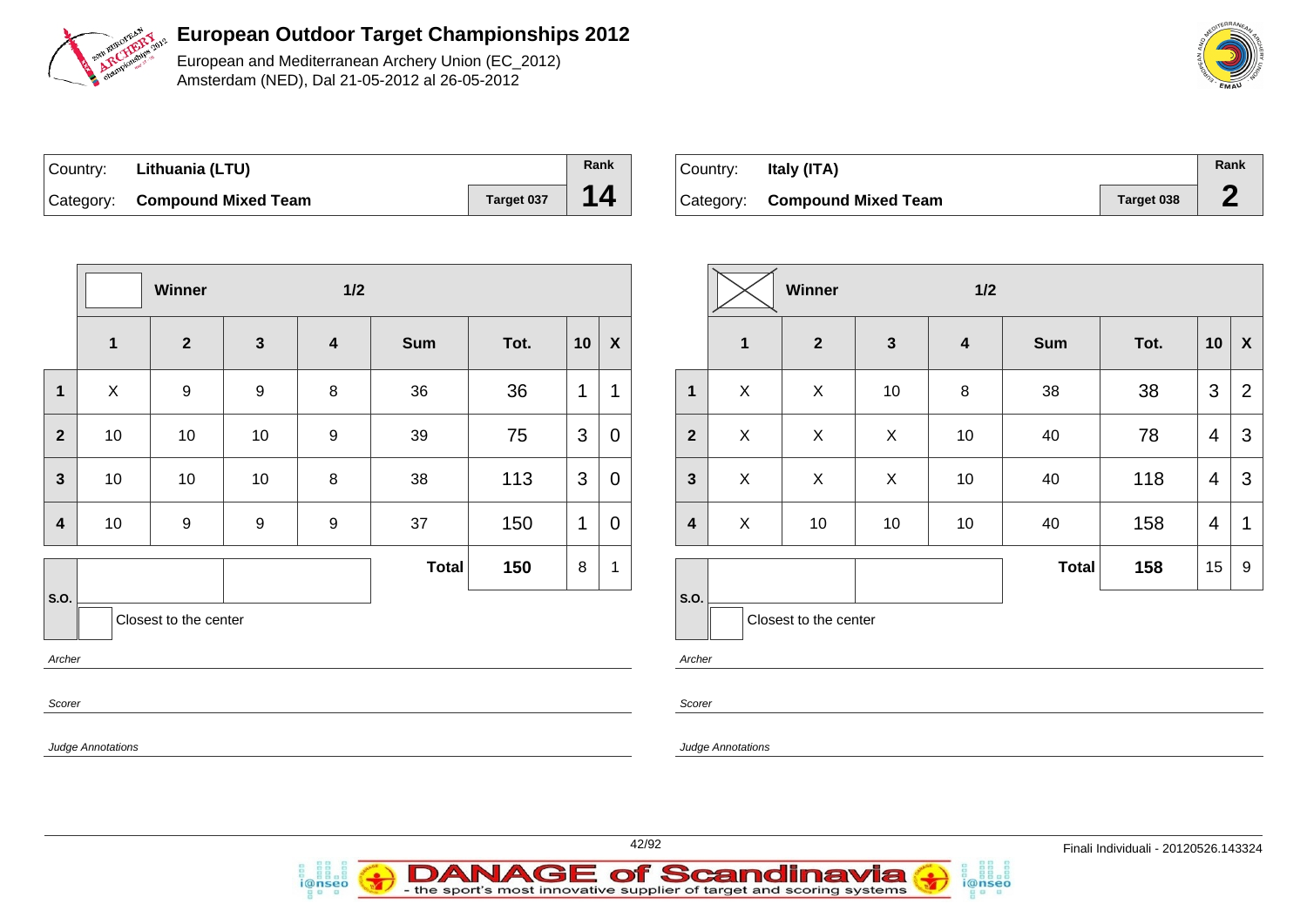

European and Mediterranean Archery Union (EC\_2012) Amsterdam (NED), Dal 21-05-2012 al 26-05-2012

| Country: Russia (RUS)         |            | Rank |
|-------------------------------|------------|------|
| Category: Compound Mixed Team | Target 034 |      |

| Country: | Lithuania (LTU)               |            | Rank |
|----------|-------------------------------|------------|------|
|          | Category: Compound Mixed Team | Target 035 |      |

|                                         |                | Winner       |              | <b>Bronze</b>           |              |      |    |                  |  |
|-----------------------------------------|----------------|--------------|--------------|-------------------------|--------------|------|----|------------------|--|
|                                         | $\mathbf{1}$   | $\mathbf{2}$ | $\mathbf{3}$ | $\overline{\mathbf{4}}$ | <b>Sum</b>   | Tot. | 10 | $\boldsymbol{X}$ |  |
| $\mathbf{1}$                            | $\pmb{\times}$ | 10           | 9            | $\boldsymbol{9}$        | 38           | 38   | 2  | 1                |  |
| $\overline{2}$                          | X              | 10           | 10           | $\boldsymbol{9}$        | 39           | 77   | 3  | $\mathbf 1$      |  |
| $\overline{\mathbf{3}}$                 | X              | 10           | 10           | $\boldsymbol{9}$        | 39           | 116  | 3  | 1                |  |
| $\overline{\mathbf{4}}$                 | X              | X            | 10           | $\boldsymbol{9}$        | 39           | 155  | 3  | $\overline{2}$   |  |
|                                         |                |              |              |                         | <b>Total</b> | 155  | 11 | 5                |  |
| S.O.<br>Closest to the center<br>Archer |                |              |              |                         |              |      |    |                  |  |
| Scorer                                  |                |              |              |                         |              |      |    |                  |  |
| <b>Judge Annotations</b>                |                |              |              |                         |              |      |    |                  |  |

i@nseo

|                |              | Winner                 |                  | <b>Bronze</b>           |              |      |                |                  |  |  |
|----------------|--------------|------------------------|------------------|-------------------------|--------------|------|----------------|------------------|--|--|
|                | $\mathbf{1}$ | $\mathbf{2}$           | $\mathbf{3}$     | $\overline{\mathbf{4}}$ | <b>Sum</b>   | Tot. | 10             | X                |  |  |
| $\mathbf{1}$   | 10           | 10                     | $\boldsymbol{9}$ | 9                       | 38           | 38   | $\overline{2}$ | 0                |  |  |
| $\overline{2}$ | 10           | 10                     | $\boldsymbol{9}$ | 8                       | 37           | 75   | $\overline{2}$ | 0                |  |  |
| $\mathbf{3}$   | 10           | $\boldsymbol{9}$       | $\boldsymbol{9}$ | 9                       | 37           | 112  | 1              | $\overline{0}$   |  |  |
| 4              | 10           | $\boldsymbol{9}$<br>10 |                  | 9                       | 38           | 150  | $\overline{2}$ | $\mathbf 0$      |  |  |
|                |              |                        |                  |                         | <b>Total</b> | 150  | $\overline{7}$ | $\boldsymbol{0}$ |  |  |
| S.O.           |              | Closest to the center  |                  |                         |              |      |                |                  |  |  |

i@nseo

Archer

Scorer

Judge Annotations



**DANAGE of Scandinavia**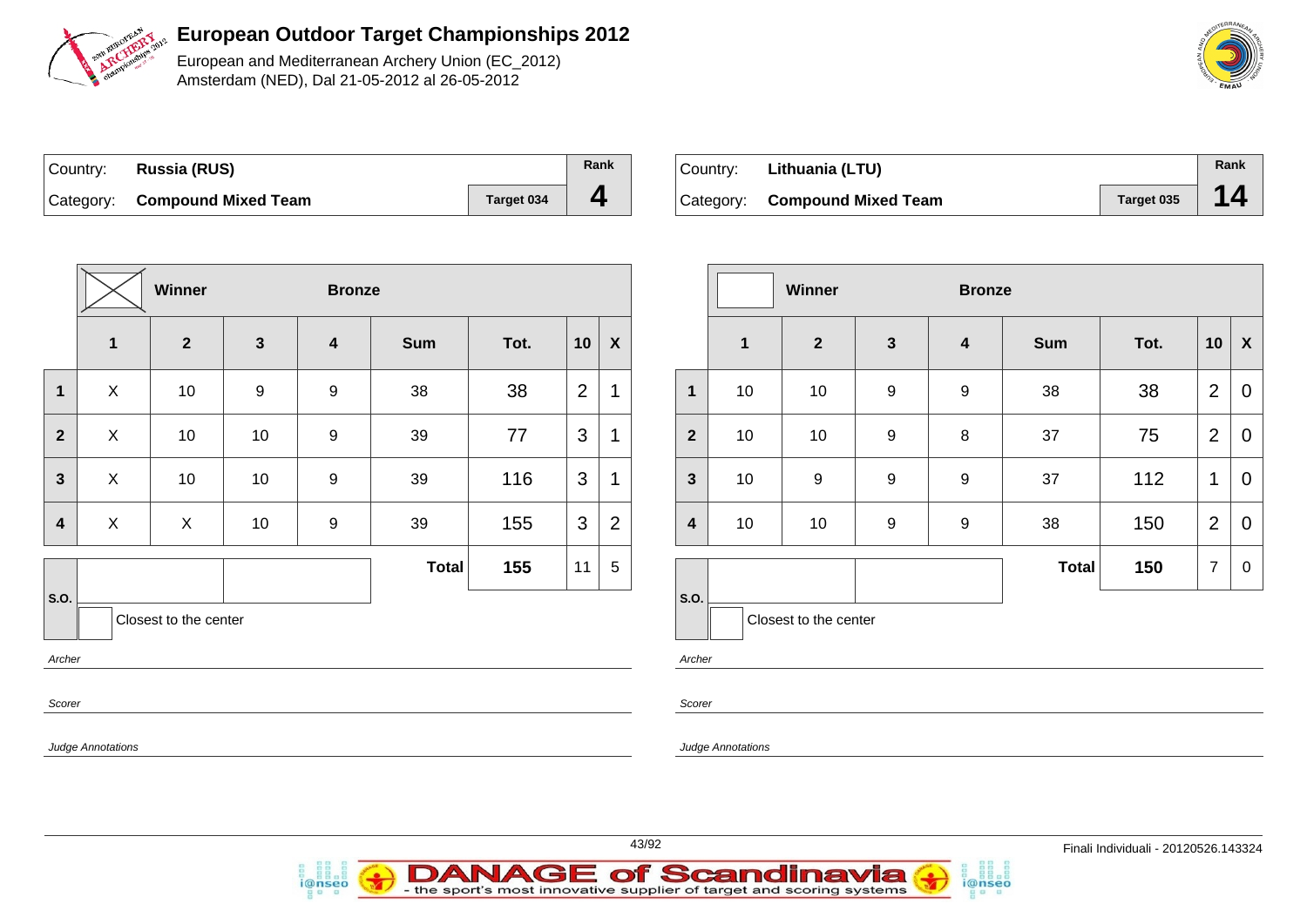

European and Mediterranean Archery Union (EC\_2012) Amsterdam (NED), Dal 21-05-2012 al 26-05-2012

| Country: | <b>Netherlands (NED)</b>      |            | Rank |
|----------|-------------------------------|------------|------|
|          | Category: Compound Mixed Team | Target 001 |      |

| Country: | Italy (ITA)                   |            | Rank |
|----------|-------------------------------|------------|------|
|          | Category: Compound Mixed Team | Target 002 |      |

|                               |                  | Winner       |              | <b>Final</b>            |              |      |                |                |  |
|-------------------------------|------------------|--------------|--------------|-------------------------|--------------|------|----------------|----------------|--|
|                               | $\mathbf 1$      | $\mathbf{2}$ | $\mathbf{3}$ | $\overline{\mathbf{4}}$ | <b>Sum</b>   | Tot. | 10             | X              |  |
| 1                             | $\boldsymbol{9}$ | 8            | $\bf 8$      | 10                      | 35           | 35   | 1              | 0              |  |
| $\mathbf{2}$                  | $\boldsymbol{9}$ | 8            | 10           | 10                      | 37           | 72   | $\overline{2}$ | 0              |  |
| $\mathbf{3}$                  | $\boldsymbol{9}$ | 10           | X            | $10$                    | 39           | 111  | 3              | 1              |  |
| 4                             | $\boldsymbol{9}$ | 9            | X            | 10                      | 38           | 149  | $\overline{2}$ | 1              |  |
|                               |                  |              |              |                         | <b>Total</b> | 149  | 8              | $\overline{c}$ |  |
| S.O.<br>Closest to the center |                  |              |              |                         |              |      |                |                |  |
| Archer                        |                  |              |              |                         |              |      |                |                |  |
| Scorer                        |                  |              |              |                         |              |      |                |                |  |
| <b>Judge Annotations</b>      |                  |              |              |                         |              |      |                |                |  |

i@nseo

|                         |                  | Winner                |                  | <b>Final</b>            |              |      |                |                |
|-------------------------|------------------|-----------------------|------------------|-------------------------|--------------|------|----------------|----------------|
|                         | $\mathbf{1}$     | $\mathbf{2}$          | $\mathbf{3}$     | $\overline{\mathbf{4}}$ | <b>Sum</b>   | Tot. | 10             | X              |
| $\mathbf{1}$            | 10               | 10                    | 8                | X                       | 38           | 38   | 3              | 1              |
| $\overline{2}$          | $\boldsymbol{9}$ | $\boldsymbol{9}$      | $\boldsymbol{9}$ | X                       | 37           | 75   | $\mathbf 1$    | 1              |
| $\mathbf{3}$            | 10               | 10                    | 9                | $\overline{7}$          | 36           | 111  | $\overline{2}$ | 0              |
| $\overline{\mathbf{4}}$ | $\boldsymbol{9}$ | 9                     | 9                | 9                       | 36           | 147  | $\mathbf 0$    | 0              |
|                         |                  |                       |                  |                         | <b>Total</b> | 147  | 6              | $\overline{2}$ |
| S.O.                    |                  | Closest to the center |                  |                         |              |      |                |                |

i@nseo

Archer

Scorer

Judge Annotations



**DANAGE of Scandinavia** 

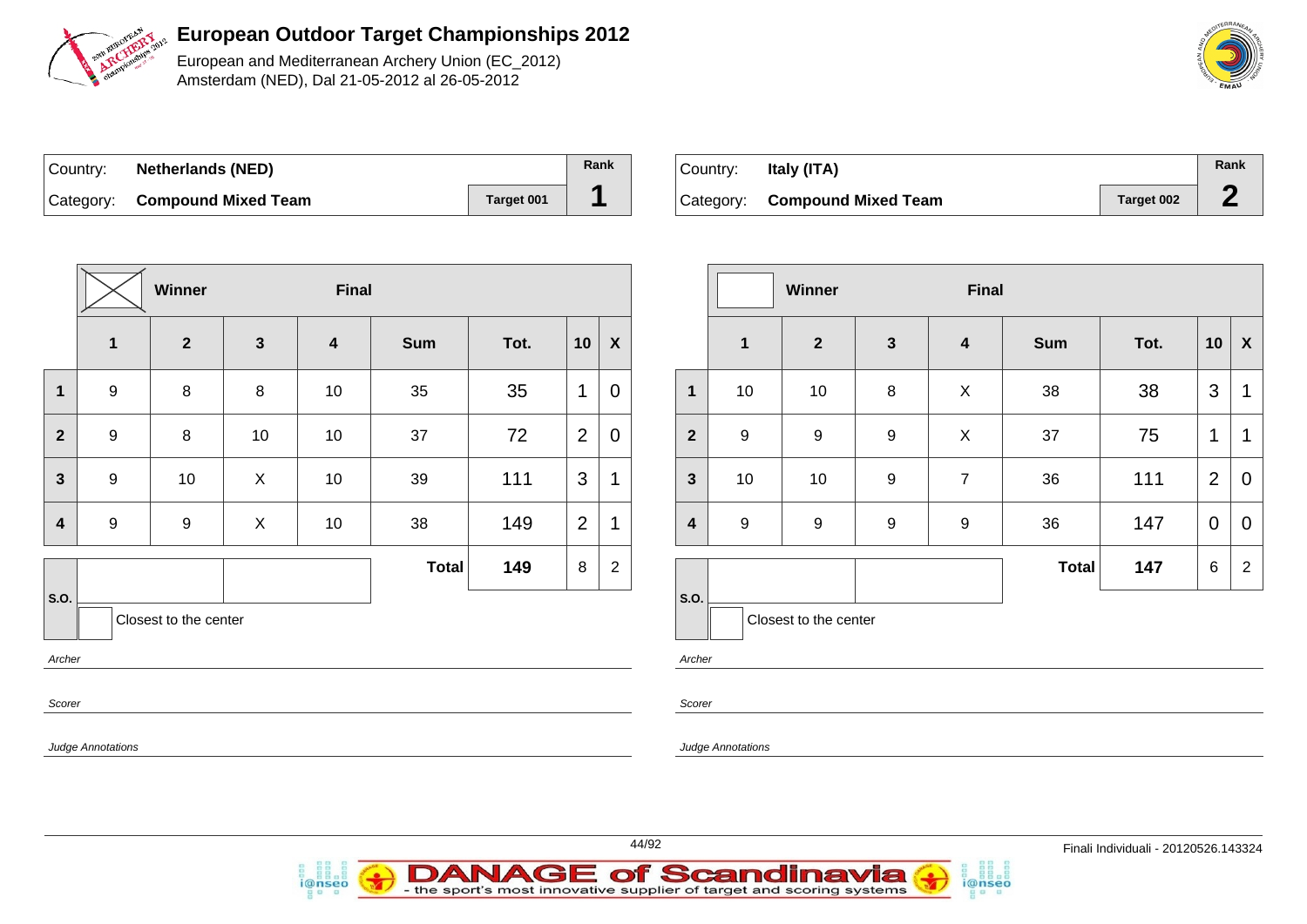

European and Mediterranean Archery Union (EC\_2012) Amsterdam (NED), Dal 21-05-2012 al 26-05-2012

| Country: | Italy (ITA)                |                   | Rank |
|----------|----------------------------|-------------------|------|
|          | Category: Recurve Men Team | <b>Target 001</b> |      |

| Country: | <b>Bulgaria (BUL)</b>      |            | Rank |
|----------|----------------------------|------------|------|
|          | Category: Recurve Men Team | Target 002 |      |

|                  | Winner                   |                         |                       |                         |   |                  | 1/8          |      |             |                  |                |                   | Winner                  |                     |  |
|------------------|--------------------------|-------------------------|-----------------------|-------------------------|---|------------------|--------------|------|-------------|------------------|----------------|-------------------|-------------------------|---------------------|--|
|                  | 1                        | $\overline{\mathbf{2}}$ | $\mathbf{3}$          | $\overline{\mathbf{4}}$ | 5 | $6\phantom{1}6$  | <b>Sum</b>   | Tot. | 10          | $\boldsymbol{X}$ |                | 1                 | $\overline{\mathbf{2}}$ | $\mathbf{3}$        |  |
| $\mathbf 1$      | 10                       | 9                       | $\boldsymbol{9}$      | $9\,$                   | 8 | 8                | 53           | 53   | 1           | $\overline{0}$   | $\mathbf{1}$   | 10 <sup>1</sup>   | $\boldsymbol{9}$        | $\boldsymbol{9}$    |  |
| $\mathbf{2}$     | 10                       | $\boldsymbol{9}$        | $\boldsymbol{9}$      | $\boldsymbol{9}$        | 9 | $\boldsymbol{9}$ | 55           | 108  | $\mathbf 1$ | $\overline{0}$   | $\mathbf{2}$   | X                 | 10                      | $\boldsymbol{9}$    |  |
| $\mathbf{3}$     | 10                       | 10                      | 10                    | $\, 8$                  | 7 | $\overline{7}$   | 52           | 160  | 3           | $\mathbf 0$      | 3              | 9                 | $\boldsymbol{9}$        | $\bf 8$             |  |
| $\boldsymbol{4}$ | 10                       | $\boldsymbol{9}$        | $9\,$                 | $\boldsymbol{9}$        | 8 | $\overline{7}$   | 52           | 212  | $\mathbf 1$ | $\mathbf 0$      | 4              | $\boldsymbol{9}$  | $\boldsymbol{9}$        | $\boldsymbol{9}$    |  |
|                  |                          |                         |                       |                         |   |                  | <b>Total</b> | 212  | $\,6$       | $\pmb{0}$        |                |                   |                         |                     |  |
| S.O.<br>Archer   |                          |                         | Closest to the center |                         |   |                  |              |      |             |                  | S.O.<br>Archer |                   |                         | Closest to the cent |  |
| Scorer           |                          |                         |                       |                         |   |                  |              |      |             |                  | Scorer         |                   |                         |                     |  |
|                  | <b>Judge Annotations</b> |                         |                       |                         |   |                  |              |      |             |                  |                | Judge Annotations |                         |                     |  |

|                         |                       | Winner       |              |   | 1/8            |                 |              |      |                |                    |
|-------------------------|-----------------------|--------------|--------------|---|----------------|-----------------|--------------|------|----------------|--------------------|
|                         | $\mathbf{1}$          | $\mathbf{2}$ | $\mathbf{3}$ | 4 | 5              | $6\phantom{1}6$ | <b>Sum</b>   | Tot. | 10             | $\pmb{\mathsf{X}}$ |
| $\mathbf{1}$            | 10                    | 9<br>9       |              | 9 | 8              | $\overline{7}$  | 52           | 52   | 1              | $\overline{0}$     |
| $\overline{2}$          | X                     | 10           | 9            | 9 | 9              | 8               | 55           | 107  | $\overline{2}$ | 1                  |
| $\mathbf{3}$            | 9                     | 9            | 8            | 8 | $\overline{7}$ | $\overline{7}$  | 48           | 155  | $\mathbf 0$    | $\overline{0}$     |
| $\overline{\mathbf{4}}$ | 9                     | 9            | 9<br>8       |   | 8              | $\overline{7}$  | 50           | 205  | $\mathbf 0$    | $\overline{0}$     |
|                         |                       |              |              |   |                |                 | <b>Total</b> | 205  | 3              | 1                  |
| S.O.                    | Closest to the center |              |              |   |                |                 |              |      |                |                    |

i@nseo



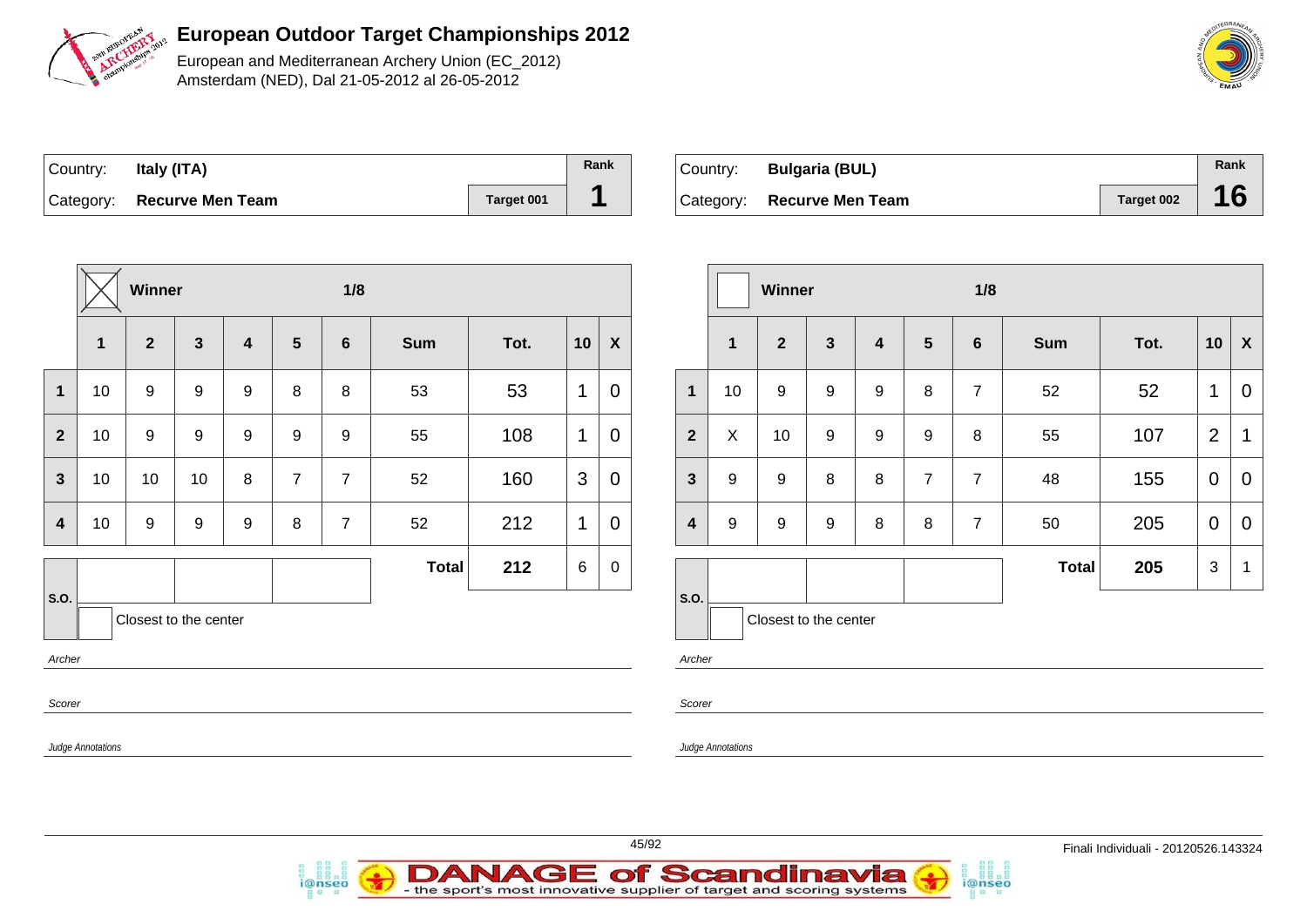

European and Mediterranean Archery Union (EC\_2012) Amsterdam (NED), Dal 21-05-2012 al 26-05-2012

| Country: | Turkey (TUR)               |            | Rank |
|----------|----------------------------|------------|------|
|          | Category: Recurve Men Team | Target 005 | 9    |

i@nseo

| Country: Russia (RUS)      |                   | Rank |
|----------------------------|-------------------|------|
| Category: Recurve Men Team | <b>Target 006</b> |      |

i@nseo

|                         | Winner                   |                  |                       |                  |                 |                 | 1/8          |      |                |                           | Winner                  |                   |                         |                  | 1/8              |                |                |            |      |                |                           |
|-------------------------|--------------------------|------------------|-----------------------|------------------|-----------------|-----------------|--------------|------|----------------|---------------------------|-------------------------|-------------------|-------------------------|------------------|------------------|----------------|----------------|------------|------|----------------|---------------------------|
|                         | $\mathbf{1}$             | $\overline{2}$   | $\mathbf{3}$          | $\boldsymbol{4}$ | $5\phantom{.0}$ | $6\phantom{1}6$ | <b>Sum</b>   | Tot. | 10             | $\boldsymbol{\mathsf{X}}$ |                         | $\overline{1}$    | $\overline{\mathbf{2}}$ | 3                | 4                | $5\phantom{1}$ | 6              | <b>Sum</b> | Tot. | 10             | $\boldsymbol{\mathsf{X}}$ |
| $\mathbf{1}$            | 10                       | 9                | 9                     | 9                | 9               | 8               | 54           | 54   | $\mathbf{1}$   | $\mathbf 0$               | $\mathbf{1}$            | $\mathsf X$       | 10                      | 9                | 9                | 9              | 8              | 55         | 55   | $\overline{2}$ | $\mathbf 1$               |
| $\overline{2}$          | 10                       | $9\,$            | $\boldsymbol{9}$      | 8                | 8               | 6               | 50           | 104  | $\mathbf{1}$   | $\mathbf 0$               | $\overline{2}$          | 10                | 10                      | $\boldsymbol{9}$ | $\boldsymbol{9}$ | $\, 8$         | $\overline{7}$ | 53         | 108  | 2              | $\mathbf 0$               |
| $\mathbf{3}$            | 10                       | 9                | 8                     | $\overline{7}$   | $\overline{7}$  | 6               | 47           | 151  | $\mathbf{1}$   | $\mathbf 0$               | $\mathbf{3}$            | 10                | $\boldsymbol{9}$        | $\boldsymbol{9}$ | 8                | $\overline{7}$ | 5              | 48         | 156  | $\mathbf{1}$   | $\mathbf 0$               |
| $\overline{\mathbf{4}}$ | 10                       | $\boldsymbol{9}$ | $\boldsymbol{9}$      | 8                | 8               | 8               | 52           | 203  | $\mathbf{1}$   | $\mathbf 0$               | $\overline{\mathbf{4}}$ | 9                 | $\boldsymbol{9}$        | 8                | 8                | $\,6\,$        | 5              | 45         | 201  | $\overline{0}$ | $\mathbf 0$               |
|                         |                          |                  |                       |                  |                 |                 | <b>Total</b> | 203  | $\overline{4}$ | $\mathbf 0$               |                         |                   |                         |                  |                  |                |                | Total      | 201  | 5              | - 1                       |
| S.O.                    |                          |                  | Closest to the center |                  |                 |                 |              |      |                |                           | S.O.                    |                   | Closest to the center   |                  |                  |                |                |            |      |                |                           |
| Archer                  |                          |                  |                       |                  |                 |                 |              |      |                |                           | Archer                  |                   |                         |                  |                  |                |                |            |      |                |                           |
| Scorer                  |                          |                  |                       |                  |                 |                 |              |      |                |                           | Scorer                  |                   |                         |                  |                  |                |                |            |      |                |                           |
|                         | <b>Judge Annotations</b> |                  |                       |                  |                 |                 |              |      |                |                           |                         | Judge Annotations |                         |                  |                  |                |                |            |      |                |                           |
|                         |                          |                  |                       |                  |                 |                 |              |      |                |                           |                         |                   |                         |                  |                  |                |                |            |      |                |                           |

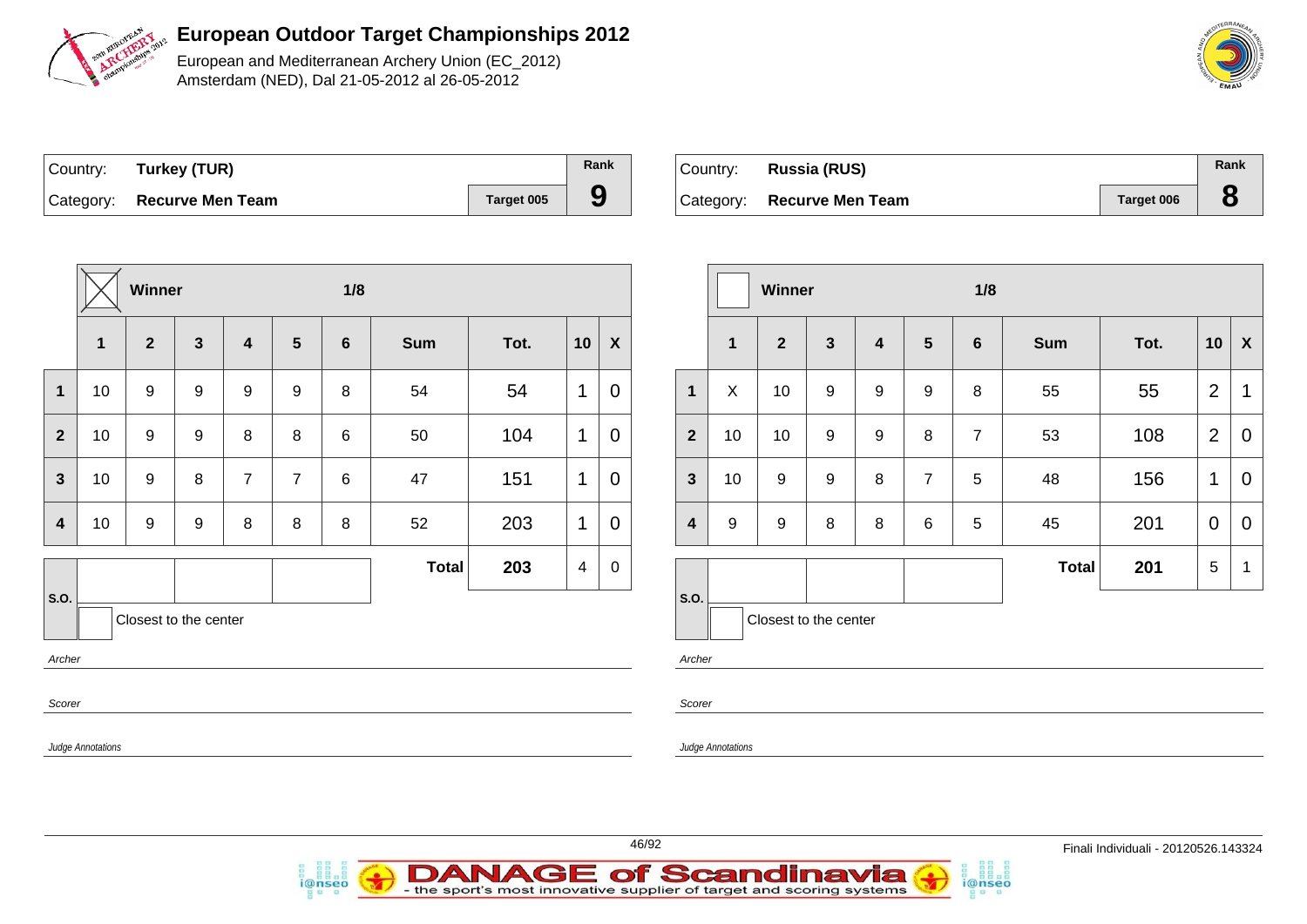

European and Mediterranean Archery Union (EC\_2012) Amsterdam (NED), Dal 21-05-2012 al 26-05-2012

| Country: Great Britain (GBR) |            | Rank |
|------------------------------|------------|------|
| Category: Recurve Men Team   | Target 008 |      |

i@nseo

| ∣Country: | Sweden (SWE)               |            | Rank |
|-----------|----------------------------|------------|------|
|           | Category: Recurve Men Team | Target 009 |      |

i@nseo

|                         |                   | Winner                |              |   |                 | 1/8            |              |      |                 | Winner                    |                |                   |                       | 1/8              |   |                 |                |            |      |                 |                  |
|-------------------------|-------------------|-----------------------|--------------|---|-----------------|----------------|--------------|------|-----------------|---------------------------|----------------|-------------------|-----------------------|------------------|---|-----------------|----------------|------------|------|-----------------|------------------|
|                         | $\mathbf 1$       | $\overline{2}$        | $\mathbf{3}$ | 4 | $5\phantom{.0}$ | 6              | <b>Sum</b>   | Tot. | 10              | $\boldsymbol{\mathsf{X}}$ |                | $\mathbf 1$       | $\mathbf{2}$          | $\mathbf{3}$     | 4 | $5\phantom{.0}$ | $6\phantom{1}$ | <b>Sum</b> | Tot. | 10              | $\boldsymbol{X}$ |
| $\mathbf{1}$            | 10                | 9                     | 9            | 9 | 9               | 8              | 54           | 54   | $\mathbf{1}$    | $\overline{0}$            | $\mathbf{1}$   | 10                | 10                    | $\boldsymbol{9}$ | 9 | 9               | 9              | 56         | 56   | $\overline{2}$  | $\overline{0}$   |
| $\overline{2}$          | 10                | 10                    | 9            | 9 | 9               | 9              | 56           | 110  | 2               | $\mathbf 0$               | 2 <sup>2</sup> | 10                | 10                    | 8                | 8 | 8               | $\overline{4}$ | 48         | 104  | 2               | $\overline{0}$   |
| $\mathbf{3}$            | X                 | 9                     | 8            | 8 | 8               | $\overline{7}$ | 50           | 160  | $\mathbf{1}$    | $\mathbf 1$               | $3\phantom{a}$ | 9                 | 9                     | 8                | 8 | 8               | $\overline{7}$ | 49         | 153  | $\overline{0}$  | $\overline{0}$   |
| $\overline{\mathbf{4}}$ | 10                | 10                    | 9            | 9 | $\overline{7}$  | 6              | 51           | 211  | 2               | $\overline{0}$            | 4              | 10                | 9                     | 9                | 8 | 8               | $\overline{7}$ | 51         | 204  | $\mathbf{1}$    | $\overline{0}$   |
|                         |                   |                       |              |   |                 |                | <b>Total</b> | 211  | $6\phantom{.}6$ | $\overline{1}$            |                |                   |                       |                  |   |                 |                | Total      | 204  | $5\phantom{.0}$ | $\mathbf 0$      |
| S.O.                    |                   | Closest to the center |              |   |                 |                |              |      |                 |                           | <b>S.O.</b>    |                   | Closest to the center |                  |   |                 |                |            |      |                 |                  |
| Archer                  |                   |                       |              |   |                 |                |              |      |                 |                           | Archer         |                   |                       |                  |   |                 |                |            |      |                 |                  |
| Scorer                  |                   |                       |              |   |                 |                |              |      |                 |                           | Scorer         |                   |                       |                  |   |                 |                |            |      |                 |                  |
|                         | Judge Annotations |                       |              |   |                 |                |              |      |                 |                           |                | Judge Annotations |                       |                  |   |                 |                |            |      |                 |                  |
|                         |                   |                       |              |   |                 |                |              |      |                 |                           |                |                   |                       |                  |   |                 |                |            |      |                 |                  |

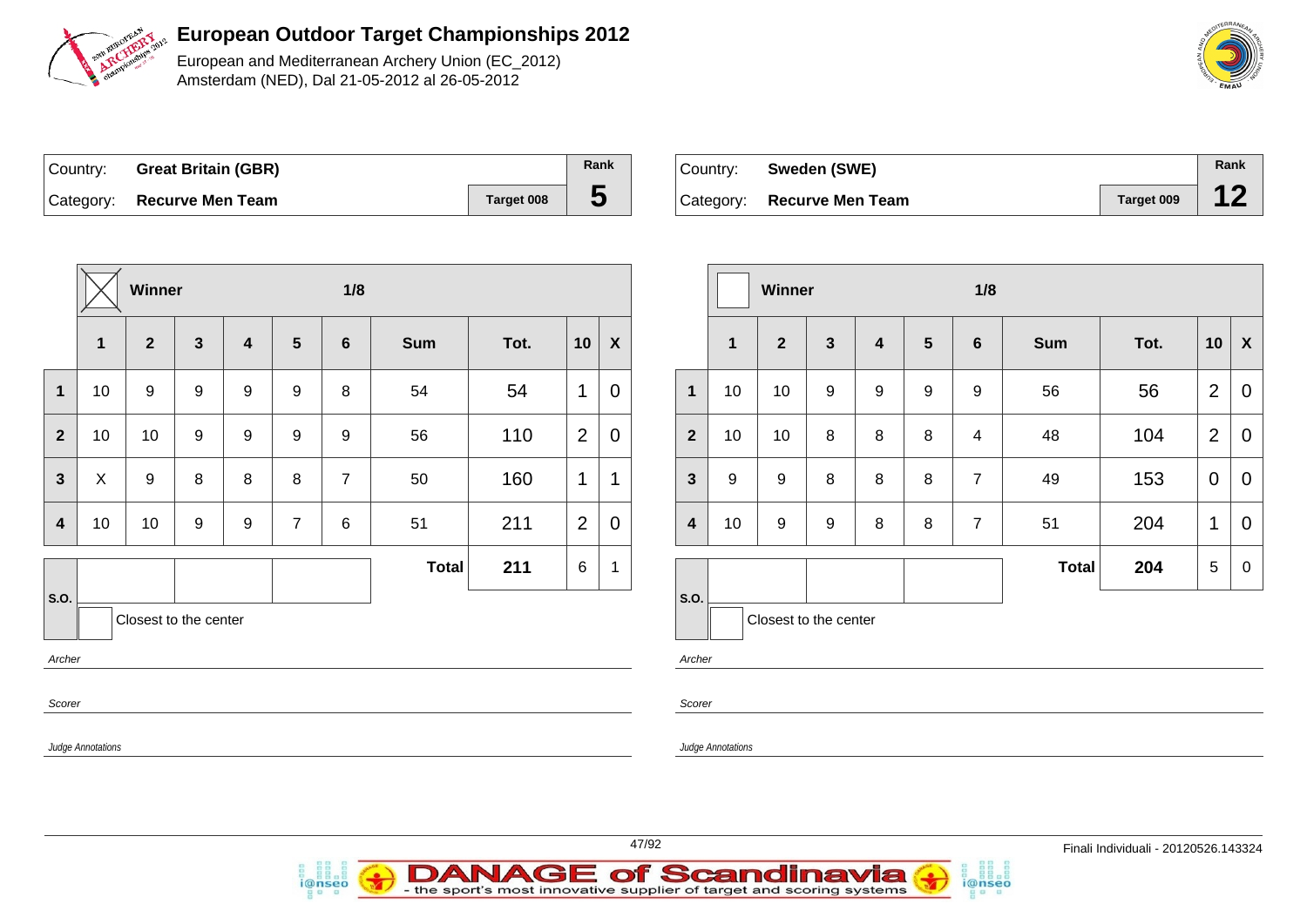

European and Mediterranean Archery Union (EC\_2012) Amsterdam (NED), Dal 21-05-2012 al 26-05-2012

| Country: | <b>Switzerland (SUI)</b>   |            | Rank |
|----------|----------------------------|------------|------|
|          | Category: Recurve Men Team | Target 011 | 13   |

i@nseo

| Country: Spain (ESP)       |            | Rank |
|----------------------------|------------|------|
| Category: Recurve Men Team | Target 012 |      |

i@nseo

|                         | Winner                   |                       |              |         |                 | 1/8            |              |      |                | Winner           |                         |                          |                       |                  |                         | 1/8              |                |              |      |                |                           |
|-------------------------|--------------------------|-----------------------|--------------|---------|-----------------|----------------|--------------|------|----------------|------------------|-------------------------|--------------------------|-----------------------|------------------|-------------------------|------------------|----------------|--------------|------|----------------|---------------------------|
|                         | $\mathbf{1}$             | $\mathbf{2}$          | $\mathbf{3}$ | 4       | $5\phantom{.0}$ | $6\phantom{1}$ | Sum          | Tot. | 10             | $\boldsymbol{X}$ |                         | $\overline{\mathbf{1}}$  | $\overline{2}$        | $\mathbf{3}$     | $\overline{\mathbf{4}}$ | $5\phantom{1}$   | $6\phantom{1}$ | Sum          | Tot. | 10             | $\boldsymbol{\mathsf{X}}$ |
| $\mathbf{1}$            | 9                        | 9                     | 9            | 8       | 8               | 8              | 51           | 51   | $\overline{0}$ | $\mathbf 0$      | $\mathbf{1}$            | 9                        | 9                     | 9                | 9                       | $\overline{7}$   | $\overline{7}$ | 50           | 50   | $\mathbf 0$    | $\mathbf 0$               |
| $\overline{2}$          | 10                       | 9                     | 9            | 8       | 8               | $\overline{7}$ | 51           | 102  | 1              | $\mathbf 0$      | $\overline{2}$          | 10                       | 9                     | 9                | 8                       | $\overline{7}$   | 5              | 48           | 98   | $\mathbf 1$    | $\mathbf 0$               |
| $\mathbf{3}$            | 10                       | $\boldsymbol{9}$      | 8            | $\,8\,$ | $\,6$           | 5              | 46           | 148  | $\mathbf{1}$   | $\mathbf 0$      | $\mathbf{3}$            | 9                        | 9                     | $\boldsymbol{9}$ | 9                       | $\boldsymbol{9}$ | 8              | 53           | 151  | $\overline{0}$ | $\mathbf 0$               |
| $\overline{\mathbf{4}}$ | 10 <sup>°</sup>          | $\boldsymbol{9}$      | 9            | 8       | $\overline{7}$  | $\,6\,$        | 49           | 197  | $\mathbf 1$    | $\mathbf 0$      | $\overline{\mathbf{4}}$ | X                        | X                     | 9                | 9                       | $9\,$            | 9              | 56           | 207  | $\overline{2}$ | $\overline{2}$            |
|                         |                          |                       |              |         |                 |                | <b>Total</b> | 197  | $\mathbf{3}$   | $\mathbf 0$      |                         |                          |                       |                  |                         |                  |                | <b>Total</b> | 207  | $\mathbf{3}$   | $\overline{2}$            |
| S.O.                    |                          | Closest to the center |              |         |                 |                |              |      |                |                  | S.O.                    |                          | Closest to the center |                  |                         |                  |                |              |      |                |                           |
| Archer<br>Scorer        |                          |                       |              |         |                 |                |              |      |                |                  | Archer<br>Scorer        |                          |                       |                  |                         |                  |                |              |      |                |                           |
|                         | <b>Judge Annotations</b> |                       |              |         |                 |                |              |      |                |                  |                         | <b>Judge Annotations</b> |                       |                  |                         |                  |                |              |      |                |                           |

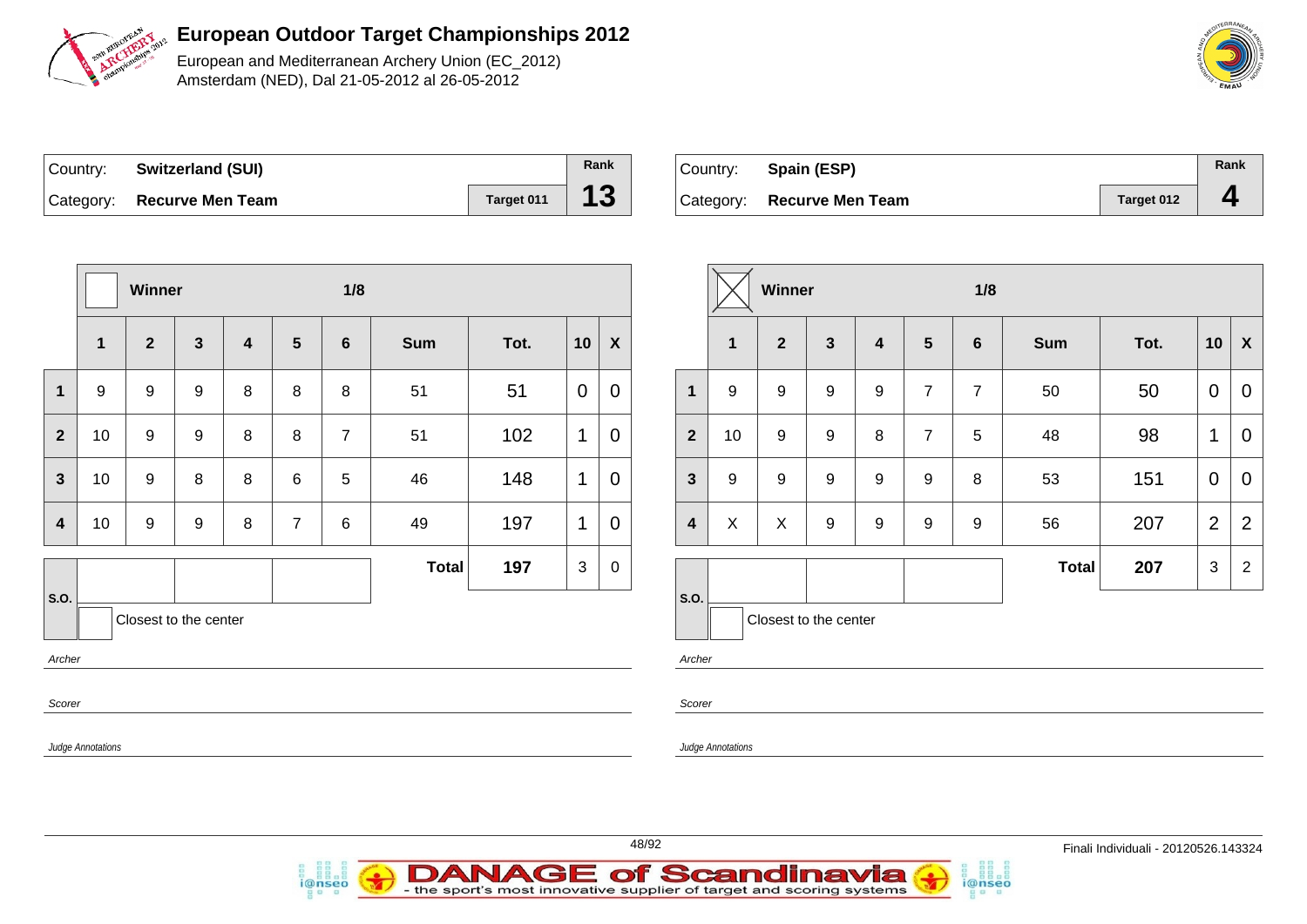

European and Mediterranean Archery Union (EC\_2012) Amsterdam (NED), Dal 21-05-2012 al 26-05-2012

| Country: France (FRA)      |            | Rank |
|----------------------------|------------|------|
| Category: Recurve Men Team | Target 014 |      |

i@nseo

| ∣Country: | <b>Denmark (DEN)</b>       |            | Rank |
|-----------|----------------------------|------------|------|
|           | Category: Recurve Men Team | Target 015 | 14   |

i@nseo

|                                                   |                   | Winner       |                  |                         |                | 1/8            |            |      |                          | Winner                    |                         |                          |              | 1/8          |                |                |                |              |      |                 |                           |
|---------------------------------------------------|-------------------|--------------|------------------|-------------------------|----------------|----------------|------------|------|--------------------------|---------------------------|-------------------------|--------------------------|--------------|--------------|----------------|----------------|----------------|--------------|------|-----------------|---------------------------|
|                                                   | $\mathbf 1$       | $\mathbf{2}$ | $\mathbf{3}$     | $\overline{\mathbf{4}}$ | $5\phantom{1}$ | $6\phantom{1}$ | <b>Sum</b> | Tot. | 10                       | $\boldsymbol{\mathsf{X}}$ |                         | $\mathbf{1}$             | $\mathbf{2}$ | $\mathbf{3}$ | 4              | $5\phantom{1}$ | 6              | <b>Sum</b>   | Tot. | 10              | $\boldsymbol{\mathsf{X}}$ |
| $\mathbf{1}$                                      | X                 | 9            | $\boldsymbol{9}$ | $\boldsymbol{9}$        | $\,8\,$        | $\overline{7}$ | 52         | 52   | $\mathbf{1}$             | 1                         | $\mathbf{1}$            | 10                       | 10           | 9            | $\bf 8$        | 8              | $\overline{7}$ | 52           | 52   | $\overline{2}$  | $\mathbf 0$               |
| $\overline{2}$                                    | 10                | 9            | 9                | 9                       | 8              | 8              | 53         | 105  | $\mathbf{1}$             | $\mathbf 0$               | $\mathbf{2}$            | $\pmb{\times}$           | 9            | $\,8\,$      | 8              | $\, 8$         | 6              | 49           | 101  | $\mathbf{1}$    | $\mathbf 1$               |
| $\mathbf{3}$                                      | 10                | 9            | 9                | 8                       | 8              | 8              | 52         | 157  | $\mathbf{1}$             | $\mathbf 0$               | $\mathbf{3}$            | 10                       | 9            | 8            | 8              | $\overline{7}$ | 5              | 47           | 148  | $\mathbf{1}$    | $\mathbf 0$               |
| $\overline{\mathbf{4}}$                           | $\pmb{\times}$    | 10           | $\boldsymbol{9}$ | 8                       | $\,8\,$        | 8              | 53         | 210  | 2                        | 1                         | $\overline{\mathbf{4}}$ | $\sf X$                  | 8            | 8            | $\overline{7}$ | $\overline{7}$ | 6              | 46           | 194  | $\mathbf{1}$    | $\overline{1}$            |
|                                                   |                   |              |                  |                         |                |                | Total      | 210  | $5\phantom{.0}$          | $\mathbf{2}$              |                         |                          |              |              |                |                |                | <b>Total</b> | 194  | $5\phantom{.0}$ | $\overline{2}$            |
| S.O.<br>Closest to the center<br>Archer<br>Scorer |                   |              |                  |                         |                |                |            |      | S.O.<br>Archer<br>Scorer |                           | Closest to the center   |                          |              |              |                |                |                |              |      |                 |                           |
|                                                   | Judge Annotations |              |                  |                         |                |                |            |      |                          |                           |                         | <b>Judge Annotations</b> |              |              |                |                |                |              |      |                 |                           |



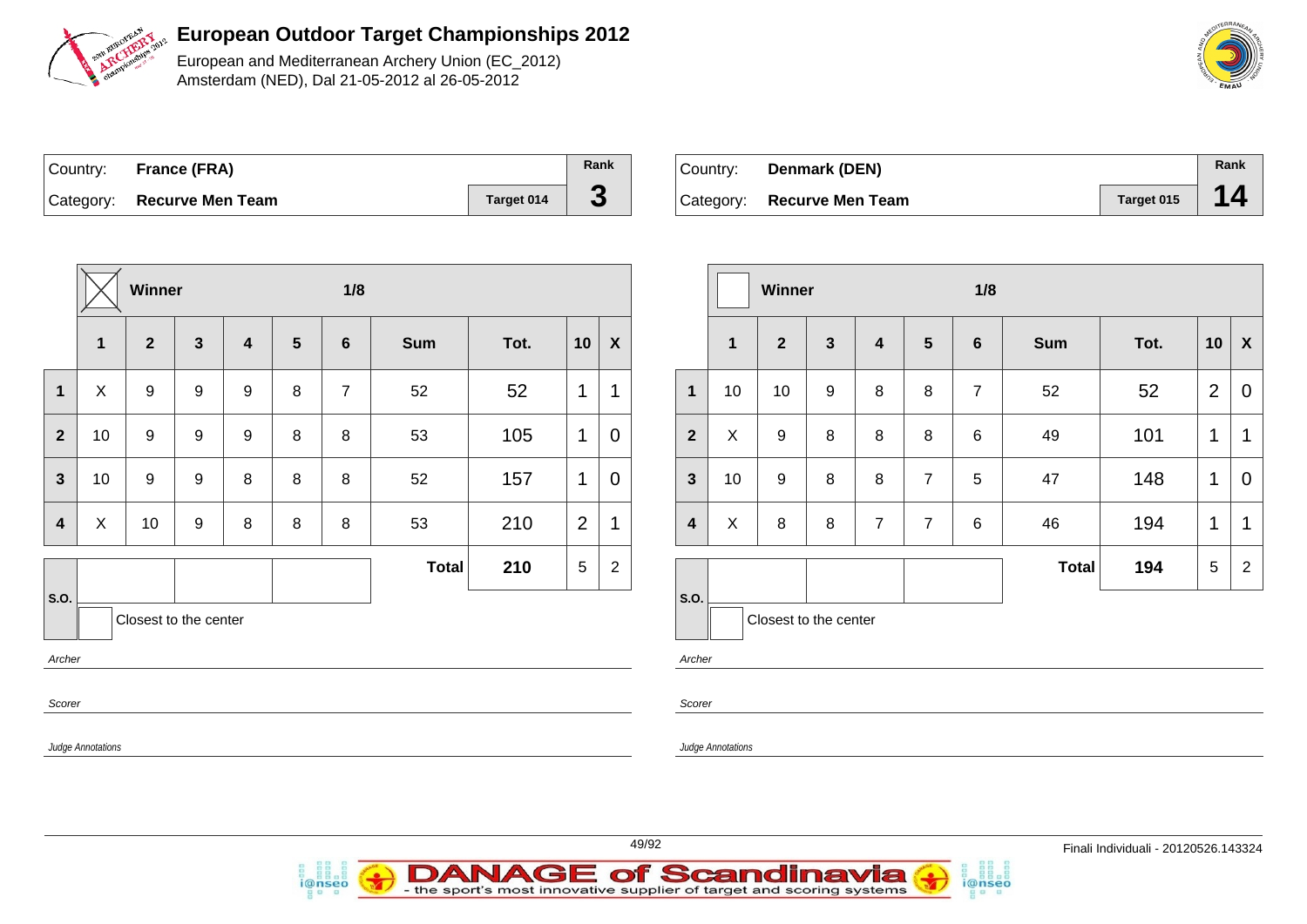

European and Mediterranean Archery Union (EC\_2012) Amsterdam (NED), Dal 21-05-2012 al 26-05-2012

| Country: Poland (POL)      |            | Rank |
|----------------------------|------------|------|
| Category: Recurve Men Team | Target 017 | 11   |

i@nseo

| Country: | Ukraine (UKR)              |            | Rank |
|----------|----------------------------|------------|------|
|          | Category: Recurve Men Team | Target 018 |      |

i@nseo

|                         | Winner       |                       |              |                         |                |                |                |                |                |                           |                         | Winner                   |                       |              |                         |                  |                | 1/8        |                |                |                |  |  |  |
|-------------------------|--------------|-----------------------|--------------|-------------------------|----------------|----------------|----------------|----------------|----------------|---------------------------|-------------------------|--------------------------|-----------------------|--------------|-------------------------|------------------|----------------|------------|----------------|----------------|----------------|--|--|--|
|                         | $\mathbf{1}$ | $\overline{2}$        | $\mathbf{3}$ | $\overline{\mathbf{4}}$ | $5\phantom{1}$ | $6\phantom{1}$ | Sum            | Tot.           | 10             | $\boldsymbol{\mathsf{X}}$ |                         | $\overline{\mathbf{1}}$  | $\overline{2}$        | $\mathbf{3}$ | $\overline{\mathbf{4}}$ | $5\phantom{1}$   | $6\phantom{1}$ | <b>Sum</b> | Tot.           | 10             | $\mathbf{X}$   |  |  |  |
| $\mathbf{1}$            | X            | 10                    | 9            | 8                       | 8              | $\overline{7}$ | 52             | 52             | $\overline{2}$ | $\mathbf{1}$              | $\mathbf{1}$            | $\pmb{\times}$           | 9                     | 9            | 9                       | 9                | $\overline{7}$ | 53         | 53             | $\mathbf 1$    | $\mathbf{1}$   |  |  |  |
| $\overline{2}$          | 10           | 10                    | 9            | $\boldsymbol{9}$        | 9              | 8              | 55             | 107            | $\overline{2}$ | $\mathbf 0$               | $\overline{2}$          | $\mathsf X$              | $\boldsymbol{X}$      | 9            | 9                       | 9                | $\overline{7}$ | 54         | 107            | $\mathbf{2}$   | $\overline{2}$ |  |  |  |
| $\mathbf{3}$            | 10           | 9                     | 9            | $\boldsymbol{9}$        | $\overline{7}$ | 6              | 50             | 157            | $\mathbf{1}$   | $\overline{0}$            | $\overline{3}$          | 10                       | 10                    | 9            | 8                       | 8                | $\overline{7}$ | 52         | 159            | $\overline{2}$ | $\mathbf 0$    |  |  |  |
| $\overline{\mathbf{4}}$ | $\mathsf{X}$ | 10                    | 9            | $\boldsymbol{9}$        | $\overline{7}$ | $\,6\,$        | 51             | 208            | 2              | $\mathbf 1$               | $\overline{\mathbf{4}}$ | $\pmb{\times}$           | 9                     | 9            | 9                       | $\boldsymbol{9}$ | 8              | 54         | 213            | $\mathbf{1}$   | $\mathbf{1}$   |  |  |  |
|                         |              |                       |              |                         | <b>Total</b>   | 208            | $\overline{7}$ | $\overline{2}$ |                |                           |                         |                          |                       |              |                         | <b>Total</b>     | 213            | 6          | $\overline{4}$ |                |                |  |  |  |
| S.O.<br>Archer          |              | Closest to the center |              |                         |                |                |                |                |                |                           | S.O.<br>Archer          |                          | Closest to the center |              |                         |                  |                |            |                |                |                |  |  |  |
|                         | Scorer       |                       |              |                         |                |                |                |                |                |                           |                         |                          |                       |              |                         |                  |                |            |                |                |                |  |  |  |
| Judge Annotations       |              |                       |              |                         |                |                |                |                |                |                           |                         | <b>Judge Annotations</b> |                       |              |                         |                  |                |            |                |                |                |  |  |  |
|                         |              |                       |              |                         |                |                |                |                |                |                           |                         |                          |                       |              |                         |                  |                |            |                |                |                |  |  |  |

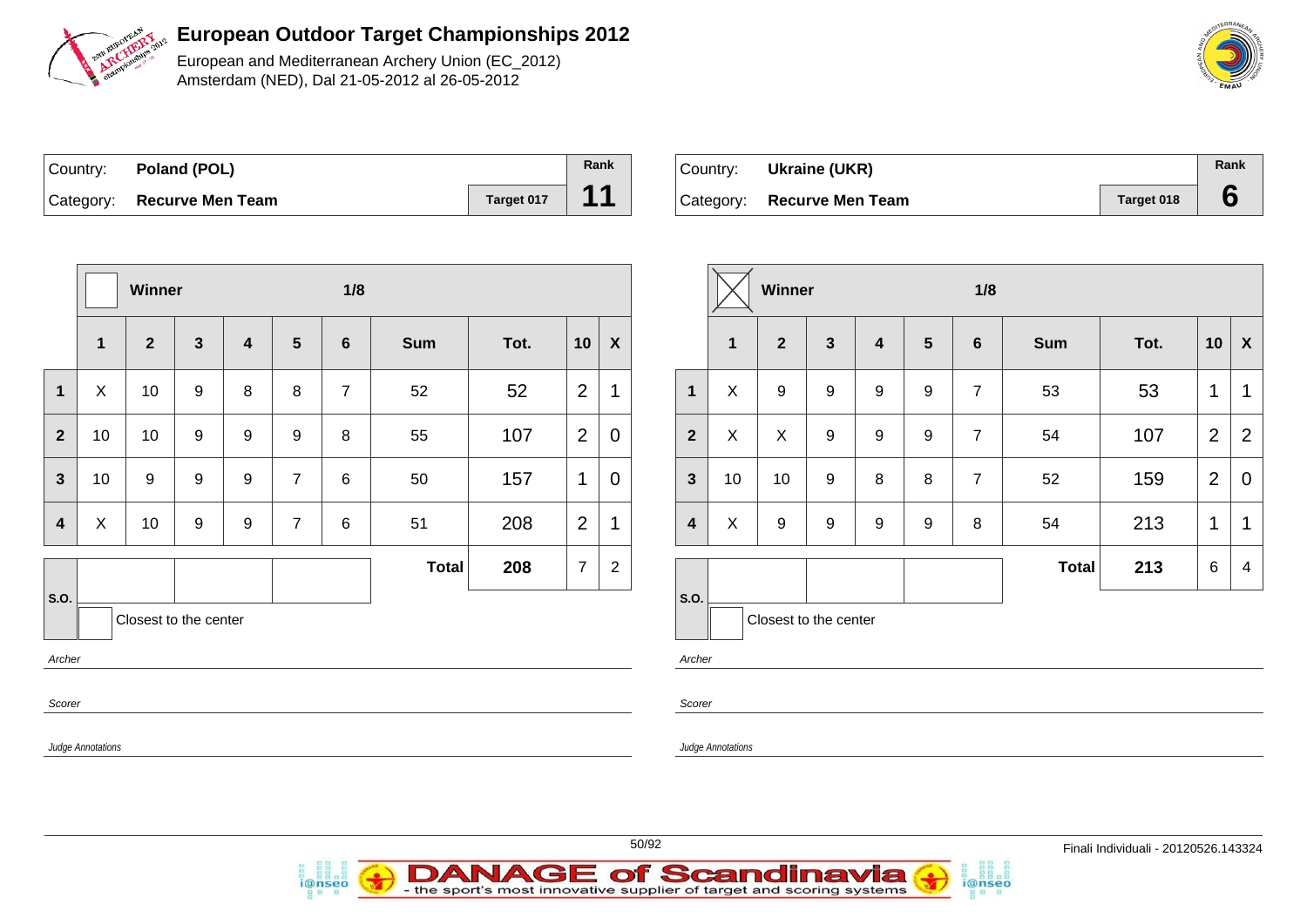

European and Mediterranean Archery Union (EC\_2012) Amsterdam (NED), Dal 21-05-2012 al 26-05-2012

| Country: Germany (GER)     |            | Rank |
|----------------------------|------------|------|
| Category: Recurve Men Team | Target 020 |      |

i@nseo

| Country: Finland (FIN)     |            | Rank |
|----------------------------|------------|------|
| Category: Recurve Men Team | Target 021 | 10   |

i@nseo

|                |                   | Winner                |              |                  |                 | 1/8             |            |      |                |                  | Winner                             |                          |                         |              | 1/8 |                |                |              |      |                |                           |
|----------------|-------------------|-----------------------|--------------|------------------|-----------------|-----------------|------------|------|----------------|------------------|------------------------------------|--------------------------|-------------------------|--------------|-----|----------------|----------------|--------------|------|----------------|---------------------------|
|                | $\mathbf 1$       | $\mathbf{2}$          | $\mathbf{3}$ | $\boldsymbol{4}$ | $5\phantom{.0}$ | $6\phantom{1}6$ | <b>Sum</b> | Tot. | 10             | $\boldsymbol{X}$ |                                    | $\mathbf{1}$             | $\overline{\mathbf{2}}$ | $\mathbf{3}$ | 4   | 5              | 6              | Sum          | Tot. | 10             | $\boldsymbol{\mathsf{X}}$ |
| $\mathbf 1$    | 10                | 10                    | 9            | 9                | 9               | 8               | 55         | 55   | $\overline{2}$ | $\mathbf 0$      | $\mathbf{1}$                       | 8                        | 8                       | 8            | 8   | 8              | $\overline{7}$ | 47           | 47   | $\mathbf 0$    | $\mathbf 0$               |
| $\overline{2}$ | 10                | 9                     | 9            | 9                | 8               | $\overline{7}$  | 52         | 107  | $\mathbf{1}$   | $\mathbf 0$      | $\overline{2}$                     | 9                        | 9                       | 9            | 8   | 8              | 8              | 51           | 98   | $\overline{0}$ | $\overline{0}$            |
| $\mathbf{3}$   | $\pmb{\times}$    | 10                    | 10           | 9                | 9               | $\overline{7}$  | 55         | 162  | $\mathbf{3}$   | 1                | $\mathbf{3}$                       | X                        | X                       | X            | 9   | $\overline{7}$ | 4              | 50           | 148  | $\mathbf{3}$   | 3                         |
| $\overline{4}$ | 10                | 10                    | 9            | 9                | 8               | $\overline{7}$  | 53         | 215  | 2              | $\mathbf 0$      | $\overline{\mathbf{4}}$            | X                        | 10                      | 8            | 8   | 8              | 6              | 50           | 198  | 2              | $\mathbf 1$               |
|                |                   |                       |              |                  |                 |                 | Total      | 215  | $8\phantom{1}$ | 1                |                                    |                          |                         |              |     |                |                | <b>Total</b> | 198  | 5              | $\overline{4}$            |
| S.O.           |                   | Closest to the center |              |                  |                 |                 |            |      |                |                  | $\mathsf{S}.\mathsf{O}.$<br>Archer |                          | Closest to the center   |              |     |                |                |              |      |                |                           |
|                | Archer<br>Scorer  |                       |              |                  |                 |                 |            |      |                |                  | Scorer                             |                          |                         |              |     |                |                |              |      |                |                           |
|                | Judge Annotations |                       |              |                  |                 |                 |            |      |                |                  |                                    | <b>Judge Annotations</b> |                         |              |     |                |                |              |      |                |                           |
|                |                   |                       |              |                  |                 |                 |            |      |                |                  |                                    |                          |                         |              |     |                |                |              |      |                |                           |





51/92 Finali Individuali - 20120526.143324

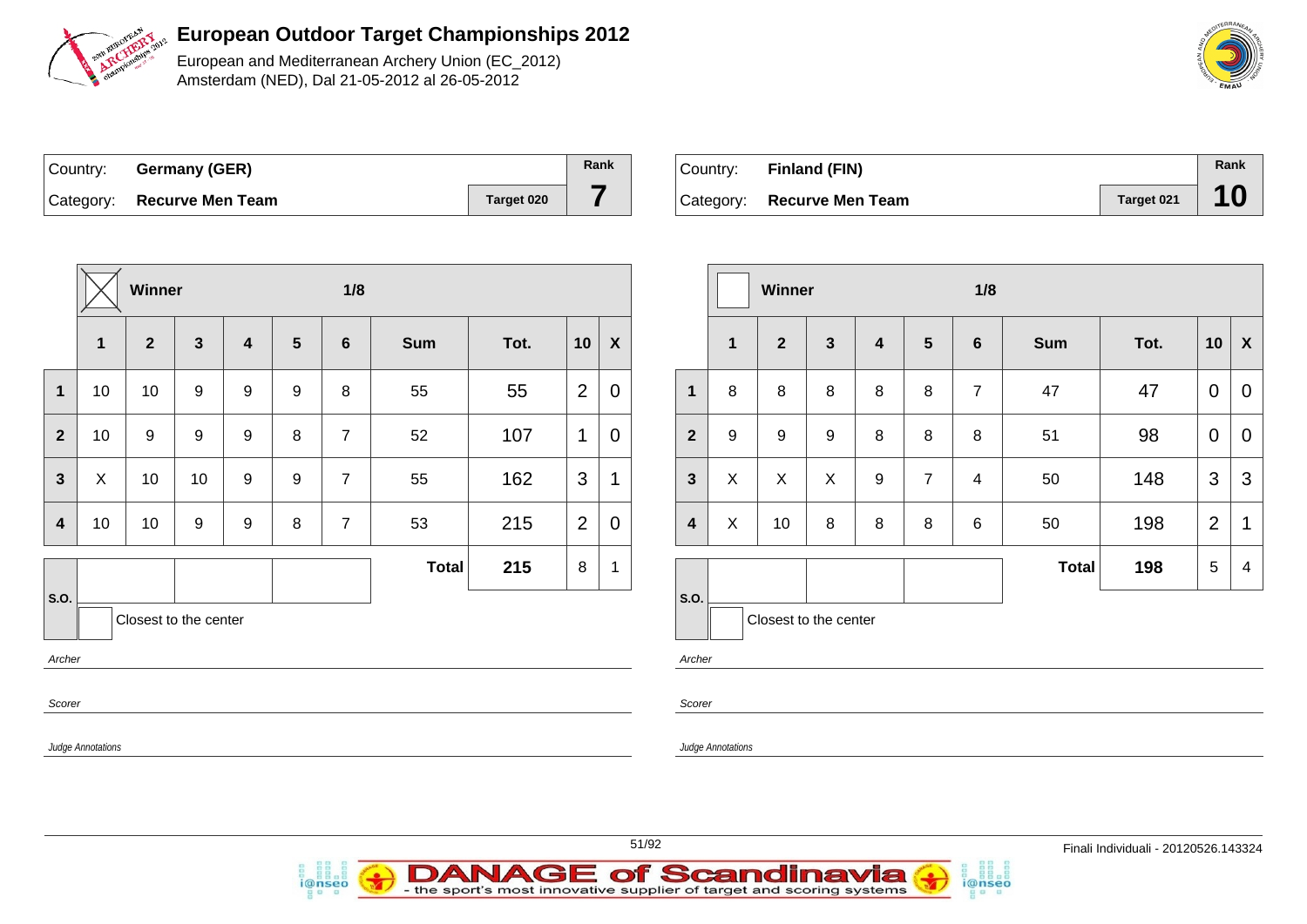

European and Mediterranean Archery Union (EC\_2012) Amsterdam (NED), Dal 21-05-2012 al 26-05-2012

| Country: | <b>Belarus (BLR)</b>       |            | Rank |
|----------|----------------------------|------------|------|
|          | Category: Recurve Men Team | Target 023 | 15   |

i@nseo

| ⊦Country: ⊦ | <b>Netherlands (NED)</b> |                   | Rank |
|-------------|--------------------------|-------------------|------|
| Category:   | <b>Recurve Men Team</b>  | <b>Target 024</b> |      |

|                   | Winner           |                       |                  |                         |                  | 1/8            |       |      |                | Winner           |                          |              |                       |                  |                         | 1/8            |                |              |      |                |                  |
|-------------------|------------------|-----------------------|------------------|-------------------------|------------------|----------------|-------|------|----------------|------------------|--------------------------|--------------|-----------------------|------------------|-------------------------|----------------|----------------|--------------|------|----------------|------------------|
|                   | $\mathbf{1}$     | $\mathbf{2}$          | $\mathbf{3}$     | $\overline{\mathbf{4}}$ | $5\phantom{.0}$  | $6\phantom{1}$ | Sum   | Tot. | 10             | $\boldsymbol{X}$ |                          | $\mathbf{1}$ | $\boldsymbol{2}$      | $\mathbf{3}$     | $\overline{\mathbf{4}}$ | $5\phantom{1}$ | $6\phantom{1}$ | <b>Sum</b>   | Tot. | 10             | $\boldsymbol{X}$ |
| $\mathbf{1}$      | 10               | $\boldsymbol{9}$      | $\boldsymbol{9}$ | 8                       | 8                | $\overline{7}$ | 51    | 51   | $\mathbf{1}$   | $\mathbf 0$      | $\mathbf{1}$             | X            | 10                    | $\boldsymbol{9}$ | $9\,$                   | 8              | $\overline{7}$ | 53           | 53   | $\overline{2}$ | $\mathbf{1}$     |
| $\overline{2}$    | $\boldsymbol{9}$ | $\boldsymbol{9}$      | $\boldsymbol{9}$ | $\boldsymbol{9}$        | $\boldsymbol{9}$ | $\overline{7}$ | 52    | 103  | $\overline{0}$ | $\pmb{0}$        | $\overline{2}$           | 10           | 10                    | 9                | $\boldsymbol{9}$        | $\mathsf g$    | 8              | 55           | 108  | 2              | $\mathbf 0$      |
| $\mathbf{3}$      | 10               | 9                     | 9                | 8                       | 6                | 6              | 48    | 151  | $\mathbf{1}$   | $\mathbf 0$      | $\mathbf{3}$             | 10           | 10                    | $\boldsymbol{9}$ | 9                       | $\mathsf g$    | 8              | 55           | 163  | 2              | $\mathbf 0$      |
| $\boldsymbol{4}$  | 9                | 9                     | 9                | 9                       | 8                | 8              | 52    | 203  | $\overline{0}$ | $\mathbf 0$      | $\overline{\mathbf{4}}$  | 10           | 10                    | 9                | 9                       | 9              | 8              | 55           | 218  | 2              | $\mathbf 0$      |
|                   |                  |                       |                  |                         |                  |                | Total | 203  | 2              | $\mathbf 0$      |                          |              |                       |                  |                         |                |                | <b>Total</b> | 218  | 8              | $\mathbf{1}$     |
| S.O.              |                  | Closest to the center |                  |                         |                  |                |       |      |                |                  | $\vert$ S.O.             |              | Closest to the center |                  |                         |                |                |              |      |                |                  |
| Archer            |                  |                       |                  |                         |                  |                |       |      |                |                  | Archer                   |              |                       |                  |                         |                |                |              |      |                |                  |
| Scorer            |                  |                       |                  |                         |                  |                |       |      |                |                  | Scorer                   |              |                       |                  |                         |                |                |              |      |                |                  |
| Judge Annotations |                  |                       |                  |                         |                  |                |       |      |                |                  | <b>Judge Annotations</b> |              |                       |                  |                         |                |                |              |      |                |                  |
|                   |                  |                       |                  |                         |                  |                |       |      |                |                  |                          |              |                       |                  |                         |                |                |              |      |                |                  |



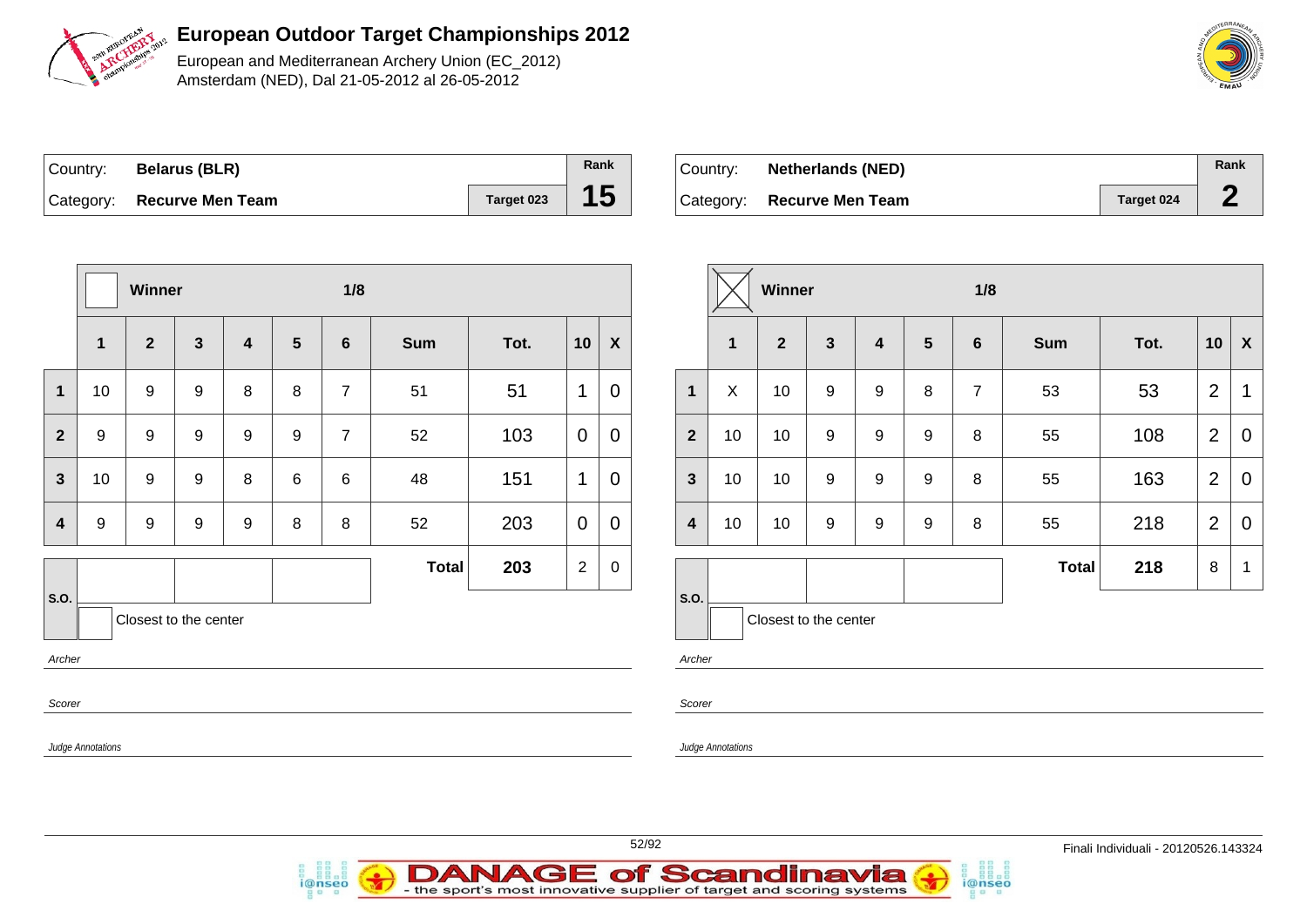

European and Mediterranean Archery Union (EC\_2012) Amsterdam (NED), Dal 21-05-2012 al 26-05-2012

| Country: | Italy (ITA)                |            | Rank |
|----------|----------------------------|------------|------|
|          | Category: Recurve Men Team | Target 001 |      |

i@nseo

| Country: Turkey (TUR)      |            | Rank |
|----------------------------|------------|------|
| Category: Recurve Men Team | Target 002 |      |

i@nseo

|                   |                           | Winner         |                       |                         |                 | 1/4            |              |      |                |                  |                         | Winner            |                       |              |   | 1/4             |                |              |      |              |                           |
|-------------------|---------------------------|----------------|-----------------------|-------------------------|-----------------|----------------|--------------|------|----------------|------------------|-------------------------|-------------------|-----------------------|--------------|---|-----------------|----------------|--------------|------|--------------|---------------------------|
|                   | $\mathbf{1}$              | $\overline{2}$ | $\mathbf{3}$          | $\overline{\mathbf{4}}$ | $5\phantom{.0}$ | $6\phantom{1}$ | Sum          | Tot. | 10             | $\boldsymbol{X}$ |                         | $\mathbf{1}$      | 2 <sup>2</sup>        | $\mathbf{3}$ | 4 | $5\phantom{.0}$ | $6\phantom{1}$ | <b>Sum</b>   | Tot. | 10           | $\boldsymbol{\mathsf{X}}$ |
| $\mathbf{1}$      | 10                        | 9              | 9                     | $\mathsf g$             | $\bf 8$         | 8              | 53           | 53   | $\mathbf{1}$   | $\mathbf 0$      | $\mathbf 1$             | $\mathsf{X}$      | 9                     | 9            | 9 | 9               | 8              | 54           | 54   | $\mathbf{1}$ | $\mathbf{1}$              |
| $\overline{2}$    | 10                        | 9              | 9                     | 9                       | $\mathsf g$     | $\overline{7}$ | 53           | 106  | $\mathbf{1}$   | $\pmb{0}$        | $\overline{2}$          | 10                | 9                     | 9            | 9 | 8               | 6              | 51           | 105  | $\mathbf 1$  | $\mathbf 0$               |
| $\mathbf{3}$      | $\boldsymbol{\mathsf{X}}$ | $\mathsf{X}$   | 10                    | 10                      | 10              | $\mathsf g$    | 59           | 165  | $\overline{5}$ | $\overline{2}$   | $\mathbf{3}$            | 9                 | 9                     | 8            | 8 | 8               | 8              | 50           | 155  | $\mathbf 0$  | $\overline{0}$            |
| $\boldsymbol{4}$  | X                         | 9              | $\boldsymbol{9}$      | $\, 8$                  | $\bf 8$         | $\overline{7}$ | 51           | 216  | $\mathbf 1$    | 1                | $\overline{\mathbf{4}}$ | 10                | 9                     | 8            | 8 | 8               | $\overline{7}$ | 50           | 205  | $\mathbf 1$  | $\overline{0}$            |
|                   |                           |                |                       |                         |                 |                | <b>Total</b> | 216  | 8              | 3                |                         |                   |                       |              |   |                 |                | <b>Total</b> | 205  | $\mathbf{3}$ | $\overline{1}$            |
| S.O.<br>Archer    |                           |                | Closest to the center |                         |                 |                |              |      |                |                  | S.O.<br>Archer          |                   | Closest to the center |              |   |                 |                |              |      |              |                           |
| Scorer            |                           |                |                       |                         |                 |                |              |      |                |                  | Scorer                  |                   |                       |              |   |                 |                |              |      |              |                           |
| Judge Annotations |                           |                |                       |                         |                 |                |              |      |                |                  |                         | Judge Annotations |                       |              |   |                 |                |              |      |              |                           |



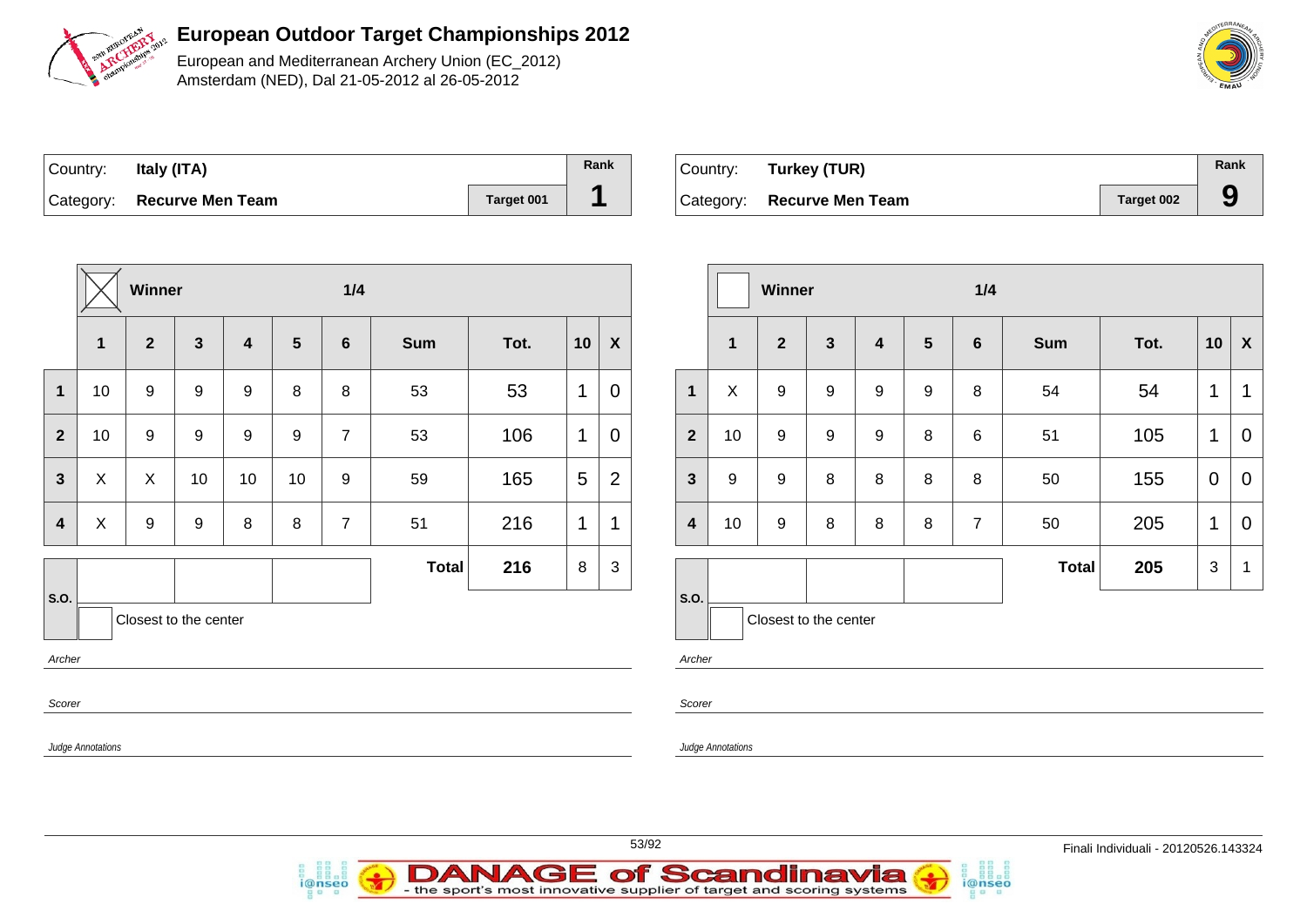

European and Mediterranean Archery Union (EC\_2012) Amsterdam (NED), Dal 21-05-2012 al 26-05-2012

| Country: Great Britain (GBR) |            | Rank |
|------------------------------|------------|------|
| Category: Recurve Men Team   | Target 005 | Đ    |

i@nseo

| Country: Spain (ESP)       |            | Rank |
|----------------------------|------------|------|
| Category: Recurve Men Team | Target 006 |      |

|                         |                          | Winner       |                       |   |                 | 1/4            |            |      |                 |                           |                         |                   | Winner                |              |                  |        | 1/4            |            |      |                 |                           |
|-------------------------|--------------------------|--------------|-----------------------|---|-----------------|----------------|------------|------|-----------------|---------------------------|-------------------------|-------------------|-----------------------|--------------|------------------|--------|----------------|------------|------|-----------------|---------------------------|
|                         | $\mathbf{1}$             | $\mathbf{2}$ | $\mathbf{3}$          | 4 | $5\phantom{.0}$ | 6              | <b>Sum</b> | Tot. | 10              | $\boldsymbol{\mathsf{X}}$ |                         | 1                 | $\mathbf{2}$          | $\mathbf{3}$ | 4                | 5      | $6\phantom{1}$ | <b>Sum</b> | Tot. | 10              | $\boldsymbol{\mathsf{X}}$ |
| $\mathbf 1$             | 10                       | 9            | 9                     | 9 | 9               | 8              | 54         | 54   | 1               | $\overline{0}$            | $\mathbf 1$             | 10                | 9                     | 9            | $\boldsymbol{9}$ | 8      | $\overline{7}$ | 52         | 52   | $\mathbf{1}$    | $\overline{0}$            |
| $\overline{2}$          | 10                       | 9            | $\boldsymbol{9}$      | 8 | $\overline{7}$  | $\overline{7}$ | 50         | 104  | $\mathbf 1$     | $\overline{0}$            | $\overline{2}$          | $\pmb{\times}$    | 9                     | 9            | $\bf 8$          | 8      | $\overline{7}$ | 51         | 103  | $\mathbf{1}$    | $\mathbf 1$               |
| $\mathbf{3}$            | $\boldsymbol{X}$         | 10           | 10                    | 8 | 8               | $\,6$          | 52         | 156  | $\mathbf{3}$    | 1                         | $\mathbf{3}$            | 10                | 9                     | 9            | $\bf 8$          | $\, 8$ | $\overline{7}$ | 51         | 154  | $\mathbf{1}$    | $\mathbf 0$               |
| $\overline{\mathbf{4}}$ | 9                        | 9            | 9                     | 9 | 9               | 9              | 54         | 210  | $\mathbf 0$     | $\mathbf 0$               | $\overline{\mathbf{4}}$ | $\pmb{\times}$    | $\pmb{\times}$        | 10           | 8                | 8      | 8              | 54         | 208  | 3               | $\overline{2}$            |
|                         |                          |              |                       |   |                 |                | Total      | 210  | $5\phantom{.0}$ | 1                         |                         |                   |                       |              |                  |        |                | Total      | 208  | $6\phantom{.}6$ | 3                         |
| S.O.                    |                          |              | Closest to the center |   |                 |                |            |      |                 |                           | s.o.                    |                   | Closest to the center |              |                  |        |                |            |      |                 |                           |
| Archer                  |                          |              |                       |   |                 |                |            |      |                 |                           | Archer                  |                   |                       |              |                  |        |                |            |      |                 |                           |
| Scorer                  |                          |              |                       |   |                 |                |            |      |                 |                           | Scorer                  |                   |                       |              |                  |        |                |            |      |                 |                           |
|                         | <b>Judge Annotations</b> |              |                       |   |                 |                |            |      |                 |                           |                         | Judge Annotations |                       |              |                  |        |                |            |      |                 |                           |





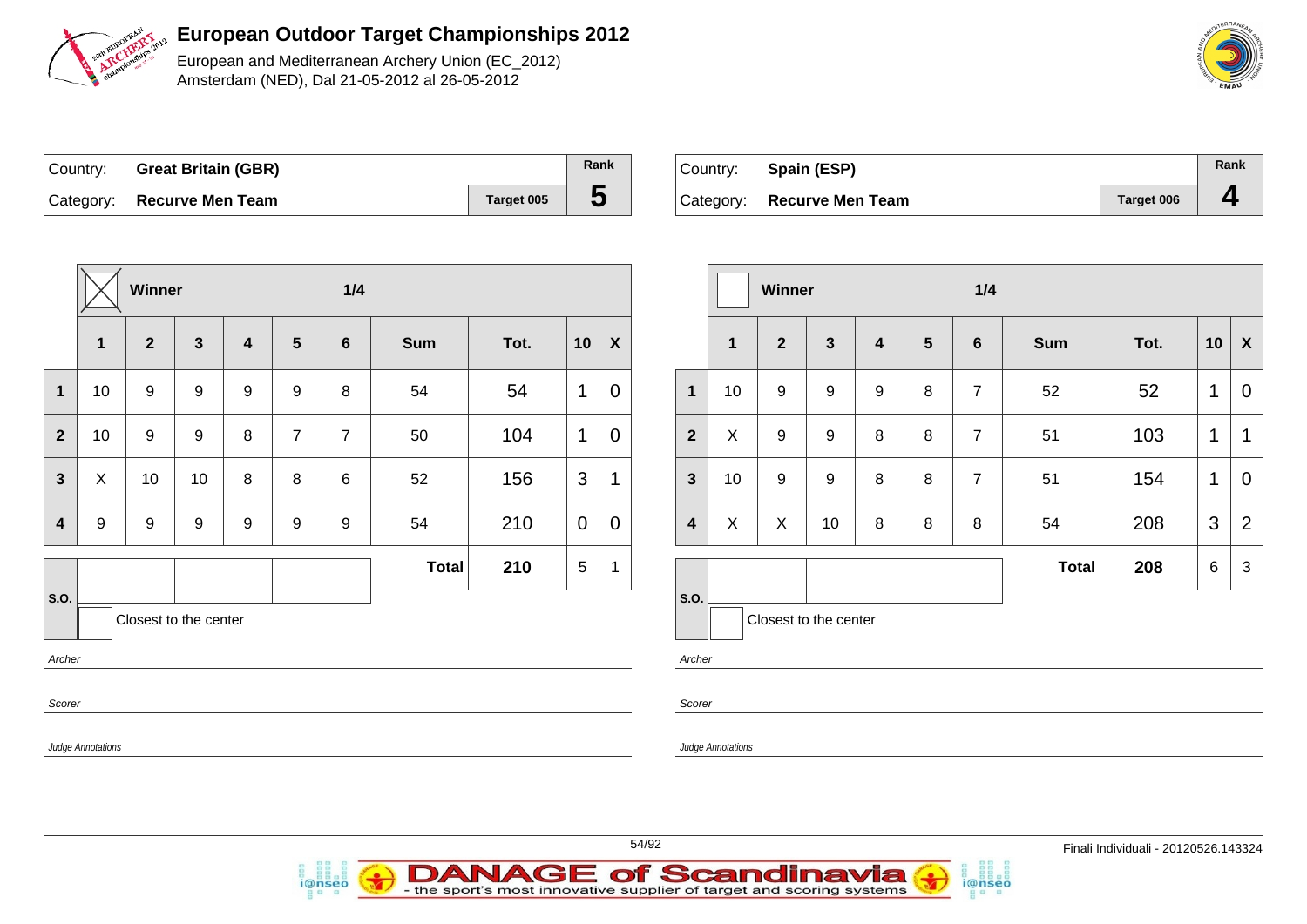

European and Mediterranean Archery Union (EC\_2012) Amsterdam (NED), Dal 21-05-2012 al 26-05-2012

| Country: France (FRA)      |                   | Rank |
|----------------------------|-------------------|------|
| Category: Recurve Men Team | <b>Target 008</b> |      |

i@nseo

| ∣Country: | Ukraine (UKR)              |            | Rank |
|-----------|----------------------------|------------|------|
|           | Category: Recurve Men Team | Target 009 |      |

i@nseo

|                         | Winner            |                       |                  |                         |                | 1/4            |              |      |                |                  |                         | Winner            |                       |              |   | 1/4             |                |              |      |                |                           |  |
|-------------------------|-------------------|-----------------------|------------------|-------------------------|----------------|----------------|--------------|------|----------------|------------------|-------------------------|-------------------|-----------------------|--------------|---|-----------------|----------------|--------------|------|----------------|---------------------------|--|
|                         | 1                 | $\mathbf{2}$          | $\mathbf{3}$     | $\overline{\mathbf{4}}$ | $5\phantom{1}$ | $6\phantom{1}$ | <b>Sum</b>   | Tot. | 10             | $\boldsymbol{X}$ |                         | $\mathbf{1}$      | $\overline{2}$        | $\mathbf{3}$ | 4 | $5\phantom{.0}$ | $6\phantom{1}$ | Sum          | Tot. | 10             | $\boldsymbol{\mathsf{X}}$ |  |
| $\mathbf 1$             | $\mathsf X$       | X                     | $\boldsymbol{9}$ | 9                       | $\overline{7}$ | $\overline{7}$ | 52           | 52   | $\overline{2}$ | $\overline{2}$   | $\overline{1}$          | 10                | 9                     | 9            | 9 | 8               | 8              | 53           | 53   | $\mathbf 1$    | $\overline{0}$            |  |
| $\overline{2}$          | 10                | 9                     | 8                | 8                       | 8              | 8              | 51           | 103  | $\mathbf{1}$   | 0                | $\overline{2}$          | $\mathsf{X}$      | 10                    | 9            | 9 | 9               | 8              | 55           | 108  | $\overline{2}$ | $\mathbf 1$               |  |
| $\mathbf{3}$            | 10                | 9                     | 9                | 9                       | 8              | 8              | 53           | 156  | $\mathbf{1}$   | 0                | $\mathbf{3}$            | 10                | 10                    | 9            | 9 | 9               | 8              | 55           | 163  | $\overline{2}$ | $\mathbf 0$               |  |
| $\overline{\mathbf{4}}$ | $\mathsf X$       | 10 <sub>1</sub>       | 9                | $\boldsymbol{9}$        | 8              | 8              | 54           | 210  | $\overline{2}$ | 1                | $\overline{\mathbf{4}}$ | 9                 | 9                     | 8            | 8 | 8               | $\overline{7}$ | 49           | 212  | $\mathbf 0$    | $\mathbf 0$               |  |
|                         |                   |                       |                  |                         |                |                | <b>Total</b> | 210  | 6              | $\mathbf{3}$     |                         |                   |                       |              |   |                 |                | <b>Total</b> | 212  | $\overline{5}$ | $\overline{1}$            |  |
| S.O.<br>Archer          |                   | Closest to the center |                  |                         |                |                |              |      |                |                  | S.O.<br>Archer          |                   | Closest to the center |              |   |                 |                |              |      |                |                           |  |
| Scorer                  | Judge Annotations |                       |                  |                         |                |                |              |      |                |                  | Scorer                  | Judge Annotations |                       |              |   |                 |                |              |      |                |                           |  |
|                         |                   |                       |                  |                         |                |                |              |      |                |                  |                         |                   |                       |              |   |                 |                |              |      |                |                           |  |

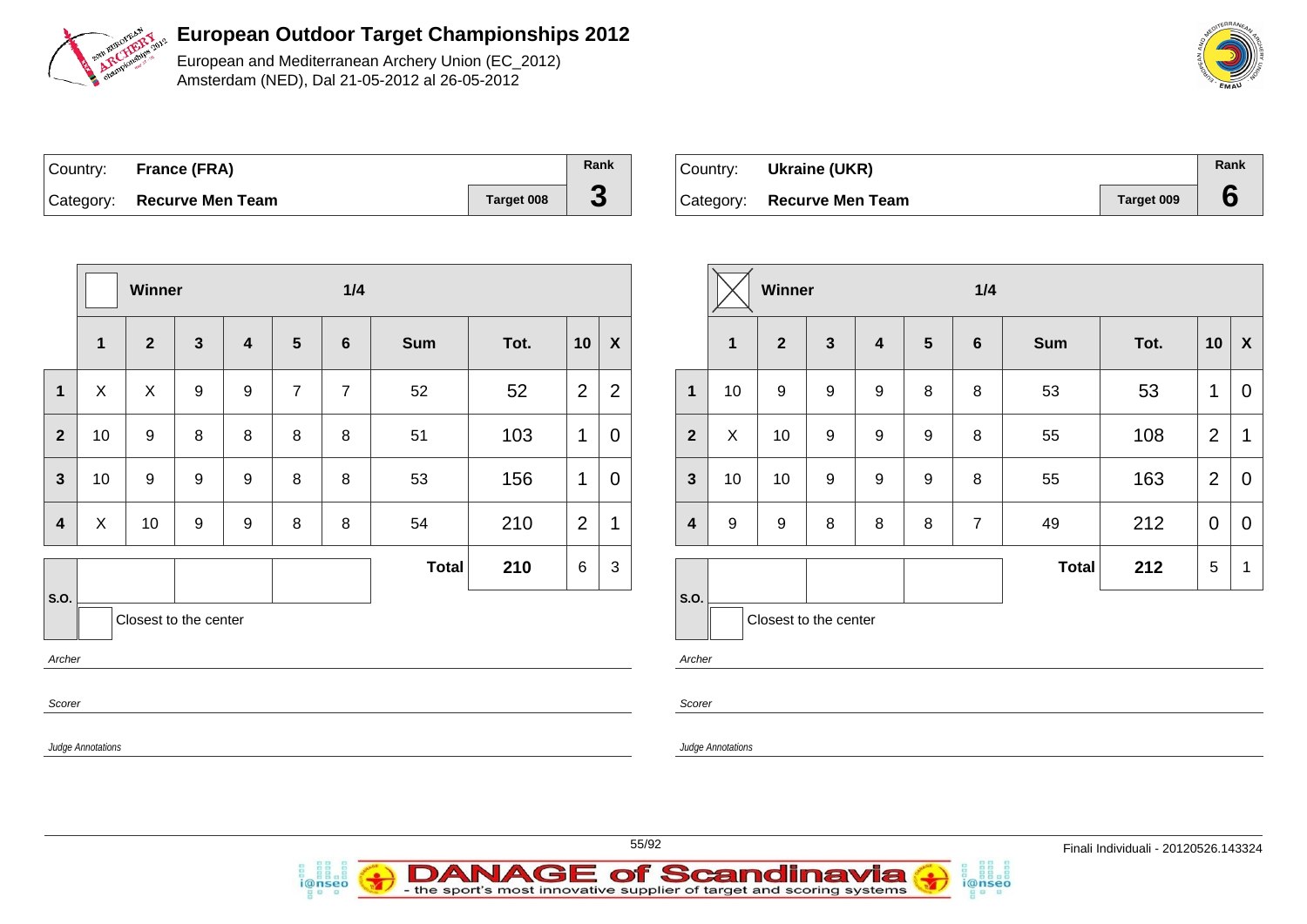

European and Mediterranean Archery Union (EC\_2012) Amsterdam (NED), Dal 21-05-2012 al 26-05-2012

| Country: Germany (GER)     |            | Rank |
|----------------------------|------------|------|
| Category: Recurve Men Team | Target 011 |      |

i@nseo

| Country:  | <b>Netherlands (NED)</b> |            | Rank |
|-----------|--------------------------|------------|------|
| Category: | <b>Recurve Men Team</b>  | Target 012 |      |

i@nseo

|                          | Winner           |                       |              |                  |                 | 1/4            |              |      |                | Winner           |                         |                          |                       |                  |                | 1/4            |                |              |      |                |                |
|--------------------------|------------------|-----------------------|--------------|------------------|-----------------|----------------|--------------|------|----------------|------------------|-------------------------|--------------------------|-----------------------|------------------|----------------|----------------|----------------|--------------|------|----------------|----------------|
|                          | $\mathbf{1}$     | $\overline{2}$        | $\mathbf{3}$ | 4                | $5\phantom{.0}$ | $6\phantom{1}$ | <b>Sum</b>   | Tot. | 10             | $\boldsymbol{X}$ |                         | $\overline{1}$           | $\mathbf{2}$          | $\mathbf{3}$     | $\overline{4}$ | $5\phantom{1}$ | $6\phantom{1}$ | <b>Sum</b>   | Tot. | 10             | $\mathbf{X}$   |
| $\mathbf{1}$             | 9                | 9                     | 9            | $\boldsymbol{9}$ | 8               | 8              | 52           | 52   | $\mathbf 0$    | $\mathbf 0$      | $\mathbf{1}$            | 9                        | 9                     | $\boldsymbol{9}$ | 9              | 9              | $\overline{7}$ | 52           | 52   | $\mathbf 0$    | $\overline{0}$ |
| $\overline{2}$           | $\boldsymbol{X}$ | 9                     | 8            | 8                | 8               | 5              | 48           | 100  | $\mathbf{1}$   | $\mathbf{1}$     | 2 <sup>2</sup>          | 10                       | 10                    | 9                | 8              | $\overline{7}$ | $\overline{7}$ | 51           | 103  | $\overline{2}$ | $\overline{0}$ |
| $\mathbf{3}$             | 10               | 9                     | 9            | 8                | $\overline{7}$  | $\overline{7}$ | 50           | 150  | $\mathbf 1$    | $\overline{0}$   | $\mathbf{3}$            | 10                       | 9                     | $\boldsymbol{9}$ | 8              | 8              | 8              | 52           | 155  | $\mathbf 1$    | $\overline{0}$ |
| $\overline{\mathbf{4}}$  | 9                | 9                     | 9            | 8                | 8               | $\overline{7}$ | 50           | 200  | $\overline{0}$ | $\mathbf 0$      | $\overline{\mathbf{4}}$ | 10                       | 9                     | $\boldsymbol{9}$ | 9              | 9              | $\overline{7}$ | 53           | 208  | $\mathbf 1$    | $\mathbf 0$    |
|                          |                  |                       |              |                  |                 |                | <b>Total</b> | 200  | $\overline{2}$ | $\overline{1}$   |                         |                          |                       |                  |                |                |                | <b>Total</b> | 208  | $\overline{4}$ | $\overline{0}$ |
| S.O.                     |                  | Closest to the center |              |                  |                 |                |              |      |                |                  | <b>S.O.</b>             |                          | Closest to the center |                  |                |                |                |              |      |                |                |
| Archer                   |                  |                       |              |                  |                 |                |              |      |                |                  | Archer                  |                          |                       |                  |                |                |                |              |      |                |                |
| Scorer                   |                  |                       |              |                  |                 |                |              |      |                |                  | Scorer                  |                          |                       |                  |                |                |                |              |      |                |                |
| <b>Judge Annotations</b> |                  |                       |              |                  |                 |                |              |      |                |                  |                         | <b>Judge Annotations</b> |                       |                  |                |                |                |              |      |                |                |



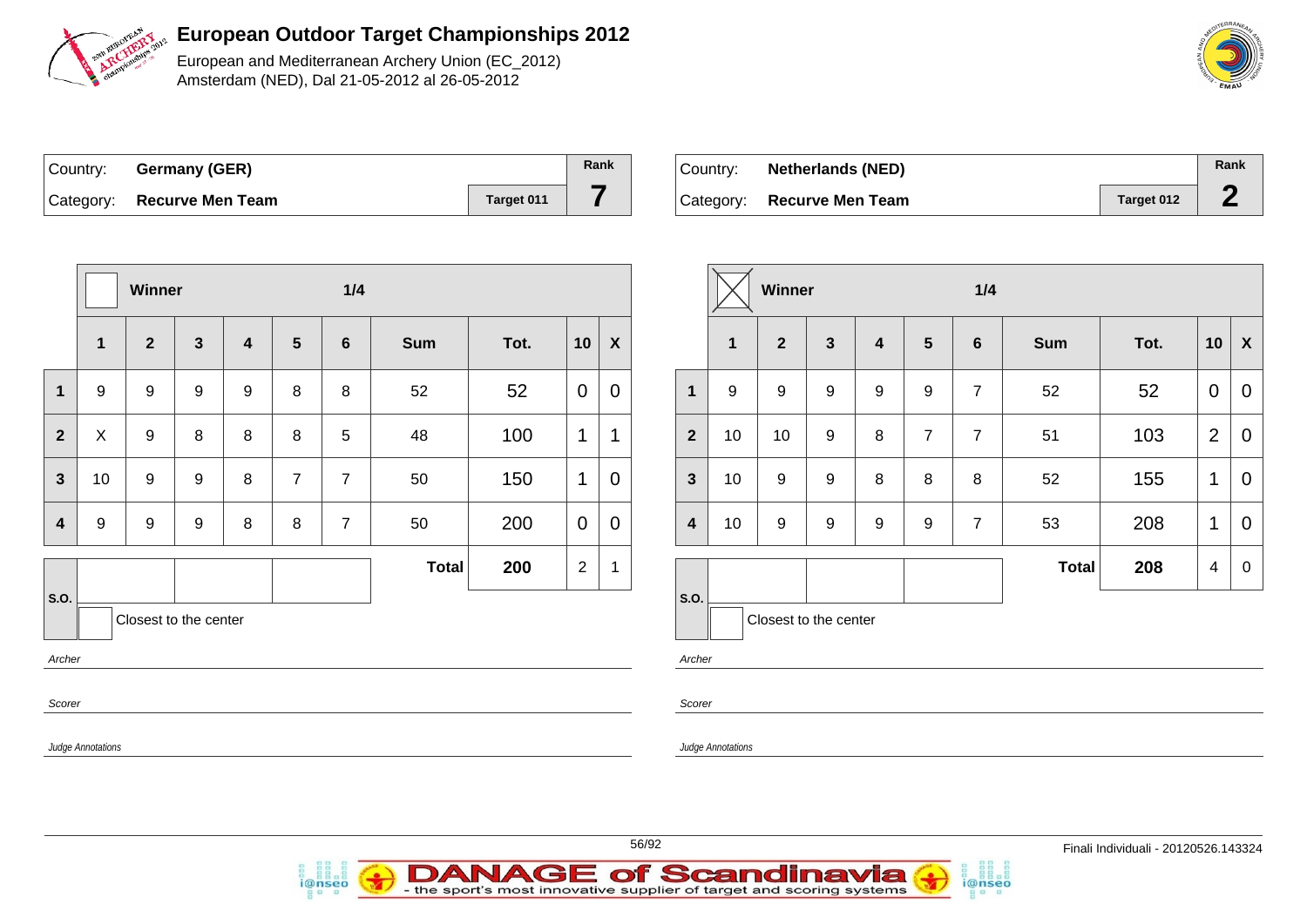

European and Mediterranean Archery Union (EC\_2012) Amsterdam (NED), Dal 21-05-2012 al 26-05-2012

| Country: | Italy (ITA)                |                   | Rank |
|----------|----------------------------|-------------------|------|
|          | Category: Recurve Men Team | <b>Target 008</b> |      |

i@nseo

| Country: | <b>Great Britain (GBR)</b> |            | Rank |
|----------|----------------------------|------------|------|
|          | Category: Recurve Men Team | Target 009 |      |

i@nseo

|                         | $1/2$<br>Winner           |                 |                       |                         |                  |                |              |      |                |                  |                         | Winner            |                       |              |                  | 1/2             |   |              |      |                 |                           |
|-------------------------|---------------------------|-----------------|-----------------------|-------------------------|------------------|----------------|--------------|------|----------------|------------------|-------------------------|-------------------|-----------------------|--------------|------------------|-----------------|---|--------------|------|-----------------|---------------------------|
|                         | $\mathbf{1}$              | $\mathbf{2}$    | $\mathbf{3}$          | $\overline{\mathbf{4}}$ | $5\phantom{1}$   | $6\phantom{1}$ | <b>Sum</b>   | Tot. | 10             | $\boldsymbol{X}$ |                         | $\mathbf 1$       | $\mathbf{2}$          | $\mathbf{3}$ | 4                | $5\phantom{.0}$ | 6 | Sum          | Tot. | 10              | $\boldsymbol{\mathsf{X}}$ |
| $\mathbf{1}$            | 10                        | 10 <sup>°</sup> | 9                     | 8                       | 8                | 5              | 50           | 50   | $\overline{2}$ | $\mathbf 0$      | $\mathbf{1}$            | X                 | 9                     | 9            | 9                | 9               | 8 | 54           | 54   | $\mathbf{1}$    | $\overline{1}$            |
| $\overline{2}$          | 10                        | 10 <sup>°</sup> | 10                    | 9                       | 9                | 8              | 56           | 106  | $\mathfrak{S}$ | 0                | $\overline{2}$          | 10                | 10                    | 10           | 9                | 9               | 8 | 56           | 110  | 3               | 0                         |
| $\mathbf{3}$            | X                         | 10 <sup>°</sup> | 10                    | 9                       | 9                | 8              | 56           | 162  | $\mathfrak{B}$ | 1                | $\mathbf{3}$            | 9                 | $\mathsf g$           | 9            | $\boldsymbol{9}$ | 8               | 8 | 52           | 162  | $\overline{0}$  | $\mathbf 0$               |
| $\overline{\mathbf{4}}$ | $\boldsymbol{\mathsf{X}}$ | 9               | $\boldsymbol{9}$      | $\boldsymbol{9}$        | $\boldsymbol{9}$ | 8              | 54           | 216  | $\mathbf{1}$   | 1                | $\overline{\mathbf{4}}$ | X                 | 10                    | 9            | 8                | 8               | 6 | 51           | 213  | $\overline{2}$  | $\mathbf 1$               |
|                         |                           |                 |                       |                         |                  |                | <b>Total</b> | 216  | 9              | $\overline{2}$   |                         |                   |                       |              |                  |                 |   | <b>Total</b> | 213  | $6\phantom{.}6$ | $\overline{2}$            |
| <b>S.O.</b>             |                           |                 | Closest to the center |                         |                  |                |              |      |                |                  | <b>S.O.</b>             |                   | Closest to the center |              |                  |                 |   |              |      |                 |                           |
| Archer                  |                           |                 |                       |                         |                  |                |              |      |                |                  | Archer                  |                   |                       |              |                  |                 |   |              |      |                 |                           |
| Scorer                  |                           |                 |                       |                         |                  |                |              |      |                |                  | Scorer                  |                   |                       |              |                  |                 |   |              |      |                 |                           |
|                         | Judge Annotations         |                 |                       |                         |                  |                |              |      |                |                  |                         | Judge Annotations |                       |              |                  |                 |   |              |      |                 |                           |
|                         |                           |                 |                       |                         |                  |                |              |      |                |                  |                         |                   |                       |              |                  |                 |   |              |      |                 |                           |

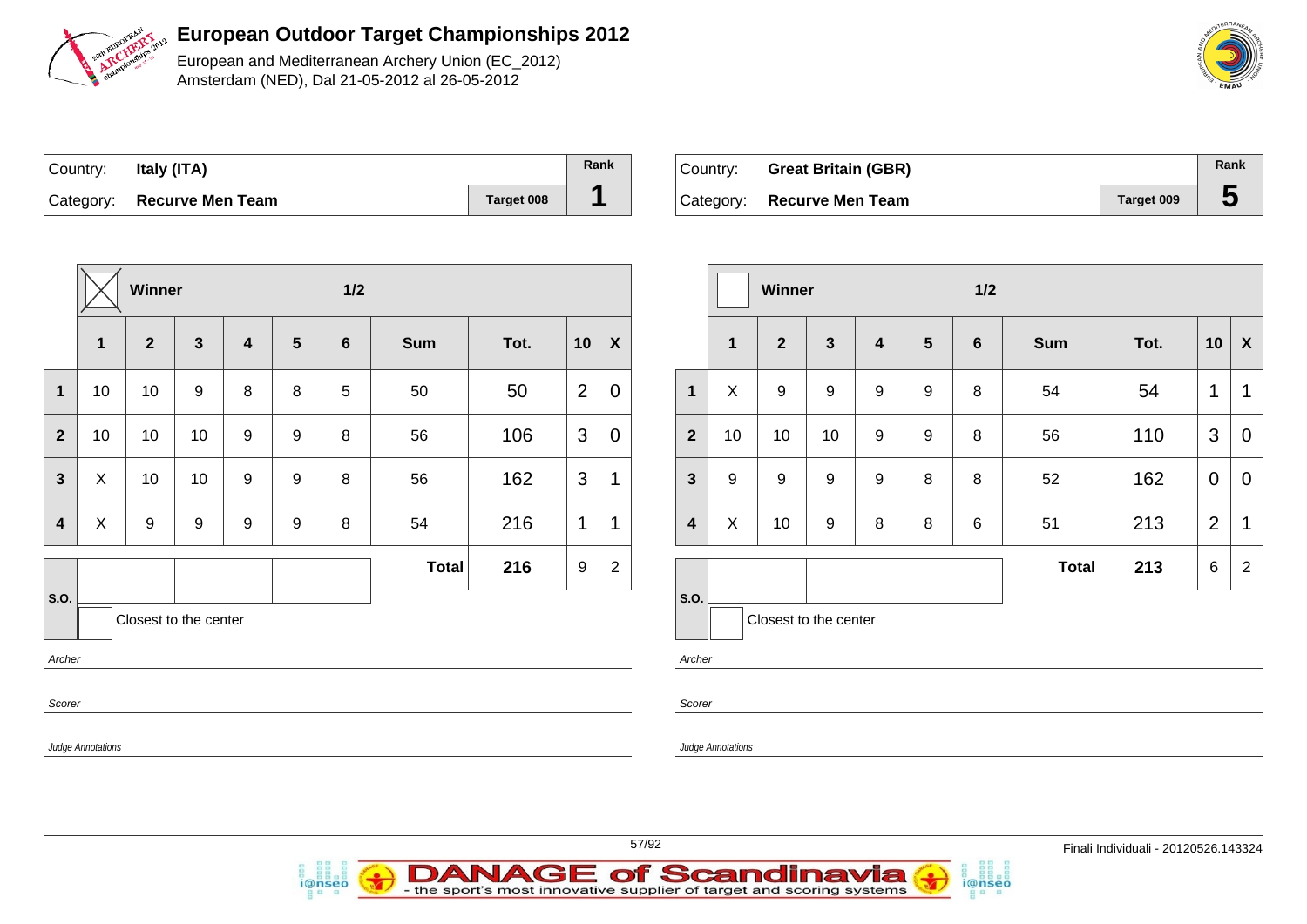

European and Mediterranean Archery Union (EC\_2012) Amsterdam (NED), Dal 21-05-2012 al 26-05-2012

| Country: Ukraine (UKR)     |            | Rank |
|----------------------------|------------|------|
| Category: Recurve Men Team | Target 011 |      |

i@nseo

| ⊦Country: ⊦ | <b>Netherlands (NED)</b> |            | Rank |
|-------------|--------------------------|------------|------|
| Category:   | <b>Recurve Men Team</b>  | Target 012 |      |

i@nseo

|                          |                          | Winner                |              |                  |                 | $1/2$          |              |      |              |                         |                                 |                          | Winner                |                  |                         |                  | 1/2             |            |      |                |                |
|--------------------------|--------------------------|-----------------------|--------------|------------------|-----------------|----------------|--------------|------|--------------|-------------------------|---------------------------------|--------------------------|-----------------------|------------------|-------------------------|------------------|-----------------|------------|------|----------------|----------------|
|                          | $\mathbf 1$              | $\overline{2}$        | $\mathbf{3}$ | 4                | $5\phantom{.0}$ | 6              | <b>Sum</b>   | Tot. | 10           | $\boldsymbol{X}$        |                                 | $\mathbf{1}$             | $\mathbf{2}$          | $\mathbf{3}$     | $\overline{\mathbf{4}}$ | $5\phantom{1}$   | $6\phantom{1}6$ | <b>Sum</b> | Tot. | 10             | $\mathbf{X}$   |
| $\overline{1}$           | X                        | $\mathsf{X}$          | 9            | 9                | 8               | 8              | 54           | 54   | 2            | $\overline{2}$          | $\mathbf{1}$                    | $\pmb{\times}$           | 9                     | 9                | 9                       | 8                | 8               | 53         | 53   | $\mathbf{1}$   | $\mathbf 1$    |
| $\mathbf{2}$             | X                        | 10                    | 10           | $\boldsymbol{9}$ | 9               | 8              | 56           | 110  | $\mathbf{3}$ | $\mathbf 1$             | $\overline{2}$                  | $\pmb{\times}$           | 10                    | 10               | 10                      | $\boldsymbol{9}$ | 9               | 58         | 111  | 4              | $\overline{1}$ |
| $\mathbf{3}$             | $\mathsf{X}$             | 10                    | 9            | 9                | 8               | 6              | 52           | 162  | 2            | $\mathbf 1$             | $\mathbf{3}$                    | X                        | 10                    | 10               | 10                      | $\boldsymbol{9}$ | 6               | 55         | 166  | 4              | $\overline{1}$ |
| $\overline{\mathbf{4}}$  | 10                       | 10                    | 9            | 8                | 8               | $\overline{7}$ | 52           | 214  | 2            | $\mathbf 0$             | $\overline{\mathbf{4}}$         | 10                       | 10                    | $\boldsymbol{9}$ | 9                       | $\, 8$           | $\overline{7}$  | 53         | 219  | $\overline{2}$ | $\mathbf 0$    |
|                          |                          |                       |              |                  |                 |                | <b>Total</b> | 214  | 9            | $\overline{\mathbf{4}}$ |                                 |                          |                       |                  |                         |                  |                 | Total      | 219  | 11             | $\mathbf{3}$   |
| S.O.<br>Archer<br>Scorer |                          | Closest to the center |              |                  |                 |                |              |      |              |                         | <b>S.O.</b><br>Archer<br>Scorer |                          | Closest to the center |                  |                         |                  |                 |            |      |                |                |
|                          | <b>Judge Annotations</b> |                       |              |                  |                 |                |              |      |              |                         |                                 | <b>Judge Annotations</b> |                       |                  |                         |                  |                 |            |      |                |                |

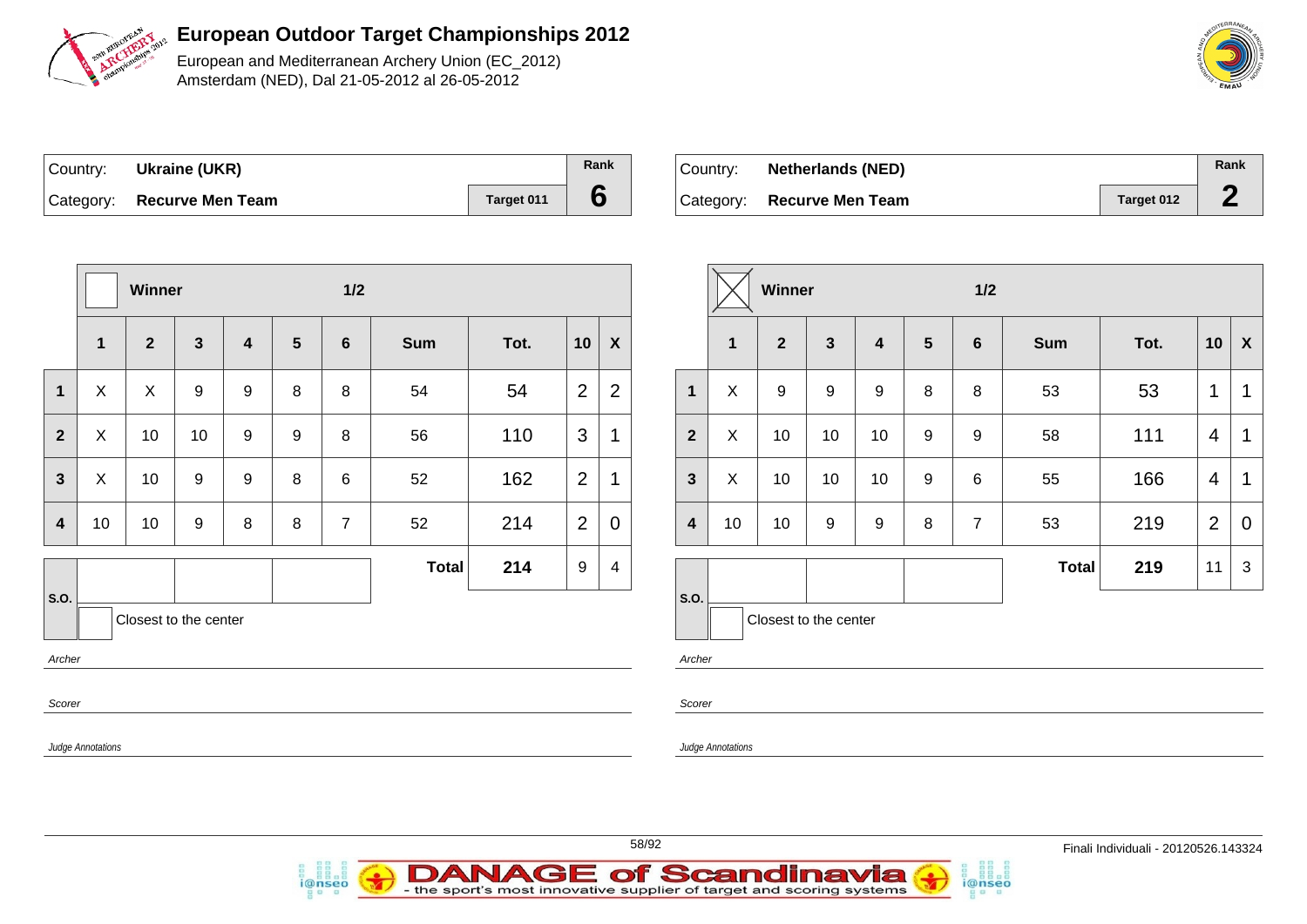

European and Mediterranean Archery Union (EC\_2012) Amsterdam (NED), Dal 21-05-2012 al 26-05-2012

| Country: | <b>Great Britain (GBR)</b> |            | Rank |
|----------|----------------------------|------------|------|
|          | Category: Recurve Men Team | Target 008 |      |

| ∣Country: | Ukraine (UKR)              |            | Rank |
|-----------|----------------------------|------------|------|
|           | Category: Recurve Men Team | Target 009 |      |

|                         |                   | Winner           |                       |                         |                  | <b>Bronze</b>  |              |      |                |                  |
|-------------------------|-------------------|------------------|-----------------------|-------------------------|------------------|----------------|--------------|------|----------------|------------------|
|                         | $\mathbf{1}$      | $\overline{2}$   | $\mathbf{3}$          | $\overline{\mathbf{4}}$ | $5\phantom{1}$   | $6\phantom{1}$ | <b>Sum</b>   | Tot. | 10             | $\boldsymbol{X}$ |
| 1                       | 10                | 10               | $\boldsymbol{9}$      | $\boldsymbol{9}$        | $\overline{7}$   | M              | 45           | 45   | $\overline{2}$ | $\mathbf 0$      |
| $\overline{2}$          | X                 | 10               | $\boldsymbol{9}$      | $\boldsymbol{9}$        | 8                | $\overline{7}$ | 53           | 98   | $\overline{2}$ | 1                |
| 3                       | 9                 | $\boldsymbol{9}$ | $\boldsymbol{9}$      | 8                       | 8                | $\overline{7}$ | 50           | 148  | $\mathbf 0$    | 0                |
| $\overline{\mathbf{4}}$ | X                 | X.               | 10                    | $\boldsymbol{9}$        | $\boldsymbol{9}$ | 4              | 52           | 200  | 3              | $\overline{2}$   |
|                         |                   |                  |                       |                         |                  |                | <b>Total</b> | 200  | $\overline{7}$ | 3                |
| S.O.                    |                   |                  | Closest to the center |                         |                  |                |              |      |                |                  |
| Archer                  |                   |                  |                       |                         |                  |                |              |      |                |                  |
| Scorer                  |                   |                  |                       |                         |                  |                |              |      |                |                  |
|                         | Judge Annotations |                  |                       |                         |                  |                |              |      |                |                  |

i@nseo

|                         |              | <b>Winner</b>         |                  |                         |                  | <b>Bronze</b>   |              |      |                |   |
|-------------------------|--------------|-----------------------|------------------|-------------------------|------------------|-----------------|--------------|------|----------------|---|
|                         | $\mathbf{1}$ | $\overline{2}$        | $\mathbf{3}$     | $\overline{\mathbf{4}}$ | $5\phantom{1}$   | $6\phantom{1}6$ | <b>Sum</b>   | Tot. | 10             | X |
| 1                       | X            | 10                    | $\boldsymbol{9}$ | $\boldsymbol{9}$        | 8                | $\overline{7}$  | 53           | 53   | $\overline{2}$ | 1 |
| $\overline{2}$          | X            | 10                    | $\boldsymbol{9}$ | $\boldsymbol{9}$        | $\boldsymbol{9}$ | 8               | 55           | 108  | $\overline{2}$ | 1 |
| $\mathbf{3}$            | X            | $\boldsymbol{9}$      | 8                | 8                       | $\overline{7}$   | 6               | 48           | 156  | $\mathbf 1$    | 1 |
| $\overline{\mathbf{4}}$ | 10           | 9                     | 8                | 8                       | $\overline{7}$   | 6               | 48           | 204  | 1              | 0 |
|                         |              |                       |                  |                         |                  |                 | <b>Total</b> | 204  | 6              | 3 |
| S.O.                    |              | Closest to the center |                  |                         |                  |                 |              |      |                |   |

i@nseo

her:

orer

ge Annotations





**DANAGE of Scandinavia**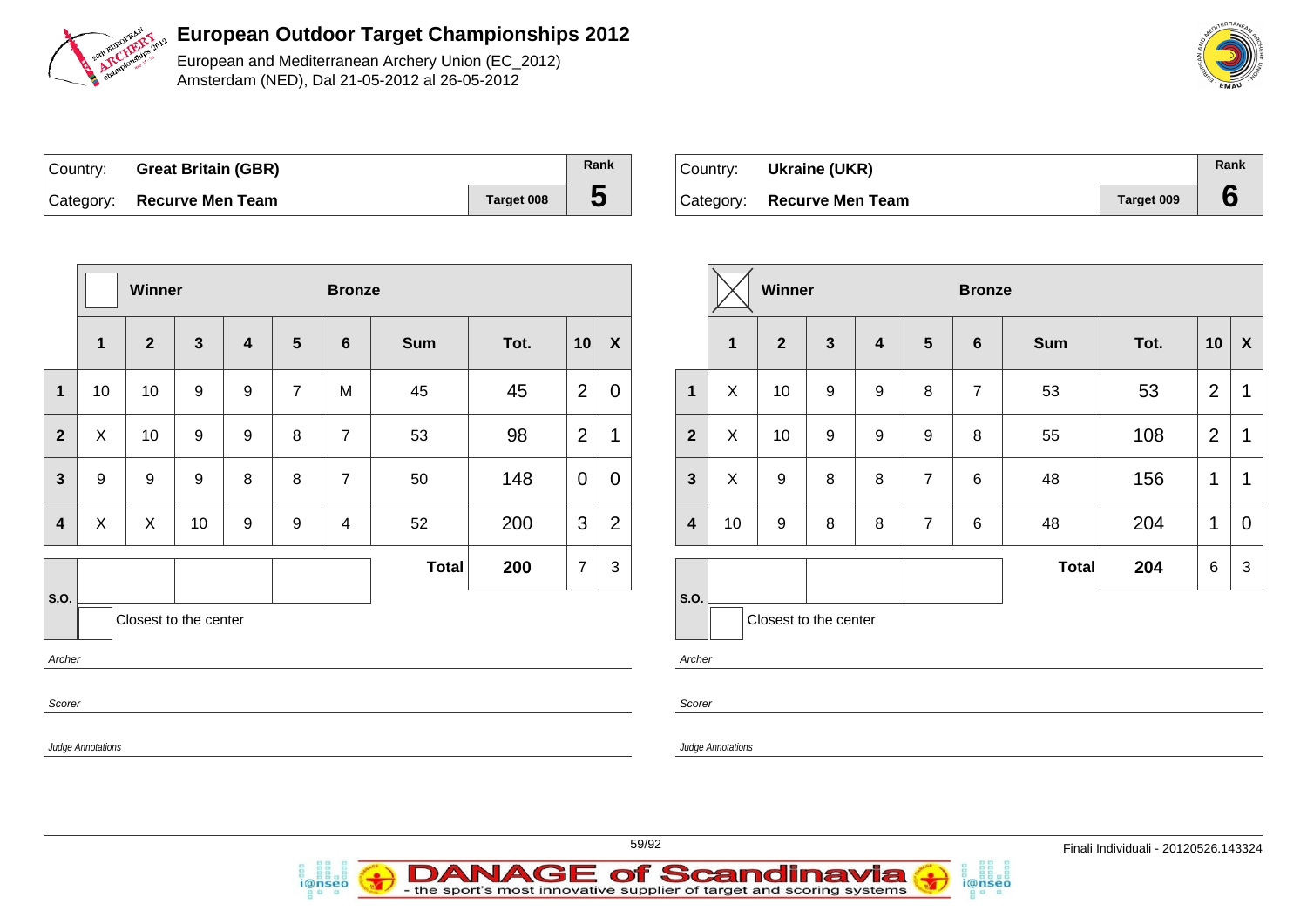

European and Mediterranean Archery Union (EC\_2012) Amsterdam (NED), Dal 21-05-2012 al 26-05-2012

| Country: | Italy (ITA)                |            | Rank |
|----------|----------------------------|------------|------|
|          | Category: Recurve Men Team | Target 001 |      |

i@nseo

| Country: | <b>Netherlands (NED)</b>   |            | Rank |
|----------|----------------------------|------------|------|
|          | Category: Recurve Men Team | Target 002 |      |

|                |                          | Winner                |                         |                         |                  | Final            |              |      |                |                           |                         |                   | Winner                |                  |  |
|----------------|--------------------------|-----------------------|-------------------------|-------------------------|------------------|------------------|--------------|------|----------------|---------------------------|-------------------------|-------------------|-----------------------|------------------|--|
|                | $\mathbf 1$              | $\overline{2}$        | $\overline{\mathbf{3}}$ | $\overline{\mathbf{4}}$ | $5\phantom{1}$   | $6\phantom{1}$   | <b>Sum</b>   | Tot. | 10             | $\boldsymbol{\mathsf{X}}$ |                         | $\mathbf 1$       | $\overline{2}$        | $\mathbf{3}$     |  |
| 1              | $9\,$                    | 8                     | 10                      | 9                       | $9\,$            | 10               | 55           | 55   | $\overline{2}$ | $\overline{0}$            | $\mathbf{1}$            | 9                 | 9                     | 10               |  |
| $\overline{2}$ | $\boldsymbol{9}$         | $9\,$                 | 9                       | 9                       | $\boldsymbol{9}$ | $\boldsymbol{9}$ | 54           | 109  | $\mathbf 0$    | $\mathbf 0$               | $\overline{2}$          | $\overline{7}$    | 9                     | 10               |  |
| $\mathbf{3}$   | 8                        | 10                    | 10                      | $\boldsymbol{9}$        | $\,8\,$          | 10               | 55           | 164  | 3              | $\mathbf 0$               | $\overline{3}$          | $\overline{7}$    | 10                    | $\boldsymbol{9}$ |  |
| 4              | 9                        | $\boldsymbol{9}$      | 6                       | 9                       | $\boldsymbol{9}$ | $\,6$            | 48           | 212  | $\mathbf 0$    | $\mathbf 0$               | $\overline{\mathbf{4}}$ | $\boldsymbol{9}$  | $9\,$                 | 10               |  |
|                |                          |                       |                         |                         |                  |                  | <b>Total</b> | 212  | 5              | $\mathbf 0$               |                         |                   |                       |                  |  |
| S.O.<br>Archer |                          | Closest to the center |                         |                         |                  |                  |              |      |                |                           | S.O.<br>Archer          |                   | Closest to the center |                  |  |
| Scorer         |                          |                       |                         |                         |                  |                  |              |      |                |                           | Scorer                  |                   |                       |                  |  |
|                | <b>Judge Annotations</b> |                       |                         |                         |                  |                  |              |      |                |                           |                         | Judge Annotations |                       |                  |  |

|                | 1 | $\overline{2}$ | 3  | 4 | $5\phantom{1}$ | 6 | <b>Sum</b> | Tot. | 10 | X |
|----------------|---|----------------|----|---|----------------|---|------------|------|----|---|
| 1              | 9 | 9              | 10 | 9 | 9              | 9 | 55         | 55   | 1  | 0 |
| $\overline{2}$ | 7 | 9              | 10 | 9 | 9              | 9 | 53         | 108  | 1  | 0 |
|                |   |                |    |   |                |   |            |      |    |   |



i@nseo



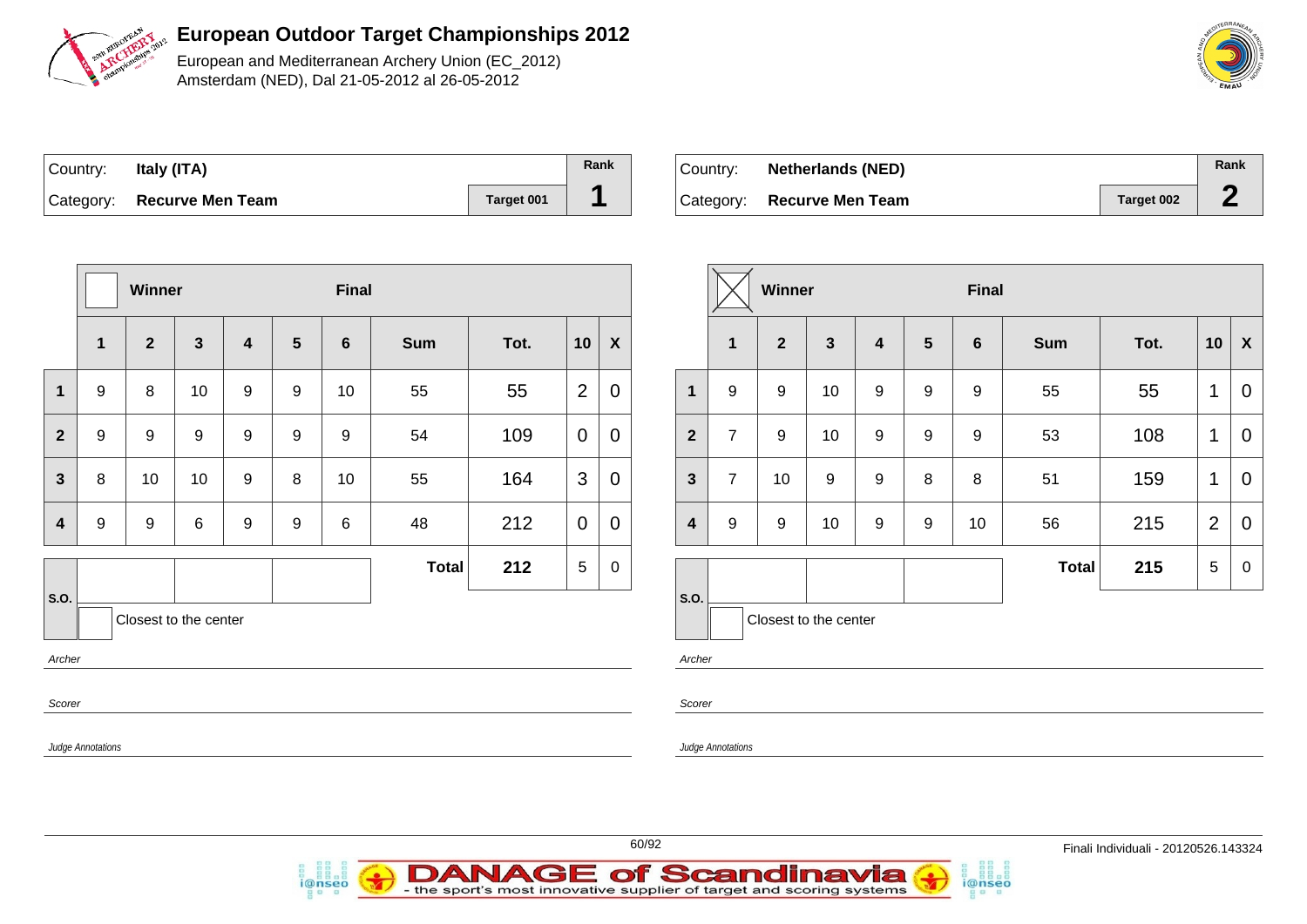

European and Mediterranean Archery Union (EC\_2012) Amsterdam (NED), Dal 21-05-2012 al 26-05-2012

| Country: Russia (RUS)        |            | Rank |
|------------------------------|------------|------|
| Category: Recurve Women Team | Target 001 |      |

i@nseo

| Country: Spain (ESP)         |            | Rank |
|------------------------------|------------|------|
| Category: Recurve Women Team | Target 002 | 16   |

|                                                   |                          | Winner         |              |                |                 | 1/8            |              |      |                |                           |                         | Winner                |                  |                  |                |                | 1/8            |              |      |                 |                           |  |
|---------------------------------------------------|--------------------------|----------------|--------------|----------------|-----------------|----------------|--------------|------|----------------|---------------------------|-------------------------|-----------------------|------------------|------------------|----------------|----------------|----------------|--------------|------|-----------------|---------------------------|--|
|                                                   | $\mathbf{1}$             | $\overline{2}$ | $\mathbf{3}$ | 4              | $5\phantom{.0}$ | 6              | Sum          | Tot. | 10             | $\boldsymbol{\mathsf{X}}$ |                         | $\mathbf{1}$          | $\mathbf{2}$     | $\mathbf{3}$     | 4              | 5              | $6\phantom{1}$ | <b>Sum</b>   | Tot. | 10              | $\boldsymbol{\mathsf{X}}$ |  |
| $\mathbf 1$                                       | 10                       | 10             | 10           | 9              | 8               | 8              | 55           | 55   | $\mathfrak{S}$ | $\mathbf 0$               | $\mathbf{1}$            | 9                     | 9                | 8                | 8              | 8              | 8              | 50           | 50   | $\overline{0}$  | $\mathbf 0$               |  |
| $\overline{2}$                                    | 10                       | 9              | 8            | $\overline{7}$ | 6               | 5              | 45           | 100  | $\mathbf{1}$   | $\mathbf 0$               | $\overline{\mathbf{2}}$ | $\pmb{\times}$        | 10               | 9                | $\overline{7}$ | $\overline{7}$ | $\,6$          | 49           | 99   | $\overline{2}$  | $\mathbf 1$               |  |
| $\mathbf{3}$                                      | 10                       | 9              | 9            | 8              | 8               | 6              | 50           | 150  | $\mathbf 1$    | $\mathbf 0$               | $\mathbf{3}$            | $\boldsymbol{X}$      | 10               | $\boldsymbol{9}$ | 9              | 8              | $\overline{7}$ | 53           | 152  | $\overline{2}$  | $\mathbf 1$               |  |
| $\overline{\mathbf{4}}$                           | 10                       | 9              | 8            | 8              | 8               | $\overline{2}$ | 45           | 195  | 1              | $\mathbf 0$               | $\overline{\mathbf{4}}$ | 10                    | $\boldsymbol{9}$ | 9                | 8              | $\overline{7}$ | 6              | 49           | 201  | $\mathbf{1}$    | $\mathbf 0$               |  |
|                                                   |                          |                |              |                |                 |                | <b>Total</b> | 195  | 6              | $\mathbf 0$               |                         |                       |                  |                  |                |                |                | <b>Total</b> | 201  | $5\phantom{.0}$ | $\overline{2}$            |  |
| S.O.<br>Closest to the center<br>Archer<br>Scorer |                          |                |              |                |                 |                |              |      |                | S.O.<br>Archer<br>Scorer  |                         | Closest to the center |                  |                  |                |                |                |              |      |                 |                           |  |
|                                                   | <b>Judge Annotations</b> |                |              |                |                 |                |              |      |                |                           |                         | Judge Annotations     |                  |                  |                |                |                |              |      |                 |                           |  |
|                                                   |                          |                |              |                |                 |                |              |      |                |                           |                         |                       |                  |                  |                |                |                |              |      |                 |                           |  |



i@nseo

**DANAGE of Scandinavia**<br>- the sport's most innovative supplier of target and scoring systems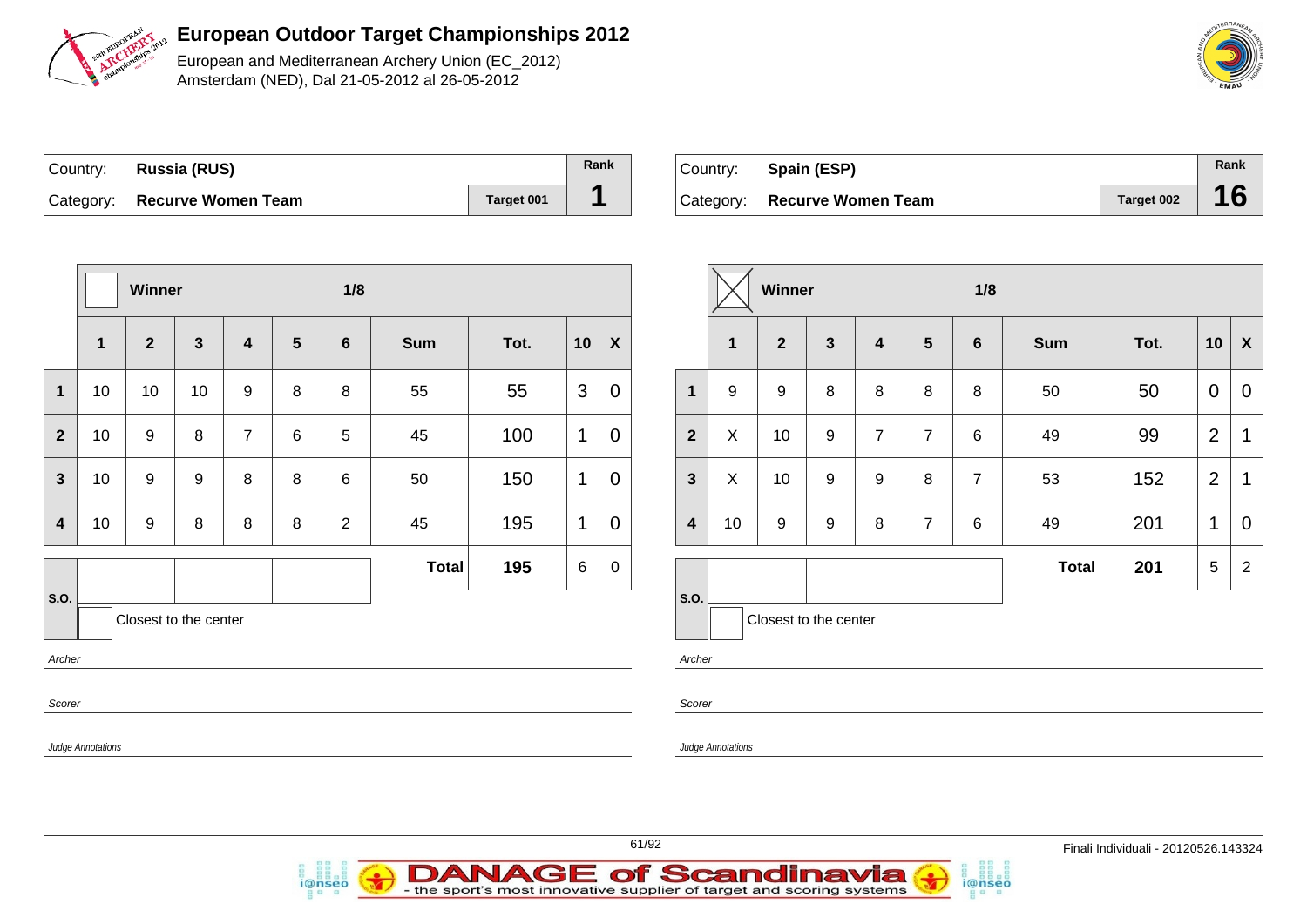

European and Mediterranean Archery Union (EC\_2012) Amsterdam (NED), Dal 21-05-2012 al 26-05-2012

| Country: Poland (POL)        |            | Rank |
|------------------------------|------------|------|
| Category: Recurve Women Team | Target 005 | 9    |

*i*@nseo

| Country: | Italy (ITA)                  |            | Rank |
|----------|------------------------------|------------|------|
|          | Category: Recurve Women Team | Target 006 |      |

|                                                   |              | Winner         |              |                |                | 1/8            |              |      |                | Winner           |                          |                   | 1/8                   |                  |                  |                 |                |       |      |                |                |
|---------------------------------------------------|--------------|----------------|--------------|----------------|----------------|----------------|--------------|------|----------------|------------------|--------------------------|-------------------|-----------------------|------------------|------------------|-----------------|----------------|-------|------|----------------|----------------|
|                                                   | $\mathbf{1}$ | $\overline{2}$ | $\mathbf{3}$ | 4              | $5\phantom{1}$ | $6\phantom{1}$ | <b>Sum</b>   | Tot. | 10             | $\pmb{\chi}$     |                          | $\mathbf{1}$      | $\overline{2}$        | $\mathbf{3}$     | $\boldsymbol{4}$ | $5\phantom{.0}$ | 6              | Sum   | Tot. | 10             | $\mathbf{X}$   |
| $\mathbf{1}$                                      | 9            | 9              | 9            | 9              | $\overline{7}$ | 5              | 48           | 48   | $\mathbf 0$    | $\mathbf 0$      | $\mathbf{1}$             | 10                | 9                     | $\boldsymbol{9}$ | 8                | $\overline{7}$  | 5              | 48    | 48   | $\mathbf 1$    | $\overline{0}$ |
| $\overline{2}$                                    | 9            | 8              | 8            | $\bf 8$        | $\overline{7}$ | 5              | 45           | 93   | $\overline{0}$ | $\mathbf 0$      | $\overline{2}$           | 10                | $\boldsymbol{9}$      | $\boldsymbol{9}$ | $\boldsymbol{9}$ | $\bf 8$         | $\bf 8$        | 53    | 101  | $\mathbf{1}$   | $\overline{0}$ |
| $\mathbf{3}$                                      | 9            | 9              | 8            | $\overline{7}$ | $\overline{7}$ | 6              | 46           | 139  | $\overline{0}$ | $\mathbf 0$      | $\mathbf{3}$             | $\mathsf X$       | 10                    | $\boldsymbol{9}$ | $\bf 8$          | $\overline{7}$  | $\sqrt{3}$     | 47    | 148  | $\overline{2}$ | $\mathbf{1}$   |
| $\overline{\mathbf{4}}$                           | 10           | 10             | 9            | 9              | $\overline{7}$ | $\overline{7}$ | 52           | 191  | 2              | $\mathbf 0$      | $\overline{\mathbf{4}}$  | 9                 | 8                     | $\bf 8$          | 8                | 8               | $\overline{7}$ | 48    | 196  | $\overline{0}$ | $\overline{0}$ |
|                                                   |              |                |              |                |                |                | <b>Total</b> | 191  | $\overline{2}$ | $\boldsymbol{0}$ |                          |                   |                       |                  |                  |                 |                | Total | 196  | $\overline{4}$ | $\overline{1}$ |
| S.O.<br>Closest to the center<br>Archer<br>Scorer |              |                |              |                |                |                |              |      |                |                  | S.O.<br>Archer<br>Scorer |                   | Closest to the center |                  |                  |                 |                |       |      |                |                |
| Judge Annotations                                 |              |                |              |                |                |                |              |      |                |                  |                          | Judge Annotations |                       |                  |                  |                 |                |       |      |                |                |



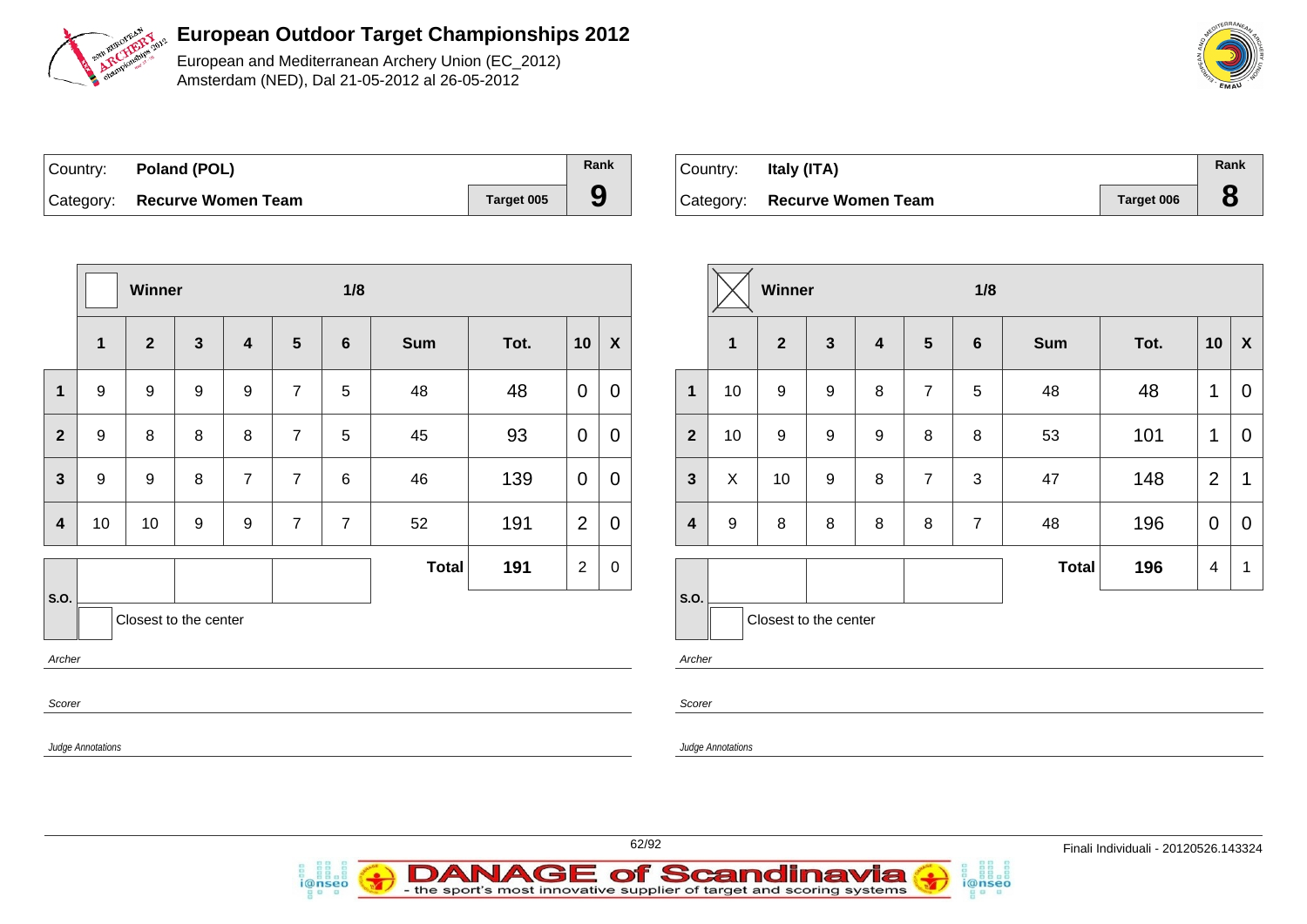

European and Mediterranean Archery Union (EC\_2012) Amsterdam (NED), Dal 21-05-2012 al 26-05-2012

| ∣Country: | Germany (GER)                |            | Rank |
|-----------|------------------------------|------------|------|
|           | Category: Recurve Women Team | Target 008 |      |

| Country: | Romania (ROU)                |            | Rank |
|----------|------------------------------|------------|------|
|          | Category: Recurve Women Team | Target 009 |      |

|                  |                   | <b>Winner</b>    |                       |         |                  | 1/8            |              |      |                | Winner           |                |                   |                  |                  |
|------------------|-------------------|------------------|-----------------------|---------|------------------|----------------|--------------|------|----------------|------------------|----------------|-------------------|------------------|------------------|
|                  | 1                 | $\overline{2}$   | $\mathbf{3}$          | 4       | $5\phantom{.0}$  | $\bf 6$        | <b>Sum</b>   | Tot. | 10             | $\boldsymbol{X}$ |                | 1                 | $\mathbf{2}$     | $\mathbf{3}$     |
| $\mathbf{1}$     | 10                | 10               | $\boldsymbol{9}$      | 8       | $\,8\,$          | $\,6$          | 51           | 51   | $\overline{2}$ | $\mathbf 0$      | $\mathbf{1}$   | X                 | $\boldsymbol{9}$ | $\boldsymbol{9}$ |
| $\overline{2}$   | $\pmb{\times}$    | X                | 9                     | 9       | $\boldsymbol{9}$ | $\,6$          | 53           | 104  | $\overline{2}$ | $\mathbf{2}$     | $\overline{2}$ | 10                | 10               | $\boldsymbol{9}$ |
| $\mathbf{3}$     | 10                | 10               | 10                    | 9       | $\,8\,$          | $\overline{7}$ | 54           | 158  | 3              | $\boldsymbol{0}$ | $\mathbf{3}$   | 10                | $\boldsymbol{9}$ | $\boldsymbol{9}$ |
| $\boldsymbol{4}$ | X                 | $\boldsymbol{9}$ | 9                     | $\,8\,$ | $\overline{7}$   | $\,6$          | 49           | 207  | $\mathbf{1}$   | $\mathbf{1}$     | 4              | 10                | $\boldsymbol{9}$ | 8                |
|                  |                   |                  |                       |         |                  |                | <b>Total</b> | 207  | $\,8\,$        | $\sqrt{3}$       |                |                   |                  |                  |
| S.O.             |                   |                  | Closest to the center |         |                  |                |              |      |                |                  | S.O.           |                   | Closest to the   |                  |
| Archer           |                   |                  |                       |         |                  |                |              |      |                |                  |                | Archer            |                  |                  |
| Scorer           |                   |                  |                       |         |                  |                |              |      |                |                  |                | Scorer            |                  |                  |
|                  | Judge Annotations |                  |                       |         |                  |                |              |      |                |                  |                | Judge Annotations |                  |                  |
|                  |                   |                  |                       |         |                  |                |              |      |                |                  |                |                   |                  |                  |

|                         |              | Winner                |                  |                |                | 1/8            |              |      |                |                |
|-------------------------|--------------|-----------------------|------------------|----------------|----------------|----------------|--------------|------|----------------|----------------|
|                         | $\mathbf{1}$ | $\mathbf{2}$          | $\mathbf{3}$     | 4              | $5\phantom{1}$ | $6\phantom{1}$ | <b>Sum</b>   | Tot. | 10             | X              |
| $\mathbf{1}$            | X            | 9                     | $\boldsymbol{9}$ | $\overline{7}$ | $\overline{7}$ | 6              | 48           | 48   | 1              | 1              |
| $\overline{2}$          | 10           | 10                    | 9                | 8              | $\overline{7}$ | $\overline{7}$ | 51           | 99   | $\overline{2}$ | 0              |
| $\overline{\mathbf{3}}$ | 10           | 9                     | 9                | $\overline{7}$ | $\overline{7}$ | M              | 42           | 141  | 1              | $\overline{0}$ |
| $\overline{\mathbf{4}}$ | 10           | $\boldsymbol{9}$      | 8                | $\overline{7}$ | $6\phantom{1}$ | 6              | 46           | 187  | 1              | 0              |
|                         |              |                       |                  |                |                |                | <b>Total</b> | 187  | 5              | 1              |
| S.O.                    |              | Closest to the center |                  |                |                |                |              |      |                |                |

i@nseo



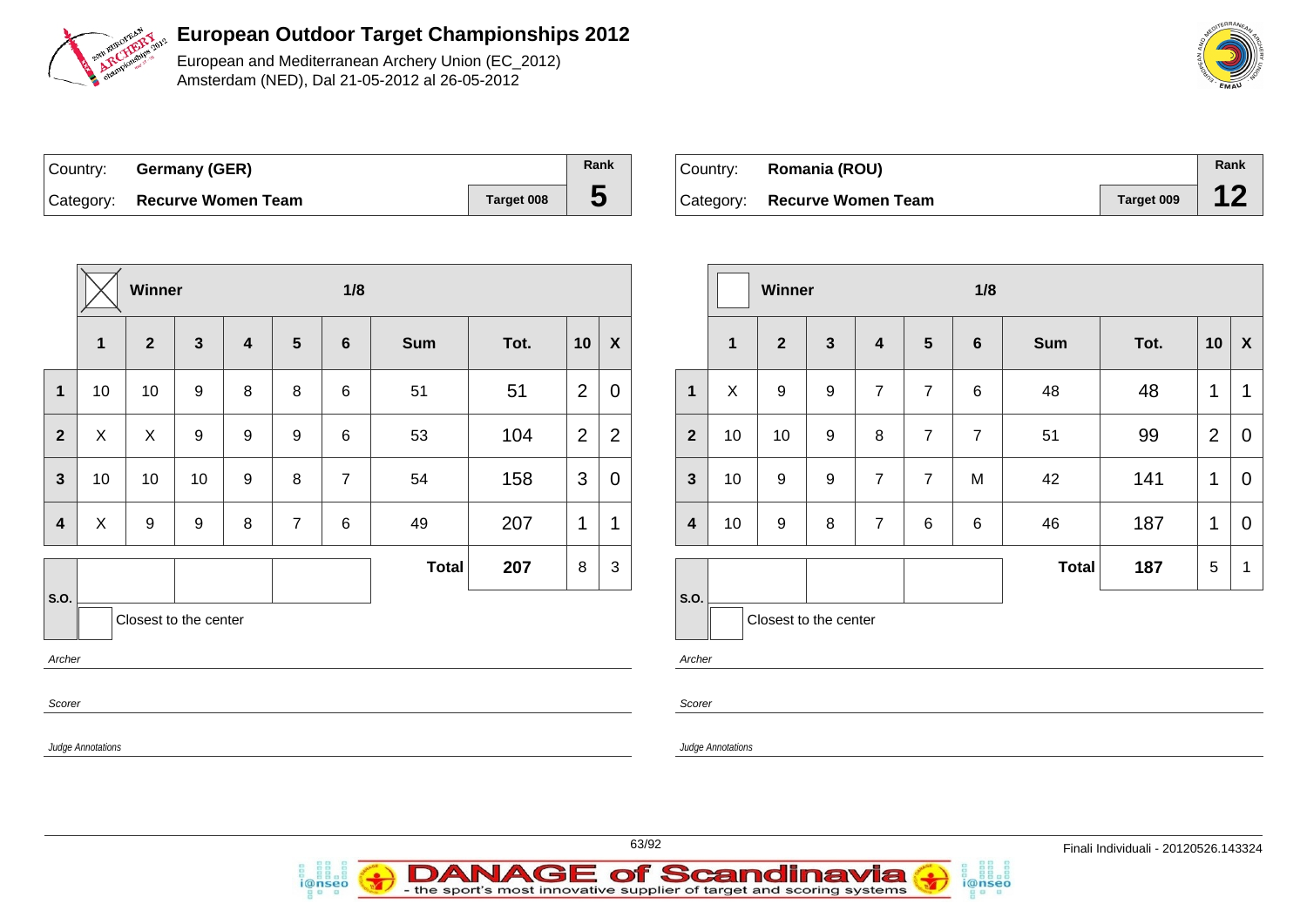

European and Mediterranean Archery Union (EC\_2012) Amsterdam (NED), Dal 21-05-2012 al 26-05-2012

| Country: Turkey (TUR)        |            | Rank |
|------------------------------|------------|------|
| Category: Recurve Women Team | Target 011 | 13   |

*i*@nseo

| ⊺Country: | Ukraine (UKR)                |            | Rank |
|-----------|------------------------------|------------|------|
|           | Category: Recurve Women Team | Target 012 | д    |

i@nseo

|                                               |                         | Winner                |              |                |                | 1/8            |              |      |                |                  | Winner                  |                  |                       |                  |   |                  | 1/8             |            |      |                |                |
|-----------------------------------------------|-------------------------|-----------------------|--------------|----------------|----------------|----------------|--------------|------|----------------|------------------|-------------------------|------------------|-----------------------|------------------|---|------------------|-----------------|------------|------|----------------|----------------|
|                                               | $\overline{\mathbf{1}}$ | $\overline{2}$        | $\mathbf{3}$ | $\overline{4}$ | $5\phantom{1}$ | $6\phantom{1}$ | <b>Sum</b>   | Tot. | 10             | $\boldsymbol{X}$ |                         | $\mathbf{1}$     | $\mathbf{2}$          | $\mathbf{3}$     | 4 | $5\phantom{.0}$  | $6\phantom{1}6$ | <b>Sum</b> | Tot. |                | $10 \mid X$    |
| $\mathbf 1$                                   | 9                       | 9                     | 8            | 8              | $\overline{7}$ | $\overline{7}$ | 48           | 48   | $\mathbf 0$    | $\boldsymbol{0}$ | $\mathbf 1$             | 10               | 9                     | 9                | 8 | 8                | 6               | 50         | 50   | 1              | $\overline{0}$ |
| $\overline{2}$                                | X                       | 10                    | 9            | 8              | 8              | 8              | 53           | 101  | $\overline{2}$ | $\mathbf{1}$     | $\overline{2}$          | $\boldsymbol{9}$ | 9                     | $\boldsymbol{9}$ | 9 | $\boldsymbol{9}$ | 8               | 53         | 103  | $\overline{0}$ | $\overline{0}$ |
| $\mathbf{3}$                                  | 10                      | 8                     | 8            | $\overline{7}$ | $\overline{7}$ | $\overline{7}$ | 47           | 148  | $\mathbf{1}$   | $\mathbf 0$      | $\mathbf{3}$            | 10               | 10                    | $\boldsymbol{9}$ | 8 | 8                | 8               | 53         | 156  | 2              | $\overline{0}$ |
| $\overline{\mathbf{4}}$                       | 10                      | 9                     | 8            | $\overline{7}$ | $\overline{7}$ | $\overline{7}$ | 48           | 196  | $\mathbf{1}$   | $\mathbf 0$      | $\overline{\mathbf{4}}$ | 10               | 9                     | $\boldsymbol{9}$ | 8 | $\overline{7}$   | 6               | 49         | 205  | $\mathbf{1}$   | $\overline{0}$ |
|                                               |                         |                       |              |                |                |                | <b>Total</b> | 196  | $\overline{4}$ | $\mathbf{1}$     |                         |                  |                       |                  |   |                  |                 | Total      | 205  | $\overline{4}$ | $\overline{0}$ |
| S.O.                                          |                         | Closest to the center |              |                |                |                |              |      |                |                  | S.O.                    |                  | Closest to the center |                  |   |                  |                 |            |      |                |                |
| Archer                                        |                         |                       |              |                |                |                |              |      |                |                  | Archer                  |                  |                       |                  |   |                  |                 |            |      |                |                |
| Scorer<br>Scorer                              |                         |                       |              |                |                |                |              |      |                |                  |                         |                  |                       |                  |   |                  |                 |            |      |                |                |
| <b>Judge Annotations</b><br>Judge Annotations |                         |                       |              |                |                |                |              |      |                |                  |                         |                  |                       |                  |   |                  |                 |            |      |                |                |
|                                               |                         |                       |              |                |                |                |              |      |                |                  |                         |                  |                       |                  |   |                  |                 |            |      |                |                |

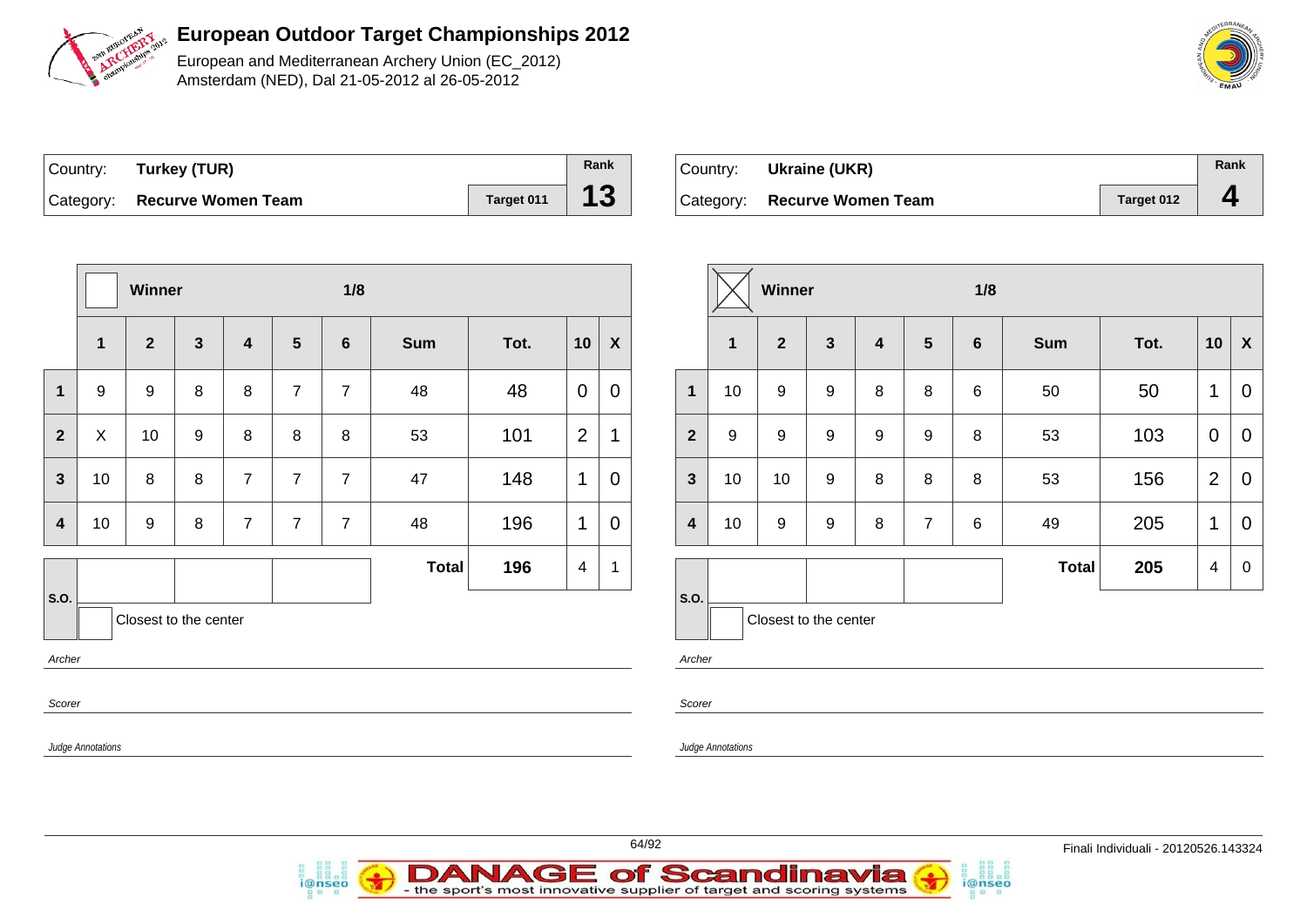

European and Mediterranean Archery Union (EC\_2012) Amsterdam (NED), Dal 21-05-2012 al 26-05-2012

| Country: Georgia (GEO)       |            | Rank |
|------------------------------|------------|------|
| Category: Recurve Women Team | Target 014 | J    |

i@nseo

| ∣Country: | <b>Switzerland (SUI)</b>     |            | Rank |
|-----------|------------------------------|------------|------|
|           | Category: Recurve Women Team | Target 015 |      |

i@nseo

|                         | Winner                                    |              |              |                |   | 1/8             |              |      | Winner         |                  |                         |                   |                       |              | 1/8            |                 |   |       |      |                |                           |
|-------------------------|-------------------------------------------|--------------|--------------|----------------|---|-----------------|--------------|------|----------------|------------------|-------------------------|-------------------|-----------------------|--------------|----------------|-----------------|---|-------|------|----------------|---------------------------|
|                         | $\mathbf{1}$                              | $\mathbf{2}$ | $\mathbf{3}$ | 4              | 5 | $6\phantom{1}6$ | <b>Sum</b>   | Tot. | 10             | $\boldsymbol{X}$ |                         | $\mathbf{1}$      | $\overline{2}$        | $\mathbf{3}$ | 4              | $5\phantom{.0}$ | 6 | Sum   | Tot. | 10             | $\boldsymbol{\mathsf{x}}$ |
| $\mathbf 1$             | 9                                         | 8            | 8            | 8              | 8 | $\overline{7}$  | 48           | 48   | $\mathbf 0$    | $\mathbf 0$      | $\mathbf{1}$            | X                 | 9                     | 8            | 8              | 8               | 8 | 51    | 51   | $\mathbf 1$    | $\overline{1}$            |
| $\overline{2}$          | 10                                        | 9            | 9            | 9              | 8 | $\overline{7}$  | 52           | 100  | $\mathbf 1$    | $\mathbf 0$      | $\mathbf{2}$            | 8                 | 8                     | 8            | $\overline{7}$ | $\overline{7}$  | 6 | 44    | 95   | $\mathbf{0}$   | $\mathbf 0$               |
| $3\phantom{a}$          | 9                                         | 9            | 8            | 8              | 6 | 5               | 45           | 145  | $\mathbf 0$    | 0                | $\mathbf{3}$            | X                 | 9                     | 9            | $\overline{7}$ | -1              | M | 36    | 131  | $\mathbf{1}$   | $\mathbf 1$               |
| $\overline{\mathbf{4}}$ | 10                                        | 9            | 8            | $\overline{7}$ | 6 | 6               | 46           | 191  | $\mathbf 1$    | 0                | $\overline{\mathbf{4}}$ | 10                | 10                    | 9            | $\overline{7}$ | 6               | 5 | 47    | 178  | $\overline{2}$ | 0                         |
| S.O.                    |                                           |              |              |                |   |                 | <b>Total</b> | 191  | $\overline{c}$ | $\mathbf 0$      | S.O.                    |                   | Closest to the center |              |                |                 |   | Total | 178  | $\overline{4}$ | $\overline{2}$            |
|                         | Closest to the center<br>Archer<br>Scorer |              |              |                |   |                 |              |      |                |                  | Archer<br>Scorer        |                   |                       |              |                |                 |   |       |      |                |                           |
|                         | <b>Judge Annotations</b>                  |              |              |                |   |                 |              |      |                |                  |                         | Judge Annotations |                       |              |                |                 |   |       |      |                |                           |

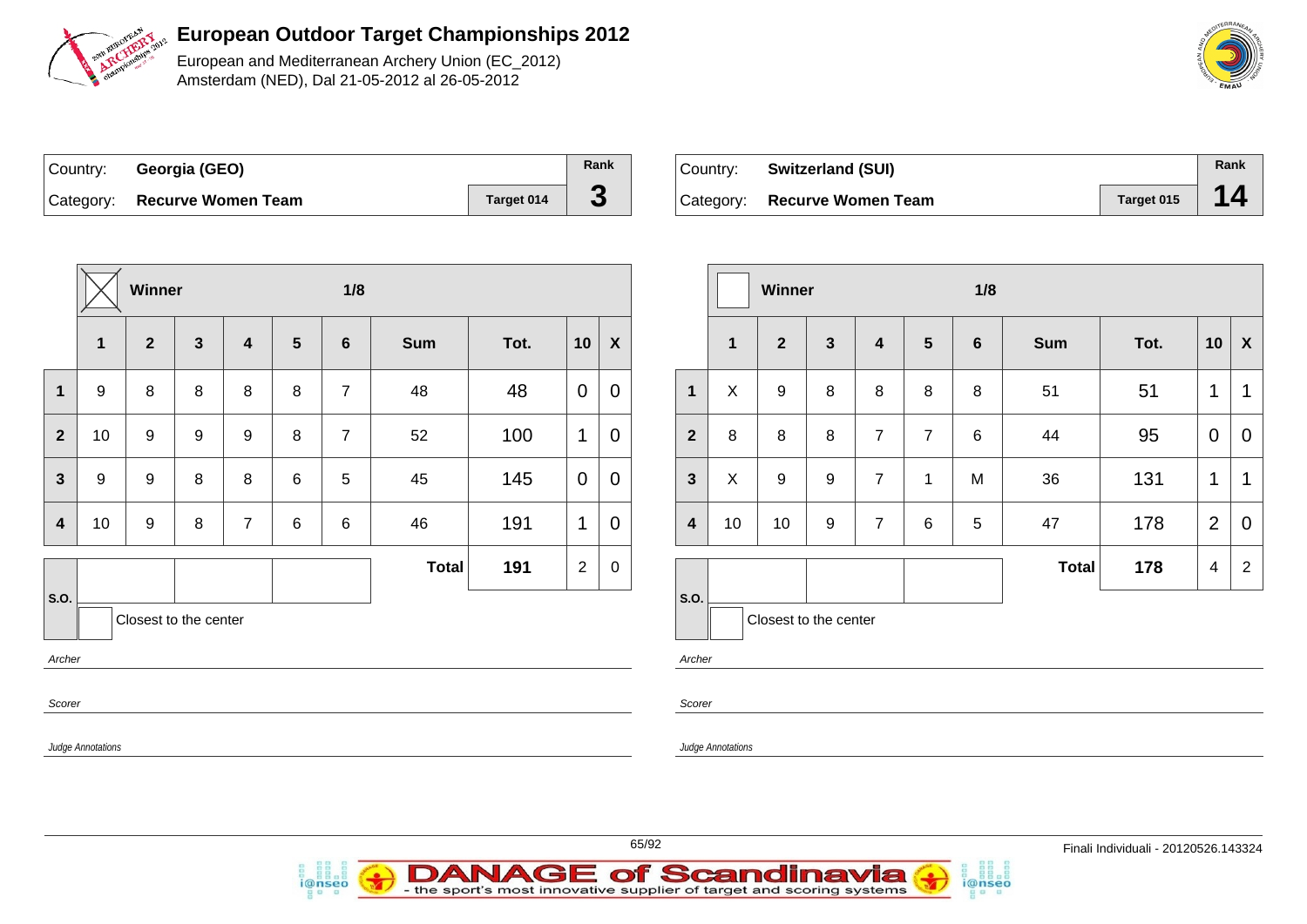

European and Mediterranean Archery Union (EC\_2012) Amsterdam (NED), Dal 21-05-2012 al 26-05-2012

| Country: Sweden (SWE)        |            | Rank |
|------------------------------|------------|------|
| Category: Recurve Women Team | Target 017 | 11   |

| Country: | France (FRA)                 |            | Rank |
|----------|------------------------------|------------|------|
|          | Category: Recurve Women Team | Target 018 |      |

|                         | Winner |                       |                  |                  |                |                |              |      |                |                  | Winner                  |                          |                       |                  |                         | 1/8            |                |            |      |                |                |
|-------------------------|--------|-----------------------|------------------|------------------|----------------|----------------|--------------|------|----------------|------------------|-------------------------|--------------------------|-----------------------|------------------|-------------------------|----------------|----------------|------------|------|----------------|----------------|
|                         | 1      | $\overline{2}$        | $\mathbf{3}$     | 4                | 5 <sup>5</sup> | $6\phantom{1}$ | <b>Sum</b>   | Tot. | 10             | $\boldsymbol{X}$ |                         | $\mathbf{1}$             | $\mathbf{2}$          | $\mathbf{3}$     | $\overline{\mathbf{4}}$ | $5\phantom{a}$ | $6\phantom{1}$ | <b>Sum</b> | Tot. | 10             | $\mathbf{X}$   |
| $\mathbf 1$             | 8      | 8                     | 8                | 8                | $\overline{7}$ | 6              | 45           | 45   | $\mathbf 0$    | $\boldsymbol{0}$ | $\mathbf{1}$            | 9                        | 9                     | $\boldsymbol{9}$ | 8                       | 8              | 6              | 49         | 49   | $\mathbf 0$    | $\overline{0}$ |
| $\overline{2}$          | 10     | 9                     | $\boldsymbol{9}$ | $\boldsymbol{9}$ | 8              | 6              | 51           | 96   | $\mathbf 1$    | $\boldsymbol{0}$ | $\overline{2}$          | $\pmb{\times}$           | $\boldsymbol{9}$      | $\boldsymbol{9}$ | $\overline{7}$          | $\,6\,$        | 6              | 47         | 96   | $\mathbf{1}$   | $\mathbf{1}$   |
| $\mathbf{3}$            | 9      | 9                     | $\overline{7}$   | $\overline{7}$   | $\overline{7}$ | $\overline{4}$ | 43           | 139  | $\mathbf 0$    | $\boldsymbol{0}$ | $\mathbf{3}$            | 9                        | 8                     | $\,8\,$          | 8                       | $\bf 8$        | $\sqrt{5}$     | 46         | 142  | $\overline{0}$ | $\overline{0}$ |
| $\overline{\mathbf{4}}$ | 10     | 9                     | 9                | 8                | 8              | 5              | 49           | 188  | 1              | $\mathbf 0$      | $\overline{\mathbf{4}}$ | 10                       | 10                    | $\boldsymbol{9}$ | $\boldsymbol{9}$        | $\bf 8$        | $\overline{7}$ | 53         | 195  | $\overline{2}$ | $\overline{0}$ |
|                         |        |                       |                  |                  |                |                | <b>Total</b> | 188  | $\overline{2}$ | $\mathbf 0$      |                         |                          |                       |                  |                         |                |                | Total      | 195  | $\mathbf{3}$   | $\overline{1}$ |
| S.O.                    |        | Closest to the center |                  |                  |                |                |              |      |                |                  | <b>S.O.</b>             |                          | Closest to the center |                  |                         |                |                |            |      |                |                |
| Archer                  |        |                       |                  |                  |                |                |              |      |                |                  | Archer                  |                          |                       |                  |                         |                |                |            |      |                |                |
| Scorer                  |        |                       |                  |                  |                |                |              |      |                |                  | Scorer                  |                          |                       |                  |                         |                |                |            |      |                |                |
| Judge Annotations       |        |                       |                  |                  |                |                |              |      |                |                  |                         | <b>Judge Annotations</b> |                       |                  |                         |                |                |            |      |                |                |
|                         |        |                       |                  |                  |                |                |              |      |                |                  |                         |                          |                       |                  |                         |                |                |            |      |                |                |





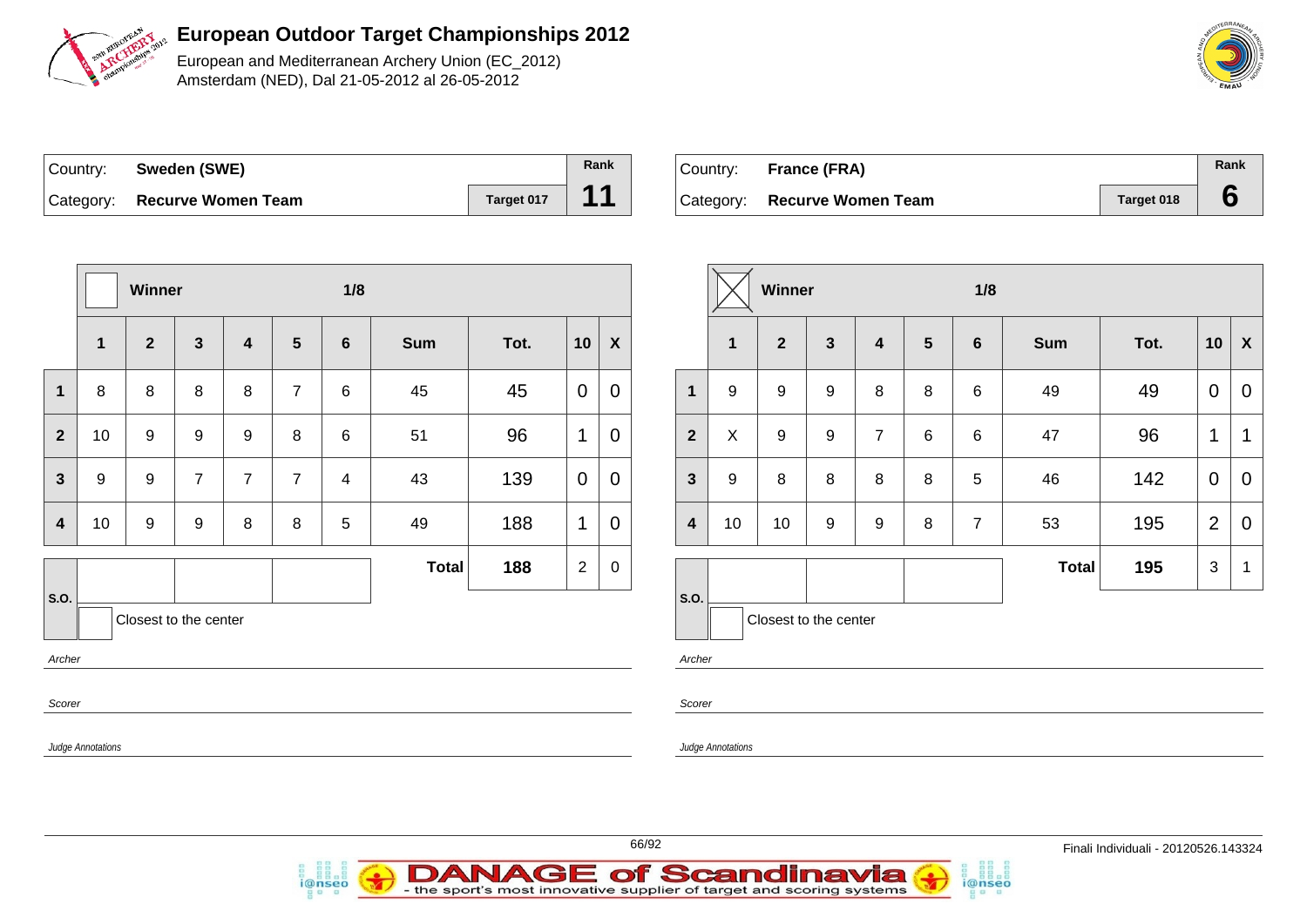

European and Mediterranean Archery Union (EC\_2012) Amsterdam (NED), Dal 21-05-2012 al 26-05-2012

| ∣Country: | <b>Belarus (BLR)</b>         |            | Rank |
|-----------|------------------------------|------------|------|
|           | Category: Recurve Women Team | Target 020 |      |

i@nseo

| ⊺Country: | Denmark (DEN)                |            | Rank |
|-----------|------------------------------|------------|------|
|           | Category: Recurve Women Team | Target 021 |      |

i@nseo

|                                                                        |              | Winner           |                  |                  |                 | 1/8            |            |      |             | Winner                   |                          |                       |                  |              |                | 1/8             |                |              |      |                 |                           |
|------------------------------------------------------------------------|--------------|------------------|------------------|------------------|-----------------|----------------|------------|------|-------------|--------------------------|--------------------------|-----------------------|------------------|--------------|----------------|-----------------|----------------|--------------|------|-----------------|---------------------------|
|                                                                        | $\mathbf{1}$ | $\boldsymbol{2}$ | $\mathbf{3}$     | $\boldsymbol{4}$ | $5\phantom{.0}$ | $6\phantom{1}$ | <b>Sum</b> | Tot. | 10          | $\pmb{\mathsf{X}}$       |                          | $\mathbf 1$           | $\mathbf{2}$     | $\mathbf{3}$ | $\overline{4}$ | $5\phantom{.0}$ | $6\phantom{1}$ | <b>Sum</b>   | Tot. | 10              | $\boldsymbol{\mathsf{X}}$ |
| $\mathbf{1}$                                                           | 10           | 9                | 9                | 8                | $\overline{7}$  | 6              | 49         | 49   |             | $\mathbf 0$              | $\mathbf{1}$             | 10                    | 10               | 9            | 9              | 8               | $\overline{7}$ | 53           | 53   | $\overline{2}$  | $\mathbf 0$               |
| $\overline{2}$                                                         | 9            | 9                | 9                | 8                | $\overline{7}$  | 4              | 46         | 95   | $\mathbf 0$ | $\boldsymbol{0}$         | $\overline{2}$           | 10                    | 10               | 9            | 9              | 9               | 8              | 55           | 108  | 2               | 0                         |
| $\mathbf{3}$                                                           | X            | $\boldsymbol{9}$ | $\boldsymbol{9}$ | 8                | $\overline{7}$  | $\overline{4}$ | 47         | 142  | 1           | 1                        | $\mathbf{3}$             | 9                     | $\boldsymbol{9}$ | 8            | 8              | 8               | $\overline{7}$ | 49           | 157  | $\overline{0}$  | $\mathbf 0$               |
| $\overline{\mathbf{4}}$                                                | X            | 8                | $\overline{7}$   | 6                | $5\phantom{.0}$ | $\sqrt{5}$     | 41         | 183  | $\mathbf 1$ | 1                        | $\overline{\mathbf{4}}$  | $\pmb{\times}$        | 8                | 8            | 8              | 8               | 8              | 50           | 207  | $\mathbf{1}$    | $\overline{1}$            |
|                                                                        |              |                  |                  |                  |                 |                | Total      | 183  | 3           | $\overline{2}$           |                          |                       |                  |              |                |                 |                | <b>Total</b> | 207  | $5\phantom{.0}$ | - 1                       |
| S.O.<br>Closest to the center<br>Archer<br>Scorer<br>Judge Annotations |              |                  |                  |                  |                 |                |            |      |             | S.O.<br>Archer<br>Scorer | <b>Judge Annotations</b> | Closest to the center |                  |              |                |                 |                |              |      |                 |                           |
|                                                                        |              |                  |                  |                  |                 |                |            |      |             |                          |                          |                       |                  |              |                |                 |                |              |      |                 |                           |

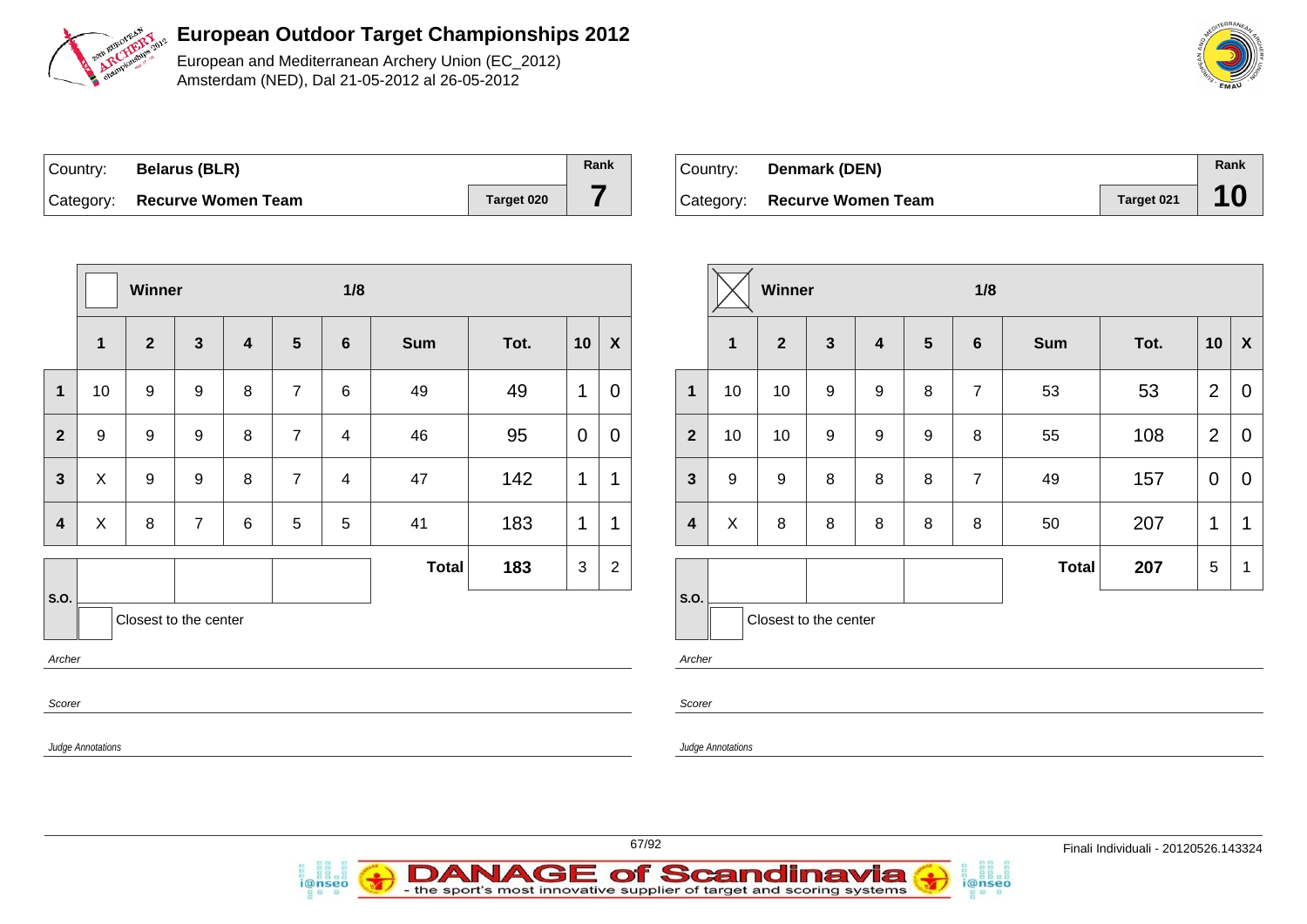

European and Mediterranean Archery Union (EC\_2012) Amsterdam (NED), Dal 21-05-2012 al 26-05-2012

| Country: Greece (GRE)        |            | Rank |
|------------------------------|------------|------|
| Category: Recurve Women Team | Target 023 | 15   |

i@nseo

| Country: Great Britain (GBR) |            | Rank |
|------------------------------|------------|------|
| Category: Recurve Women Team | Target 024 |      |

i@nseo

|                          | Winner       |                       |                  |   |                  |                | 1/8          |      |                |                  |                         | 1/8<br>Winner            |                       |              |    |                 |                |              |      |                 |                           |
|--------------------------|--------------|-----------------------|------------------|---|------------------|----------------|--------------|------|----------------|------------------|-------------------------|--------------------------|-----------------------|--------------|----|-----------------|----------------|--------------|------|-----------------|---------------------------|
|                          | $\mathbf{1}$ | $\mathbf{2}$          | $\mathbf{3}$     | 4 | $5\phantom{.0}$  | $6\phantom{1}$ | <b>Sum</b>   | Tot. | 10             | $\boldsymbol{X}$ |                         | $\mathbf{1}$             | $\overline{2}$        | $\mathbf{3}$ | 4  | $5\phantom{.0}$ | 6              | Sum          | Tot. | 10              | $\boldsymbol{\mathsf{x}}$ |
| $\mathbf 1$              | $\mathsf X$  | 10                    | 10               | 9 | 9                | $\overline{7}$ | 55           | 55   | 3              | 1                | $\mathbf 1$             | 9                        | 9                     | 9            | 8  | 8               | $\overline{7}$ | 50           | 50   | $\overline{0}$  | 0                         |
| $\overline{2}$           | 10           | 9                     | 9                | 9 | $\boldsymbol{9}$ | $\bf 8$        | 54           | 109  | $\mathbf 1$    | $\mathbf 0$      | $\overline{\mathbf{2}}$ | X                        | 10                    | 10           | 10 | 10              | 9              | 59           | 109  | $\overline{5}$  | $\mathbf 1$               |
| $\mathbf{3}$             | 10           | 9                     | 9                | 8 | 8                | $\overline{7}$ | 51           | 160  | $\mathbf 1$    | $\mathbf 0$      | $\mathbf{3}$            | 9                        | 9                     | 8            | 8  | $\overline{7}$  | $\overline{7}$ | 48           | 157  | $\overline{0}$  | $\mathbf 0$               |
| $\overline{\mathbf{4}}$  | 10           | 10                    | $\boldsymbol{9}$ | 8 | $\bf 8$          | $\overline{7}$ | 52           | 212  | 2              | $\mathbf 0$      | $\overline{\mathbf{4}}$ | 10                       | $\mathsf g$           | 8            | 8  | 8               | M              | 43           | 200  | $\mathbf{1}$    | $\overline{0}$            |
|                          |              |                       |                  |   |                  |                | <b>Total</b> | 212  | $\overline{7}$ | $\mathbf 1$      |                         |                          |                       |              |    |                 |                | <b>Total</b> | 200  | $6\phantom{.}6$ | - 1                       |
| <b>S.O.</b>              |              | Closest to the center |                  |   |                  |                |              |      |                |                  | S.O.                    |                          | Closest to the center |              |    |                 |                |              |      |                 |                           |
| Archer                   |              |                       |                  |   |                  |                |              |      |                |                  | Archer                  |                          |                       |              |    |                 |                |              |      |                 |                           |
| Scorer                   |              |                       |                  |   |                  |                |              |      |                |                  | Scorer                  |                          |                       |              |    |                 |                |              |      |                 |                           |
| <b>Judge Annotations</b> |              |                       |                  |   |                  |                |              |      |                |                  |                         | <b>Judge Annotations</b> |                       |              |    |                 |                |              |      |                 |                           |
|                          |              |                       |                  |   |                  |                |              |      |                |                  |                         |                          |                       |              |    |                 |                |              |      |                 |                           |

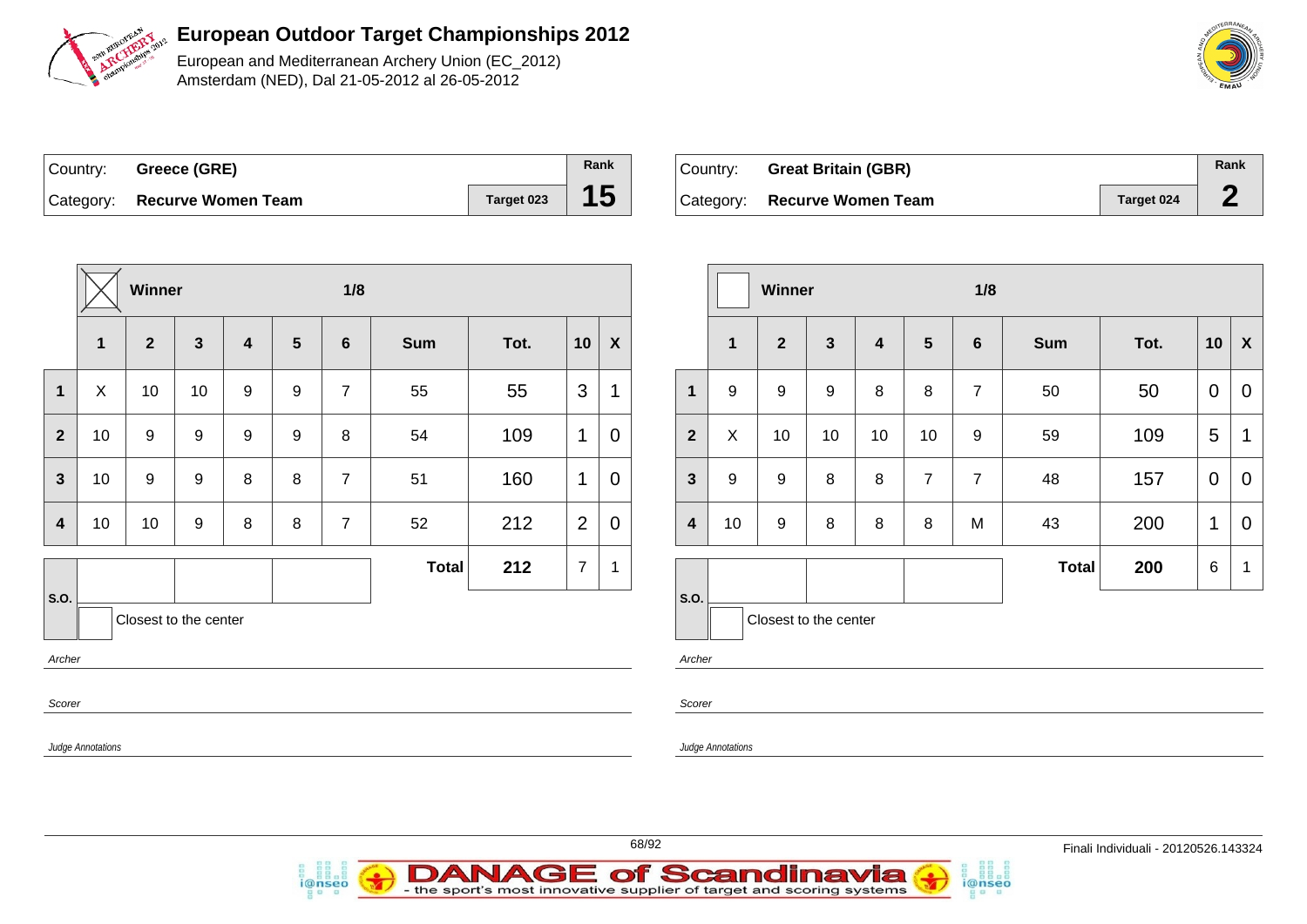

European and Mediterranean Archery Union (EC\_2012) Amsterdam (NED), Dal 21-05-2012 al 26-05-2012

| Country: Spain (ESP)         |            | Rank |
|------------------------------|------------|------|
| Category: Recurve Women Team | Target 014 | 16   |

i@nseo

| Country: | Italy (ITA)                  |            | Rank        |
|----------|------------------------------|------------|-------------|
|          | Category: Recurve Women Team | Target 015 | $\mathbf C$ |

|                         |                   | Winner                |              |                |                 | 1/4            |              |      |                 | Winner                    |                          |                   |                       | 1/4              |                |                 |                |       |      |                 |                |
|-------------------------|-------------------|-----------------------|--------------|----------------|-----------------|----------------|--------------|------|-----------------|---------------------------|--------------------------|-------------------|-----------------------|------------------|----------------|-----------------|----------------|-------|------|-----------------|----------------|
|                         | $\mathbf 1$       | $\overline{2}$        | $\mathbf{3}$ | 4              | $5\phantom{.0}$ | 6              | <b>Sum</b>   | Tot. | 10              | $\boldsymbol{\mathsf{X}}$ |                          | $\mathbf 1$       | $\mathbf{2}$          | $\mathbf{3}$     | $\overline{4}$ | $5\phantom{.0}$ | $6\phantom{1}$ | Sum   | Tot. | 10              | $\mathbf{X}$   |
| $\mathbf{1}$            | X                 | 10                    | 9            | 9              | 9               | $\overline{7}$ | 54           | 54   | 2               | $\mathbf 1$               | $\mathbf{1}$             | 9                 | 9                     | 8                | $\overline{7}$ | 6               | 5              | 44    | 44   | $\overline{0}$  | $\overline{0}$ |
| $\overline{2}$          | X                 | 9                     | 9            | 9              | 8               | 6              | 51           | 105  | $\mathbf 1$     | $\mathbf{1}$              | 2 <sup>2</sup>           | $\pmb{\times}$    | 10                    | 10               | 9              | 9               | $\overline{7}$ | 55    | 99   | 3               | $\overline{1}$ |
| $\mathbf{3}$            | X                 | 9                     | 9            | 9              | 8               | 6              | 51           | 156  | $\mathbf{1}$    | $\mathbf 1$               | 3 <sup>1</sup>           | 10                | 8                     | 8                | 8              | 8               | 8              | 50    | 149  | $\mathbf{1}$    | $\overline{0}$ |
| $\overline{\mathbf{4}}$ | X                 | 10                    | 9            | $\overline{7}$ | 6               | 6              | 48           | 204  | 2               | $\mathbf 1$               | $\overline{\mathbf{4}}$  | 10                | 9                     | $\boldsymbol{9}$ | 8              | 5               | 5              | 46    | 195  | $\mathbf{1}$    | $\overline{0}$ |
|                         |                   |                       |              |                |                 |                | <b>Total</b> | 204  | $6\phantom{1}6$ | 4                         |                          |                   |                       |                  |                |                 |                | Total | 195  | $5\phantom{.0}$ | $\mathbf{1}$   |
| S.O.                    |                   | Closest to the center |              |                |                 |                |              |      |                 |                           | $\mathsf{S}.\mathsf{O}.$ |                   | Closest to the center |                  |                |                 |                |       |      |                 |                |
| Archer                  |                   |                       |              |                |                 |                |              |      |                 |                           | Archer                   |                   |                       |                  |                |                 |                |       |      |                 |                |
| Scorer                  |                   |                       |              |                |                 |                |              |      |                 |                           | Scorer                   |                   |                       |                  |                |                 |                |       |      |                 |                |
|                         | Judge Annotations |                       |              |                |                 |                |              |      |                 |                           |                          | Judge Annotations |                       |                  |                |                 |                |       |      |                 |                |
|                         |                   |                       |              |                |                 |                |              |      |                 |                           |                          |                   |                       |                  |                |                 |                |       |      |                 |                |



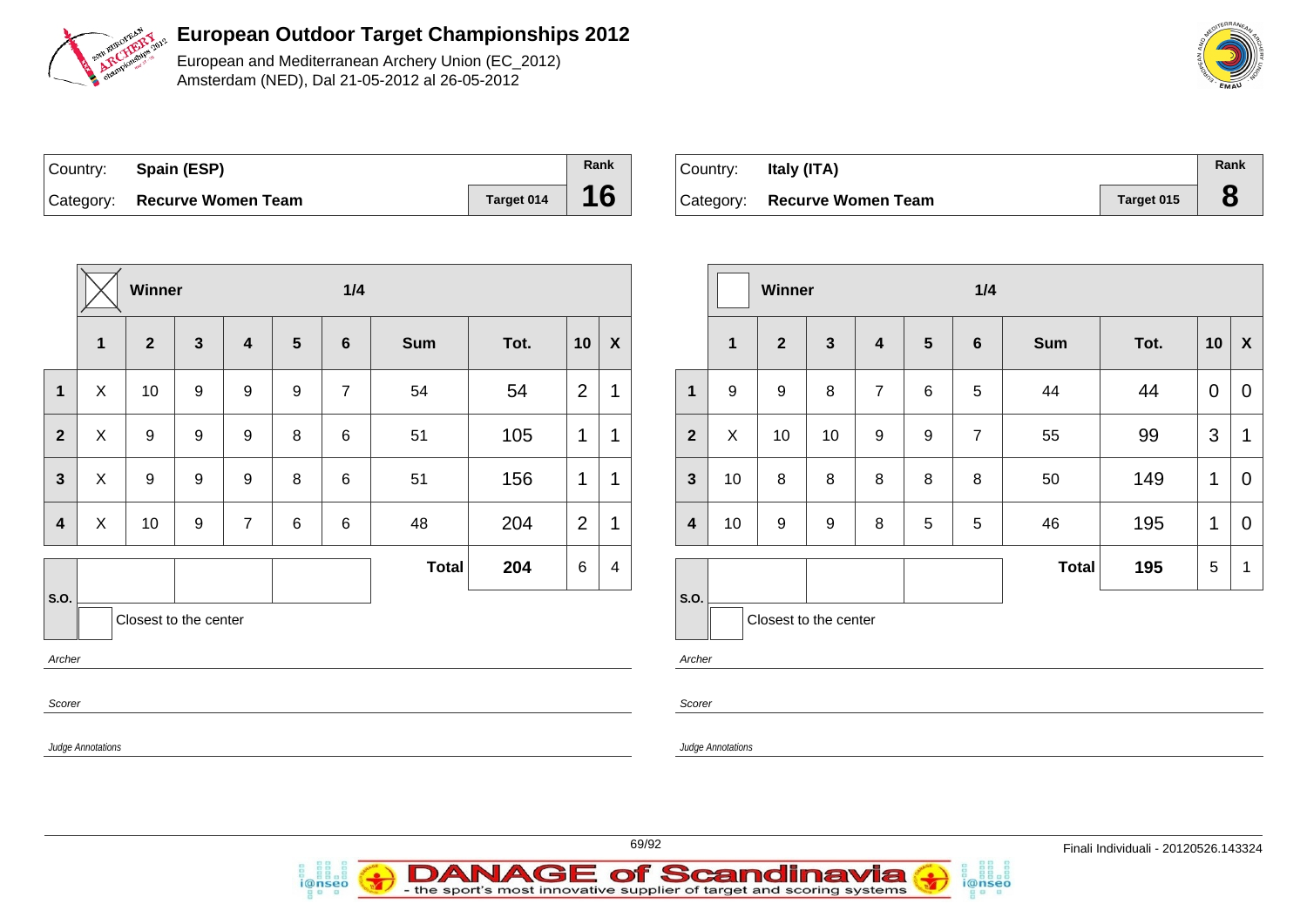

European and Mediterranean Archery Union (EC\_2012) Amsterdam (NED), Dal 21-05-2012 al 26-05-2012

| Country: Germany (GER)       |            | Rank |
|------------------------------|------------|------|
| Category: Recurve Women Team | Target 017 |      |

i@nseo

| Country: | Ukraine (UKR)                |            | Rank |
|----------|------------------------------|------------|------|
|          | Category: Recurve Women Team | Target 018 |      |

i@nseo

|                         | Winner            |                  |                       | $1/4$                   |                 |                |              |      |                | Winner           |                         |                          |                       |                  |                  | 1/4             |                |              |      |                |                |
|-------------------------|-------------------|------------------|-----------------------|-------------------------|-----------------|----------------|--------------|------|----------------|------------------|-------------------------|--------------------------|-----------------------|------------------|------------------|-----------------|----------------|--------------|------|----------------|----------------|
|                         | $\mathbf{1}$      | $\mathbf{2}$     | $\mathbf{3}$          | $\overline{\mathbf{4}}$ | $5\phantom{.0}$ | $6\phantom{1}$ | <b>Sum</b>   | Tot. | 10             | $\boldsymbol{X}$ |                         | $\mathbf 1$              | $\overline{2}$        | $\mathbf{3}$     | 4                | $5\phantom{.0}$ | $6\phantom{1}$ | Sum          | Tot. | 10             | X              |
| $\mathbf 1$             | $\pmb{\times}$    | $\mathsf{X}$     | 9                     | $\overline{7}$          | $\overline{7}$  | 5              | 48           | 48   | $\overline{2}$ | $\overline{2}$   | $\mathbf 1$             | 10                       | 9                     | 8                | 8                | 8               | $\overline{7}$ | 50           | 50   | $\mathbf{1}$   | $\overline{0}$ |
| $\overline{2}$          | 10                | 10               | 8                     | 8                       | $\overline{7}$  | 6              | 49           | 97   | $\overline{2}$ | 0                | $\overline{2}$          | 10                       | 9                     | $\overline{7}$   | $\overline{7}$   | $\overline{7}$  | 6              | 46           | 96   | $\mathbf{1}$   | $\mathbf 0$    |
| $\mathbf{3}$            | 10                | $\boldsymbol{9}$ | 8                     | $\bf 8$                 | 8               | 6              | 49           | 146  | $\mathbf 1$    | $\mathbf 0$      | $\mathbf{3}$            | X                        | $\boldsymbol{9}$      | $\boldsymbol{9}$ | $\boldsymbol{9}$ | 8               | $\overline{7}$ | 52           | 148  | $\mathbf 1$    | $\mathbf 1$    |
| $\overline{\mathbf{4}}$ | $\mathsf X$       | 10               | 10                    | 10                      | $\bf 8$         | $\overline{7}$ | 55           | 201  | $\overline{4}$ | 1                | $\overline{\mathbf{4}}$ | 9                        | 8                     | $\overline{7}$   | $\overline{7}$   | $\overline{7}$  | 5              | 43           | 191  | $\overline{0}$ | $\mathbf 0$    |
|                         |                   |                  |                       |                         |                 |                | <b>Total</b> | 201  | 9              | $\mathbf{3}$     |                         |                          |                       |                  |                  |                 |                | <b>Total</b> | 191  | $\mathbf{3}$   | - 1            |
| <b>S.O.</b>             |                   |                  | Closest to the center |                         |                 |                |              |      |                |                  | S.O.                    |                          | Closest to the center |                  |                  |                 |                |              |      |                |                |
| Archer                  |                   |                  |                       |                         |                 |                |              |      |                |                  | Archer                  |                          |                       |                  |                  |                 |                |              |      |                |                |
| Scorer                  |                   |                  |                       |                         |                 |                |              |      |                |                  | Scorer                  |                          |                       |                  |                  |                 |                |              |      |                |                |
|                         | Judge Annotations |                  |                       |                         |                 |                |              |      |                |                  |                         | <b>Judge Annotations</b> |                       |                  |                  |                 |                |              |      |                |                |
|                         |                   |                  |                       |                         |                 |                |              |      |                |                  |                         |                          |                       |                  |                  |                 |                |              |      |                |                |

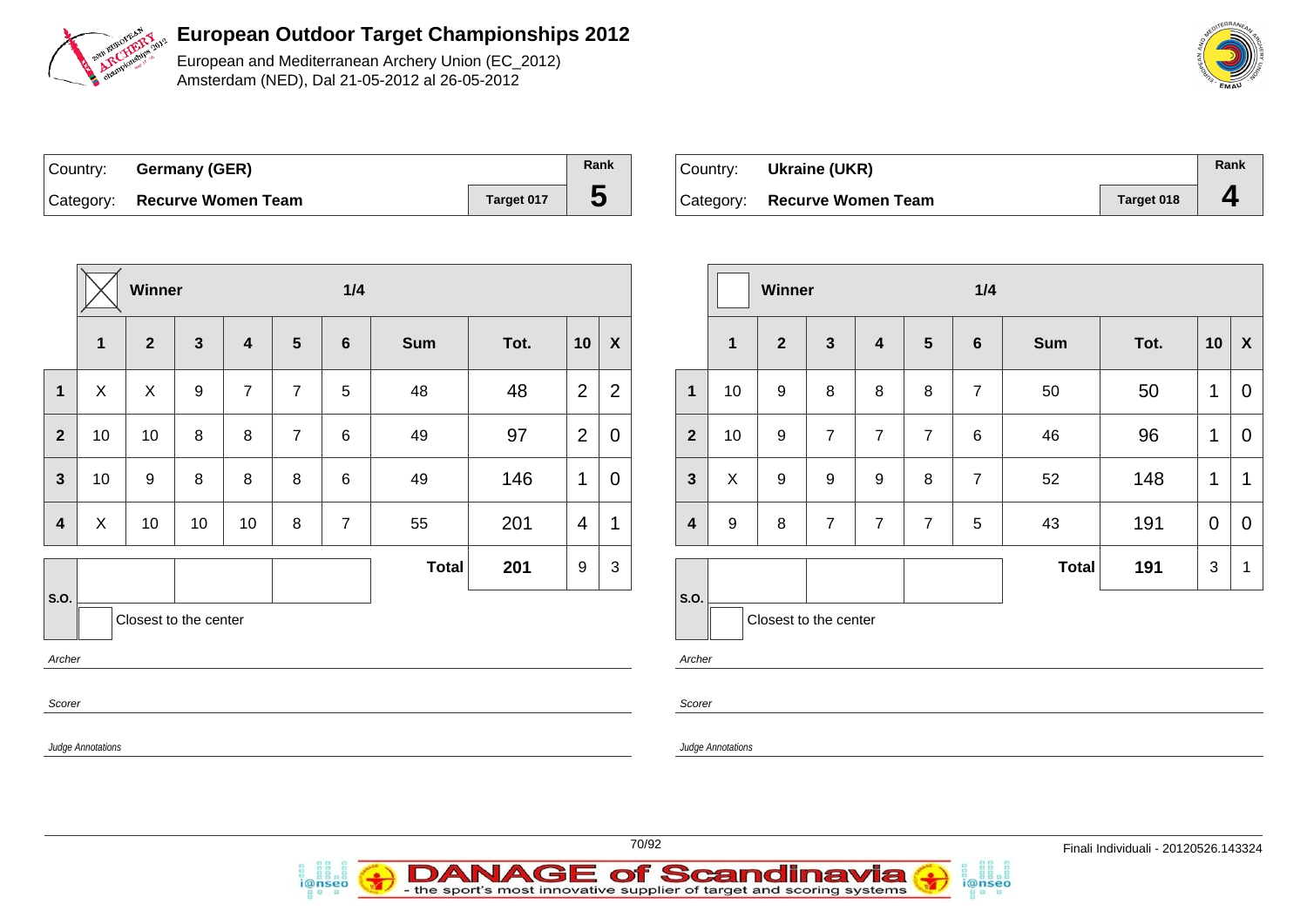

European and Mediterranean Archery Union (EC\_2012) Amsterdam (NED), Dal 21-05-2012 al 26-05-2012

| Country: | Georgia (GEO)                |            | Rank |
|----------|------------------------------|------------|------|
|          | Category: Recurve Women Team | Target 020 | J    |

i@nseo

| Country: | <b>France (FRA)</b>          |            | Rank |
|----------|------------------------------|------------|------|
|          | Category: Recurve Women Team | Target 021 |      |

i@nseo

|                          | Winner                  |                |                       |                |                | 1/4             |              |      |              |                           |                          | Winner                   |                       |                  |                  | 1/4             |                |       |      |                |                         |  |
|--------------------------|-------------------------|----------------|-----------------------|----------------|----------------|-----------------|--------------|------|--------------|---------------------------|--------------------------|--------------------------|-----------------------|------------------|------------------|-----------------|----------------|-------|------|----------------|-------------------------|--|
|                          | $\overline{\mathbf{1}}$ | $\overline{2}$ | $\mathbf{3}$          | 4              | $5\phantom{1}$ | $6\phantom{1}6$ | <b>Sum</b>   | Tot. | 10           | $\boldsymbol{\mathsf{X}}$ |                          | $\overline{\mathbf{1}}$  | $\overline{2}$        | $\mathbf{3}$     | $\boldsymbol{4}$ | $5\phantom{.0}$ | 6              | Sum   | Tot. | 10             | $\mathbf{X}$            |  |
| $\mathbf{1}$             | 10                      | 9              | 8                     | 8              | 8              | 8               | 51           | 51   | $\mathbf{1}$ | $\boldsymbol{0}$          | $\mathbf{1}$             | 10                       | 9                     | $\boldsymbol{9}$ | 9                | 9               | 9              | 55    | 55   | 1              | $\overline{0}$          |  |
| $\overline{2}$           | 10                      | 9              | 9                     | 9              | $\overline{7}$ | $\overline{7}$  | 51           | 102  | $\mathbf{1}$ | $\boldsymbol{0}$          | $\overline{2}$           | X                        | 10                    | 10               | $\boldsymbol{9}$ | 8               | $\overline{7}$ | 54    | 109  | 3              | $\overline{1}$          |  |
| $\mathbf{3}$             | $9\,$                   | 8              | 8                     | $\overline{7}$ | $\overline{7}$ | 6               | 45           | 147  | $\mathbf 0$  | $\boldsymbol{0}$          | $\mathbf{3}$             | X                        | 10                    | 9                | 9                | 8               | $\overline{7}$ | 53    | 162  | $\overline{2}$ | $\overline{\mathbf{1}}$ |  |
| $\overline{\mathbf{4}}$  | 10                      | 9              | 9                     | 8              | 8              | $\overline{7}$  | 51           | 198  | $\mathbf 1$  | $\boldsymbol{0}$          | $\overline{\mathbf{4}}$  | 10                       | 9                     | $\boldsymbol{9}$ | $\boldsymbol{9}$ | 8               | $\overline{7}$ | 52    | 214  | $\mathbf 1$    | $\overline{0}$          |  |
|                          |                         |                |                       |                |                |                 | <b>Total</b> | 198  | $\mathbf{3}$ | $\mathbf 0$               |                          |                          |                       |                  |                  |                 |                | Total | 214  | $\overline{7}$ | $\overline{2}$          |  |
| S.O.<br>Archer<br>Scorer |                         |                | Closest to the center |                |                |                 |              |      |              |                           | S.O.<br>Archer<br>Scorer |                          | Closest to the center |                  |                  |                 |                |       |      |                |                         |  |
|                          | Judge Annotations       |                |                       |                |                |                 |              |      |              |                           |                          | <b>Judge Annotations</b> |                       |                  |                  |                 |                |       |      |                |                         |  |

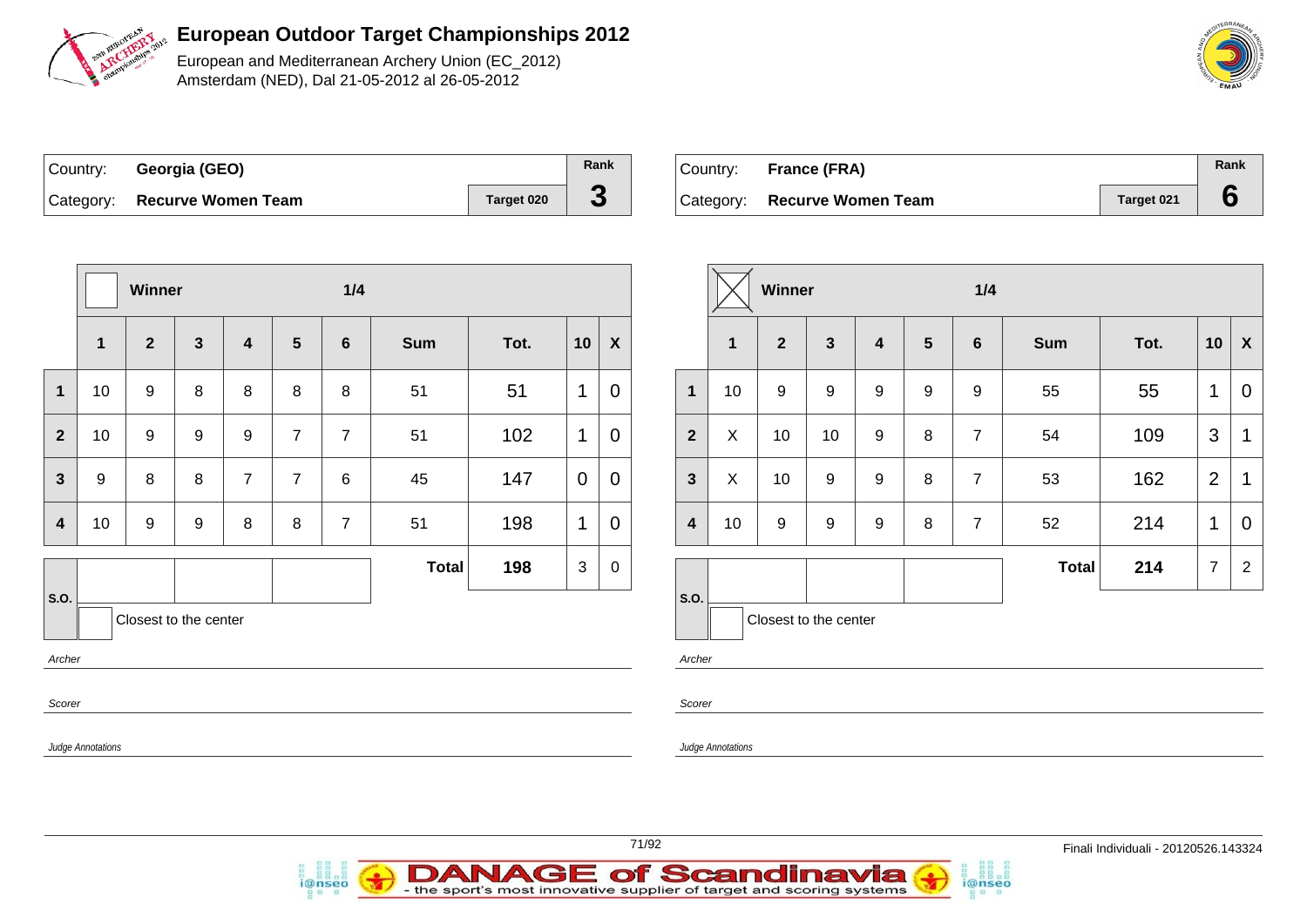

European and Mediterranean Archery Union (EC\_2012) Amsterdam (NED), Dal 21-05-2012 al 26-05-2012

| Country: <b>Denmark (DEN)</b> |            | Rank |
|-------------------------------|------------|------|
| Category: Recurve Women Team  | Target 023 | 10   |

i@nseo

| Country: Greece (GRE)        |            | Rank |
|------------------------------|------------|------|
| Category: Recurve Women Team | Target 024 |      |

i@nseo

|                          | Winner                    |                       |              |                         |                 | 1/4            |              |      | Winner         |                  |                                  |                          |                       | 1/4              |                |                 |                |              |      |                |                |
|--------------------------|---------------------------|-----------------------|--------------|-------------------------|-----------------|----------------|--------------|------|----------------|------------------|----------------------------------|--------------------------|-----------------------|------------------|----------------|-----------------|----------------|--------------|------|----------------|----------------|
|                          | $\mathbf{1}$              | $\mathbf{2}$          | $\mathbf{3}$ | $\overline{\mathbf{4}}$ | $5\phantom{.0}$ | $6\phantom{1}$ | <b>Sum</b>   | Tot. | 10             | $\boldsymbol{X}$ |                                  | $\mathbf{1}$             | $\overline{2}$        | $\mathbf{3}$     | 4              | $5\phantom{.0}$ | $6\phantom{1}$ | <b>Sum</b>   | Tot. | 10             | X              |
| $\mathbf{1}$             | $\mathsf{X}$              | 10                    | 9            | 8                       | 8               | $\mathbf{3}$   | 48           | 48   | $\overline{2}$ |                  | $\mathbf{1}$                     | 9                        | 9                     | 8                | 8              | 8               | $\overline{7}$ | 49           | 49   | $\mathbf{0}$   | 0              |
| $\mathbf{2}$             | $\boldsymbol{\mathsf{X}}$ | $\boldsymbol{X}$      | 10           | 9                       | 9               | 8              | 56           | 104  | $\mathfrak{B}$ | $\overline{2}$   | $\mathbf{2}$                     | $\mathsf X$              | 10                    | 8                | $\overline{7}$ | $\overline{7}$  | 6              | 48           | 97   | $\overline{2}$ | $\overline{1}$ |
| $\mathbf{3}$             | $\sf X$                   | $\boldsymbol{X}$      | 9            | 8                       | 6               | $6\phantom{1}$ | 49           | 153  | $\overline{2}$ | $\overline{2}$   | $\mathbf{3}$                     | 10                       | $\boldsymbol{9}$      | $\boldsymbol{9}$ | 8              | $\overline{7}$  | 6              | 49           | 146  | $\mathbf{1}$   | $\mathbf 0$    |
| $\overline{\mathbf{4}}$  | 10                        | 9                     | 9            | 9                       | 8               | 4              | 49           | 202  | $\mathbf{1}$   | $\mathbf 0$      | $\overline{\mathbf{4}}$          | 9                        | 9                     | 8                | 8              | $\overline{7}$  | $\overline{7}$ | 48           | 194  | $\mathbf{0}$   | $\mathbf 0$    |
|                          |                           |                       |              |                         |                 |                | <b>Total</b> | 202  | 8              | $\sqrt{5}$       |                                  |                          |                       |                  |                |                 |                | <b>Total</b> | 194  | $\mathbf{3}$   | - 1            |
| S.O.<br>Archer<br>Scorer | Judge Annotations         | Closest to the center |              |                         |                 |                |              |      |                |                  | $\vert$ S.O.<br>Archer<br>Scorer | <b>Judge Annotations</b> | Closest to the center |                  |                |                 |                |              |      |                |                |

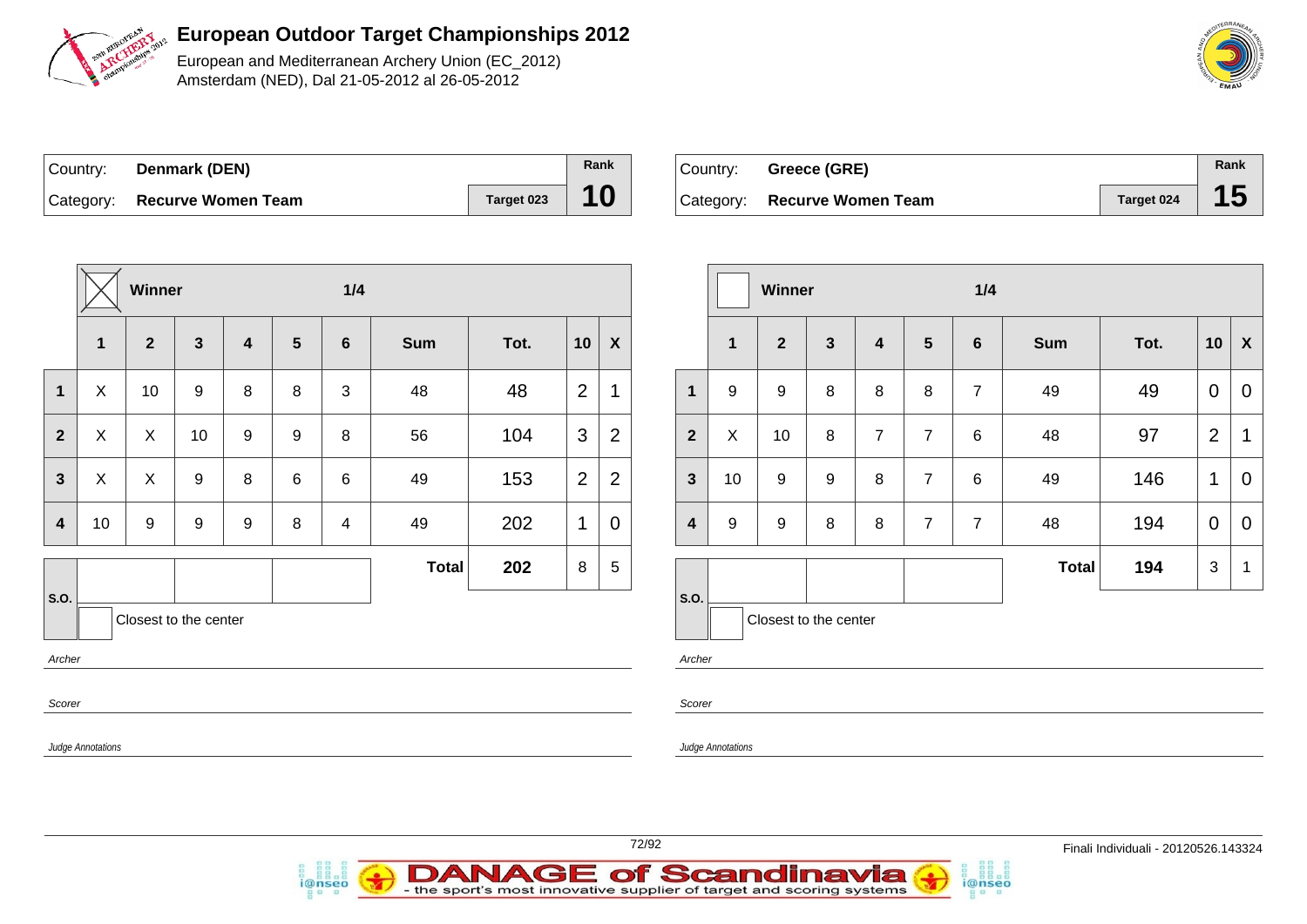

European and Mediterranean Archery Union (EC\_2012) Amsterdam (NED), Dal 21-05-2012 al 26-05-2012

| Country: Spain (ESP)         |            | Rank |
|------------------------------|------------|------|
| Category: Recurve Women Team | Target 017 | 16   |

i@nseo

| ' Countr∨: | Germany (GER)                |            | Rank |
|------------|------------------------------|------------|------|
|            | Category: Recurve Women Team | Target 018 | Đ    |

i@nseo

|                  |                          | Winner                |              |                         |                | $1/2$           |            |      |                 |              |                         |                          | Winner                |                  |                  |                 | $1/2$          |       |      |                |                |
|------------------|--------------------------|-----------------------|--------------|-------------------------|----------------|-----------------|------------|------|-----------------|--------------|-------------------------|--------------------------|-----------------------|------------------|------------------|-----------------|----------------|-------|------|----------------|----------------|
|                  | $\overline{\mathbf{1}}$  | $\overline{2}$        | $\mathbf{3}$ | $\overline{\mathbf{4}}$ | $5\phantom{1}$ | $6\phantom{1}6$ | <b>Sum</b> | Tot. | 10              | $\pmb{\chi}$ |                         | $\mathbf 1$              | $\overline{2}$        | $\mathbf{3}$     | $\boldsymbol{4}$ | $5\phantom{.0}$ | 6              | Sum   | Tot. | 10             | $\mathbf{X}$   |
| $\mathbf{1}$     | 10                       | 10                    | 9            | 8                       | 8              | $\overline{7}$  | 52         | 52   | $\overline{2}$  | $\pmb{0}$    | $\mathbf{1}$            | 10                       | 9                     | 9                | 8                | 8               | 5              | 49    | 49   | $\mathbf 1$    | $\overline{0}$ |
| $\overline{2}$   | 10                       | 9                     | 9            | 8                       | 8              | $\overline{7}$  | 51         | 103  | $\mathbf{1}$    | $\mathbf 0$  | $\overline{2}$          | 9                        | 9                     | $\boldsymbol{9}$ | 9                | 9               | $\overline{7}$ | 52    | 101  | $\mathbf 0$    | $\overline{0}$ |
| $\mathbf{3}$     | 10                       | 9                     | 9            | 9                       | 9              | 6               | 52         | 155  | $\mathbf 1$     | $\mathbf 0$  | $\mathbf{3}$            | 10                       | $\boldsymbol{9}$      | $9\,$            | 8                | $\overline{7}$  | 5              | 48    | 149  | $\mathbf 1$    | $\overline{0}$ |
| $\boldsymbol{4}$ | $\boldsymbol{X}$         | 10                    | 9            | 9                       | 9              | 8               | 55         | 210  | $\overline{2}$  | $\mathbf 1$  | $\overline{\mathbf{4}}$ | 10                       | 10                    | $\boldsymbol{9}$ | 9                | 9               | 9              | 56    | 205  | $\overline{2}$ | $\overline{0}$ |
|                  |                          |                       |              |                         |                |                 | Total      | 210  | $6\phantom{1}6$ | $\mathbf{1}$ |                         |                          |                       |                  |                  |                 |                | Total | 205  | $\overline{4}$ | $\overline{0}$ |
| S.O.<br>Archer   |                          | Closest to the center |              |                         |                |                 |            |      |                 |              | S.O.<br>Archer          |                          | Closest to the center |                  |                  |                 |                |       |      |                |                |
| Scorer           | <b>Judge Annotations</b> |                       |              |                         |                |                 |            |      |                 |              | Scorer                  | <b>Judge Annotations</b> |                       |                  |                  |                 |                |       |      |                |                |
|                  |                          |                       |              |                         |                |                 |            |      |                 |              |                         |                          |                       |                  |                  |                 |                |       |      |                |                |

73/92 Finali Individuali - 20120526.143324





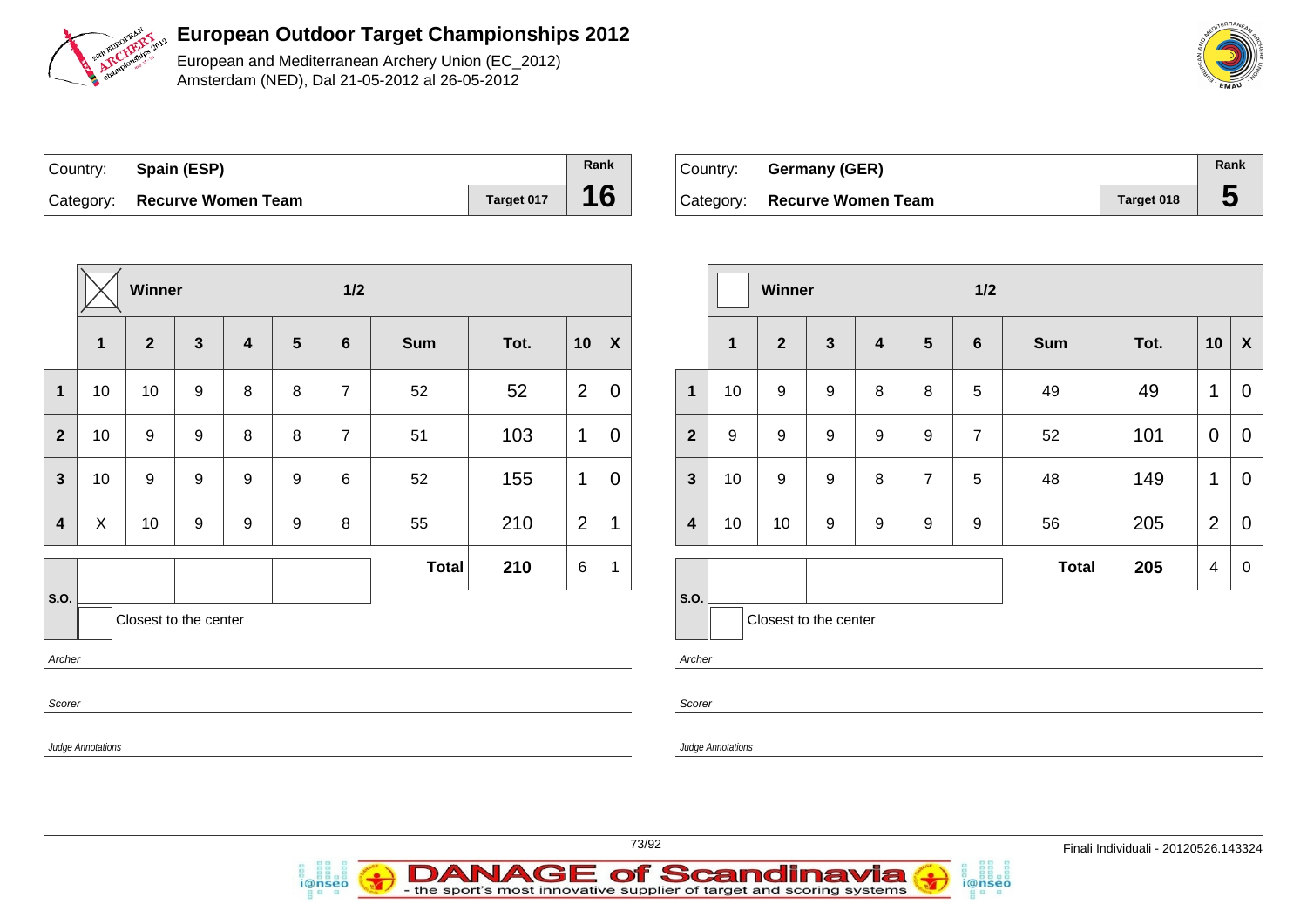

European and Mediterranean Archery Union (EC\_2012) Amsterdam (NED), Dal 21-05-2012 al 26-05-2012

| Country: France (FRA)        |            | Rank |
|------------------------------|------------|------|
| Category: Recurve Women Team | Target 020 |      |

*i*@nseo

| ∣Country: | <b>Denmark (DEN)</b>         |            | Rank |
|-----------|------------------------------|------------|------|
|           | Category: Recurve Women Team | Target 021 | 10   |

i@nseo

|                         |                          | Winner                |              |   |                 | $1/2$          |              |      |    |                  |                         |                   | Winner                |    |                |                | 1/2             |              |      |                 |                           |
|-------------------------|--------------------------|-----------------------|--------------|---|-----------------|----------------|--------------|------|----|------------------|-------------------------|-------------------|-----------------------|----|----------------|----------------|-----------------|--------------|------|-----------------|---------------------------|
|                         | $\mathbf{1}$             | $\overline{2}$        | $\mathbf{3}$ | 4 | $5\phantom{.0}$ | 6              | Sum          | Tot. | 10 | $\boldsymbol{X}$ |                         | $\mathbf{1}$      | $\overline{2}$        | 3  | $\overline{4}$ | $5\phantom{1}$ | $6\phantom{1}6$ | <b>Sum</b>   | Tot. | 10              | $\boldsymbol{\mathsf{X}}$ |
| $\mathbf 1$             | $\pmb{\times}$           | X                     | 10           | 9 | 9               | 8              | 56           | 56   | 3  | $\overline{2}$   | $\mathbf{1}$            | X                 | 9                     | 9  | 9              | 8              | 5               | 50           | 50   | $\mathbf 1$     | $\mathbf 1$               |
| $\overline{2}$          | 10                       | 10                    | 8            | 8 | $\overline{7}$  | 5              | 48           | 104  | 2  | $\mathbf 0$      | $\overline{2}$          | $\boldsymbol{X}$  | $\sf X$               | 10 | 9              | $\overline{7}$ | 5               | 51           | 101  | 3               | $\overline{2}$            |
| $\mathbf{3}$            | X                        | $\pmb{\times}$        | 9            | 9 | 9               | 6              | 53           | 157  | 2  | $\overline{2}$   | $\mathbf{3}$            | $\boldsymbol{X}$  | 9                     | 9  | 9              | 8              | $\overline{7}$  | 52           | 153  | $\mathbf{1}$    | $\overline{1}$            |
| $\overline{\mathbf{4}}$ | X                        | 10                    | 9            | 9 | 8               | $\overline{7}$ | 53           | 210  | 2  | $\mathbf 1$      | $\overline{\mathbf{4}}$ | 10                | 9                     | 9  | 8              | 8              | $\overline{7}$  | 51           | 204  | $\mathbf{1}$    | $\overline{0}$            |
|                         |                          |                       |              |   |                 |                | <b>Total</b> | 210  | 9  | $5\phantom{.0}$  |                         |                   |                       |    |                |                |                 | <b>Total</b> | 204  | $6\phantom{.}6$ | $\overline{4}$            |
| <b>S.O.</b><br>Archer   |                          | Closest to the center |              |   |                 |                |              |      |    |                  | S.O.<br>Archer          |                   | Closest to the center |    |                |                |                 |              |      |                 |                           |
| Scorer                  |                          |                       |              |   |                 |                |              |      |    |                  | Scorer                  |                   |                       |    |                |                |                 |              |      |                 |                           |
|                         | <b>Judge Annotations</b> |                       |              |   |                 |                |              |      |    |                  |                         | Judge Annotations |                       |    |                |                |                 |              |      |                 |                           |
|                         |                          |                       |              |   |                 |                |              |      |    |                  |                         |                   |                       |    |                |                |                 |              |      |                 |                           |

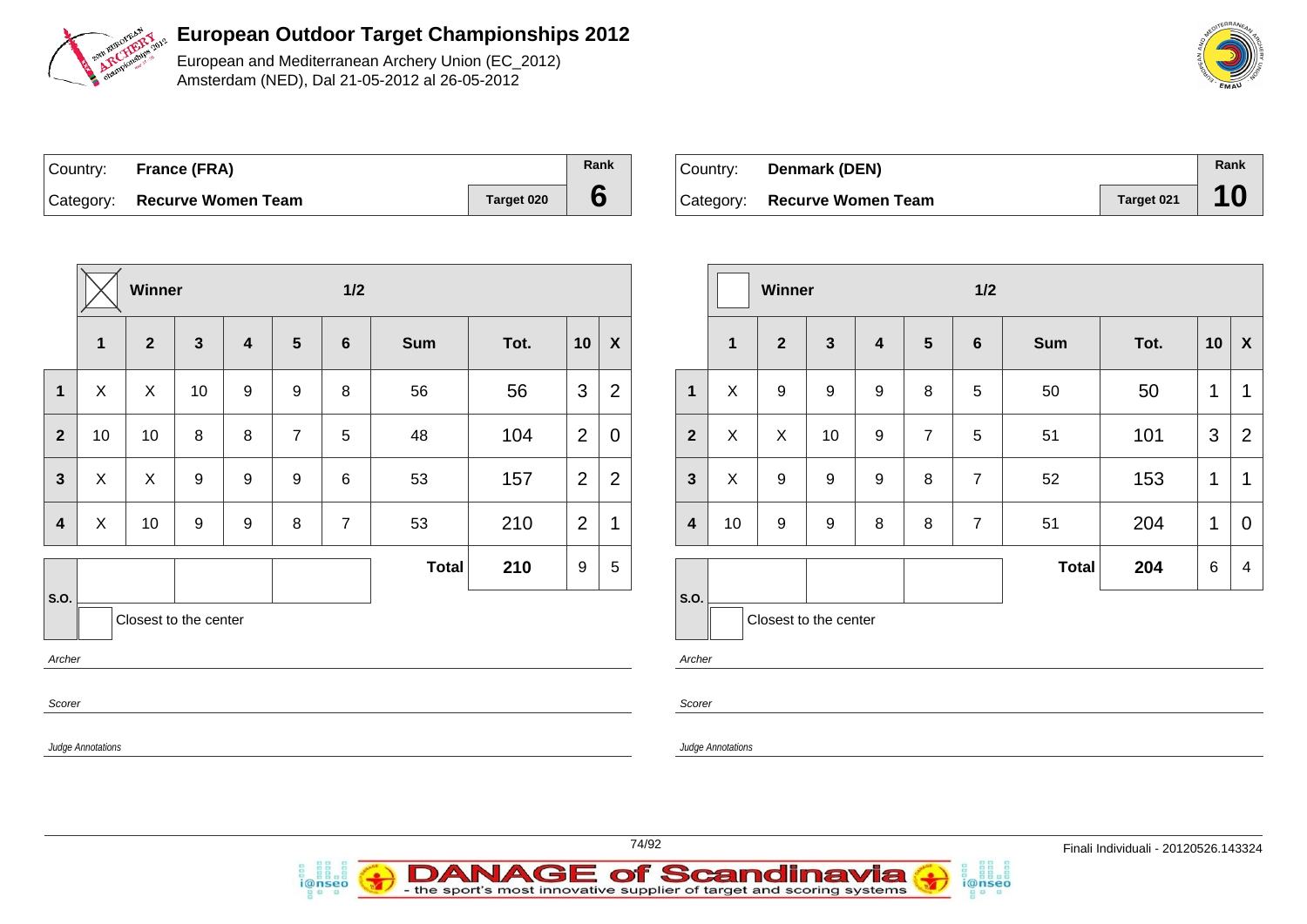

European and Mediterranean Archery Union (EC\_2012) Amsterdam (NED), Dal 21-05-2012 al 26-05-2012

| Country: Germany (GER)       |            | Rank |
|------------------------------|------------|------|
| Category: Recurve Women Team | Target 017 |      |

| Country: | Denmark (DEN)                |            | Rank |
|----------|------------------------------|------------|------|
|          | Category: Recurve Women Team | Target 018 | 10   |

|                                         |                   | Winner           |                         |                         |                | <b>Bronze</b>  |              |      |                |                  |  |  |  |
|-----------------------------------------|-------------------|------------------|-------------------------|-------------------------|----------------|----------------|--------------|------|----------------|------------------|--|--|--|
|                                         | $\mathbf{1}$      | $\overline{2}$   | $\overline{\mathbf{3}}$ | $\overline{\mathbf{4}}$ | 5              | $6\phantom{1}$ | <b>Sum</b>   | Tot. | 10             | $\boldsymbol{X}$ |  |  |  |
| $\mathbf{1}$                            | 10                | $\boldsymbol{9}$ | 9                       | $\boldsymbol{9}$        | 8              | 5              | 50           | 50   | 1              | $\overline{0}$   |  |  |  |
| $\overline{2}$                          | $\boldsymbol{9}$  | $\boldsymbol{9}$ | 9                       | 8                       | $\overline{7}$ | $\overline{7}$ | 49           | 99   | $\mathbf 0$    | $\mathbf 0$      |  |  |  |
| $\mathbf{3}$                            | 10                | $\boldsymbol{9}$ | 9                       | 8                       | $\overline{7}$ | $\overline{7}$ | 50           | 149  | 1              | $\overline{0}$   |  |  |  |
| $\overline{\mathbf{4}}$                 | 9                 | 8                | 8                       | 8                       | 8              | $\overline{7}$ | 48           | 197  | $\overline{0}$ | $\overline{0}$   |  |  |  |
|                                         |                   |                  |                         |                         |                |                | <b>Total</b> | 197  | $\overline{2}$ | $\,0\,$          |  |  |  |
| S.O.<br>Closest to the center<br>Archer |                   |                  |                         |                         |                |                |              |      |                |                  |  |  |  |
| Scorer                                  |                   |                  |                         |                         |                |                |              |      |                |                  |  |  |  |
|                                         | Judge Annotations |                  |                         |                         |                |                |              |      |                |                  |  |  |  |

i@nseo

|                         |    | Winner                |              |   |                | <b>Bronze</b>   |              |      |                |                |
|-------------------------|----|-----------------------|--------------|---|----------------|-----------------|--------------|------|----------------|----------------|
|                         | 1  | $\overline{2}$        | $\mathbf{3}$ | 4 | $5\phantom{1}$ | $6\phantom{1}6$ | <b>Sum</b>   | Tot. | 10             | X              |
| $\mathbf{1}$            | 10 | $\boldsymbol{9}$      | 8            | 8 | 8              | 6               | 49           | 49   | 1              | 0              |
| $\overline{2}$          | 10 | $\boldsymbol{9}$      | 8            | 8 | $\overline{7}$ | $\overline{7}$  | 49           | 98   | 1              | 0              |
| $\mathbf{3}$            | 9  | 9                     | 8            | 8 | $\overline{7}$ | $6\phantom{1}6$ | 47           | 145  | $\overline{0}$ | 0              |
| $\overline{\mathbf{4}}$ | 10 | 9                     | 8            | 8 | 8              | 8               | 51           | 196  | 1              | $\overline{0}$ |
|                         |    |                       |              |   |                |                 | <b>Total</b> | 196  | 3              | 0              |
| S.O.                    |    | Closest to the center |              |   |                |                 |              |      |                |                |

i@nseo

Archer

Scorer

- the sport's most innovative supplier of target and scoring systems

Judge Annotations

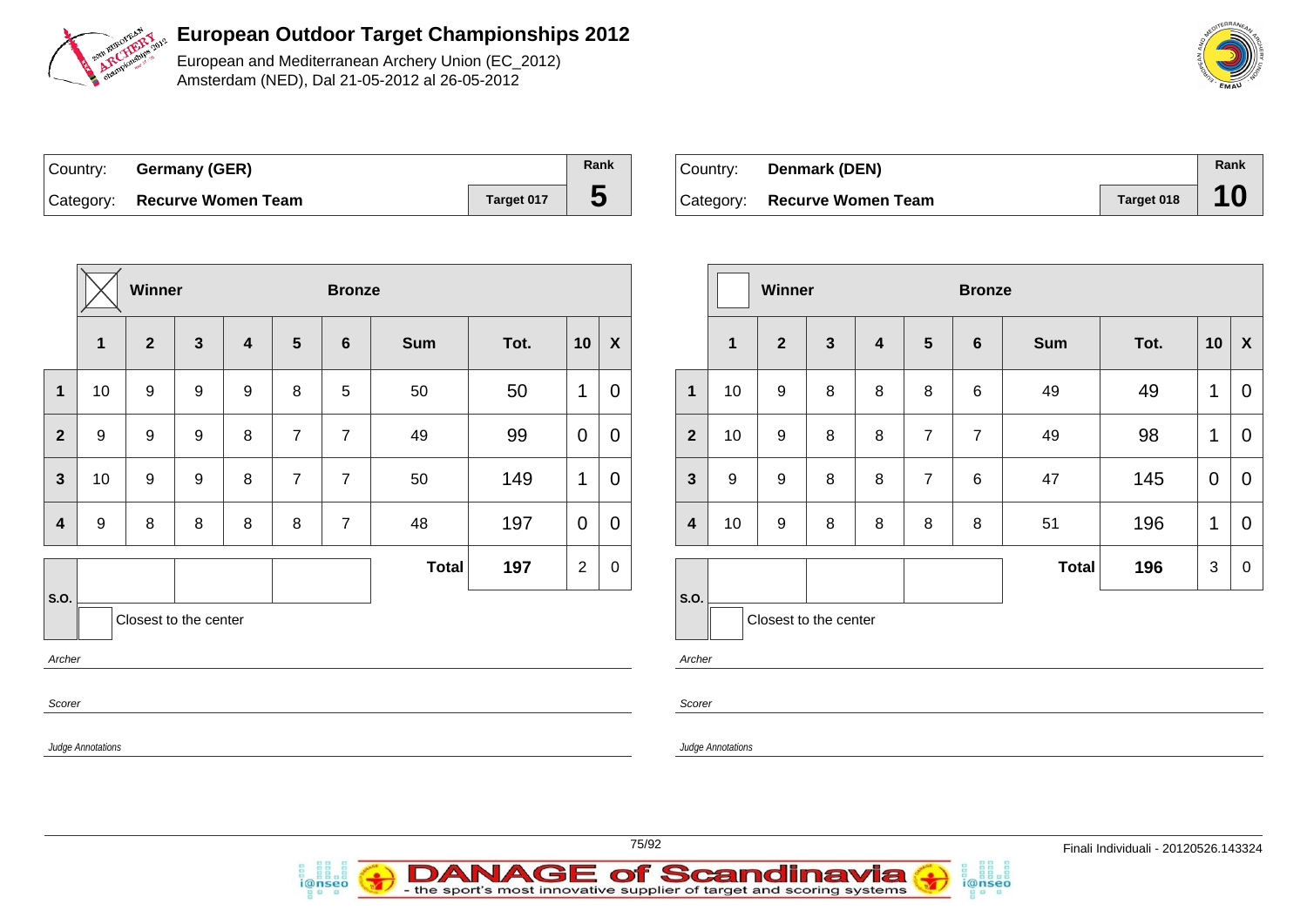

European and Mediterranean Archery Union (EC\_2012) Amsterdam (NED), Dal 21-05-2012 al 26-05-2012

| Country: Spain (ESP)         |            | Rank |
|------------------------------|------------|------|
| Category: Recurve Women Team | Target 001 | 16   |

i@nseo

| Country: France (FRA)        |            | Rank |
|------------------------------|------------|------|
| Category: Recurve Women Team | Target 002 |      |

|                | Final<br>Winner                                                          |                 |                |                         |                |                |              |      | Winner         |                  |                         |                |                |                 |                  |                |
|----------------|--------------------------------------------------------------------------|-----------------|----------------|-------------------------|----------------|----------------|--------------|------|----------------|------------------|-------------------------|----------------|----------------|-----------------|------------------|----------------|
|                | 1                                                                        | $\mathbf{2}$    | $\mathbf{3}$   | $\overline{\mathbf{4}}$ | $5\phantom{1}$ | $6\phantom{1}$ | <b>Sum</b>   | Tot. | 10             | $\boldsymbol{X}$ |                         | 1              | $\overline{2}$ | $\mathbf{3}$    | 4                | $5\phantom{1}$ |
| $\mathbf{1}$   | 8                                                                        | 10              | 8              | $\overline{7}$          | $\overline{7}$ | 6              | 46           | 46   | 1              | $\mathbf 0$      | $\mathbf{1}$            | 9              | 9              | 9               | $\boldsymbol{9}$ | $\overline{7}$ |
| $\overline{2}$ | 9                                                                        | 10 <sup>1</sup> | $\overline{7}$ | 10 <sup>1</sup>         | 8              | 9              | 53           | 99   | $\overline{2}$ | $\mathbf 0$      | $\overline{2}$          | $\overline{7}$ | 8              | 10 <sup>°</sup> | 7                | $\overline{7}$ |
| $\mathbf{3}$   | 9                                                                        | 8               | 9              | 8                       | $\overline{7}$ | 8              | 49           | 148  | $\overline{0}$ | $\mathbf 0$      | $\mathbf{3}$            | 9              | 8              | 9               | 7                | $\overline{7}$ |
| 4              | $\overline{7}$                                                           | 8               | 9              | 9                       | $\overline{7}$ | 10             | 50           | 198  | 1              | $\mathbf 0$      | $\overline{\mathbf{4}}$ | 8              | 9              | 9               | 9                | 10             |
|                |                                                                          |                 |                |                         |                |                | <b>Total</b> | 198  | $\overline{4}$ | $\mathbf 0$      |                         |                |                |                 |                  |                |
| Archer         | S.O.<br>S.O.<br>Closest to the center<br>Closest to the center<br>Archer |                 |                |                         |                |                |              |      |                |                  |                         |                |                |                 |                  |                |
|                | Scorer<br>Scorer                                                         |                 |                |                         |                |                |              |      |                |                  |                         |                |                |                 |                  |                |
|                | Judge Annotations<br>Judge Annotations                                   |                 |                |                         |                |                |              |      |                |                  |                         |                |                |                 |                  |                |
|                |                                                                          |                 |                |                         |                |                |              |      |                |                  |                         |                |                |                 |                  |                |



|                         |                | <b>Winner</b> |                       |                         |                | <b>Final</b>    |              |      |                |                           |
|-------------------------|----------------|---------------|-----------------------|-------------------------|----------------|-----------------|--------------|------|----------------|---------------------------|
|                         | 1              | $\mathbf{2}$  | $\mathbf{3}$          | $\overline{\mathbf{4}}$ | $5\phantom{1}$ | $6\phantom{1}6$ | <b>Sum</b>   | Tot. | 10             | $\boldsymbol{\mathsf{X}}$ |
| $\mathbf{1}$            | 9              | 9             | 9                     | $\boldsymbol{9}$        | $\overline{7}$ | 8               | 51           | 51   | $\mathbf 0$    | $\overline{0}$            |
| $\overline{2}$          | $\overline{7}$ | 8             | 10                    | $\overline{7}$          | $\overline{7}$ | 8               | 47           | 98   | 1              | 0                         |
| $\mathbf{3}$            | 9              | 8             | 9                     | $\overline{7}$          | $\overline{7}$ | 8               | 48           | 146  | $\mathbf 0$    | $\overline{0}$            |
| $\overline{\mathbf{4}}$ | 8<br>9         |               | 9                     | $\boldsymbol{9}$        | 10             | 9               | 54           | 200  | 1              | 0                         |
|                         |                |               |                       |                         |                |                 | <b>Total</b> | 200  | $\overline{2}$ | $\boldsymbol{0}$          |
| S.O.                    |                |               | Closest to the center |                         |                |                 |              |      |                |                           |

i@nseo

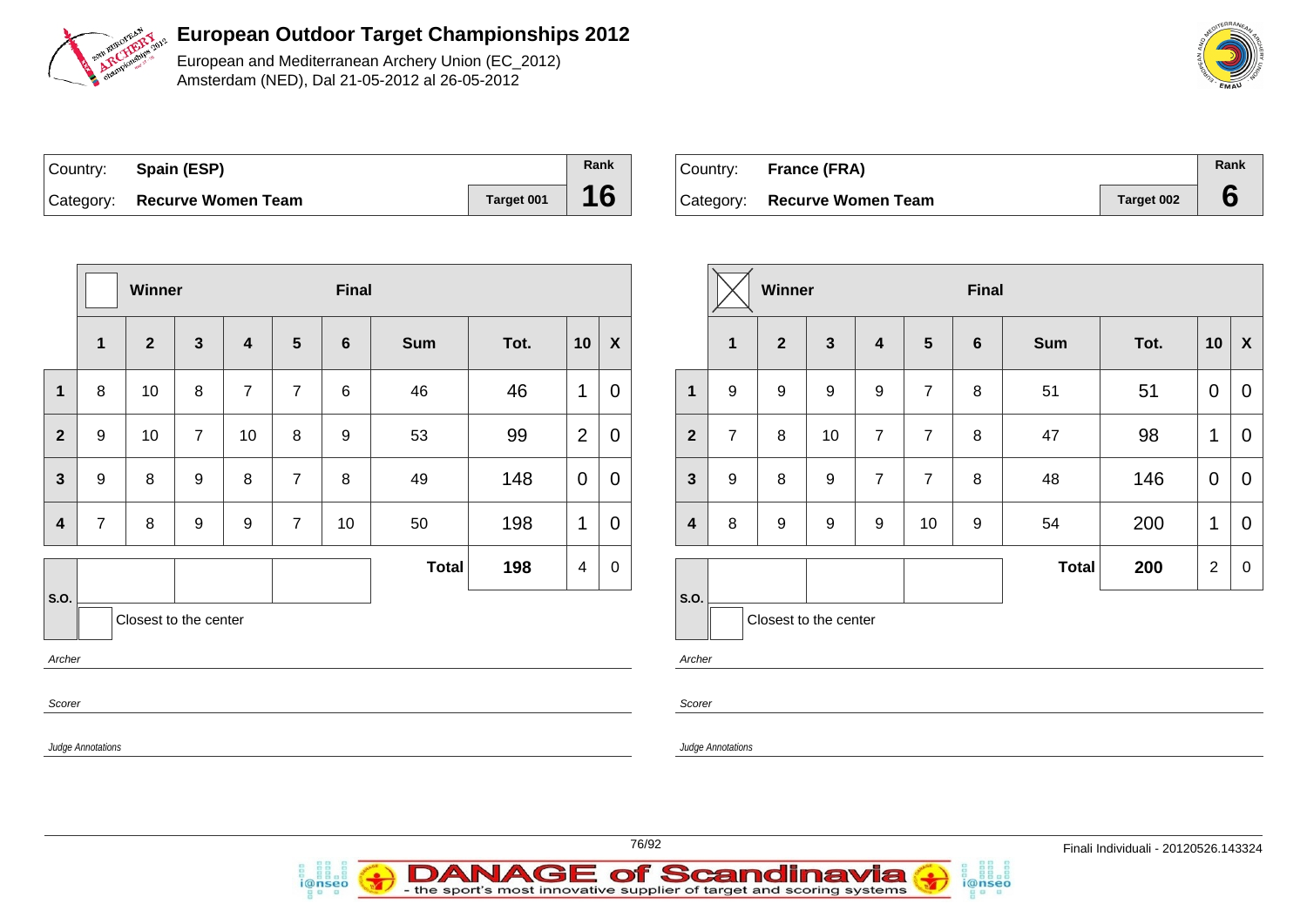

European and Mediterranean Archery Union (EC\_2012) Amsterdam (NED), Dal 21-05-2012 al 26-05-2012

| SMELHISHIRA<br><b>VEAN</b> |
|----------------------------|
| <b>PIVE WAJOS</b>          |
| owio                       |
| EMAU                       |

| Country: | Italy (ITA)                  |            | Rank |
|----------|------------------------------|------------|------|
|          | Category: Recurve Mixed Team | Target 001 |      |

| ⊺Country: | Slovenia (SLO)               |            | Rank |
|-----------|------------------------------|------------|------|
|           | Category: Recurve Mixed Team | Target 002 | 16   |

|                         |                          | Winner                |                  | 1/8                     |              |      |    |                  |
|-------------------------|--------------------------|-----------------------|------------------|-------------------------|--------------|------|----|------------------|
|                         | $\overline{\mathbf{1}}$  | $\mathbf{2}$          | $\mathbf{3}$     | $\overline{\mathbf{4}}$ | <b>Sum</b>   | Tot. | 10 | $\boldsymbol{X}$ |
| 1                       | 10                       | 9                     | 9                | $\bf 8$                 | 36           | 36   | 1  | $\mathbf 0$      |
| $\overline{2}$          | X                        | 10                    | 10               | 8                       | 38           | 74   | 3  | 1                |
| $\mathbf{3}$            | X                        | $\boldsymbol{9}$      | $\boldsymbol{9}$ | 8                       | 36           | 110  | 1  | 1                |
| $\overline{\mathbf{4}}$ | X                        | 10                    | 10               | $\boldsymbol{9}$        | 39           | 149  | 3  | $\mathbf 1$      |
|                         |                          |                       |                  |                         | <b>Total</b> | 149  | 8  | 3                |
| S.O.                    |                          | Closest to the center |                  |                         |              |      |    |                  |
| Archer                  |                          |                       |                  |                         |              |      |    |                  |
| Scorer                  |                          |                       |                  |                         |              |      |    |                  |
|                         | <b>Judge Annotations</b> |                       |                  |                         |              |      |    |                  |

|                         |             | Winner                |                  | 1/8                     |              |      |                |             |
|-------------------------|-------------|-----------------------|------------------|-------------------------|--------------|------|----------------|-------------|
|                         | $\mathbf 1$ | $\mathbf{2}$          | $\mathbf{3}$     | $\overline{\mathbf{4}}$ | <b>Sum</b>   | Tot. | 10             | X           |
| 1                       | 10          | 9                     | 8                | $\overline{7}$          | 34           | 34   | 1              | $\mathbf 0$ |
| $\overline{2}$          | 10          | 9                     | 8                | $\bf 8$                 | 35           | 69   | 1              | 0           |
| $\mathbf{3}$            | 10          | 10                    | 8                | 8                       | 36           | 105  | $\overline{2}$ | $\mathbf 0$ |
| $\overline{\mathbf{4}}$ | 10          | 9                     | $\boldsymbol{9}$ | $\overline{7}$          | 35           | 140  | 1              | 0           |
|                         |             |                       |                  |                         | <b>Total</b> | 140  | 5              | $\mathbf 0$ |
| S.O.                    |             | Closest to the center |                  |                         |              |      |                |             |

i@nseo

Archer

Scorer

Judge Annotations

**E of Scandinavia** 

- the sport's most innovative supplier of target and scoring systems

AGI

D

i@nseo

AN

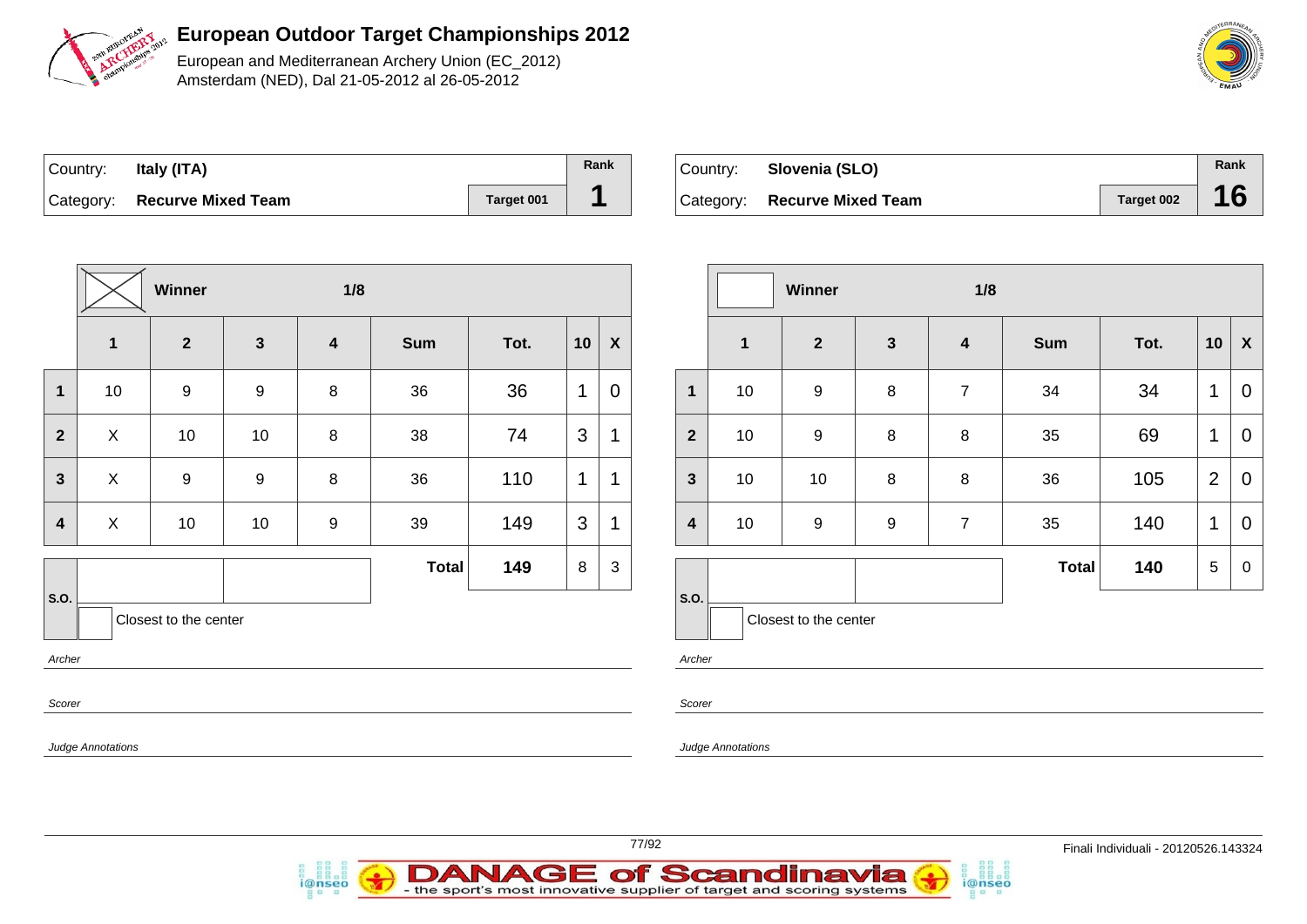

European and Mediterranean Archery Union (EC\_2012) Amsterdam (NED), Dal 21-05-2012 al 26-05-2012

| Country: Georgia (GEO)       |            | Rank |
|------------------------------|------------|------|
| Category: Recurve Mixed Team | Target 005 | 9    |

i@nseo

| ∣Country: ⊦ | Germany (GER)                |            | Rank |
|-------------|------------------------------|------------|------|
|             | Category: Recurve Mixed Team | Target 006 |      |

i@nseo

|                         |                                         | Winner         |              | 1/8                     |              |      |                |                           |                         |                   | Winner                |                  | 1/8                     |            |      |                |                           |
|-------------------------|-----------------------------------------|----------------|--------------|-------------------------|--------------|------|----------------|---------------------------|-------------------------|-------------------|-----------------------|------------------|-------------------------|------------|------|----------------|---------------------------|
|                         | $\mathbf{1}$                            | $\overline{2}$ | $\mathbf{3}$ | $\overline{\mathbf{4}}$ | Sum          | Tot. | 10             | $\boldsymbol{\mathsf{X}}$ |                         | $\mathbf{1}$      | $\overline{2}$        | $\mathbf{3}$     | $\overline{\mathbf{4}}$ | <b>Sum</b> | Tot. | 10             | $\boldsymbol{\mathsf{X}}$ |
| $\overline{\mathbf{1}}$ | 10                                      | 10             | 10           | $\bf 8$                 | 38           | 38   | 3              | $\mathbf 0$               | $\mathbf 1$             | 10                | 9                     | $\overline{7}$   | $\overline{7}$          | 33         | 33   | $\mathbf{1}$   | $\mathbf 0$               |
| $\overline{2}$          | $\mathsf X$                             | 10             | 8            | $\,6$                   | 34           | 72   | $\overline{2}$ | 1                         | $\mathbf{2}$            | 10                | 9                     | 8                | 8                       | 35         | 68   | $\mathbf{1}$   | $\mathbf 0$               |
| $\mathbf{3}$            | 10                                      | 9              | 8            | 8                       | 35           | 107  | $\mathbf{1}$   | $\overline{0}$            | $\mathbf{3}$            | 10                | 9                     | 8                | 8                       | 35         | 103  | $\mathbf{1}$   | $\mathbf 0$               |
| $\boldsymbol{4}$        | $\mathsf X$                             | 10             | 10           | $\,6$                   | 36           | 143  | $\mathbf{3}$   | 1                         | $\overline{\mathbf{4}}$ | $\mathsf X$       | 9                     | $\boldsymbol{9}$ | $\, 8$                  | 36         | 139  | $\overline{1}$ | $\overline{1}$            |
|                         |                                         |                |              |                         | <b>Total</b> | 143  | 9              | 2                         |                         |                   |                       |                  |                         | Total      | 139  | $\overline{4}$ | $\overline{\mathbf{1}}$   |
|                         | S.O.<br>Closest to the center<br>Archer |                |              |                         |              |      |                |                           | <b>S.O.</b><br>Archer   |                   | Closest to the center |                  |                         |            |      |                |                           |
| Scorer                  |                                         |                |              |                         |              |      |                | Scorer                    |                         |                   |                       |                  |                         |            |      |                |                           |
|                         | Judge Annotations                       |                |              |                         |              |      |                |                           |                         | Judge Annotations |                       |                  |                         |            |      |                |                           |

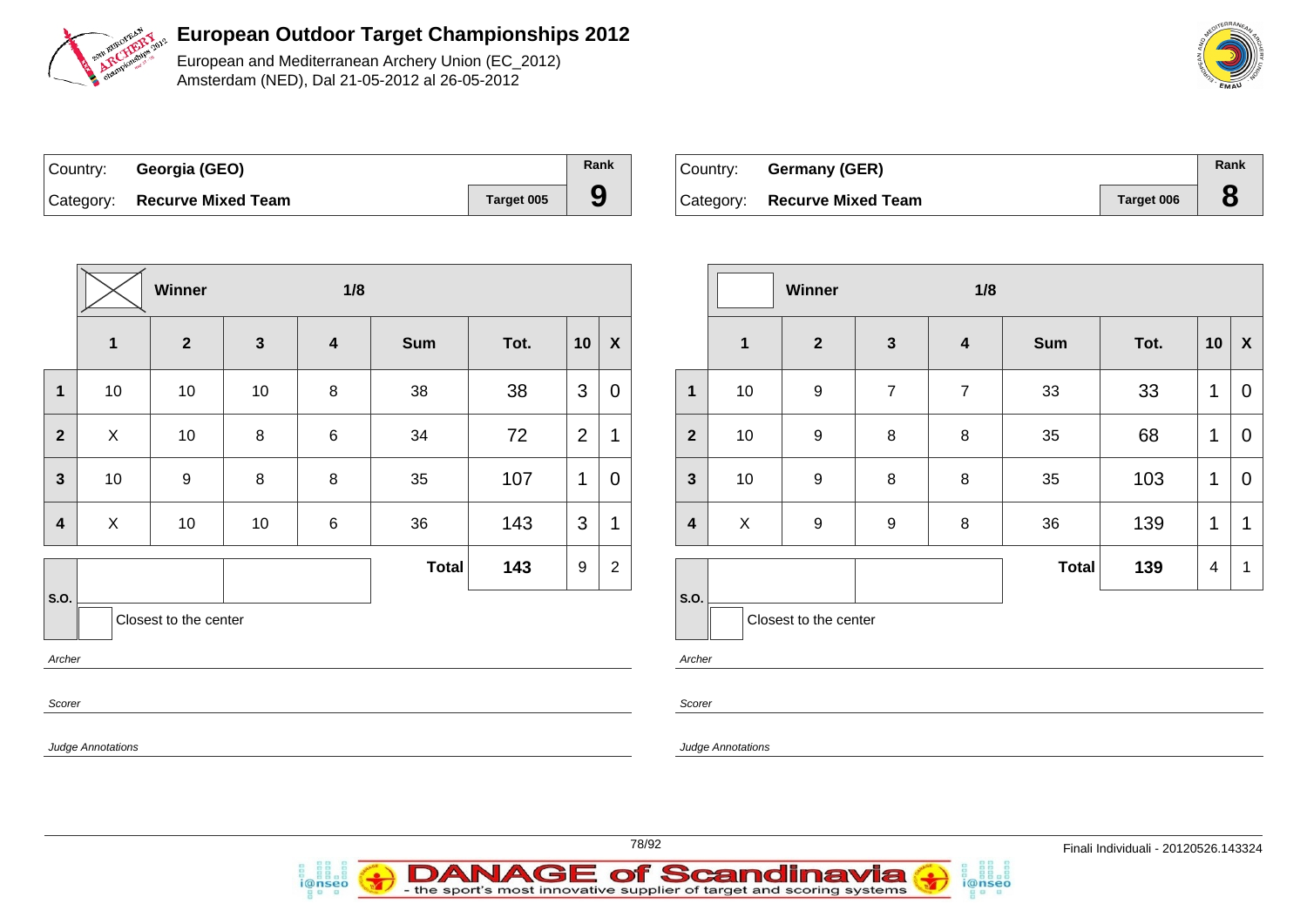

European and Mediterranean Archery Union (EC\_2012) Amsterdam (NED), Dal 21-05-2012 al 26-05-2012

|       | <b>MEDITERRANEAN</b> |  |
|-------|----------------------|--|
|       |                      |  |
| 5.45° | EMAU                 |  |

| Country: France (FRA)        |            | Rank |
|------------------------------|------------|------|
| Category: Recurve Mixed Team | Target 008 |      |

| Country: | <b>Belgium (BEL)</b>         |            | Rank |
|----------|------------------------------|------------|------|
|          | Category: Recurve Mixed Team | Target 009 |      |

|                         |              | Winner                |                  | 1/8                     |              |      |                         |                  |
|-------------------------|--------------|-----------------------|------------------|-------------------------|--------------|------|-------------------------|------------------|
|                         | $\mathbf 1$  | $\overline{2}$        | $\mathbf{3}$     | $\overline{\mathbf{4}}$ | <b>Sum</b>   | Tot. | 10                      | $\boldsymbol{X}$ |
| $\mathbf{1}$            | 10           | $\boldsymbol{9}$      | $\boldsymbol{9}$ | $\overline{7}$          | 35           | 35   | 1                       | $\overline{0}$   |
| $\overline{2}$          | 10           | $\boldsymbol{9}$      | 8                | $\overline{7}$          | 34           | 69   | 1                       | $\mathbf 0$      |
| $\mathbf{3}$            | $\mathsf{X}$ | $\boldsymbol{9}$      | 9                | $\boldsymbol{9}$        | 37           | 106  | 1                       | $\mathbf{1}$     |
| $\overline{\mathbf{4}}$ | 10           | 9                     | 8                | $\overline{7}$          | 34           | 140  | 1                       | $\mathbf 0$      |
|                         |              |                       |                  |                         | <b>Total</b> | 140  | $\overline{\mathbf{4}}$ | $\mathbf 1$      |
| S.O.<br>Archer          |              | Closest to the center |                  |                         |              |      |                         |                  |
|                         |              |                       |                  |                         |              |      |                         |                  |

D

i@nseo

AN

|                         |              | <b>Winner</b>         |                         | 1/8                     |              |      |                |                    |
|-------------------------|--------------|-----------------------|-------------------------|-------------------------|--------------|------|----------------|--------------------|
|                         | $\mathbf{1}$ | $\mathbf{2}$          | $\overline{\mathbf{3}}$ | $\overline{\mathbf{4}}$ | <b>Sum</b>   | Tot. | 10             | $\pmb{\mathsf{X}}$ |
| $\mathbf{1}$            | X            | 10                    | 9                       | $\boldsymbol{9}$        | 38           | 38   | $\overline{2}$ | $\mathbf 1$        |
| $\overline{2}$          | 10           | 9                     | $\boldsymbol{9}$        | $\boldsymbol{9}$        | 37           | 75   | 1              | 0                  |
| $\mathbf{3}$            | X            | 9                     | 8                       | $\overline{7}$          | 34           | 109  | 1              | 1                  |
| $\overline{\mathbf{4}}$ | X            | 10                    | $\boldsymbol{9}$        | 8                       |              | 146  | $\overline{2}$ | 1                  |
|                         |              |                       |                         |                         | <b>Total</b> | 146  | 6              | 3                  |
| S.O.                    |              | Closest to the center |                         |                         |              |      |                |                    |

i@nseo

her:

orer

**AGE of Scandinavia** 

dge Annotations

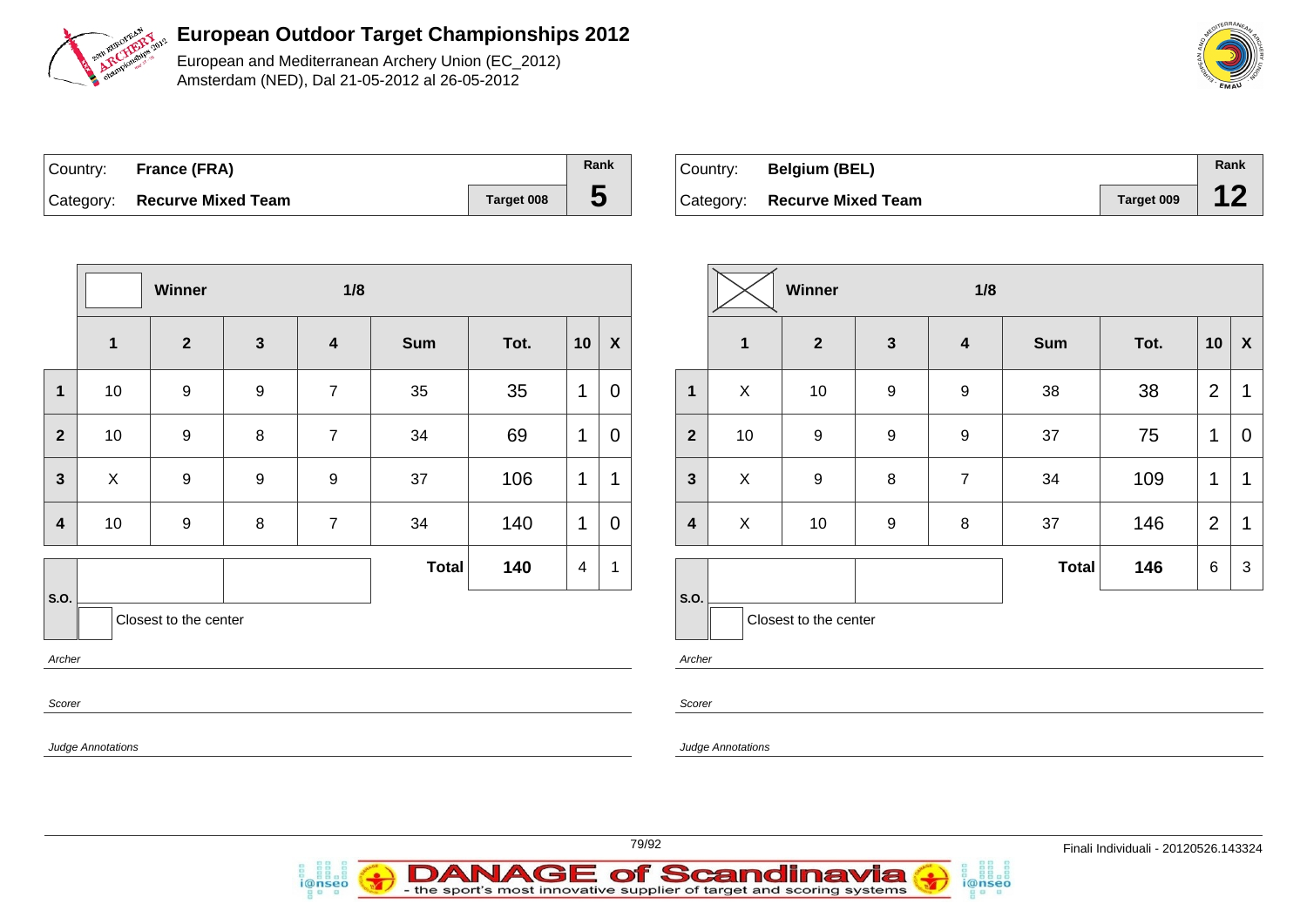

European and Mediterranean Archery Union (EC\_2012) Amsterdam (NED), Dal 21-05-2012 al 26-05-2012

| Country: Switzerland (SUI)   |            | Rank |
|------------------------------|------------|------|
| Category: Recurve Mixed Team | Target 011 | 13   |

i@nseo

| Country: Ukraine (UKR)       |            | Rank |
|------------------------------|------------|------|
| Category: Recurve Mixed Team | Target 012 | д    |

|                         |                          | Winner                |                  | 1/8              |              |      |                |                  |                         |                           | Winner                |                  | 1/8                     |       |      |                |                           |
|-------------------------|--------------------------|-----------------------|------------------|------------------|--------------|------|----------------|------------------|-------------------------|---------------------------|-----------------------|------------------|-------------------------|-------|------|----------------|---------------------------|
|                         | $\overline{\mathbf{1}}$  | $\overline{2}$        | $\mathbf{3}$     | $\boldsymbol{4}$ | Sum          | Tot. | 10             | $\boldsymbol{X}$ |                         | $\mathbf{1}$              | $\mathbf{2}$          | $\mathbf{3}$     | $\overline{\mathbf{4}}$ | Sum   | Tot. | 10             | $\boldsymbol{\mathsf{X}}$ |
| $\mathbf 1$             | 10                       | $\boldsymbol{9}$      | 8                | $\bf 8$          | 35           | 35   | $\mathbf 1$    | $\mathbf 0$      | $\mathbf{1}$            | 10                        | 10                    | $\boldsymbol{9}$ | $\,8\,$                 | 37    | 37   | $\overline{2}$ | $\mathbf 0$               |
| $\overline{2}$          | 10                       | 10                    | 8                | 8                | 36           | 71   | $\overline{2}$ | 0                | $\mathbf{2}$            | $\boldsymbol{9}$          | $\boldsymbol{9}$      | $\boldsymbol{9}$ | $\boldsymbol{9}$        | 36    | 73   | $\mathbf 0$    | $\mathbf 0$               |
| $\mathbf{3}$            | $\mathsf{X}$             | 10                    | 10               | 9                | 39           | 110  | $\mathbf{3}$   | 1                | $\mathbf{3}$            | $\boldsymbol{\mathsf{X}}$ | 10                    | $\boldsymbol{9}$ | 8                       | 37    | 110  | 2              | $\overline{1}$            |
| $\overline{\mathbf{4}}$ | 10                       | 10                    | $\boldsymbol{9}$ | $\overline{7}$   | 36           | 146  | $\overline{2}$ | $\pmb{0}$        | $\overline{\mathbf{4}}$ | $\boldsymbol{9}$          | $\boldsymbol{9}$      | $\bf 8$          | $\overline{7}$          | 33    | 143  | $\overline{0}$ | $\mathbf 0$               |
| S.O.<br>Archer          |                          | Closest to the center |                  |                  | <b>Total</b> | 146  | 8              | 1                | S.O.<br>Archer          |                           | Closest to the center |                  |                         | Total | 143  | $\overline{4}$ | - 1                       |
| Scorer                  | <b>Judge Annotations</b> |                       |                  |                  |              |      |                |                  | Scorer                  | <b>Judge Annotations</b>  |                       |                  |                         |       |      |                |                           |

i@nseo



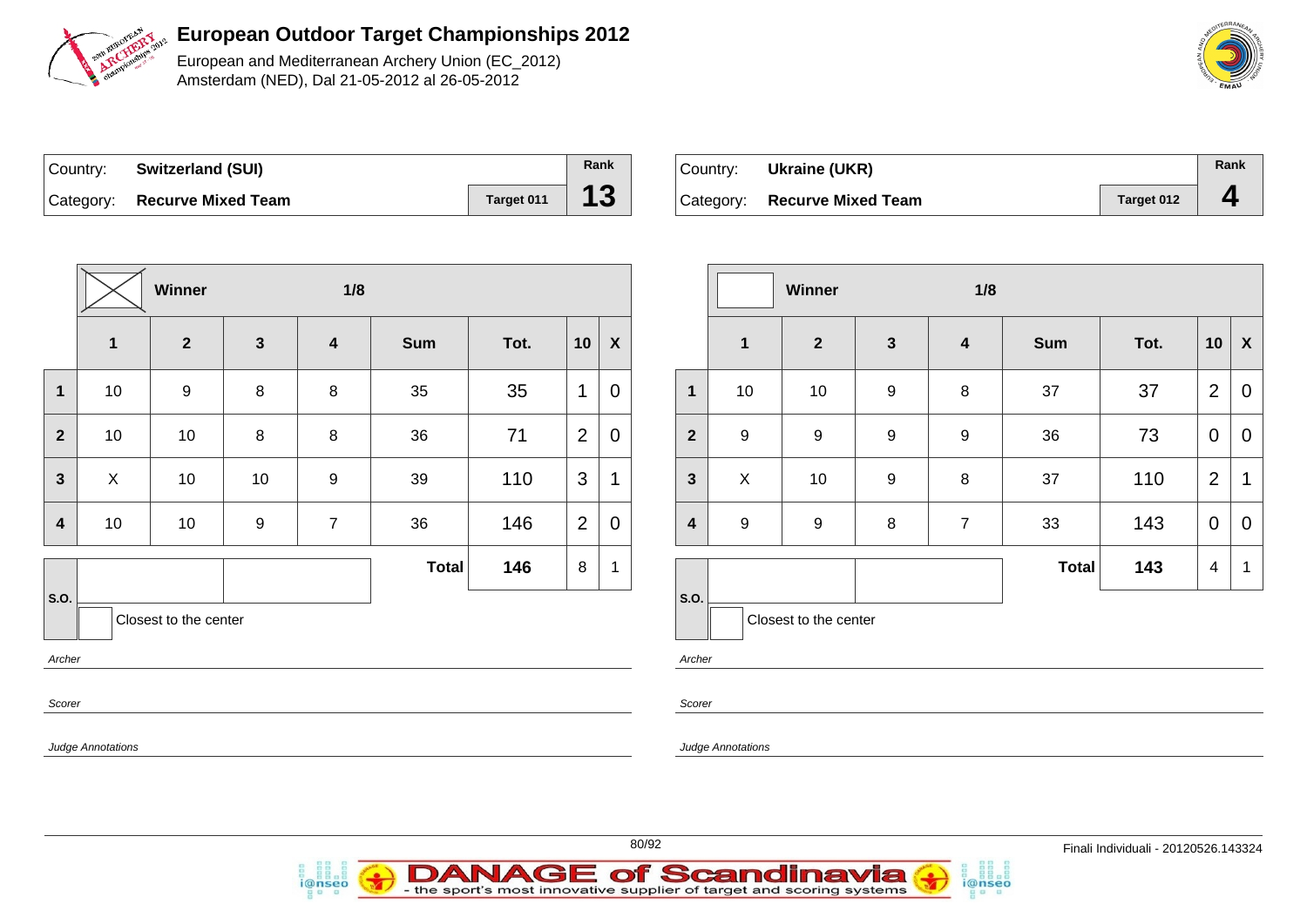

European and Mediterranean Archery Union (EC\_2012) Amsterdam (NED), Dal 21-05-2012 al 26-05-2012

| Country: Great Britain (GBR) |            | Rank |
|------------------------------|------------|------|
| Category: Recurve Mixed Team | Target 014 |      |

| Country: Belarus (BLR)       |            | Rank |
|------------------------------|------------|------|
| Category: Recurve Mixed Team | Target 015 | 14   |

|                  |                   | Winner                |                  |                         |              |      |                |                  |                         |                  |
|------------------|-------------------|-----------------------|------------------|-------------------------|--------------|------|----------------|------------------|-------------------------|------------------|
|                  | $\mathbf{1}$      | $\overline{2}$        | $\mathbf{3}$     | $\overline{\mathbf{4}}$ | <b>Sum</b>   | Tot. | 10             | $\boldsymbol{X}$ |                         | $\mathbf{1}$     |
| $\mathbf 1$      | 10                | $\boldsymbol{9}$      | $\boldsymbol{9}$ | $\boldsymbol{9}$        | 37           | 37   | 1              | $\overline{0}$   | 1                       | 10               |
| $\mathbf{2}$     | 10                | 10                    | $\overline{7}$   | $\overline{7}$          | 34           | 71   | $\overline{2}$ | $\mathbf 0$      | $\overline{\mathbf{2}}$ | 10               |
| $\mathbf{3}$     | X                 | 10                    | $\boldsymbol{9}$ | $\boldsymbol{9}$        | 38           | 109  | $\overline{2}$ | 1                | $\mathbf{3}$            | $\boldsymbol{9}$ |
| $\boldsymbol{4}$ | 10                | $\boldsymbol{9}$      | $\boldsymbol{9}$ | 8                       | 36           | 145  | 1              | $\overline{0}$   | $\overline{\mathbf{4}}$ | 9                |
|                  |                   |                       |                  |                         | <b>Total</b> | 145  | $\,6\,$        | 1                |                         |                  |
| S.O.             |                   | Closest to the center |                  |                         |              |      |                |                  | S.O.                    | C <sub>l</sub>   |
| Archer           |                   |                       |                  |                         |              |      |                |                  | Archer                  |                  |
| Scorer           |                   |                       |                  |                         |              |      |                |                  | Scorer                  |                  |
|                  | Judge Annotations |                       |                  |                         |              |      |                |                  |                         | Judge Annotation |

i@nseo

|                         |                  | Winner                |              | 1/8                     |              |      |                |                  |
|-------------------------|------------------|-----------------------|--------------|-------------------------|--------------|------|----------------|------------------|
|                         | $\mathbf{1}$     | $\mathbf{2}$          | $\mathbf{3}$ | $\overline{\mathbf{4}}$ | <b>Sum</b>   | Tot. | 10             | X                |
| $\mathbf{1}$            | 10               | 9                     | 8            | $\bf 8$                 | 35           | 35   | $\mathbf 1$    | 0                |
| $\overline{2}$          | 10               | 9                     | 8            | 8                       | 35           | 70   | 1              | $\mathbf 0$      |
| $\mathbf{3}$            | $\boldsymbol{9}$ | $\bf 8$               | 8            | 5                       | 30           | 100  | $\mathbf 0$    | $\mathbf 0$      |
| $\overline{\mathbf{4}}$ | 9                | 9                     | 9            | 8                       | 35           | 135  | $\mathbf 0$    | $\mathbf 0$      |
|                         |                  |                       |              |                         | <b>Total</b> | 135  | $\overline{2}$ | $\boldsymbol{0}$ |
| S.O.                    |                  | Closest to the center |              |                         |              |      |                |                  |

i@nseo

Judge Annotations



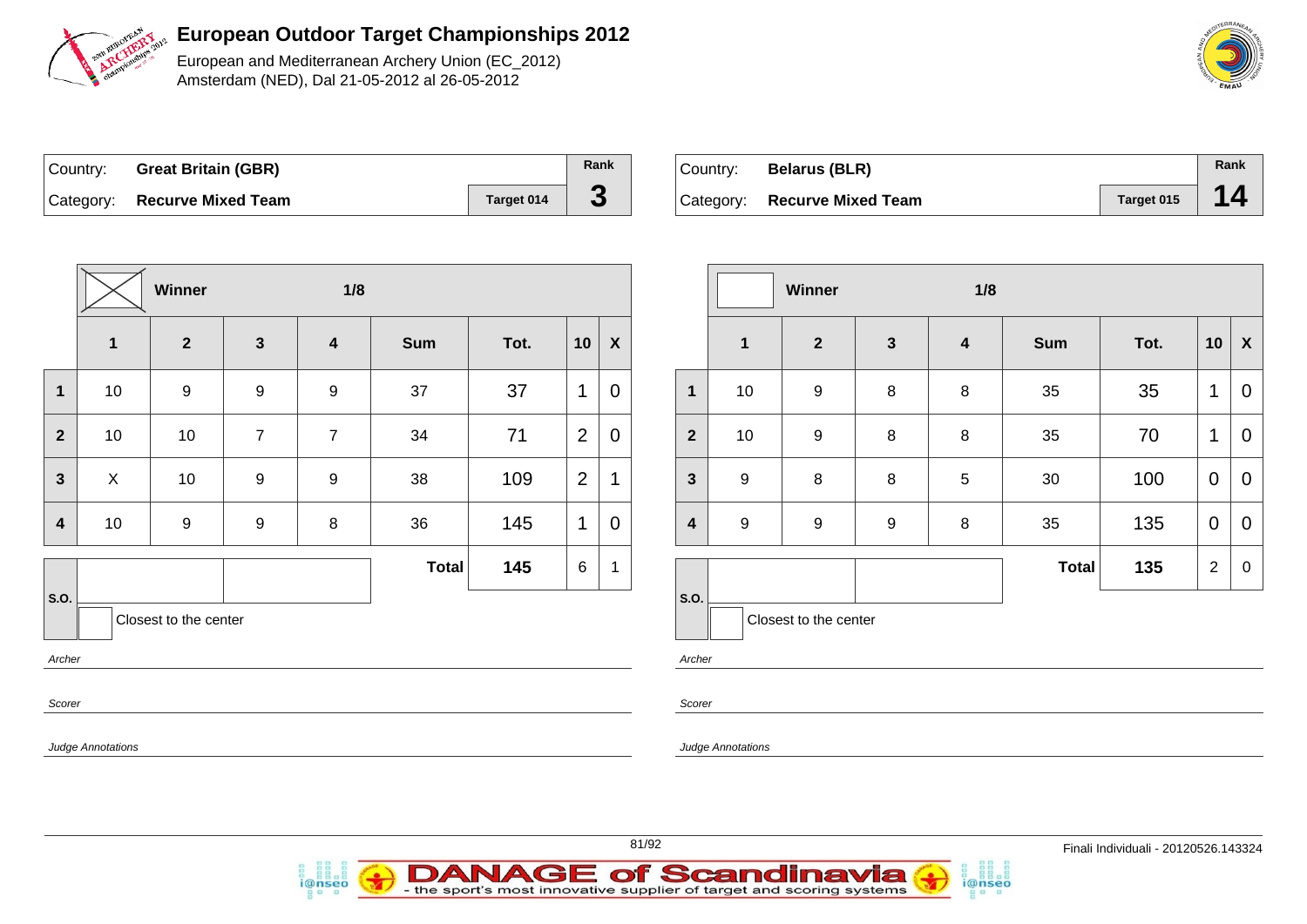

European and Mediterranean Archery Union (EC\_2012) Amsterdam (NED), Dal 21-05-2012 al 26-05-2012

| Country: Turkey (TUR)        |            | Rank |
|------------------------------|------------|------|
| Category: Recurve Mixed Team | Target 017 | 11   |

i@nseo

| $\vert$ Country: | Spain (ESP)                  |            | Rank |
|------------------|------------------------------|------------|------|
|                  | Category: Recurve Mixed Team | Target 018 |      |

i@nseo

|                         |                          | Winner                |              | 1/8              |              |      |                 |                  |                         |                   | Winner                |                  | 1/8              |            |      |                 |                           |
|-------------------------|--------------------------|-----------------------|--------------|------------------|--------------|------|-----------------|------------------|-------------------------|-------------------|-----------------------|------------------|------------------|------------|------|-----------------|---------------------------|
|                         | $\mathbf{1}$             | $\overline{2}$        | $\mathbf{3}$ | $\boldsymbol{4}$ | Sum          | Tot. | 10              | $\boldsymbol{X}$ |                         | $\mathbf{1}$      | $\overline{2}$        | $\mathbf{3}$     | $\boldsymbol{4}$ | <b>Sum</b> | Tot. | 10              | $\boldsymbol{\mathsf{X}}$ |
| $\mathbf{1}$            | $\pmb{\times}$           | $\mathsf{X}$          | 10           | $10$             | 40           | 40   | $\overline{4}$  | 2                | $\mathbf{1}$            | 10                | 10                    | $\boldsymbol{9}$ | $\mathsf g$      | 38         | 38   | $\overline{2}$  | $\mathbf 0$               |
| $\overline{\mathbf{2}}$ | $\pmb{\times}$           | 9                     | 9            | 9                | 37           | 77   | 1               | 1                | $\overline{\mathbf{2}}$ | $\mathsf X$       | 10                    | 10               | 8                | 38         | 76   | $\mathbf{3}$    | $\overline{1}$            |
| $\overline{\mathbf{3}}$ | $9\,$                    | $\boldsymbol{9}$      | 8            | $\bf 8$          | 34           | 111  | $\mathbf 0$     | $\mathbf 0$      | $\mathbf{3}$            | $\boldsymbol{9}$  | 8                     | 8                | $\overline{7}$   | 32         | 108  | $\overline{0}$  | 0                         |
| $\overline{\mathbf{4}}$ | $9\,$                    | $\bf 8$               | 8            | $\overline{7}$   | 32           | 143  | $\overline{0}$  | $\mathbf 0$      | $\overline{\mathbf{4}}$ | $\boldsymbol{9}$  | $\boldsymbol{9}$      | $\boldsymbol{9}$ | $\overline{7}$   | 34         | 142  | $\overline{0}$  | $\overline{0}$            |
|                         |                          |                       |              |                  | <b>Total</b> | 143  | $5\phantom{.0}$ | $\mathbf{3}$     |                         |                   |                       |                  |                  | Total      | 142  | $5\phantom{.0}$ | - 1                       |
| S.O.                    |                          | Closest to the center |              |                  |              |      |                 |                  | S.O.                    |                   | Closest to the center |                  |                  |            |      |                 |                           |
| Archer                  |                          |                       |              |                  |              |      |                 |                  | Archer                  |                   |                       |                  |                  |            |      |                 |                           |
| Scorer                  |                          |                       |              |                  |              |      |                 |                  | Scorer                  |                   |                       |                  |                  |            |      |                 |                           |
|                         | <b>Judge Annotations</b> |                       |              |                  |              |      |                 |                  |                         | Judge Annotations |                       |                  |                  |            |      |                 |                           |
|                         |                          |                       |              |                  |              |      |                 |                  |                         |                   |                       |                  |                  |            |      |                 |                           |

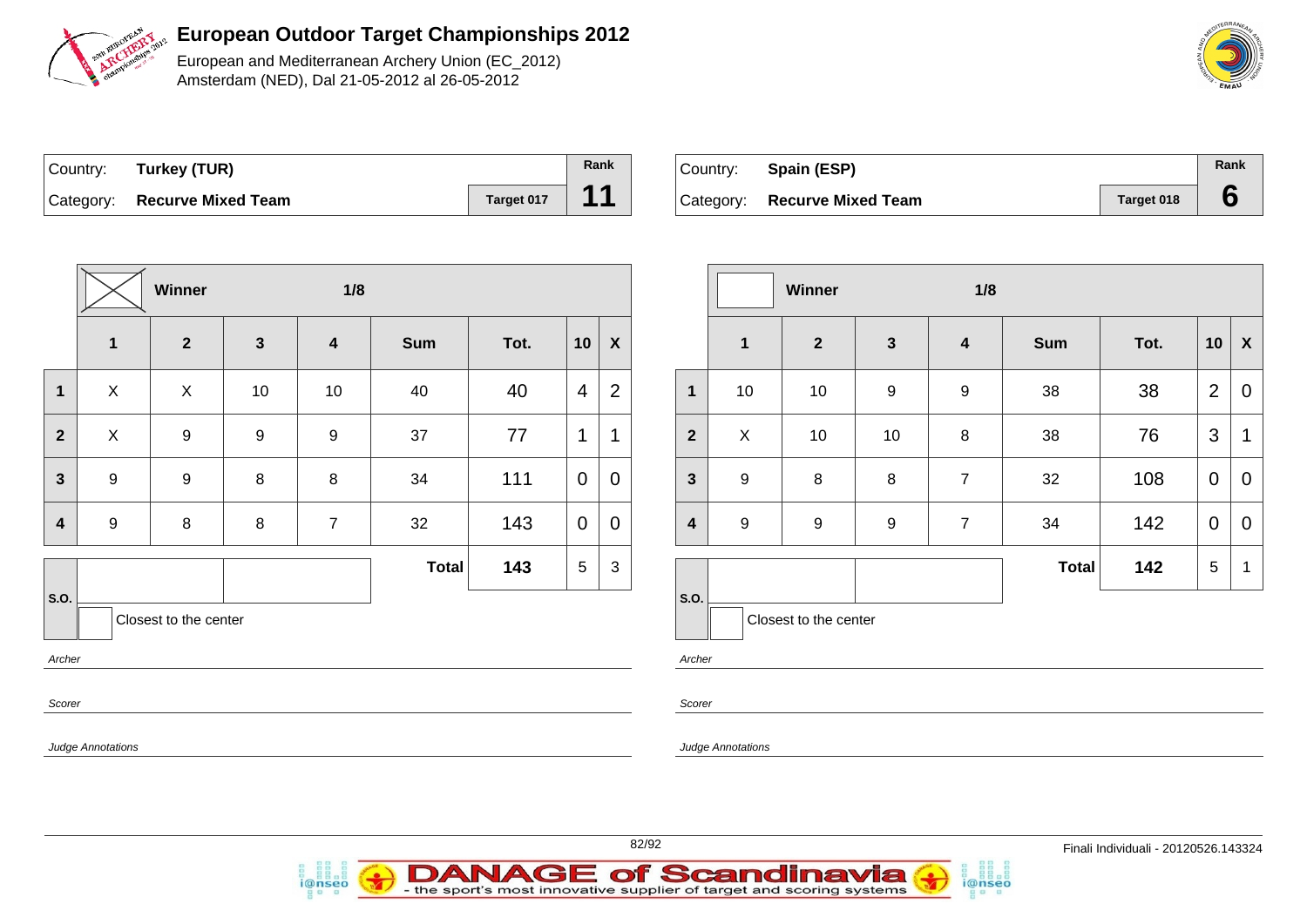

European and Mediterranean Archery Union (EC\_2012) Amsterdam (NED), Dal 21-05-2012 al 26-05-2012

| Country: | Poland (POL)                 |            | Rank |
|----------|------------------------------|------------|------|
|          | Category: Recurve Mixed Team | Target 020 |      |

| Country: Sweden (SWE)        |            | Rank |
|------------------------------|------------|------|
| Category: Recurve Mixed Team | Target 021 | 10   |

|                |                   | Winner                |                  | 1/8                     |              |      |    |                  |  |
|----------------|-------------------|-----------------------|------------------|-------------------------|--------------|------|----|------------------|--|
|                | $\mathbf{1}$      | $\overline{2}$        | $\mathbf{3}$     | $\overline{\mathbf{4}}$ | <b>Sum</b>   | Tot. | 10 | $\boldsymbol{X}$ |  |
| 1              | 10                | $\boldsymbol{9}$      | $\,8\,$          | 8                       | 35           | 35   | 1  | $\mathbf 0$      |  |
| $\overline{2}$ | $\pmb{\times}$    | $\boldsymbol{9}$      | $\boldsymbol{9}$ | 8                       | 36           | 71   | 1  | 1                |  |
| 3              | 10                | $\boldsymbol{9}$      | $\boldsymbol{9}$ | $\boldsymbol{9}$        | 37           | 108  | 1  | $\mathbf 0$      |  |
| 4              | 10                | $\boldsymbol{9}$      | $\boldsymbol{9}$ | $\boldsymbol{9}$        | 37           | 145  | 1  | $\mathbf 0$      |  |
|                |                   |                       |                  |                         | <b>Total</b> | 145  | 4  | 1                |  |
| S.O.           |                   | Closest to the center |                  |                         |              |      |    |                  |  |
| Archer         |                   |                       |                  |                         |              |      |    |                  |  |
| Scorer         |                   |                       |                  |                         |              |      |    |                  |  |
|                | Judge Annotations |                       |                  |                         |              |      |    |                  |  |

i@nseo

|                |                         | Winner                |                  | 1/8                     |              |      |                |                           |
|----------------|-------------------------|-----------------------|------------------|-------------------------|--------------|------|----------------|---------------------------|
|                | $\overline{\mathbf{1}}$ | $\overline{2}$        | $\mathbf{3}$     | $\overline{\mathbf{4}}$ | <b>Sum</b>   | Tot. | 10             | $\boldsymbol{\mathsf{X}}$ |
| $\mathbf{1}$   | $\boldsymbol{9}$        | 8                     | 8                | $\,6$                   | 31           | 31   | $\mathbf 0$    | $\mathbf 0$               |
| $\overline{2}$ | X                       | X                     | 8                | 8                       | 36           | 67   | $\overline{2}$ | $\overline{2}$            |
| $\mathbf{3}$   | X                       | X                     | $\boldsymbol{9}$ | $\boldsymbol{9}$        | 38           | 105  | $\overline{2}$ | $\overline{2}$            |
| 4              | 10                      | $\boldsymbol{9}$      | $\boldsymbol{9}$ | 8                       | 36           | 141  | 1              | $\mathbf 0$               |
|                |                         |                       |                  |                         | <b>Total</b> | 141  | 5              | 4                         |
| S.O.           |                         | Closest to the center |                  |                         |              |      |                |                           |

i@nseo

Annotations



**DANAGE of Scandinavia** 

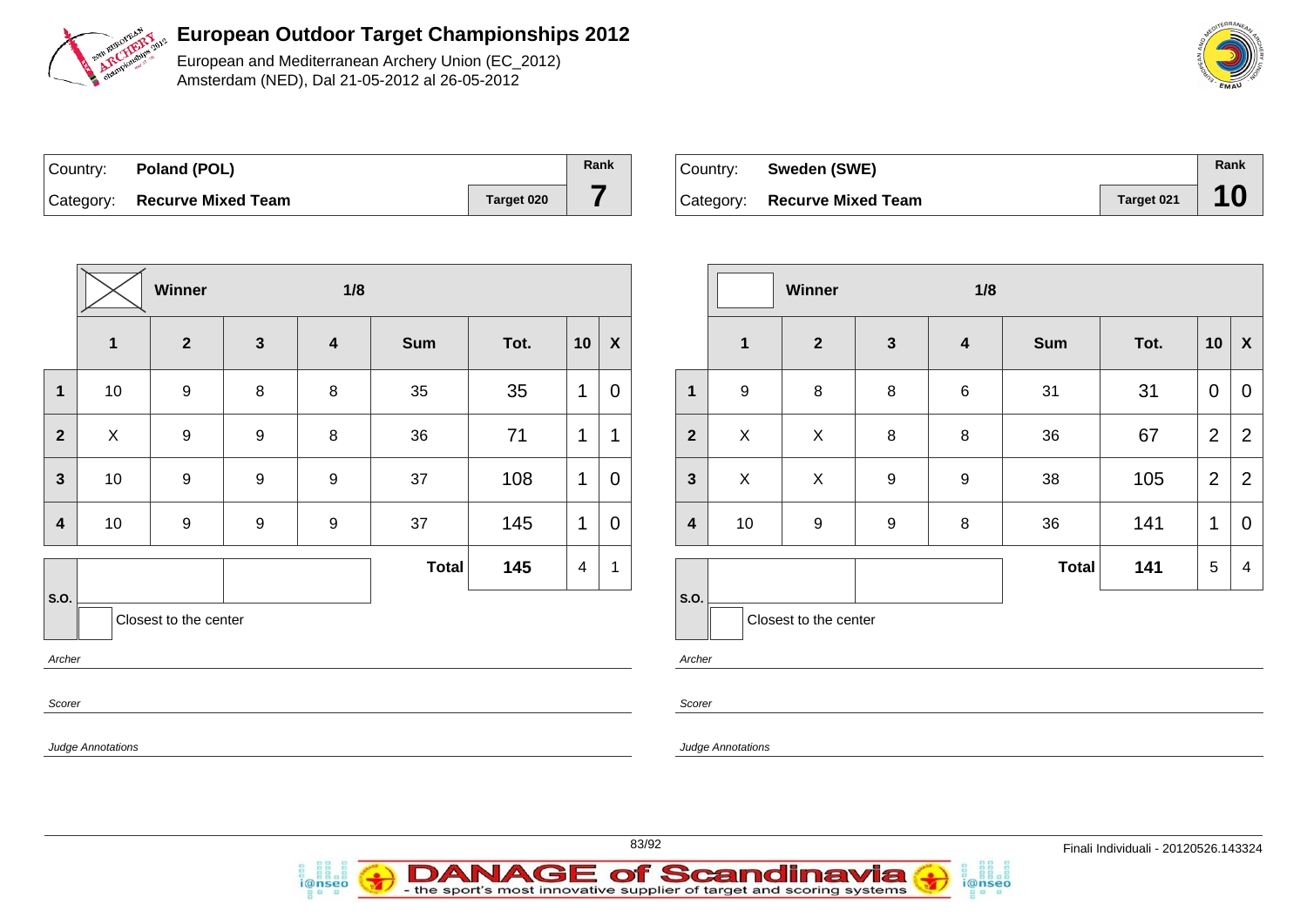

European and Mediterranean Archery Union (EC\_2012) Amsterdam (NED), Dal 21-05-2012 al 26-05-2012

| Country: <b>Denmark (DEN)</b> |            | Rank            |
|-------------------------------|------------|-----------------|
| Category: Recurve Mixed Team  | Target 023 | 15 <sub>1</sub> |

i@nseo

| Country: | Russia (RUS)                 |            | Rank |
|----------|------------------------------|------------|------|
|          | Category: Recurve Mixed Team | Target 024 |      |

i@nseo

|                         |                          | Winner                |              | 1/8                     |              |      |                |                           |                         |                           | Winner                |                  | 1/8                     |       |      |                 |                           |
|-------------------------|--------------------------|-----------------------|--------------|-------------------------|--------------|------|----------------|---------------------------|-------------------------|---------------------------|-----------------------|------------------|-------------------------|-------|------|-----------------|---------------------------|
|                         | $\mathbf{1}$             | $\overline{2}$        | $\mathbf{3}$ | $\overline{\mathbf{4}}$ | <b>Sum</b>   | Tot. | 10             | $\boldsymbol{\mathsf{X}}$ |                         | $\mathbf 1$               | $\mathbf{2}$          | $\mathbf{3}$     | $\overline{\mathbf{4}}$ | Sum   | Tot. | 10              | $\boldsymbol{\mathsf{X}}$ |
| $\overline{1}$          | 10                       | 10                    | 9            | $8\phantom{1}$          | 37           | 37   | $\overline{2}$ | $\mathbf 0$               | $\mathbf{1}$            | $\boldsymbol{\mathsf{X}}$ | 9                     | 9                | $\overline{7}$          | 35    | 35   | $\mathbf{1}$    | $\mathbf{1}$              |
| $\overline{2}$          | X                        | $\mathsf X$           | 9            | 9                       | 38           | 75   | $\mathbf{2}$   | $\overline{2}$            | $\overline{2}$          | 10                        | 10                    | 10               | 9                       | 39    | 74   | $\mathbf{3}$    | $\mathbf 0$               |
| $\mathbf{3}$            | 10                       | 10                    | 9            | 9                       | 38           | 113  | $\mathbf{2}$   | $\mathbf 0$               | $\overline{\mathbf{3}}$ | $9$                       | 9                     | $\boldsymbol{9}$ | $\boldsymbol{9}$        | 36    | 110  | $\mathbf 0$     | $\mathbf 0$               |
| $\overline{\mathbf{4}}$ | 10                       | $\boldsymbol{9}$      | 9            | 8                       | 36           | 149  | $\mathbf{1}$   | $\mathbf 0$               | $\overline{\mathbf{4}}$ | 10                        | $\boldsymbol{9}$      | $\boldsymbol{9}$ | $\boldsymbol{9}$        | 37    | 147  | $\mathbf{1}$    | $\mathbf 0$               |
|                         |                          |                       |              |                         | <b>Total</b> | 149  | $\overline{7}$ | $\overline{c}$            |                         |                           |                       |                  |                         | Total | 147  | $5\phantom{.0}$ | - 1                       |
| S.O.                    |                          | Closest to the center |              |                         |              |      |                |                           | S.O.                    |                           | Closest to the center |                  |                         |       |      |                 |                           |
| Archer<br>Scorer        |                          |                       |              |                         |              |      |                |                           | Archer<br>Scorer        |                           |                       |                  |                         |       |      |                 |                           |
|                         | <b>Judge Annotations</b> |                       |              |                         |              |      |                |                           |                         | <b>Judge Annotations</b>  |                       |                  |                         |       |      |                 |                           |
|                         |                          |                       |              |                         |              |      |                |                           |                         |                           |                       |                  |                         |       |      |                 |                           |



84/92 Finali Individuali - 20120526.143324

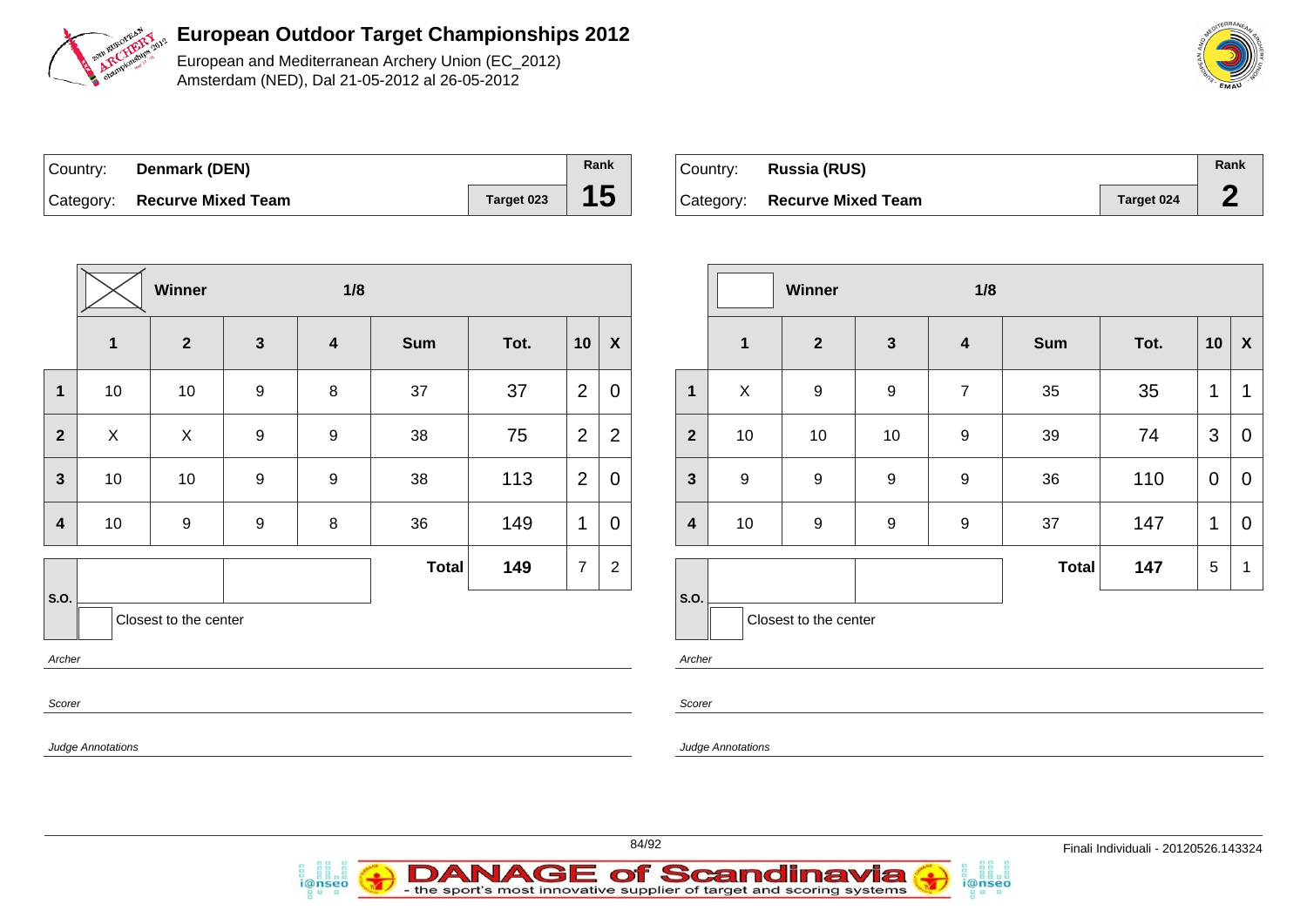

European and Mediterranean Archery Union (EC\_2012) Amsterdam (NED), Dal 21-05-2012 al 26-05-2012

| Country: | Italy (ITA)                  |            | Rank |
|----------|------------------------------|------------|------|
|          | Category: Recurve Mixed Team | Target 008 |      |

| Country: Georgia (GEO)       |            | Rank |
|------------------------------|------------|------|
| Category: Recurve Mixed Team | Target 009 |      |

|                                         |                  | <b>Winner</b>           |                  | 1/4              |              |      |                |             |  |  |
|-----------------------------------------|------------------|-------------------------|------------------|------------------|--------------|------|----------------|-------------|--|--|
|                                         | 1                | $\overline{\mathbf{2}}$ | $\mathbf{3}$     | $\boldsymbol{4}$ | <b>Sum</b>   | Tot. | 10             | X           |  |  |
| 1                                       | X                | 9                       | $\boldsymbol{9}$ | 9                | 37           | 37   | 1              | 1           |  |  |
| $\mathbf{2}$                            | X                | 10                      | $\boldsymbol{9}$ | $\overline{7}$   | 36           | 73   | $\overline{2}$ | 1           |  |  |
| $\overline{\mathbf{3}}$                 | $\boldsymbol{9}$ | $\boldsymbol{9}$        | $\boldsymbol{9}$ | 8                | 35           | 108  | $\mathbf 0$    | $\mathbf 0$ |  |  |
| 4                                       | X                | 10                      | $10$             | 8                | 38           | 146  | 3              | 1           |  |  |
|                                         |                  |                         |                  |                  | <b>Total</b> | 146  | 6              | 3           |  |  |
| S.O.<br>Closest to the center<br>Archer |                  |                         |                  |                  |              |      |                |             |  |  |
| Scorer                                  |                  |                         |                  |                  |              |      |                |             |  |  |

i@nseo

|                         |                  | Winner                |                  | 1/4                     |              |      |                |                    |
|-------------------------|------------------|-----------------------|------------------|-------------------------|--------------|------|----------------|--------------------|
|                         | $\mathbf{1}$     | $\mathbf{2}$          | $\mathbf{3}$     | $\overline{\mathbf{4}}$ | <b>Sum</b>   | Tot. | 10             | $\pmb{\mathsf{X}}$ |
| $\mathbf{1}$            | 10               | 10                    | $\boldsymbol{9}$ | 8                       | 37           | 37   | $\overline{2}$ | $\mathbf 0$        |
| $\overline{2}$          | 10               | $\boldsymbol{9}$      | $\overline{7}$   | $6\phantom{1}6$         | 32           | 69   | 1              | $\mathbf 0$        |
| $\mathbf{3}$            | $\boldsymbol{9}$ | $\boldsymbol{9}$      | $\boldsymbol{9}$ | 8                       | 35           | 104  | $\mathbf 0$    | $\mathbf 0$        |
| $\overline{\mathbf{4}}$ | 10               | $\boldsymbol{9}$      | 8                | $6\phantom{1}6$         | 33           | 137  | $\mathbf 1$    | 0                  |
|                         |                  |                       |                  |                         | <b>Total</b> | 137  | 4              | $\mathbf 0$        |
| S.O.                    |                  | Closest to the center |                  |                         |              |      |                |                    |

i@nseo

Archer

Scorer

Judge Annotations



**DANAGE of Scandinavia**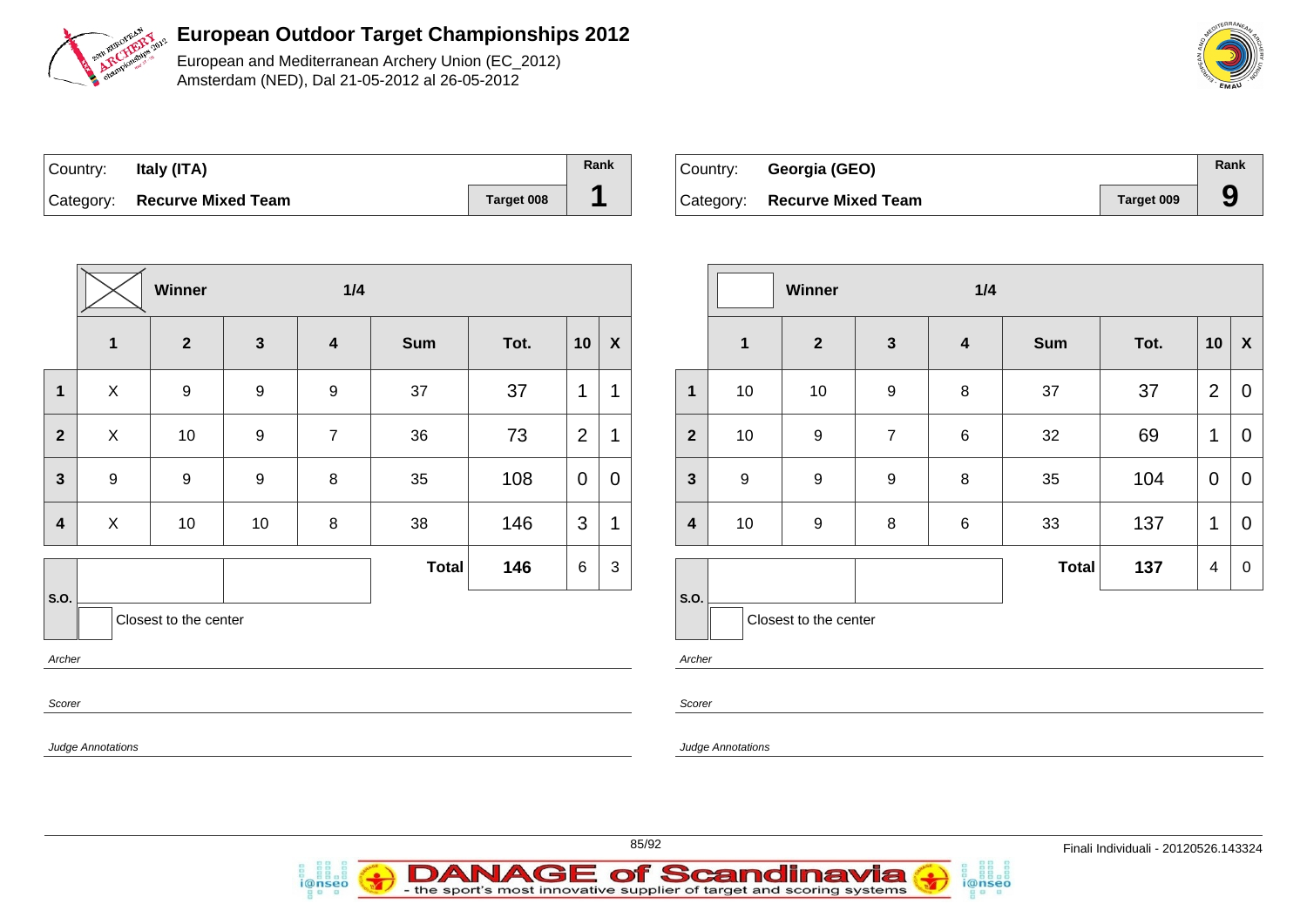

European and Mediterranean Archery Union (EC\_2012) Amsterdam (NED), Dal 21-05-2012 al 26-05-2012

|        | <b>MEDITERRANEAN</b> |  |
|--------|----------------------|--|
|        | 듞                    |  |
| in der | š<br>ċ<br>Fasa A'    |  |

| Country: | <b>Belgium (BEL)</b>         |            | Rank |
|----------|------------------------------|------------|------|
|          | Category: Recurve Mixed Team | Target 011 |      |

| ∣Country: | <b>Switzerland (SUI)</b>     |            | Rank |
|-----------|------------------------------|------------|------|
|           | Category: Recurve Mixed Team | Target 012 | 13   |

|                |                          | Winner                |                  | 1/4                     |              |      |                         |                  |  |                |                |    |     |                |             |  |                         |   |
|----------------|--------------------------|-----------------------|------------------|-------------------------|--------------|------|-------------------------|------------------|--|----------------|----------------|----|-----|----------------|-------------|--|-------------------------|---|
|                | $\mathbf{1}$             | $\overline{2}$        | $\mathbf{3}$     | $\overline{\mathbf{4}}$ | <b>Sum</b>   | Tot. | 10                      | $\boldsymbol{X}$ |  |                |                |    |     |                |             |  |                         |   |
| $\mathbf{1}$   | 10                       | 10                    | $\boldsymbol{9}$ | $\,8\,$                 | 37           | 37   | $\overline{2}$          | $\mathbf 0$      |  | 1              | 1 <sub>1</sub> |    |     |                |             |  |                         |   |
| $\overline{2}$ | $\boldsymbol{9}$         | $\bf 8$               | $\bf 8$          | $\,6$                   | 31           | 68   | $\overline{0}$          | $\overline{0}$   |  | $\overline{2}$ | 1 <sub>1</sub> |    |     |                |             |  |                         |   |
| $\mathbf{3}$   | $\boldsymbol{9}$         | $\boldsymbol{9}$      |                  |                         |              |      |                         |                  |  | $\, 8$         | $\overline{7}$ | 33 | 101 | $\overline{0}$ | $\mathbf 0$ |  | $\overline{\mathbf{3}}$ | ç |
| 4              | 10                       | 10                    | $\bf 8$          | $\overline{7}$          | 35           | 136  | $\overline{2}$          | $\overline{0}$   |  | 4              | $\lambda$      |    |     |                |             |  |                         |   |
|                |                          |                       |                  |                         | <b>Total</b> | 136  | $\overline{\mathbf{4}}$ | 0                |  |                |                |    |     |                |             |  |                         |   |
| S.O.           |                          | Closest to the center |                  |                         |              |      |                         |                  |  |                |                |    |     |                |             |  |                         |   |
| Archer         |                          |                       |                  |                         |              |      |                         |                  |  | Archer         |                |    |     |                |             |  |                         |   |
| Scorer         |                          |                       |                  |                         |              |      |                         |                  |  | Scorer         |                |    |     |                |             |  |                         |   |
|                | <b>Judge Annotations</b> |                       |                  |                         |              |      |                         |                  |  |                | Judge Annota   |    |     |                |             |  |                         |   |

i@nseo

|                         |                             | Winner                |                     | 1/4                     |              |      |                |             |  |  |  |
|-------------------------|-----------------------------|-----------------------|---------------------|-------------------------|--------------|------|----------------|-------------|--|--|--|
|                         | $\overline{\mathbf{1}}$     | $\mathbf{2}$          | $\mathbf{3}$        | $\overline{\mathbf{4}}$ | <b>Sum</b>   | Tot. | 10             | X           |  |  |  |
| $\mathbf{1}$            | 10                          | 10                    | 9                   | $\boldsymbol{9}$        | 38           | 38   | $\overline{2}$ | 0           |  |  |  |
| $\overline{\mathbf{2}}$ | $\boldsymbol{9}$<br>10      |                       | 8                   | $\overline{7}$          | 34           | 72   | $\mathbf 1$    | 0           |  |  |  |
| $\mathbf{3}$            | $\boldsymbol{9}$<br>$\bf 8$ |                       | 8<br>$\overline{7}$ |                         | 32           | 104  | 0              | $\mathbf 0$ |  |  |  |
| $\overline{\mathbf{4}}$ | X<br>$\boldsymbol{9}$       |                       | 9                   | $\boldsymbol{9}$        | 37           | 141  | 1              | 1           |  |  |  |
|                         |                             |                       |                     |                         | <b>Total</b> | 141  | 4              | 1           |  |  |  |
| S.O.                    |                             | Closest to the center |                     |                         |              |      |                |             |  |  |  |

i@nseo

otations

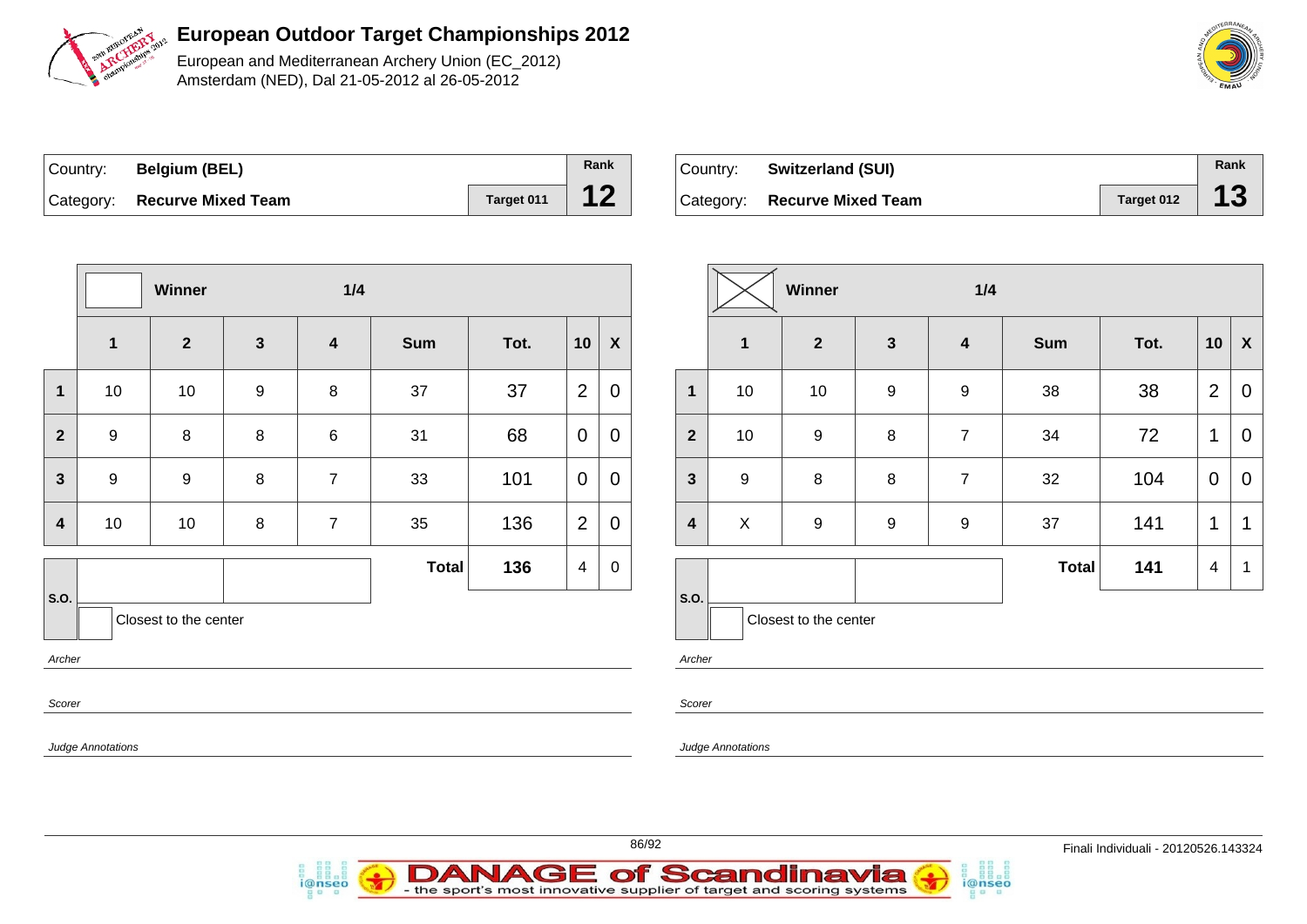

European and Mediterranean Archery Union (EC\_2012) Amsterdam (NED), Dal 21-05-2012 al 26-05-2012



| Country: | <b>Great Britain (GBR)</b>   |            | Rank |
|----------|------------------------------|------------|------|
|          | Category: Recurve Mixed Team | Target 014 | J    |

| Country: | Turkey (TUR)                 |            | Rank |
|----------|------------------------------|------------|------|
|          | Category: Recurve Mixed Team | Target 015 |      |

| $\mathbf{2}$<br>$\mathbf{3}$<br><b>Sum</b><br>Tot.<br>10<br>$\mathbf 1$<br>$\overline{\mathbf{4}}$<br>34<br>10<br>$\boldsymbol{9}$<br>8<br>$\overline{7}$<br>34<br>$\mathbf{1}$<br>$\mathbf 1$<br>9<br>64<br>8<br>$\overline{7}$<br>30<br>$\overline{2}$<br>6<br>$\mathbf 0$<br>$\overline{2}$<br>101<br>10<br>10<br>37<br>$\overline{3}$<br>$\boldsymbol{9}$<br>8<br>136<br>10<br>$\bf 8$<br>35<br>$\mathbf 1$<br>9<br>8<br>4<br>136<br><b>Total</b><br>4<br>S.O.<br>Closest to the center<br>Archer |  | Winner |  | 1/4 |  |                  |  |  |  |   |  |  |  |  |  |  |  |  |
|-------------------------------------------------------------------------------------------------------------------------------------------------------------------------------------------------------------------------------------------------------------------------------------------------------------------------------------------------------------------------------------------------------------------------------------------------------------------------------------------------------|--|--------|--|-----|--|------------------|--|--|--|---|--|--|--|--|--|--|--|--|
|                                                                                                                                                                                                                                                                                                                                                                                                                                                                                                       |  |        |  |     |  | $\boldsymbol{X}$ |  |  |  |   |  |  |  |  |  |  |  |  |
|                                                                                                                                                                                                                                                                                                                                                                                                                                                                                                       |  |        |  |     |  | 0                |  |  |  |   |  |  |  |  |  |  |  |  |
|                                                                                                                                                                                                                                                                                                                                                                                                                                                                                                       |  |        |  |     |  | 0                |  |  |  |   |  |  |  |  |  |  |  |  |
|                                                                                                                                                                                                                                                                                                                                                                                                                                                                                                       |  |        |  |     |  |                  |  |  |  | 0 |  |  |  |  |  |  |  |  |
|                                                                                                                                                                                                                                                                                                                                                                                                                                                                                                       |  |        |  |     |  |                  |  |  |  |   |  |  |  |  |  |  |  |  |
|                                                                                                                                                                                                                                                                                                                                                                                                                                                                                                       |  |        |  |     |  | 0                |  |  |  |   |  |  |  |  |  |  |  |  |
| Scorer                                                                                                                                                                                                                                                                                                                                                                                                                                                                                                |  |        |  |     |  |                  |  |  |  |   |  |  |  |  |  |  |  |  |

i@nseo

|                         |             | Winner                |                  | 1/4                     |              |      |                |                    |  |  |  |  |
|-------------------------|-------------|-----------------------|------------------|-------------------------|--------------|------|----------------|--------------------|--|--|--|--|
|                         | $\mathbf 1$ | $\mathbf{2}$          | $\mathbf{3}$     | $\overline{\mathbf{4}}$ | <b>Sum</b>   | Tot. | 10             | $\pmb{\mathsf{X}}$ |  |  |  |  |
| $\mathbf{1}$            | 10          | 9<br>10<br>9          |                  | 8                       | 36           | 36   | 1              | 0                  |  |  |  |  |
| $\overline{2}$          |             |                       |                  | 8                       | 35           | 71   | $\mathbf 1$    | $\mathbf 0$        |  |  |  |  |
| $\mathbf{3}$            | X           | 9                     | $\boldsymbol{9}$ | $\boldsymbol{9}$        | 37           | 108  | 1              | 1                  |  |  |  |  |
| $\overline{\mathbf{4}}$ | X           | 10                    | $\boldsymbol{9}$ | $\boldsymbol{9}$        | 38           | 146  | $\overline{2}$ | $\mathbf 1$        |  |  |  |  |
| S.O.                    |             |                       |                  |                         | <b>Total</b> | 146  | 5              | $\overline{2}$     |  |  |  |  |
|                         |             | Closest to the center |                  |                         |              |      |                |                    |  |  |  |  |

i@nseo

Archer

Scorer

Judge Annotations

**DANAGE of Scandinavia** 

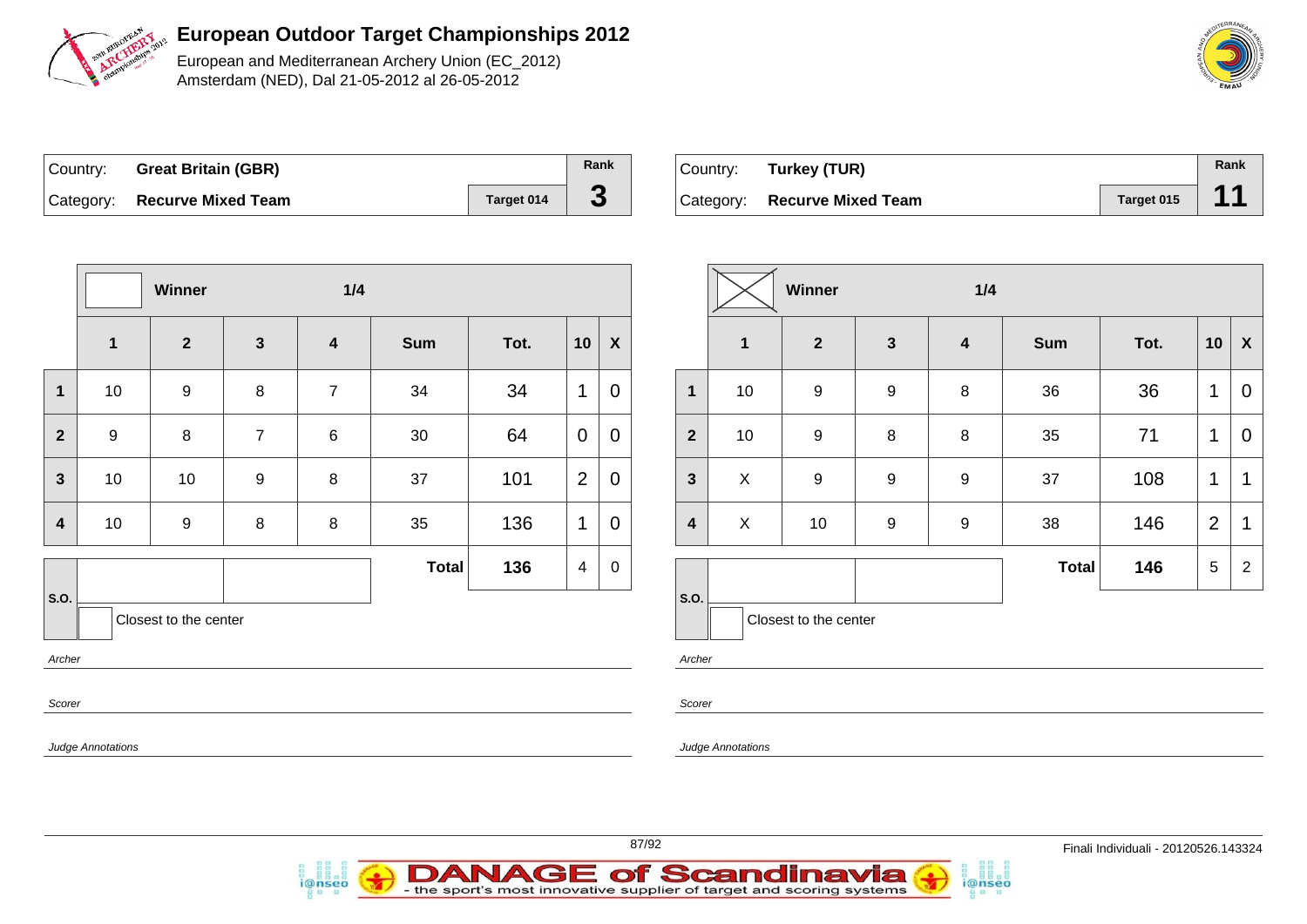

European and Mediterranean Archery Union (EC\_2012) Amsterdam (NED), Dal 21-05-2012 al 26-05-2012

| Country: Poland (POL)        |            | Rank |
|------------------------------|------------|------|
| Category: Recurve Mixed Team | Target 017 |      |

i@nseo

| Country: | Denmark (DEN)                |            | Rank |
|----------|------------------------------|------------|------|
|          | Category: Recurve Mixed Team | Target 018 |      |

|                         | Winner                    |                |                  |   | $1/4$        |      |                |                  |                         |                          | Winner                |                  | 1/4              |            |      |                |                           |
|-------------------------|---------------------------|----------------|------------------|---|--------------|------|----------------|------------------|-------------------------|--------------------------|-----------------------|------------------|------------------|------------|------|----------------|---------------------------|
|                         | $\mathbf 1$               | $\overline{2}$ | $\mathbf{3}$     | 4 | <b>Sum</b>   | Tot. | 10             | $\boldsymbol{X}$ |                         | $\mathbf{1}$             | $\mathbf{2}$          | $\mathbf{3}$     | $\boldsymbol{4}$ | <b>Sum</b> | Tot. | 10             | $\boldsymbol{\mathsf{X}}$ |
| $\overline{1}$          | $\boldsymbol{9}$          | 9              | 8                | 8 | 34           | 34   | $\mathbf 0$    | $\overline{0}$   | $\mathbf{1}$            | $\boldsymbol{9}$         | 8                     | $\,8\,$          | $\overline{7}$   | 32         | 32   | $\mathbf 0$    | $\mathbf 0$               |
| $\overline{2}$          | 10                        | 9              | $\,8\,$          | 8 | 35           | 69   | $\overline{1}$ | $\pmb{0}$        | $\overline{\mathbf{2}}$ | 10                       | 9                     | $\boldsymbol{9}$ | 8                | 36         | 68   | $\overline{1}$ | $\mathbf 0$               |
| $\mathbf{3}$            | $\mathsf X$               | 9              | $\boldsymbol{9}$ | 8 | 36           | 105  | $\mathbf 1$    | $\mathbf 1$      | $\overline{\mathbf{3}}$ | $\mathsf X$              | 9                     | $\boldsymbol{9}$ | 9                | 37         | 105  | $\mathbf{1}$   | $\mathbf 1$               |
| $\overline{\mathbf{4}}$ | $\boldsymbol{\mathsf{X}}$ | 9              | $\boldsymbol{9}$ | 8 | 36           | 141  | 1              | $\mathbf 1$      | $\overline{\mathbf{4}}$ | $\boldsymbol{9}$         | 9                     | $\,8\,$          | $\overline{7}$   | 33         | 138  | $\overline{0}$ | $\mathbf 0$               |
|                         |                           |                |                  |   | <b>Total</b> | 141  | $\mathbf{3}$   | 2                |                         |                          |                       |                  |                  | Total      | 138  | $\overline{2}$ | $\overline{\mathbf{1}}$   |
| S.O.                    | Closest to the center     |                |                  |   |              |      |                |                  |                         | $\vert$ S.O.             | Closest to the center |                  |                  |            |      |                |                           |
| Scorer                  | Archer                    |                |                  |   |              |      |                |                  |                         | Archer                   |                       |                  |                  |            |      |                |                           |
|                         | <b>Judge Annotations</b>  |                |                  |   |              |      |                |                  | Scorer                  | <b>Judge Annotations</b> |                       |                  |                  |            |      |                |                           |





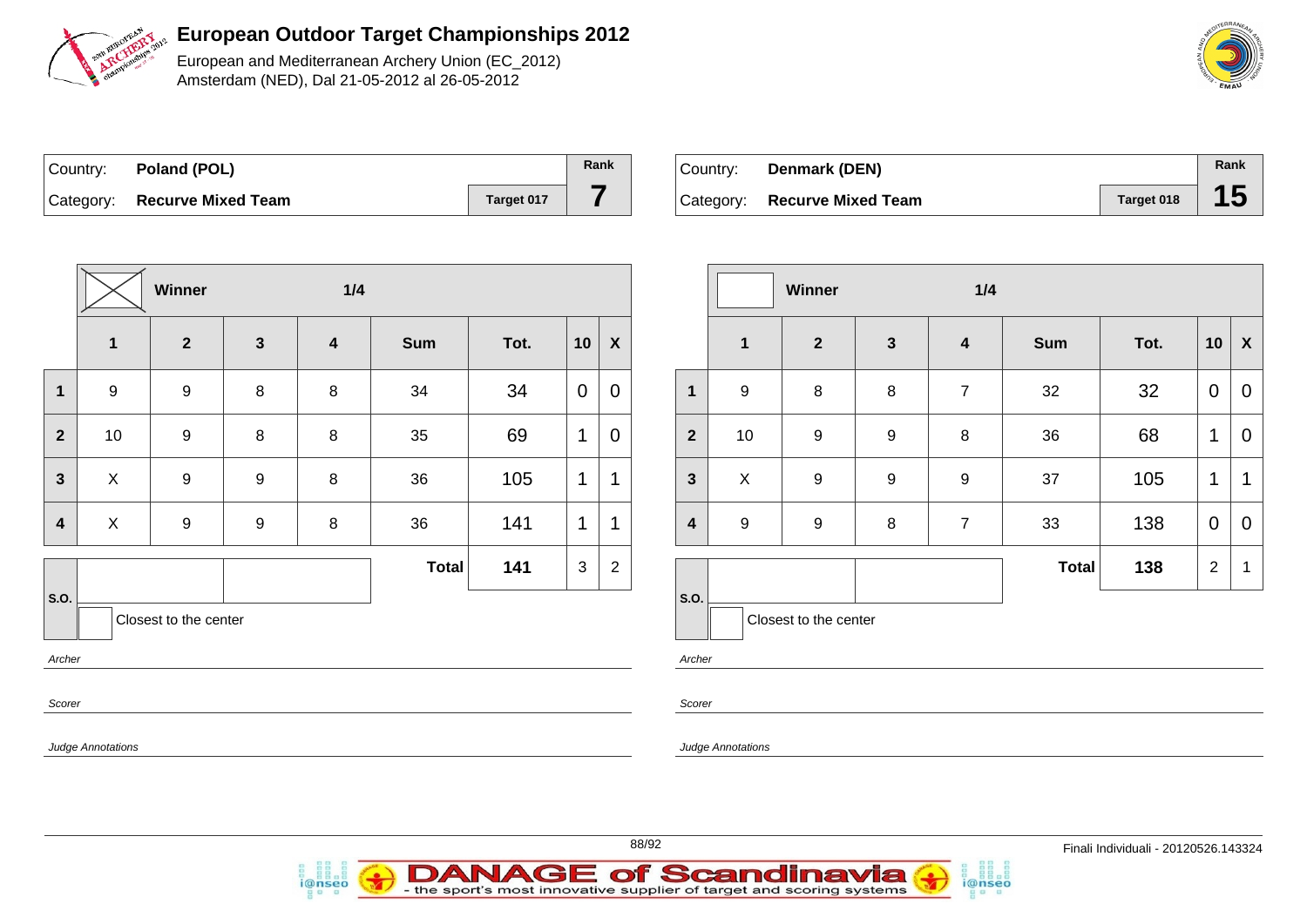

European and Mediterranean Archery Union (EC\_2012) Amsterdam (NED), Dal 21-05-2012 al 26-05-2012

| Country: | Italy (ITA)                  |            | Rank |
|----------|------------------------------|------------|------|
|          | Category: Recurve Mixed Team | Target 011 |      |

| Country: Switzerland (SUI)   |                    | Rank |
|------------------------------|--------------------|------|
| Category: Recurve Mixed Team | Target 012 $\vert$ | 13   |

|                                         |                          | Winner           |                  | 1/2                     |              |      |                |                           |  |  |  |
|-----------------------------------------|--------------------------|------------------|------------------|-------------------------|--------------|------|----------------|---------------------------|--|--|--|
|                                         | $\mathbf{1}$             | $\overline{2}$   | $\mathbf{3}$     | $\overline{\mathbf{4}}$ | <b>Sum</b>   | Tot. | 10             | $\boldsymbol{\mathsf{X}}$ |  |  |  |
| 1                                       | $\boldsymbol{9}$         | $\boldsymbol{9}$ | $\boldsymbol{9}$ | $\boldsymbol{9}$        | 36           | 36   | $\mathbf 0$    | $\mathbf 0$               |  |  |  |
| $\overline{\mathbf{2}}$                 | 10                       | 10               | $10$             | $\boldsymbol{9}$        | 39           | 75   | 3              | $\pmb{0}$                 |  |  |  |
| $\mathbf{3}$                            | $\mathsf{X}$             | 10               | 10               | $\boldsymbol{9}$        | 39           | 114  | 3              | 1                         |  |  |  |
| 4                                       | 10                       | $\boldsymbol{9}$ | $\boldsymbol{9}$ | 8                       | 36           | 150  | 1              | 0                         |  |  |  |
|                                         |                          |                  |                  |                         | <b>Total</b> | 150  | $\overline{7}$ | 1                         |  |  |  |
| S.O.<br>Closest to the center<br>Archer |                          |                  |                  |                         |              |      |                |                           |  |  |  |
| Scorer                                  |                          |                  |                  |                         |              |      |                |                           |  |  |  |
|                                         | <b>Judge Annotations</b> |                  |                  |                         |              |      |                |                           |  |  |  |

i@nseo

|                         |                  | <b>Winner</b>         |              | 1/2                     |              |      |                |             |
|-------------------------|------------------|-----------------------|--------------|-------------------------|--------------|------|----------------|-------------|
|                         | $\mathbf 1$      | $\mathbf{2}$          | $\mathbf{3}$ | $\overline{\mathbf{4}}$ | <b>Sum</b>   | Tot. | 10             | X           |
| $\mathbf{1}$            | $\boldsymbol{9}$ | $\boldsymbol{9}$      | 9            | 8                       | 35           | 35   | $\mathbf 0$    | $\mathbf 0$ |
| $\overline{\mathbf{2}}$ | 9                | 9                     | 8            | 8                       | 34           | 69   | 0              | 0           |
| $\mathbf{3}$            | 10               | 9                     | 8            | $\overline{7}$          | 34           | 103  | 1              | 0           |
| $\overline{\mathbf{4}}$ | 10               | 10                    | 9            | $\boldsymbol{9}$        | 38           | 141  | $\overline{2}$ | 0           |
|                         |                  |                       |              |                         | <b>Total</b> | 141  | 3              | $\mathbf 0$ |
| S.O.                    |                  | Closest to the center |              |                         |              |      |                |             |

i@nseo

- the sport's most innovative supplier of target and scoring systems

Scorer

**Annotations** 

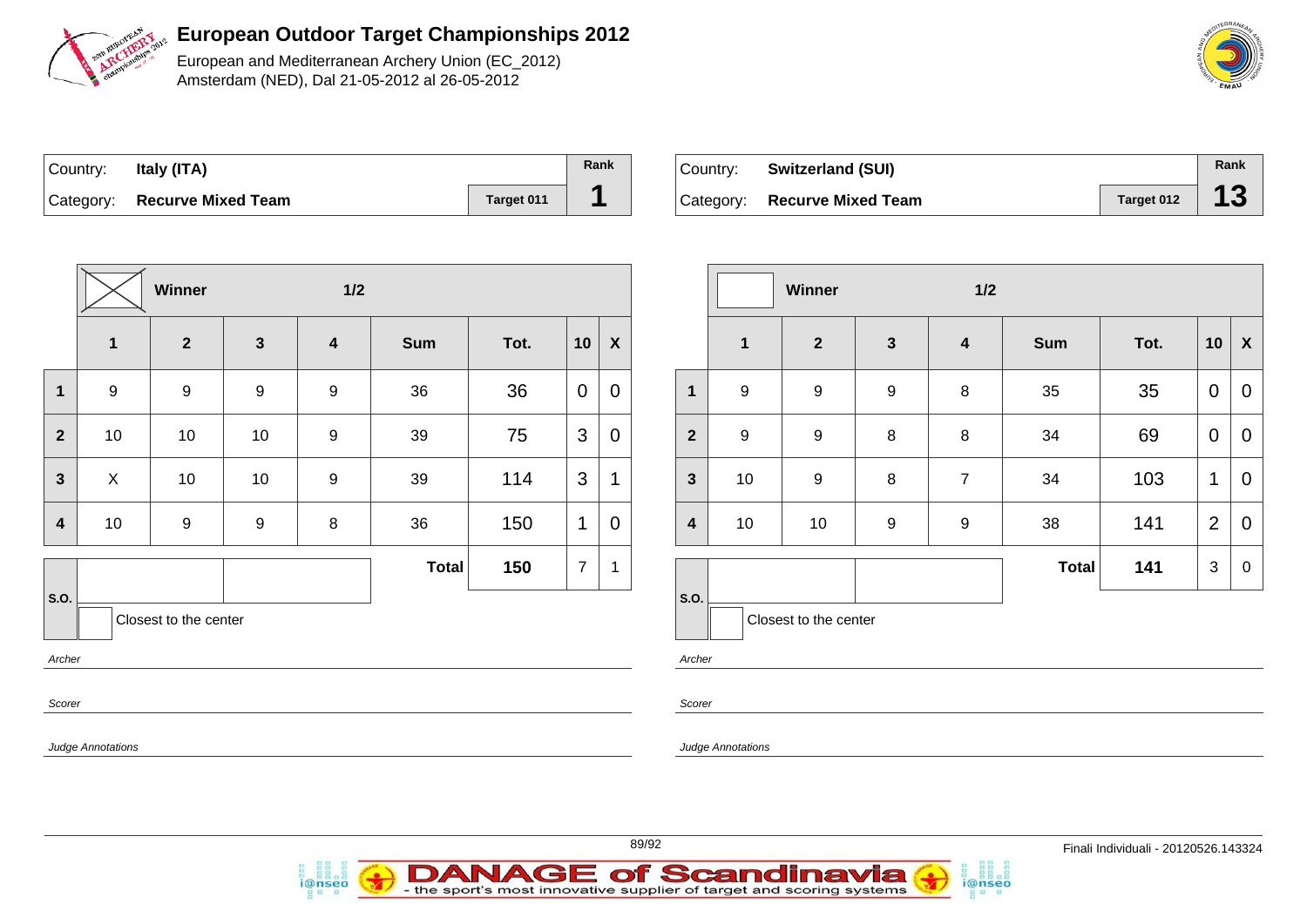

European and Mediterranean Archery Union (EC\_2012) Amsterdam (NED), Dal 21-05-2012 al 26-05-2012

| Country: Turkey (TUR)        |            | Rank |
|------------------------------|------------|------|
| Category: Recurve Mixed Team | Target 014 | 11   |

*i*@nseo

| ∣Country: ⊦ | Poland (POL)              |            | Rank |
|-------------|---------------------------|------------|------|
| Category:   | <b>Recurve Mixed Team</b> | Target 015 |      |

i@nseo

|                         |                   | Winner                |                | $1/2$                   |              |      |                 |                |                         |                          | Winner                |                  | 1/2                     |       |      |                 |                |
|-------------------------|-------------------|-----------------------|----------------|-------------------------|--------------|------|-----------------|----------------|-------------------------|--------------------------|-----------------------|------------------|-------------------------|-------|------|-----------------|----------------|
|                         | $\mathbf{1}$      | $\overline{2}$        | $\mathbf{3}$   | $\overline{\mathbf{4}}$ | Sum          | Tot. | 10              | $\pmb{\chi}$   |                         | $\mathbf{1}$             | $\overline{2}$        | $\mathbf{3}$     | $\overline{\mathbf{4}}$ | Sum   | Tot. |                 | $10 \mid X$    |
| $\mathbf 1$             | $\mathsf{X}$      | 10                    | 9              | 9                       | 38           | 38   | $\overline{2}$  | $\mathbf 1$    | $\mathbf{1}$            | $\pmb{\times}$           | $\mathsf X$           | $9\,$            | 8                       | 37    | 37   | 2               | $\overline{2}$ |
| $\overline{2}$          | $\sf X$           | 9                     | $\overline{7}$ | $\overline{7}$          | 33           | 71   | $\mathbf{1}$    | $\mathbf 1$    | $\overline{\mathbf{2}}$ | 9                        | 9                     | 9                | 9                       | 36    | 73   | $\overline{0}$  | $\mathbf 0$    |
| $\mathbf{3}$            | 10                | 9                     | 8              | $\,8\,$                 | 35           | 106  | $\mathbf{1}$    | $\mathbf 0$    | $\mathbf{3}$            | 10                       | 9                     | $9\,$            | $\boldsymbol{9}$        | 37    | 110  | $\mathbf{1}$    | $\mathbf 0$    |
| $\overline{\mathbf{4}}$ | 10                | $\boldsymbol{9}$      | 9              | $\overline{7}$          | 35           | 141  | $\mathbf{1}$    | $\pmb{0}$      | $\overline{\mathbf{4}}$ | 10                       | 10                    | $\boldsymbol{9}$ | 9                       | 38    | 148  | $\overline{2}$  | $\mathbf 0$    |
|                         |                   |                       |                |                         | <b>Total</b> | 141  | $5\phantom{.0}$ | $\overline{2}$ |                         |                          |                       |                  |                         | Total | 148  | $5\phantom{.0}$ | $\overline{c}$ |
| S.O.<br>Archer          |                   | Closest to the center |                |                         |              |      |                 |                | s.o.<br>Archer          |                          | Closest to the center |                  |                         |       |      |                 |                |
|                         | Scorer            |                       |                |                         |              |      |                 | Scorer         |                         |                          |                       |                  |                         |       |      |                 |                |
|                         | Judge Annotations |                       |                |                         |              |      |                 |                |                         | <b>Judge Annotations</b> |                       |                  |                         |       |      |                 |                |
|                         |                   |                       |                |                         |              |      |                 |                |                         |                          |                       |                  |                         |       |      |                 |                |

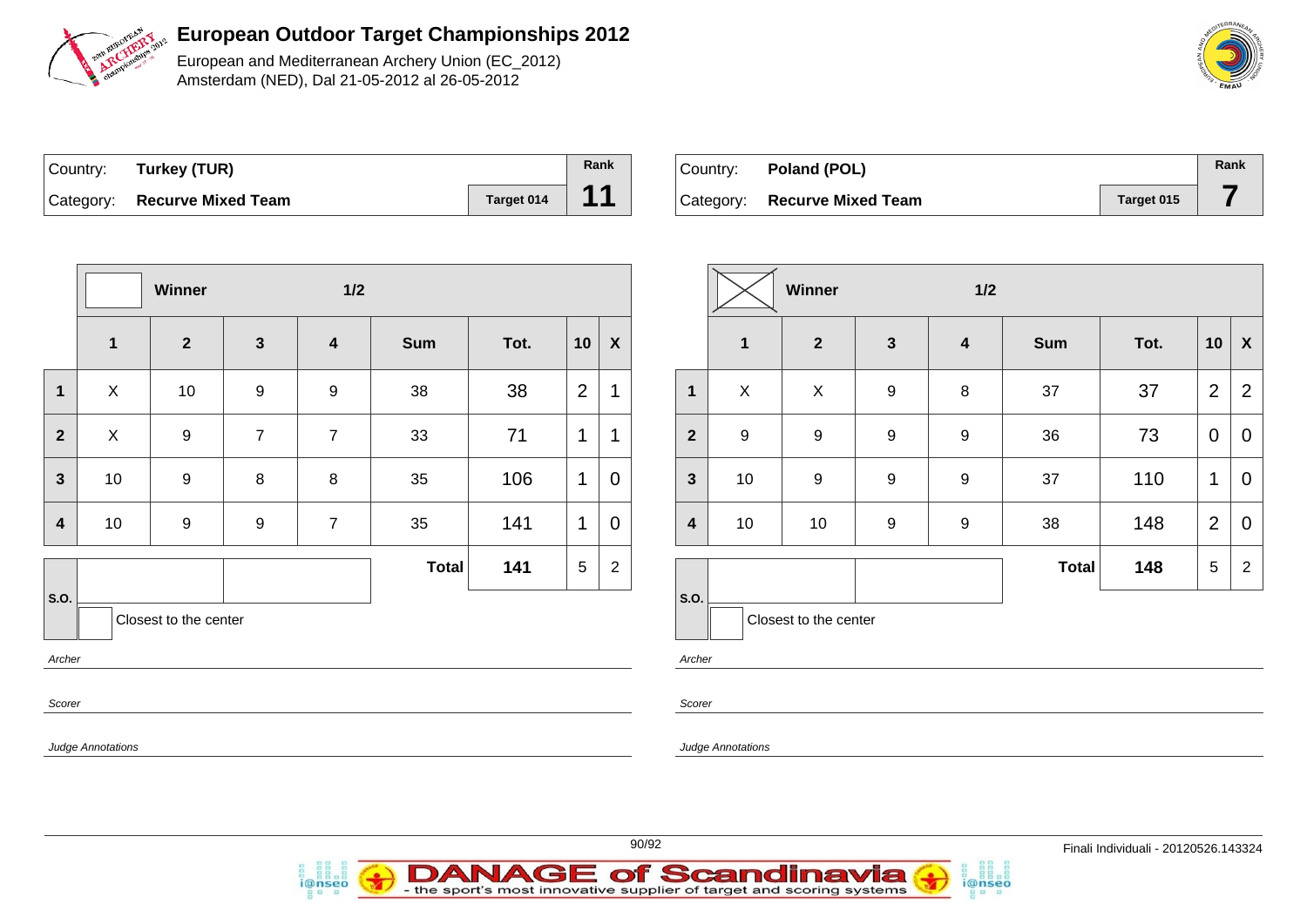

European and Mediterranean Archery Union (EC\_2012) Amsterdam (NED), Dal 21-05-2012 al 26-05-2012

| Country: | <b>Switzerland (SUI)</b>     |            | Rank |
|----------|------------------------------|------------|------|
|          | Category: Recurve Mixed Team | Target 011 | 13   |

i@nseo

| Country: | Turkey (TUR)                 |            | Rank |
|----------|------------------------------|------------|------|
|          | Category: Recurve Mixed Team | Target 012 | 44   |

|                  |                                                      | Winner                |                  | <b>Bronze</b>           |              |      |             |                  |  |                         | Winner           |                         |              |
|------------------|------------------------------------------------------|-----------------------|------------------|-------------------------|--------------|------|-------------|------------------|--|-------------------------|------------------|-------------------------|--------------|
|                  | $\mathbf{1}$                                         | $\overline{2}$        | $\mathbf{3}$     | $\overline{\mathbf{4}}$ | <b>Sum</b>   | Tot. | 10          | $\boldsymbol{X}$ |  |                         | $\mathbf{1}$     | $\overline{\mathbf{2}}$ | $\mathbf{3}$ |
| $\mathbf{1}$     | $9\,$                                                | $\boldsymbol{9}$      | $\boldsymbol{9}$ | $\overline{7}$          | 34           | 34   | $\mathbf 0$ | $\mathbf 0$      |  | $\mathbf{1}$            | 10               | $\boldsymbol{9}$        | 9            |
| $\overline{2}$   | 10                                                   | 8                     | $\,8\,$          | $\overline{7}$          | 33           | 67   | 1           | $\mathbf 0$      |  | $\overline{2}$          | $\mathsf X$      | $10\,$                  | 8            |
| $\mathbf{3}$     | $\mathsf{X}$                                         | $\boldsymbol{9}$      | $\boldsymbol{9}$ | $\overline{7}$          | 35           | 102  | 1           | $\mathbf{1}$     |  | $\mathbf{3}$            | $\mathsf X$      | $\pmb{\times}$          | $\mathsf g$  |
| $\boldsymbol{4}$ | $9\,$                                                | $\boldsymbol{9}$      | $\boldsymbol{9}$ | 8                       | 35           | 137  | $\mathbf 0$ | $\mathbf 0$      |  | $\overline{\mathbf{4}}$ | $\boldsymbol{9}$ | $\boldsymbol{9}$        | $\,8\,$      |
|                  |                                                      |                       |                  |                         | <b>Total</b> | 137  | $\sqrt{2}$  | 1                |  |                         |                  |                         |              |
| S.O.             |                                                      | Closest to the center |                  |                         |              |      |             |                  |  | S.O.                    |                  | Closest to the center   |              |
|                  | Archer<br>Archer<br>Scorer<br>Scorer                 |                       |                  |                         |              |      |             |                  |  |                         |                  |                         |              |
|                  | <b>Judge Annotations</b><br><b>Judge Annotations</b> |                       |                  |                         |              |      |             |                  |  |                         |                  |                         |              |
|                  |                                                      |                       |                  |                         |              |      |             |                  |  |                         |                  |                         |              |

|              |                  | Winner                |              | <b>Bronze</b>    |              |      |                |                |
|--------------|------------------|-----------------------|--------------|------------------|--------------|------|----------------|----------------|
|              | 1                | $\overline{2}$        | $\mathbf{3}$ | 4                | <b>Sum</b>   | Tot. | 10             | X              |
| $\mathbf{1}$ | 10               | $\boldsymbol{9}$      | 9            | 8                | 36           | 36   | 1              | $\overline{0}$ |
| $\mathbf{2}$ | X                | 10                    | 8            | $\boldsymbol{9}$ | 37           | 73   | $\overline{2}$ | 1              |
| $\mathbf{3}$ | X                | X                     | 9            | 8                | 37           | 110  | $\overline{2}$ | $\overline{2}$ |
| 4            | $\boldsymbol{9}$ | 9                     | 8            | $\overline{7}$   | 33           | 143  | $\mathbf 0$    | 0              |
|              |                  |                       |              |                  | <b>Total</b> | 143  | 5              | 3              |
| S.O.         |                  | Closest to the center |              |                  |              |      |                |                |

i@nseo



**DANAGE of Scandinavia**<br>- the sport's most innovative supplier of target and scoring systems